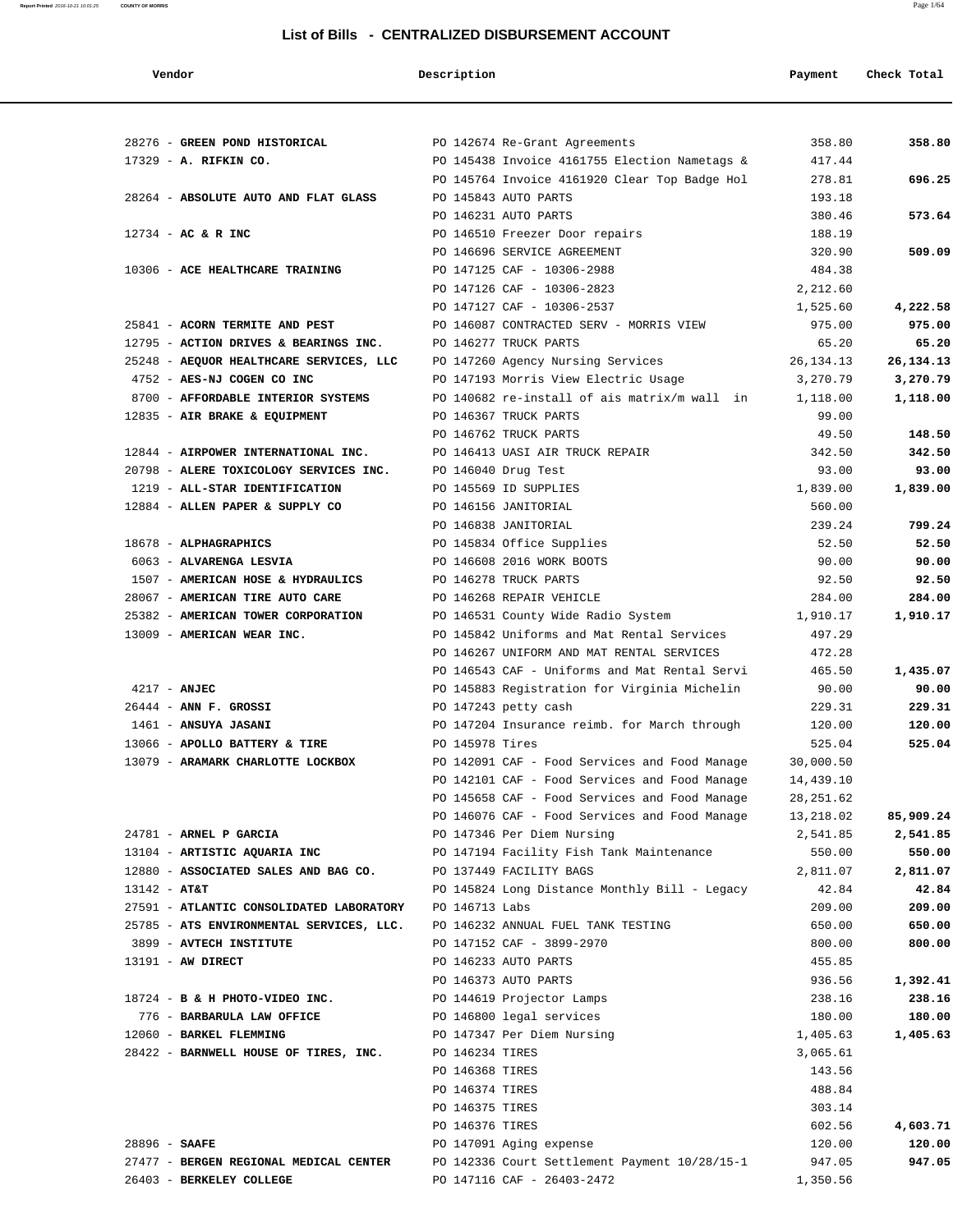**Report Printed** 2016-10-21 10:01:25 **COUNTY OF MORRIS** Page 2/64

#### **List of Bills - CENTRALIZED DISBURSEMENT ACCOUNT**

# **Vendor Description Payment Check Total** PO 147117 CAF - 26403-2441 1,691.57 PO 147118 CAF - 26403-2301 1,309.00 PO 147119 CAF - 26403-2674 750.00 PO 147120 CAF - 26403-2533 311.00 5,412.13 28902 - **BERT BLUMERT** PO 146611 NJJDA Reimbursement 123.50 **123.50** 16300 - **BOROUGH OF MORRIS PLAINS** PO 146990 CAF - Resurface Intersection of Ame 27,116.00 **27,116.00**

| 21359 - BERYL SKOG                      | PO 145938 SANE SART Supplemental Nuse Pay                                       | 239.90     | 239.90    |
|-----------------------------------------|---------------------------------------------------------------------------------|------------|-----------|
| 5260 - BIG BROTHERS BIG SISTERS OF      | PO 147101 CAF - 2016 State Community Partners                                   | 2,189.00   | 2,189.00  |
| 6725 - BIO-REFERENCE LABORATORIES, INC. | PO 145959 Laboratory & Diagnostics                                              | 1,987.32   | 1,987.32  |
| 5292 - BLOOMFIELD COLLEGE               | PO 147138 CAF - 5292-3052                                                       | 3,200.00   |           |
|                                         | PO 147158 CAF - 5292-3023                                                       | 3,200.00   | 6,400.00  |
| 13239 - BOB BARKER COMPANY, INC.        | PO 145256 HANDCUFFS                                                             | 501.20     | 501.20    |
| 8801 - BOBCAT OF NORTH JERSEY-EAST      | PO 146236 TRUCK PARTS/REPAIR                                                    | 317.30     |           |
|                                         | PO 146885 TRUCK PARTS/REPAIR                                                    | 25.83      | 343.13    |
| 13413 - BOONTON AUTO PARTS              | PO 145845 AUTO BODY SHOP                                                        | 68.92      | 68.92     |
| 13560 - BOROUGH OF BUTLER               | PO 146949 Borough of Butler Electric                                            | 216.23     | 216.23    |
|                                         | 16300 - BOROUGH OF MORRIS PLAINS FOR 146990 CAF - Resurface Intersection of Ame | 27,116.00  | 27,116.00 |
| 21320 - BOROUGH OF ROCKAWAY             | PO 142673 Re-grant Agreements                                                   | 443.00     | 443.00    |
|                                         | 21703 - BOSWELL ENGINEERING INC PO 144815 Traffic signal warrant analysis Cha   | 1,850.00   | 1,850.00  |
|                                         |                                                                                 | 2,154.60   | 2,154.60  |
| 28453 - BROWN TRUCK GROUP               | PO 146235 TRUCK PARTS                                                           | 285.88     | 285.88    |
| 11101 - BROWNELLS INC                   | PO 145837 FIREARM PARTS                                                         | 152.61     | 152.61    |
| 28504 - BUILD RITE LLC                  | PO 147073 CAF - Roof Replacement at Public Sa                                   | 8,415.00   | 8,415.00  |
| 13540 - BURRINI'S OLDE WORLD MARKET     | PO 147221 refreshments for program on 10-06-1                                   | 746.00     | 746.00    |
| 13856 - CABLEVISION                     | PO 145637 Hanover Garage Optimum-Cablevision                                    | 196.96     | 196.96    |
| 13856 - CABLEVISION                     | PO 145731 Optimum                                                               | 921.22     | 921.22    |
| 20526 - CABLEVISION                     | PO 146788 4TH QUARTER 2016                                                      | 251.10     | 251.10    |
| 8451 - CABLEVISION                      | PO 146874 Cable Service                                                         | 242.49     | 242.49    |
| 27428 - CALICO INDUSTRIES, INC.         | PO 144925 Nut Exp                                                               | 617.60     | 617.60    |
| 28532 - CANDIDO CAMPOS                  | PO 147348 Per Diem Nursing                                                      | 1,480.00   | 1,480.00  |
| 20688 - CARLIN APPRAISAL SERVICE        | PO 142954 Additional Appraisal Services Quote                                   | 3,000.00   | 3,000.00  |
| 20688 - CARLIN APPRAISAL SERVICE        | PO 143583 Prof. Farm Appraisals - RFQ 16-07 -                                   | 4,200.00   | 4,200.00  |
| 25474 - CARRELLE L CALIXTE              | PO 147349 Per Diem Nursing                                                      | 2,641.90   | 2,641.90  |
| 4598 - CDW GOVERNMENT LLC               | PO 144471 Data Processing Supplies                                              | 105.95     |           |
|                                         | PO 145468 Quickbooks pro desktop 2016 license                                   | 465.00     | 570.95    |
| 13708 - CDW GOVERNMENT LLC              | PO 145730 Equipment                                                             | 523.56     | 523.56    |
| 10275 - CENTER FOR EDUCATION &          | PO 145653 LAW REPORT BOOK RENEWAL                                               | 159.00     | 159.00    |
| 20487 - CENTURYLINK                     | PO 146862 Telephone T1 Chester                                                  | 1,785.33   | 1,785.33  |
| 28783 - CFS Products, Inc.              | PO 144468 Quote for Quickbind (Velo) Strips:                                    | 44.98      | 44.98     |
| 13788 - CHERRY WEBER & ASSOC. PC        | PO 147164 CAF - Complete Replacement of Bridg                                   | 3,661.70   |           |
|                                         | PO 147165 CAF - Construction Inspection servi                                   | 8,904.00   | 12,565.70 |
| 28687 - CHERYL ANN HAYES                | PO 147350 Per Diem Nursing                                                      | 296.00     | 296.00    |
| 5401 - CHIEFS OF CTY DETECTIVES         | PO 145836 Membership                                                            | 200.00     | 200.00    |
| 13803 - CHILD & FAMILY RESOURCES, INC.  | PO 147093 CAF - Grant in Aid 2016 - Family Da                                   | 8,978.24   | 8,978.24  |
| 11375 - CHIRON TRAINING CENTER          | PO 147109 CAF - 11375-3188                                                      | 810.75     | 810.75    |
| 28889 - CHRISTOPHER L BEIGHLEY          | PO 146986 Voting Machine Warehouse Election W                                   | 700.00     | 700.00    |
| 6701 - CITY FIRE EQUIPMENT CO., INC.    | PO 144560 OEM Repair                                                            | 25.00      | 25.00     |
| 25571 - CLEARY GIACOBBE ALFIERI &       | PO 146813 legal services                                                        | 22, 227.00 | 22,227.00 |
| 25571 - CLEARY GIACOBBE ALFIERI &       | PO 146815 legal services                                                        | 560.00     | 560.00    |
| 25571 - CLEARY GIACOBBE ALFIERI &       | PO 147256 legal services                                                        | 410.00     | 410.00    |
| 8454 - CLIFTON ELEVATOR SERVICE CO INC  | PO 145725 CAF - Elevatior Maintenance & Inspe                                   | 1,680.00   |           |
|                                         | PO 146540 CAF - Elevator Maintenance for Vari                                   | 925.00     |           |
|                                         | PO 146694 CAF - Elevator Maintenance & Inspec                                   | 5,814.00   | 8,419.00  |
| 24252 - COFFEE LOVERS COFFEE SERVICE    | PO 145758 Office Supply                                                         | 24.90      | 24.90     |
| 6435 - COLOPLAST CORP                   | PO 145954 Nursing Supplies                                                      | 2,226.00   | 2,226.00  |
| 26074 - COMMUNICATIONS SERVICE          | PO 146006 Car Radios                                                            | 400.00     | 400.00    |
| 8043 - CONTRACT PHARMACY SERVICES INC   | PO 145718 CAF - Pharmaceutical and Related Se                                   | 35,158.59  | 35,158.59 |
| 27182 - COOPER TANK & WELDING CORP      | PO 137779 Burn Bldg Container                                                   | 1,210.00   | 1,210.00  |
| 14643 - CORNERSTONE FAMILY              | PO 147195 CAF - Social Work Services                                            | 25,160.00  | 25,160.00 |
| 14644 - CORNERSTONE FAMILY PROGRAMS     | PO 147098 CAF - Grant in Aid 2016 - Crisis in                                   | 11,684.00  | 11,684.00 |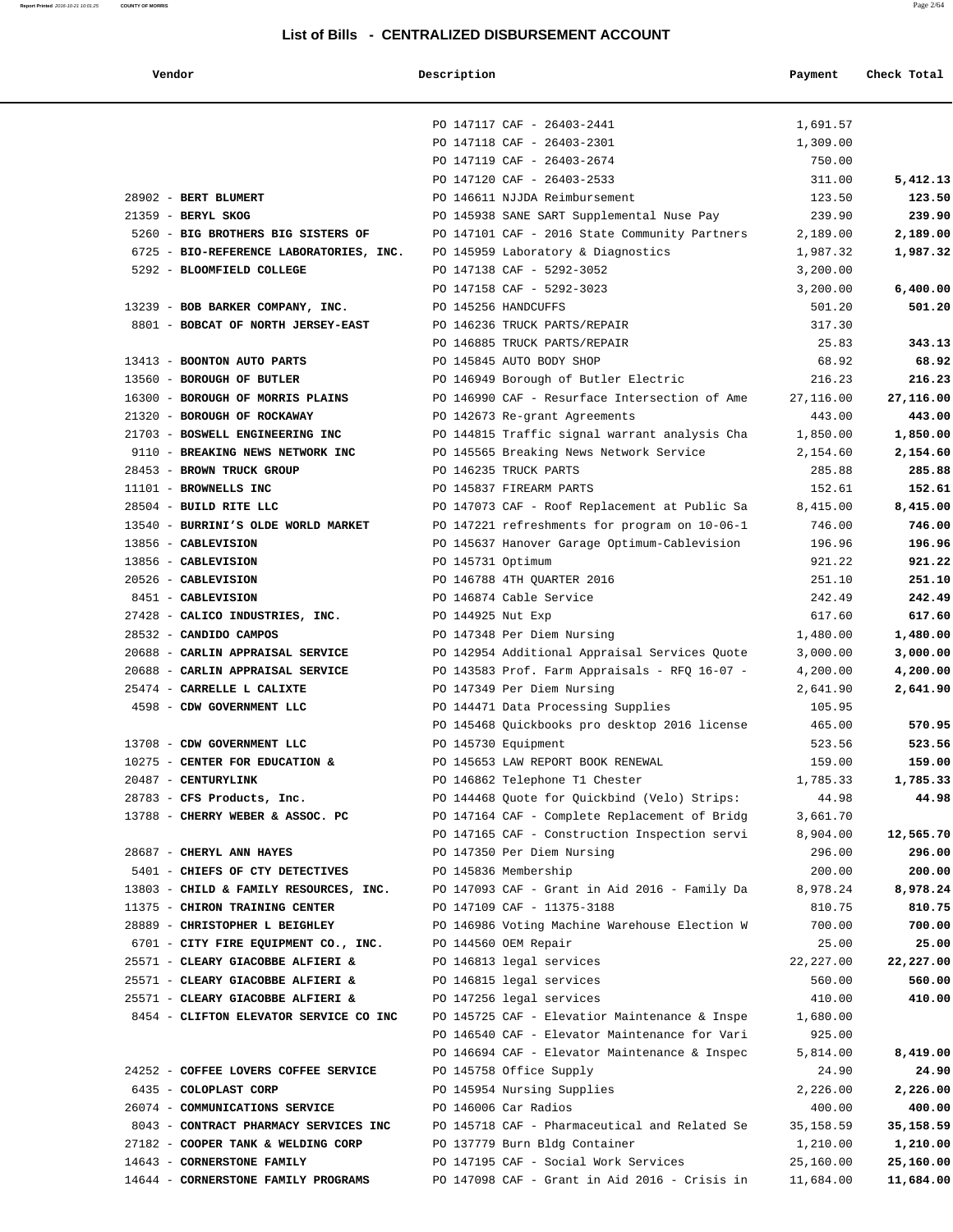#### **Report Printed** 2016-10-21 10:01:25 **COUNTY OF MORRIS** Page 3/64

#### **List of Bills - CENTRALIZED DISBURSEMENT ACCOUNT**

| nα | ır |
|----|----|

 **Vendor Description Payment Check Total**

|                 | 14027 - COUNTY COLLEGE OF MORRIS                  | PO 14698 |
|-----------------|---------------------------------------------------|----------|
|                 | 14022 - COUNTY COLLEGE OF MORRIS                  | PO 14741 |
|                 | 13 - COUNTY OF MORRIS                             | PO 14662 |
|                 | 13 - COUNTY OF MORRIS                             | PO 14662 |
|                 | 13 - COUNTY OF MORRIS                             | PO 14740 |
|                 | 13 - COUNTY OF MORRIS                             | PO 14740 |
|                 | 13 - COUNTY OF MORRIS                             | PO 14740 |
|                 | 13 - COUNTY OF MORRIS                             | PO 14741 |
|                 | 14041 - COUNTY WELDING SUPPLY CO                  | PO 14456 |
|                 | 25373 - CREATING WITH CLAY LLC                    | PO 14726 |
|                 | 14102 - CY DRAKE LOCKSMITHS, INC.                 | PO 14623 |
|                 | 27941 - D & M AUTO BODY                           | PO 14627 |
|                 | 12523 - D&B AUTO SUPPLY                           | PO 14623 |
|                 |                                                   | PO 14627 |
|                 |                                                   | PO 14637 |
|                 |                                                   | PO 14637 |
|                 | 14123 - DAILY RECORD                              | PO 14662 |
|                 | 14123 - DAILY RECORD                              | PO 14695 |
|                 | 14123 - DAILY RECORD                              | PO 14698 |
|                 | 14123 - DAILY RECORD                              | PO 14721 |
|                 | 27177 - DAMACINA L. OKE                           | PO 14735 |
|                 | 11155 - DANILO LAPID                              | PO 14735 |
|                 | 15905 - DARREN O'NEILL                            | PO 14648 |
|                 | 27908 - DATA NETWORK SOLUTIONS                    | PO 14622 |
|                 |                                                   | PO 14659 |
|                 | 25386 - DAVID JEAN-LOUIS                          | PO 14735 |
|                 | 18414 - DAVID WEBER OIL COMPANY                   | PO 14648 |
|                 | 11434 - DAWN CENTER FOR INDEPENDENT               | PO 14708 |
|                 |                                                   | PO 14708 |
|                 |                                                   | PO 14708 |
|                 | 28901 - DEBRA KNAUS                               | PO 14674 |
|                 | 10692 - DELIVERY CONCEPTS EAST                    | PO 14585 |
|                 |                                                   | PO 14624 |
|                 | 14228 - DELL MARKETING L.P.                       | PO 14502 |
|                 | 28637 - DELTA DENTAL OF NEW JERSEY, INC. PO 14652 |          |
|                 | 14249 - DELUXE INTERNATIONAL                      | PO 14624 |
| $13038 -$ DEMCO |                                                   | PO 14606 |
|                 | $21638$ - DENNIS GRAU                             | PO 14726 |
|                 | 21638 - DENNIS GRAU                               | PO 14726 |
|                 | 26582 - DENTAL & MEDICAL CAREER                   | PO 14714 |
|                 |                                                   | PO 14715 |
|                 | 12290 - DIANE KETCHUM                             | PO 14704 |
|                 | 26686 - DIEGNAN & BROPHY, LLC.                    | PO 14725 |
|                 | 24335 - DISCOVERY BENEFITS INC.                   | PO 14551 |
|                 | 13058 - DOSSIER SYSTEMS                           | PO 14624 |
|                 | 14379 - DOVER BRAKE & CLUTCH CO INC               | PO 14624 |
|                 |                                                   | PO 14628 |
|                 |                                                   | PO 14688 |
|                 | 28752 - Crystal Springs                           | PO 14665 |
|                 |                                                   | PO 14673 |
|                 | 14426 - DUNPHEY & ASSOCIATES SUPPLY CO            | PO 14609 |
|                 | 14438 - E.A. MORSE & CO. INC.                     | PO 14574 |
|                 | 12467 - EDITHA MARQUEZ                            | PO 14735 |
|                 | 26218 - EDWIN GUEVARA                             | PO 14675 |
|                 | 27141 - ELLEN M. NOLL                             | PO 14735 |
|                 | 11345 - EMBROIDME                                 | PO 14655 |
|                 | 2047 - EMPLOYMENT HORIZONS, INC.                  | PO 14702 |

|  | 14027 - COUNTY COLLEGE OF MORRIS<br>14022 - COUNTY COLLEGE OF MORRIS |                | PO 146981 Expenditures in connection wtih maj<br>PO 147412 2nd HALF OF OCTOBER 2016 OPERATING | 347,200.13<br>492,916.67 | 347,200.13<br>492,916.67 |
|--|----------------------------------------------------------------------|----------------|-----------------------------------------------------------------------------------------------|--------------------------|--------------------------|
|  | 13 - COUNTY OF MORRIS                                                |                | PO 146624 OT Reimbursement for HazMat                                                         | 3,464.83                 | 3,464.83                 |
|  | 13 - COUNTY OF MORRIS                                                |                | PO 146628 Salary Reimbursement for Health Man                                                 | 20,269.56                | 20,269.56                |
|  | 13 - COUNTY OF MORRIS                                                |                | PO 147406 TRANSFER FUNDS FOR DEDICATED TRUST                                                  | 42,957.54                | 42,957.54                |
|  | 13 - COUNTY OF MORRIS                                                |                | PO 147407 TRANSFER FUNDS FOR DEDICATED WEIGHT                                                 | 68,664.63                | 68,664.63                |
|  | 13 - COUNTY OF MORRIS                                                |                | PO 147409 1st Half 10/16 Metered Mail                                                         | 347.41                   | 347.41                   |
|  | 13 - COUNTY OF MORRIS                                                |                |                                                                                               |                          |                          |
|  | 14041 - COUNTY WELDING SUPPLY CO                                     |                | PO 147410 1st half 10/16 Metered Mail                                                         | 17,829.98<br>73.20       | 17,829.98                |
|  |                                                                      |                | PO 144569 Acetylene<br>PO 147261 Resident Activities                                          | 200.00                   | 73.20                    |
|  | 25373 - CREATING WITH CLAY LLC                                       |                |                                                                                               |                          | 200.00                   |
|  | 14102 - CY DRAKE LOCKSMITHS, INC.                                    | PO 146238 KEY  |                                                                                               | 6.60                     | 6.60                     |
|  | 27941 - D & M AUTO BODY                                              |                | PO 146276 CAF - Auto Body Repair Work                                                         | 1,755.30                 | 1,755.30                 |
|  | 12523 - D&B AUTO SUPPLY                                              |                | PO 146239 AUTO PARTS                                                                          | 5,147.21                 |                          |
|  |                                                                      |                | PO 146279 Car Parts                                                                           | 829.83                   |                          |
|  |                                                                      |                | PO 146377 Car Parts                                                                           | 1,219.08                 |                          |
|  |                                                                      |                | PO 146378 Car Parts                                                                           | 370.53                   | 7,566.65                 |
|  | 14123 - DAILY RECORD                                                 |                | PO 146626 Historic Preservation Trust Fund- L                                                 | 42.04                    | 42.04                    |
|  | 14123 - DAILY RECORD                                                 |                | PO 146950 Legal Ad                                                                            | 72.84                    | 72.84                    |
|  | 14123 - DAILY RECORD                                                 |                | PO 146989 Bid Advertisements: 16-89, 16-90                                                    | 119.48                   | 119.48                   |
|  | 14123 - DAILY RECORD                                                 |                | PO 147219 AD0001627331 & AD0001645022 - Acct                                                  | 272.40                   | 272.40                   |
|  | 27177 - DAMACINA L. OKE                                              |                | PO 147351 Per Diem Nursing                                                                    | 1,450.00                 | 1,450.00                 |
|  | 11155 - DANILO LAPID                                                 |                | PO 147352 Per Diem Nursing                                                                    | 1,772.30                 | 1,772.30                 |
|  | 15905 - DARREN O'NEILL                                               |                | PO 146488 RMB of Petty Cash                                                                   | 930.64                   | 930.64                   |
|  | 27908 - DATA NETWORK SOLUTIONS                                       |                | PO 146229 Legacy Local Centrex/POTS Monthly S                                                 | 12,980.36                |                          |
|  |                                                                      |                | PO 146598 Legacy Local Centrex/POTS Monthly S                                                 | 12,243.72                | 25,224.08                |
|  | 25386 - DAVID JEAN-LOUIS                                             |                | PO 147353 Per Diem Nursing                                                                    | 928.00                   | 928.00                   |
|  | 18414 - DAVID WEBER OIL COMPANY                                      | PO 146486 Oil  |                                                                                               | 524.20                   | 524.20                   |
|  | 11434 - DAWN CENTER FOR INDEPENDENT                                  |                | PO 147086 CAF - Grant in Aid 2016 - Recreatio                                                 | 2,155.00                 |                          |
|  |                                                                      |                | PO 147087 CAF - Grant in Aid Senior 2016 - Ca                                                 | 2,486.00                 |                          |
|  |                                                                      |                | PO 147088 CAF - Grant in Aid 2016 - Care Mana                                                 | 3,098.00                 | 7,739.00                 |
|  | 28901 - DEBRA KNAUS                                                  |                | PO 146742 REIMBURSEMENT                                                                       | 23.89                    | 23.89                    |
|  | 10692 - DELIVERY CONCEPTS EAST                                       |                | PO 145851 AUTO PARTS                                                                          | 445.34                   |                          |
|  |                                                                      |                | PO 146240 AUTO PARTS                                                                          | 333.23                   | 778.57                   |
|  | 14228 - DELL MARKETING L.P.                                          |                | PO 145028 Laptop for Admission's Nurse                                                        | 1,533.83                 | 1,533.83                 |
|  | 28637 - DELTA DENTAL OF NEW JERSEY, INC.                             |                | PO 146526 Oct 2016 Delta Dental - Main County                                                 | 15,218.27                | 15,218.27                |
|  | 14249 - DELUXE INTERNATIONAL                                         |                | PO 146241 TRUCK PARTS                                                                         | 156.36                   | 156.36                   |
|  | 13038 - DEMCO                                                        |                | PO 146066 Library Foundation RMB to MC Librar                                                 | 1,316.00                 | 1,316.00                 |
|  | 21638 - DENNIS GRAU                                                  |                | PO 147262 Resident Activities                                                                 | 300.00                   | 300.00                   |
|  | 21638 - DENNIS GRAU                                                  |                | PO 147263 Resident Activities                                                                 | 150.00                   | 150.00                   |
|  | 26582 - DENTAL & MEDICAL CAREER                                      |                | PO 147149 CAF - 26582-3243                                                                    | 3,196.00                 |                          |
|  |                                                                      |                | PO 147150 CAF - 26582-3238                                                                    | 3,196.00                 | 6,392.00                 |
|  | 12290 - DIANE KETCHUM                                                |                | PO 147041 Travel Expense Requisition                                                          | 40.25                    | 40.25                    |
|  | 26686 - DIEGNAN & BROPHY, LLC.                                       |                | PO 147257 legal services                                                                      | 2,208.00                 | 2,208.00                 |
|  | 24335 - DISCOVERY BENEFITS INC.                                      |                | PO 145514 COBRA Payment for 8/16                                                              | 65.00                    | 65.00                    |
|  | 13058 - DOSSIER SYSTEMS                                              |                | PO 146242 Dossier Renewal                                                                     | 8,558.59                 | 8,558.59                 |
|  | 14379 - DOVER BRAKE & CLUTCH CO INC                                  |                | PO 146243 TRUCK PARTS                                                                         | 808.26                   |                          |
|  |                                                                      |                | PO 146280 TRUCK PARTS                                                                         | 67.31                    |                          |
|  |                                                                      |                | PO 146886 TRUCK PARTS                                                                         | 83.36                    | 958.93                   |
|  | 28752 - Crystal Springs                                              |                | PO 146653 Water for Purchasing Division                                                       | 25.99                    |                          |
|  |                                                                      |                | PO 146730 Inv. 15917521092216 Date 9-22-16                                                    | 25.99                    | 51.98                    |
|  | 14426 - DUNPHEY & ASSOCIATES SUPPLY CO                               | PO 146094 HVAC |                                                                                               | 178.96                   | 178.96                   |
|  | $14438$ - E.A. MORSE & CO. INC.                                      |                | PO 145743 JANITORIAL SUPPLIES                                                                 | 62.68                    | 62.68                    |
|  | 12467 - EDITHA MARQUEZ                                               |                | PO 147354 Per Diem Nursing                                                                    | 1,184.00                 | 1,184.00                 |
|  | 26218 - EDWIN GUEVARA                                                |                | PO 146759 Nutrition Expense                                                                   | 67.29                    | 67.29                    |
|  | 27141 - ELLEN M. NOLL                                                |                | PO 147355 Per Diem Nursing                                                                    | 1,785.53                 | 1,785.53                 |
|  | 11345 - EMBROIDME                                                    |                | PO 146552 Uniform                                                                             | 170.00                   | 170.00                   |
|  | 2047 - EMPLOYMENT HORIZONS, INC.                                     |                | PO 147029 CAF - Office Cleaning                                                               | 45,379.00                |                          |
|  |                                                                      |                | PO 146928 JANITORIAL SERVICES: SEPTEMBER 201                                                  | 885.00                   | 46,264.00                |
|  |                                                                      |                |                                                                                               |                          |                          |

28797 - **ERIKA B MORENO** PO 147201 reimbursement of parking fees 80.00 **80.00**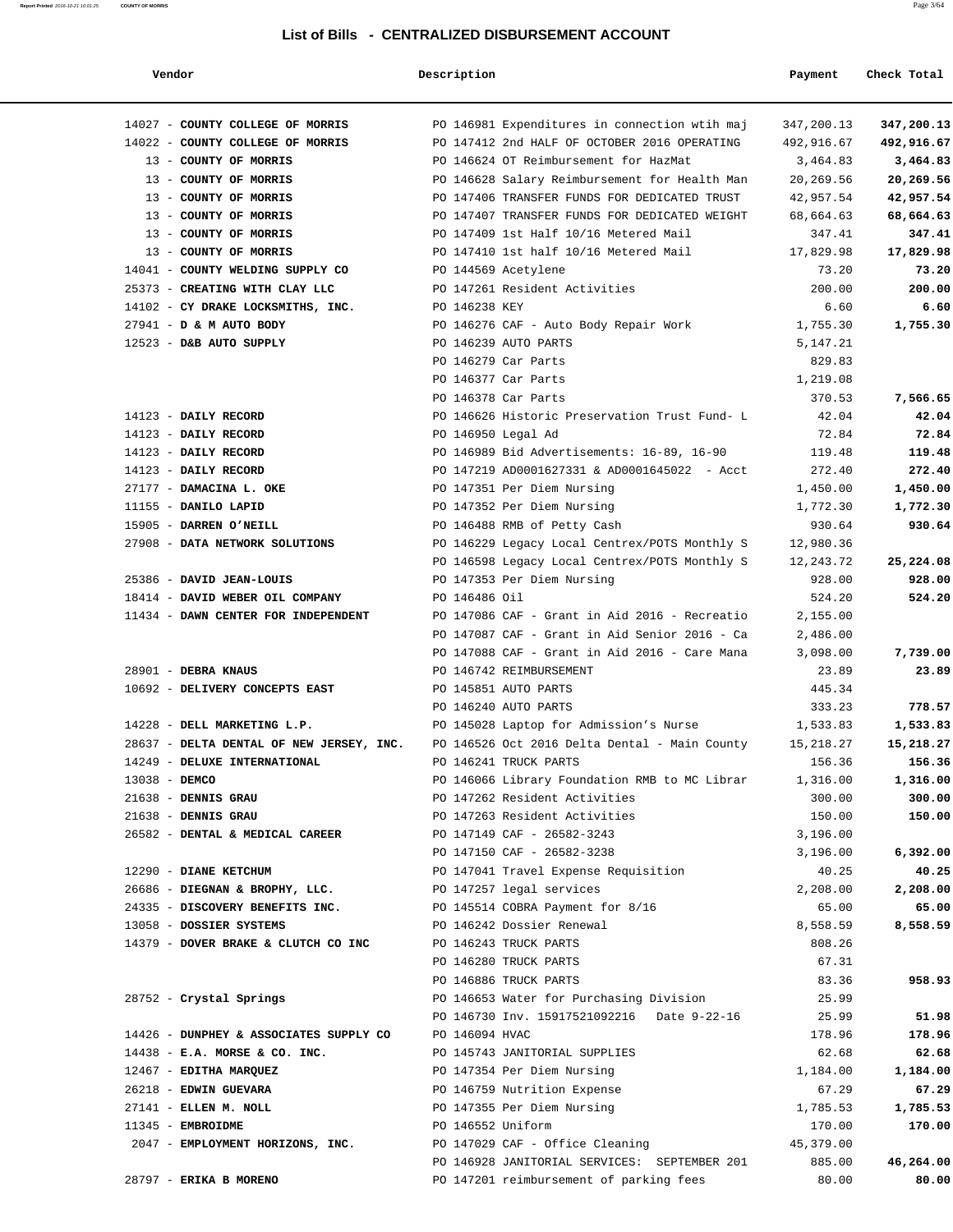#### **Report Printed** 2016-10-21 10:01:25 **COUNTY OF MORRIS** Page 4/64

### **List of Bills - CENTRALIZED DISBURSEMENT ACCOUNT**

| Vendor                                  | Description                                   | Payment   | Check Total |
|-----------------------------------------|-----------------------------------------------|-----------|-------------|
| 6038 - ESSEX COUNTY HOSPITAL            | PO 146707 D.H. August 2016                    | 3,870.00  |             |
|                                         | PO 146708 A.L. August 1-31, 2016              | 3,773.72  | 7,643.72    |
| 20265 - EVELYN TOLENTINO                | PO 147356 Per Diem Nursing                    | 1,528.84  | 1,528.84    |
| 14604 - EXTEL COMMUNICATIONS            | PO 146423 OTHER OUTSIDE                       | 658.75    | 658.75      |
| 14604 - EXTEL COMMUNICATIONS            | PO 146606 OTHER OUTSIDE                       | 9,885.00  | 9,885.00    |
| 3549 - EZ WHEELS DRIVING SCHOOL         | PO 147122 CAF - 3549-2936                     | 1,066.40  |             |
|                                         | PO 147123 CAF - 3549-2841                     | 956.76    |             |
|                                         | PO 147124 CAF - 3549-3294                     | 1,069.52  |             |
|                                         | PO 147137 CAF - 3549-2829                     | 774.20    |             |
|                                         | PO 147147 CAF - 3549-2668                     | 693.13    |             |
|                                         | PO 147148 CAF - 3549-3216                     | 1,069.52  |             |
|                                         | PO 147154 CAF - 3549-2909                     | 774.20    | 6,403.73    |
| 8750 - FAIRFIELD LAUNDRY EQUIPMENT      | PO 146589 CONTRACTED SERVICES                 | 5,995.00  | 5,995.00    |
| 14641 - FAMILY INTERVENTION             | PO 147102 CAF - 2016 State Community Partners | 13,851.00 | 13,851.00   |
| 12515 - FASTENAL COMPANY                | PO 146361 PLUMBING/ PLANT OPS                 | 408.68    |             |
|                                         | PO 146697 BUILD MAINT                         | 1,122.12  | 1,530.80    |
| $14668$ - FEDEX                         | PO 142659 Shipping                            | 269.66    |             |
|                                         | PO 145757 Express Mail                        | 228.09    |             |
|                                         | PO 145941 Express Mail                        | 138.82    |             |
|                                         | PO 146931 Shipping                            | 36.89     | 673.46      |
| 9388 - FF1 PROFESSIONAL SAFETY SERVICES | PO 144858 Uniform                             | 193.44    | 193.44      |
| 9388 - FF1 PROFESSIONAL SAFETY SERVICES | PO 145840 FIRE SAFETY EQUIPMENT NJSC A80961   | 8,602.20  | 8,602.20    |
| 9388 - FF1 PROFESSIONAL SAFETY SERVICES | PO 146517 Uniforms, Accessories               | 620.13    | 620.13      |
| 25548 - FIRST PRIORITY VEHICLES INC.    | PO 146875 (UNIT 5-70)REPAIR INVERTER.         | 2,300.00  | 2,300.00    |
| 747 - FISHER HEALTHCARE                 | PO 134728 Morgue Supplies                     | 117.40    | 117.40      |
| 28666 - FLAGSHIP HEALTH SYSTEMS, INC.   | PO 146590 Oct 2016 Flagship-Main County, Morr | 3,706.80  | 3,706.80    |
| 12151 - FLEMINGTON BUICK CHEVROLET      | PO 146244 CAR PARTS                           | 535.68    |             |
|                                         | PO 146892 CAR PARTS                           | 444.70    | 980.38      |
| 27167 - FLEMINGTON CHRYSLER             | PO 145852 CAR PARTS                           | 23.64     |             |
|                                         | PO 146344 CAR PARTS                           | 157.30    | 180.94      |
| 2147 - FLEMINGTON DEPT STORE INC        | PO 146004 Uniform & Accessories               | 260.00    | 260.00      |
| 28260 - FRANKLIN-GRIFFITH LLC           | PO 145839 ELECTRICAL SUPPLIES R28 01-13-16    | 110.86    |             |
|                                         | PO 146089 CAF - Electrical Supplies           | 2,197.83  | 2,308.69    |
| 28283 - FRED BEANS PARTS, INC.          | PO 145854 TRUCK PARTS                         | 900.88    | 900.88      |
| 28238 - FRIENDLY CARE MEDICAL           | PO 145955 Medical Transport                   | 1,118.40  | 1,118.40    |
| $14839 - GALE$                          | PO 144777 Confirm Books                       | 410.26    | 410.26      |
| 14841 - GALETON GLOVES                  | PO 145771 gloves, eye wear                    | 283.25    | 283.25      |
| 14852 - GANN LAW BOOKS                  | PO 143336 Law Books                           | 5,919.00  | 5,919.00    |
| 14857 - GARDEN STATE HIGHWAY            | PO 145580 see below                           | 410.36    | 410.36      |
| 20886 - GARFIELD COMMUNITY FUNERAL      | PO 146635 Morgue Transportation - Morris      | 4,640.00  | 4,640.00    |
| 19081 - GATES FLAG & BANNER, CO. INC.   | PO 146298 flags for the office Quote #16440   | 102.80    |             |
|                                         | PO 146710 flages for the office quote #16458  | 175.40    | 278.20      |
| 8269 - GEORGINA GRAY-HORSLEY            | PO 147358 Per Diem Nursing                    | 1,175.66  | 1,175.66    |
| 27440 - GERISCRIPT PHARMACY             | PO 147264 CAF - Pharmaceutical and Related Se | 50,494.41 | 50,494.41   |
| $4872$ - GLAS-TINT, LLC                 | PO 146404 BUILD MAINT                         | 588.00    | 588.00      |
| $14983$ - GRAINGER                      | PO 145579 Pump                                | 121.86    |             |
|                                         | PO 145720 MAINTENANCE SUPPLIES                | 897.98    |             |
|                                         | PO 145756 MAINTENANCE SUPPLIES                | 1,389.07  |             |
|                                         | PO 145957 Safety & Security Supplies          | 48.77     |             |
|                                         | PO 145958 Safety & Security Supplies          | 113.59    | 2,571.27    |
| $14984 - \text{GRAINGER}$               | PO 145855 TOOLS                               | 19.20     |             |
|                                         | PO 146091 PLANT OPS - MORRIS VIEW             | 422.24    |             |
|                                         | PO 146387 BUILD MAINT/ HVAC/ BLDG OPS/SMALL T | 2,114.09  |             |
|                                         | PO 146270 TOOLS                               | 148.20    |             |
|                                         | PO 146362 HVAC/ ELECTRICAL/ PLANT OPS         | 2,916.86  |             |
|                                         | PO 146345 TOOLS                               | 14.24     |             |
|                                         | PO 146333 TOOLS                               | 41.86     |             |
|                                         | PO 146698 BLDG MAINT/                         | 950.42    | 6,627.11    |
| $14984 -$ GRAINGER                      | PO 146836 BLDG MAINT                          | 583.18    | 583.18      |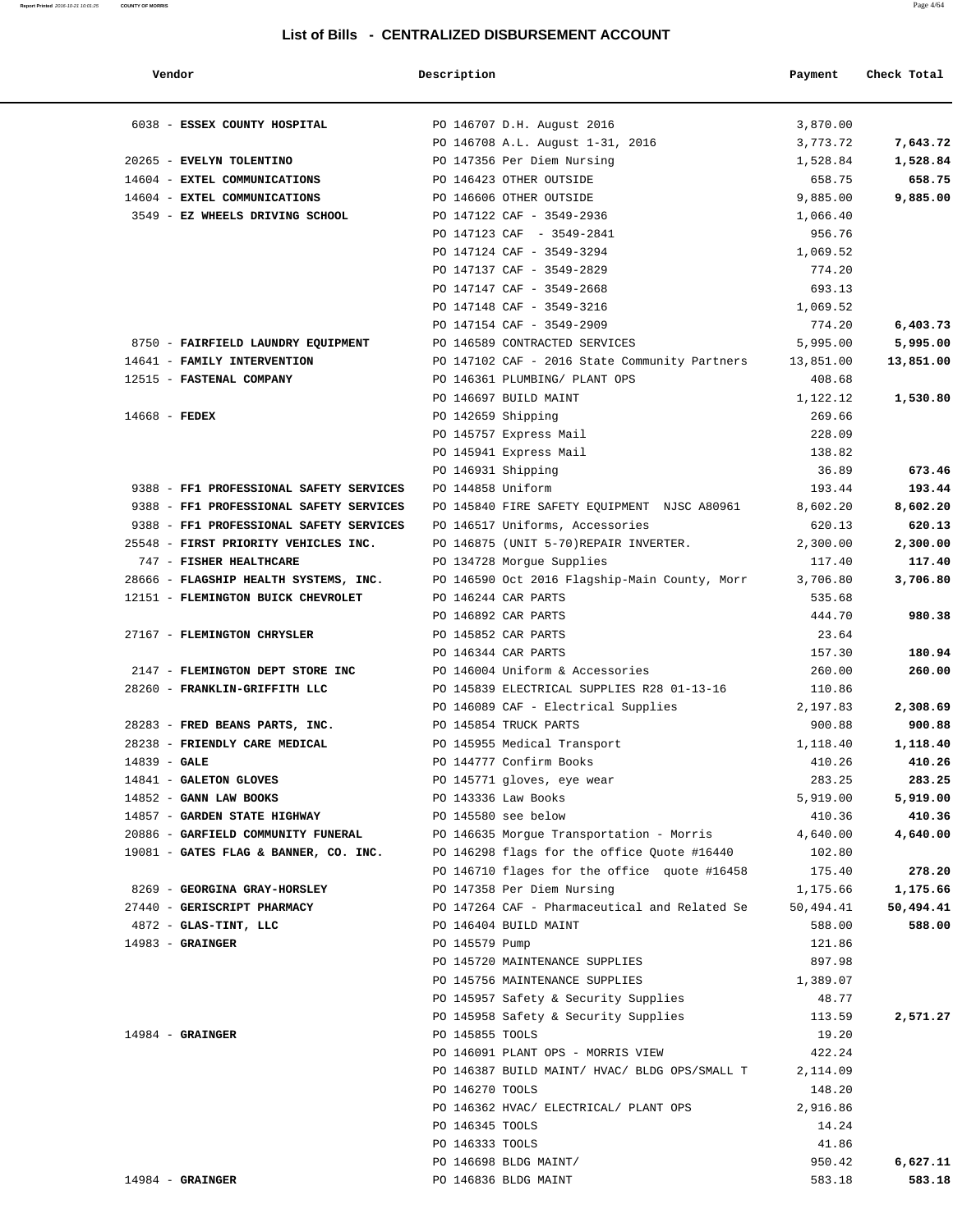# **Report Printed** 2016-10-21 10:01:25 **COUNTY OF MORRIS** Page 5/64 **List of Bills - CENTRALIZED DISBURSEMENT ACCOUNT**

|  | endor |  |
|--|-------|--|
|--|-------|--|

| Vendor                                                                   | Description     |                                                                                  | Payment             | Check Total         |
|--------------------------------------------------------------------------|-----------------|----------------------------------------------------------------------------------|---------------------|---------------------|
| 10931 - GREEN ' ERGY LLC                                                 |                 | PO 147265 Resident Activities                                                    | 200.00              | 200.00              |
| 15007 - GREENMAN PEDERSEN INC                                            |                 | PO 147171 CAF - Replacement of Bridge #1400-3                                    | 13,450.00           | 13,450.00           |
| 15010 - GREY HOUSE PUBLISHING                                            |                 | PO 145930 Received Dir. for People with Disab                                    | 148.50              | 148.50              |
| 27132 - HALO BRANDED SOLUTIONS, INC.                                     |                 | PO 143931 mis office supplies                                                    | 586.13              | 586.13              |
| 9728 - HARRIET VALLECER RN                                               |                 | PO 147359 Per Diem Nursing                                                       | 888.00              | 888.00              |
| 25522 - HARRY L. SCHWARZ & CO.                                           |                 | PO 146326 OSTF Appraisal Review Services                                         | 360.00              | 360.00              |
| 25522 - HARRY L. SCHWARZ & CO.                                           |                 | PO 146758 real property appraisal                                                | 810.00              | 810.00              |
| 8685 - HENRY SCHEIN INC                                                  |                 | PO 145831 CAF - Medical and OTC Supplies BID                                     | 308.55              | 308.55              |
| 28456 - HERBST-MUSCIANO, LLC                                             |                 | PO 146816 A&E Services for Cooling Tower Repl                                    | 7,633.00            |                     |
|                                                                          |                 | PO 146821 Engineering Services for Main Kitch                                    | 3,109.00            | 10,742.00           |
| 6973 - HISTORICAL SOCIETY OF BOONTON TWP                                 |                 | PO 142676 Re-grant Agreements                                                    | 779.80              | 779.80              |
| 15208 - HOBART SERVICE                                                   |                 | PO 146607 SERVICE AGREEMENT                                                      | 5,232.36            | 5,232.36            |
| 28910 - HOLZHAUER & HOLENSTEIN, L.L.C.                                   |                 | PO 146347 Appraissal Consulting Services                                         | 10,800.00           | 10,800.00           |
| 28404 - HOME DEPOT U.S.A., INC.                                          |                 | PO 147028 HOME DEPOT SUPPLIES -                                                  | 264.36              | 264.36              |
| 20737 - HOOVER TRUCK CENTERS INC                                         |                 | PO 146245 TRUCK PARTS                                                            | 130.21              | 130.21              |
| 20737 - HOOVER TRUCK CENTERS INC                                         |                 | PO 146334 TRUCK PARTS                                                            | 94.38               | 94.38               |
| 20999 - HORIZON OFFICE EQUIPMENT                                         |                 | PO 146132 Recreation Equipment Repair                                            | 200.00              | 200.00              |
| 26660 - ILIFF-RUGGIERO FUNERAL HOME INC.                                 |                 | PO 146634 Morgue Livery - Sussex                                                 | 2,400.00            | 2,400.00            |
| 10767 - ILLIENE CHARLES, RN                                              |                 | PO 147360 Per Diem Nursing                                                       | 1,839.27            | 1,839.27            |
| 4592 - INFORMATION & TECHNOLOGY                                          |                 | PO 147112 CAF - 4592-2949                                                        | 1,627.00            |                     |
|                                                                          |                 | PO 147113 CAF - 4592-2986                                                        | 1,760.00            | 3,387.00            |
| 12041 - INGLESINO, WEBSTER,                                              |                 | PO 146809 legal services                                                         | 6,317.39            | 6,317.39            |
| 1664 - INGRAM LIBRARY SERVICES                                           | PO 145871 ipage |                                                                                  | 105.86              |                     |
|                                                                          |                 | PO 145872 ipage - XHECK                                                          | 318.69              |                     |
|                                                                          |                 | PO 145874 ipage BOOKS & MEDIA                                                    | 1,267.74            | 1,692.29            |
| 4859 - INSTITUTE FOR FORENSIC PSYCHOLOGY                                 |                 | PO 145947 Evaluation                                                             | 450.00              |                     |
|                                                                          |                 | PO 146587 R#44 1/13/16, Evaluation                                               | 755.00              |                     |
|                                                                          |                 | PO 146426 Medical Expense                                                        | 900.00              | 2,105.00            |
| 6100 - INTER CITY TIRE                                                   | PO 146281 TIRES |                                                                                  | 316.14              |                     |
|                                                                          | PO 146893 TIRES |                                                                                  | 1,151.01            | 1,467.15            |
| 28746 - IRONCOMPANY.COM, INC.                                            |                 | PO 145570 FITNESS EQUIPMENT REPLACEMENT PARTS                                    | 461.00              | 461.00              |
| 15433 - J & D SALES & SERVICE LLC                                        |                 | PO 146246 SERVICE WATER RECYCLER                                                 | 407.60              |                     |
|                                                                          |                 | PO 146336 SERVICE WATER RECYCLER                                                 | 41.40               | 449.00              |
| 8482 - JAGDISH DANG                                                      |                 | PO 147266 Professional Services                                                  | 2,200.00            | 2,200.00            |
| 14340 - JANET DONALDSON                                                  |                 | PO 147044 Receipts for the Daily Record and S                                    | 51.49               | 51.49               |
| 28909 - JAYME LAJEUNESSE                                                 |                 | PO 146418 Uniform laundering                                                     | 30.00               | 30.00               |
| 1464 - JAYSHREE TRIVEDI                                                  |                 | PO 147021 Insurance Reimb. for July to Decemb                                    | 90.00               | 90.00               |
| 20591 - JEFFREY PAUL                                                     |                 | PO 147037 OEM Expenses                                                           | 399.47              | 399.47              |
| 21088 - JENNIFER CARPINTERI                                              |                 | PO 147198 Morris View Petty Cash Reimbursemen                                    | 98.80               | 98.80               |
| 960 - JERSEY CENTRAL POWER & LIGHT                                       | PO 146771 JCP&L |                                                                                  | 517.35              | 517.35              |
| 960 - JERSEY CENTRAL POWER & LIGHT                                       |                 | PO 146861 Utility - Electric JCPL                                                | 440.75              | 440.75              |
| 960 - JERSEY CENTRAL POWER & LIGHT<br>960 - JERSEY CENTRAL POWER & LIGHT |                 | PO 147057 ELECTRIC - RUTH DAVIS DR / CAC<br>PO 147267 Morris View Electric Usage | 447.68<br>51,346.30 | 447.68<br>51,346.30 |
| 16888 - JERSEY PAPER PLUS INC                                            |                 | PO 139119 CAF - Coarse Paper & Household Supp                                    | 1,563.70            |                     |
|                                                                          |                 | PO 145654 CAF - Coarse Paper & Household Supp                                    | 587.40              |                     |
|                                                                          |                 | PO 146098 CAF - Coarse Paper & Household Supp                                    | 1,106.00            | 3,257.10            |
| 1622 - JERSEY TRACTOR TRAILER                                            |                 | PO 147146 CAF - 1622-3220                                                        | 400.00              | 400.00              |
| 15508 - JML MEDICAL INC.                                                 |                 | PO 147196 CAF - Various Medical Supplies                                         | 11,234.62           |                     |
|                                                                          |                 | PO 147197 Adult Briefs & Incontinence Product                                    | 18,542.35           | 29,776.97           |
| 3512 - JOHN J. LYNN                                                      |                 | PO 146761 Expense Voucher                                                        | 50.00               | 50.00               |
| 26888 - JOHNSON CONTROLS INC.                                            |                 | PO 146086 PNEUMATIC SYSTEM REPAIRS                                               | 1,318.00            | 1,318.00            |
| 2998 - JOHNSTON COMMUNICATIONS                                           |                 | PO 145999 Fax Server Monthly Maintenance                                         | 1,800.00            | 1,800.00            |
| 8131 - JOHNSTONE SUPPLY                                                  |                 | PO 145250 PARTS FOR FRIDGE                                                       | 689.00              | 689.00              |
| 2695 - JOHNSTONE SUPPLY                                                  | PO 147078 HVAC  |                                                                                  | 25.36               | 25.36               |
| 24922 - JOSEPH ABRUSCI                                                   |                 | PO 146290 DRE Grant Administration                                               | 5,000.00            | 5,000.00            |
| 24386 - JOSEPH NAPURANO                                                  |                 | PO 145588 Membership                                                             | 150.00              | 150.00              |
| 24386 - JOSEPH NAPURANO                                                  |                 | PO 146429 Travel Expense                                                         | 37.66               | 37.66               |
| 7432 - JUNE WITTY                                                        |                 | PO 145939 SANE SART Supplemental Nuse Pay                                        | 108.60              | 108.60              |
| 20384 - KAITLYN HELLYER                                                  |                 | PO 147223 Mileage reimb. 08/16 to October 4th                                    | 40.75               | 40.75               |
|                                                                          |                 |                                                                                  |                     |                     |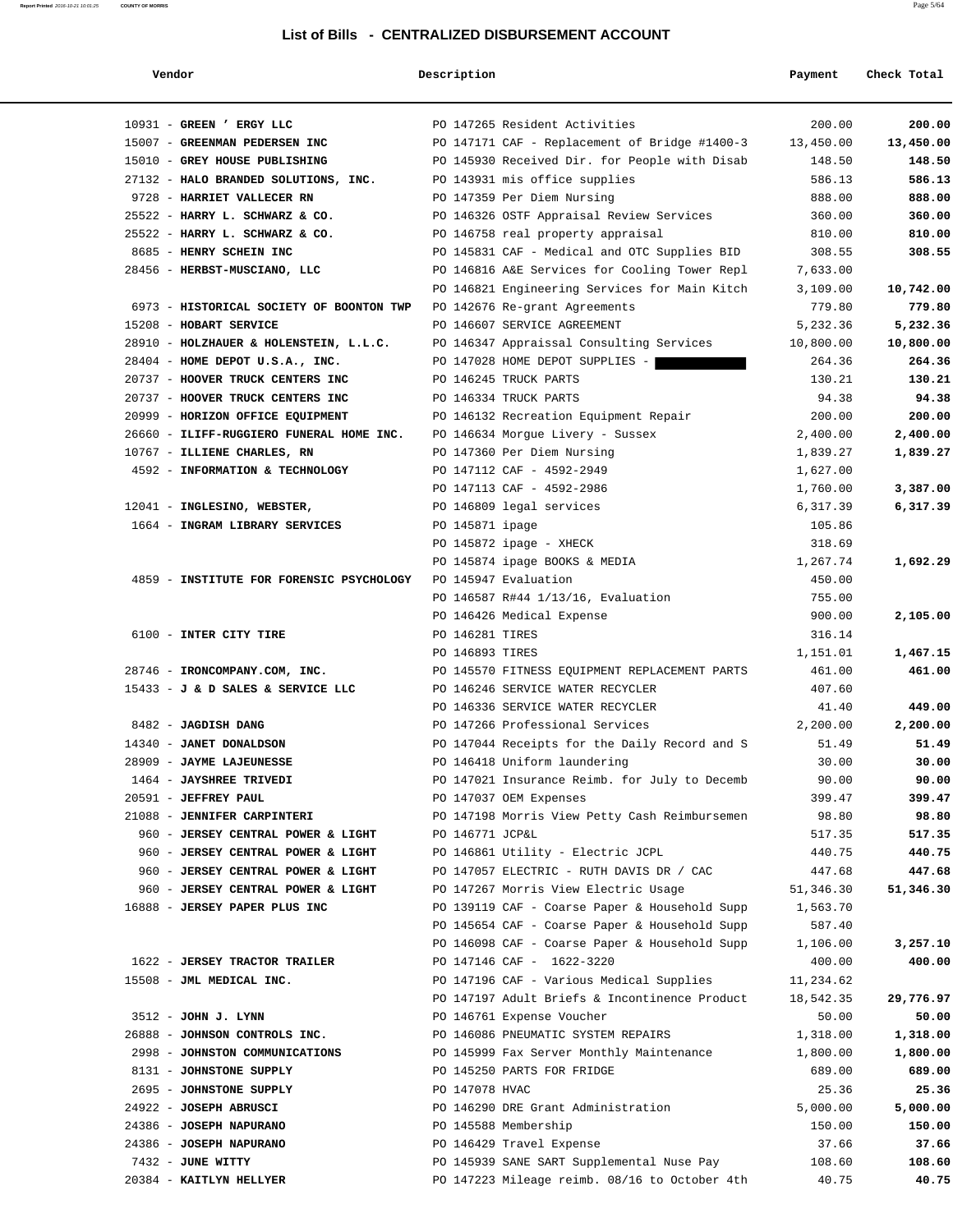| Vendor                                                                        | Description      |                                                | Payment    | Check Total |
|-------------------------------------------------------------------------------|------------------|------------------------------------------------|------------|-------------|
| 27488 - KAUFMAN, SEMERARO & LEIBMAN, LLP                                      |                  | PO 146796 legal services                       | 3,206.67   | 3,206.67    |
| 24924 - KEEGAN TECHNOLOGY &                                                   |                  | PO 147166 CAF - Materials Testing of County-w  | 1,280.00   | 1,280.00    |
| 24924 - KEEGAN TECHNOLOGY &                                                   |                  | PO 147167 CAF - Materials Testing of County-w  | 460.00     | 460.00      |
| 24924 - KEEGAN TECHNOLOGY &                                                   |                  | PO 147168 CAF - Materials Testing of County-w  | 3,299.00   | 3,299.00    |
| 24924 - KEEGAN TECHNOLOGY &                                                   |                  | PO 147169 CAF - Materials Testing of County-w  | 470.00     | 470.00      |
| 24924 - KEEGAN TECHNOLOGY &                                                   |                  | PO 147170 CAF - Materials Testing of County-w  | 15.00      | 15.00       |
| 15574 - KENVIL POWER EQUIPMENT, INC.                                          |                  | PO 146105 Engine Oil                           | 24.30      |             |
|                                                                               |                  | PO 146247 MOWER PARTS                          | 90.07      |             |
|                                                                               |                  | PO 146282 MOWER PARTS                          | 74.76      | 189.13      |
| 26559 - KERRY KUBER                                                           |                  | PO 147270 Resident Activities                  | 300.00     | 300.00      |
| 15596 - KILBOURNE & KILBOURNE                                                 |                  | PO 145963 Employee Recognition                 | 220.50     | 220.50      |
| 6506 - KLJ TRANSCRIPTION SERVICES                                             |                  | PO 145833 Transcription                        | 193.05     | 193.05      |
| 11406 - KONKUS CORPORATION                                                    |                  | PO 147018 CAF - Replacement of Bridge #1400-1  | 54,935.71  |             |
|                                                                               |                  | PO 147018 CAF - Replacement of Bridge #1400-1  | 75,285.18  | 130,220.89  |
| 11406 - KONKUS CORPORATION                                                    |                  | PO 147019 CAF - Replacement of Bridge #1400-6  | 149,031.05 | 149,031.05  |
| 11406 - KONKUS CORPORATION                                                    |                  | PO 147020 CAF - Replacement of CB#1400-696 on  | 19,472.60  | 19,472.60   |
| 11406 - KONKUS CORPORATION                                                    |                  | PO 147239 CAF - Milling and Resurfacing of Ma  | 127,937.21 | 127,937.21  |
| 992 - LABEL TAPE SYSTEMS                                                      |                  | PO 147271 Laundry Supplies                     | 827.02     | 827.02      |
| 7434 - LABORATORY CORPORATION OF                                              |                  | PO 144360 DNA testing from 5/28/16 to 7/2/16   | 64.50      | 64.50       |
| 15682 - LANDMARK 1 APPRAISAL, LLC                                             |                  | PO 143048 Additional Appraisal Services Quote  | 2,850.00   | 2,850.00    |
| 12726 - LANGUAGE LINE SERVICES                                                |                  | PO 145838 LANGUAGE TRANSLATION SERVICE         | 248.20     | 248.20      |
| 20143 - LASCOMP INSTITUTE                                                     |                  | PO 147156 CAF - 20143-3189                     | 4,000.00   | 4,000.00    |
| 25486 - LASZLO CSENGETO                                                       |                  | PO 147202 Mileage Reimb. for September 2016    | 30.55      | 30.55       |
| 25383 - LAW OFFICE OF ROBERT J. GREENBAUM                                     |                  | PO 146802 legal services                       | 1,380.00   | 1,380.00    |
| 28759 - LILLY HYMOWITZ                                                        |                  | PO 147108 reimbursement of parking fees        | 75.00      | 75.00       |
| 25147 - LINCOLN TECHINICAL INSTITUTE                                          |                  | PO 147114 CAF - 25147-3228                     | 3,107.52   | 3,107.52    |
| 412 - LINDA CSENGETO                                                          |                  | PO 147224 Mileage reimb. for 07/16 to 09/16    | 72.05      | 72.05       |
| 24954 - LINDA N. NWOKO                                                        |                  | PO 147191 Employee Reimbursement               | 30.00      | 30.00       |
| 28126 - LINDE NORTH AMERICA, INC.                                             |                  | PO 147106 CAF - OJT-16W-25-Adult               | 4,998.00   | 4,998.00    |
| 15816 - LONGFELLOWS SANDWICH DELI                                             |                  | PO 146735 Refreshments for the CCM Trustee Se  | 103.92     | 103.92      |
| 15816 - LONGFELLOWS SANDWICH DELI                                             |                  | PO 146831 Lunch Meeting                        | 76.93      | 76.93       |
| 15816 - LONGFELLOWS SANDWICH DELI                                             |                  | PO 147042 Refreshments for the CCM Trustee Se  | 103.92     | 103.92      |
| 8307 - LOREEN RAFISURA                                                        |                  | PO 147362 Per Diem Nursing                     | 1,184.74   | 1,184.74    |
| 21100 - LOUISE R. MACCHIA                                                     |                  | PO 147363 Per Diem Nursing                     | 2,766.86   | 2,766.86    |
| 6525 - LOURDES DEGUZMAN                                                       |                  | PO 147245 Insurance reimb. for 07/16 to 12/16  | 72.00      | 72.00       |
| 26155 - LS ENGINEERING ASSOCIATES CORP.                                       |                  | PO 146287 OFFICE FIT OUT - CENTRAL AVE COMPLE  | 4,000.00   | 4,000.00    |
| 15907 - M.C. MUA-MT OLIVE                                                     |                  | PO 146410 Tipping Fees                         | 345.87     | 345.87      |
| 19384 - M.C. POLICE CHIEFS ASSOCIATION                                        | PO 132488 Dues   |                                                | 300.00     | 300.00      |
| 15919 - M.C. PROSECUTOR'S EMERGENT                                            |                  | PO 145946 Reimbursement                        | 1,123.60   | 1,123.60    |
| 7568 - MADUKWE IMO IBOKO, RN                                                  |                  | PO 147364 Per Diem Nursing                     | 2,366.89   | 2,366.89    |
| 1929 - MAGGIE FLEMING                                                         |                  | PO 147121 travel reimbursement                 | 31.80      | 31.80       |
| 27924 - MAJOR AUTOMOTIVE INSTALLATIONS                                        |                  | PO 145151 Radio Equipment                      | 841.97     | 841.97      |
| 4528 - MALICK AND SCHERER PC                                                  |                  | PO 144516 Shunpike Rd. MCPB 2015-17-7-P-2 Blo  | 390.00     |             |
|                                                                               |                  | PO 144762 County Roadway Dedication Review Co  | 390.00     | 780.00      |
| 24932 - MARCIA BENJAMIN                                                       |                  | PO 147192 Employee Reimbursement               | 30.00      | 30.00       |
| 2291 - MARGARET SHULTZ                                                        |                  | PO 144356 mileage/expenses                     | 66.86      | 66.86       |
| 25080 - MARIA CARMELITA OBLINA                                                |                  | PO 147365 Per Diem Nursing                     | 464.00     | 464.00      |
| 9781 - MARIDO SERVICES INC.                                                   | PO 146588 HVAC   |                                                | 2,984.28   | 2,984.28    |
| 26678 - MARION ENNIS                                                          |                  | PO 147366 Per Diem Nursing                     | 2,896.50   | 2,896.50    |
| $11123$ - MARK BELLES                                                         |                  | PO 146525 2016 Keystone NASU Conference        | 1,191.21   | 1,191.21    |
| $11023$ - MARTHA YAGHI                                                        |                  | PO 147367 Per Diem Nursing                     | 591.26     | 591.26      |
| 9175 - MATHEW POTTER                                                          |                  | PO 146430 Extradition Expense                  | 42.24      | 42.24       |
| 26354 - MATTHEW SCHNEIDERMAN                                                  | PO 146427 Travel |                                                | 279.57     | 279.57      |
| 14264 - MCMANIMON, SCOTLAND & BAUMANN LLC PO 147297 FOR PROFESSIONAL SERVICES |                  |                                                | 300.00     | 300.00      |
| 16095 - MCMASTER-CARR SUPPLY CO                                               |                  | PO 145866 Misc. Supplies                       | 333.92     | 333.92      |
| 26598 - MEDCARE MEDICAL SUPPLY INC.                                           |                  | PO 146134 Medicare A Enteral Food Supplies     | 519.40     | 519.40      |
| 26598 - MEDCARE MEDICAL SUPPLY INC.                                           |                  | PO 146135 Medicare A Food Source-Nestle        | 1,003.47   | 1,003.47    |
| 23717 - MICHAEL SCARNEO                                                       |                  | PO 146985 Election Work - 67 Hours @ \$10.00 a | 670.00     | 670.00      |
| 24951 - MICHELLE CAPILI                                                       |                  | PO 147368 Per Diem Nursing                     | 2,361.71   | 2,361.71    |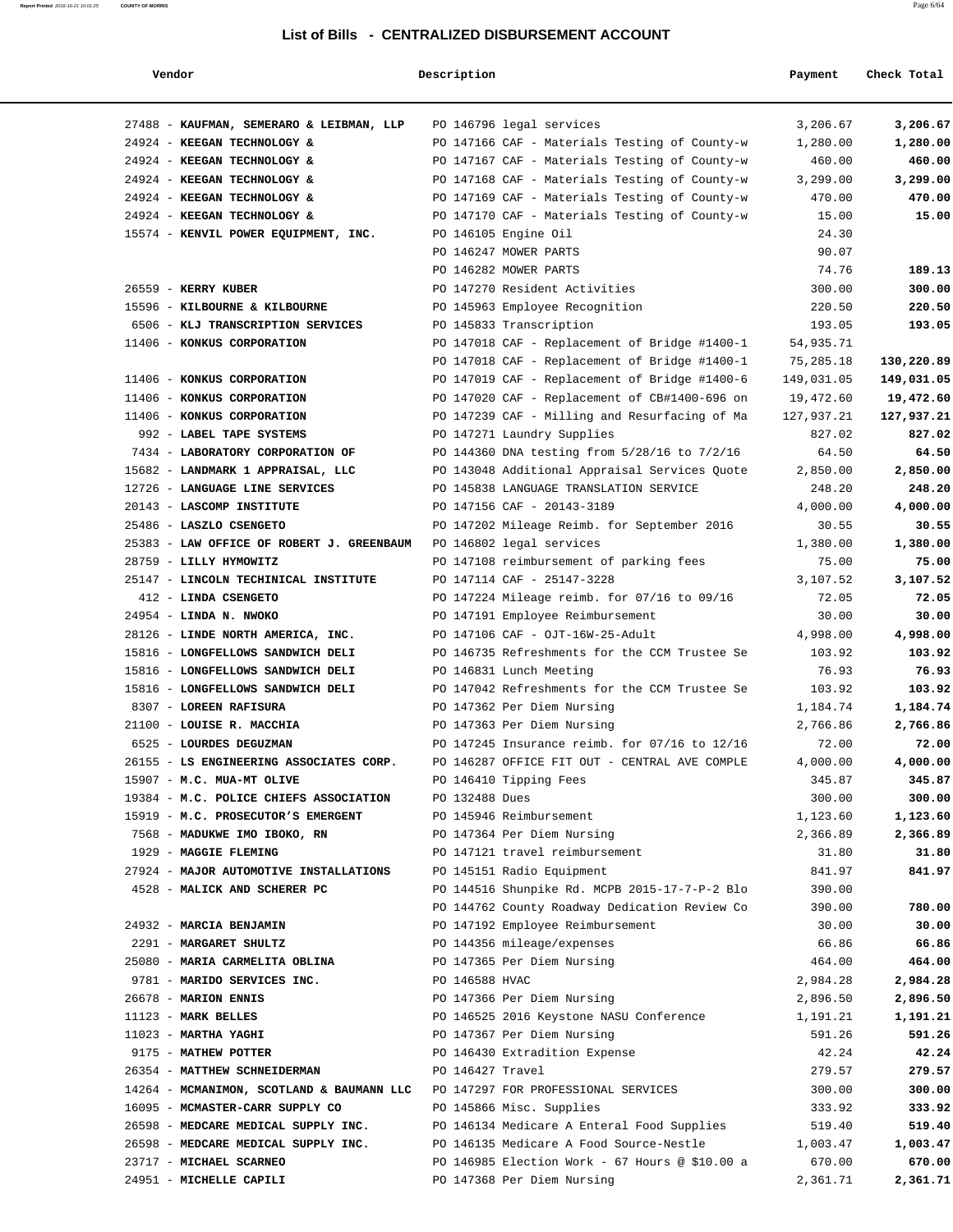| Vendor                                   | Description |                                               | Payment    | Check Total |
|------------------------------------------|-------------|-----------------------------------------------|------------|-------------|
| 295 - MID-ATLANTIC TRUCK CENTRE INC      |             | PO 145896 TRUCK PARTS                         | 428.87     |             |
|                                          |             | PO 146248 TRUCK PARTS                         | 772.85     |             |
|                                          |             | PO 146283 TRUCK PARTS                         | 16.20      |             |
|                                          |             | PO 146335 TRUCK PARTS                         | 88.84      |             |
|                                          |             | PO 146341 TRUCK PARTS                         | 189.86     |             |
|                                          |             | PO 146337 TRUCK PARTS                         | 10.98      |             |
|                                          |             | PO 146894 TRUCK PARTS                         | 69.27      | 1,576.87    |
| 3879 - MILLENNIUM SOLUTION FOCUS         |             | PO 147110 CAF - 3879-3050                     | 981.34     |             |
|                                          |             | PO 147144 CAF - 3879-3050                     | 800.00     | 1,781.34    |
| 16207 - MILLER & CHITTY CO INC           |             | PO 145880 CAF - Boiler Cleaning & Services    | 4,758.24   | 4,758.24    |
| 25428 - MIRLENE ESTRIPLET                |             | PO 147369 Per Diem Nursing                    | 4,745.25   | 4,745.25    |
| 28865 - MOLLY MCGATH                     |             | PO 146302 speaker honorarium                  | 500.00     | 500.00      |
| 24348 - MOONLIGHT DESIGNS                |             | PO 147268 Resident Activities                 | 165.00     | 165.00      |
| 16273 - MOORE MEDICAL LLC                |             | PO 146044 Medical Supplies                    | 37.14      | 37.14       |
| 13106 - MORRIS ARTS                      |             | PO 147094 CAF - 2016 State Community Partners | 1,600.00   | 1,600.00    |
| 19478 - MORRIS COUNTY CHAMBER OF         |             | PO 146165 Business Growth Forum               | 75.00      |             |
|                                          |             | PO 146602 GA- DL Registration to attend 10-28 | 170.00     |             |
|                                          |             | PO 146717 Two form the Morris County Clerk's  | 170.00     | 415.00      |
| 12819 - MORRIS COUNTY M.U.A              |             | PO 145655 FACILITY GARBAGE COMPACTOR PULLING  | 670.00     | 670.00      |
| 12819 - MORRIS COUNTY M.U.A              |             | PO 145742 FACILITY GARBAGE COMPACTOR TIPPING  | 906.25     | 906.25      |
| 19483 - MORRIS COUNTY MUNICIPAL          |             | PO 145966 Rubbish & Trash Removal             | 6,526.88   | 6,526.88    |
| 19483 - MORRIS COUNTY MUNICIPAL          |             | PO 146929 DUMPSTER SERVICE: SEPTEMBER 2016    | 350.00     | 350.00      |
| 4096 - MORRIS PLAINS SMALL ENGINE INC    |             | PO 146219 SLAP EQUIPMENT PARTS/REPAIR         | 123.35     | 123.35      |
| 16316 - MORRISTOWN AUTO BODY INC         |             | PO 146249 VEHICLE TOW                         | 339.25     | 339.25      |
| 16321 - MORRISTOWN LUMBER &              |             | PO 145894 SHOP SUPPLIES                       | 5.99       |             |
|                                          |             | PO 146250 SHOP SUPPLIES                       | 52.87      |             |
|                                          |             | PO 146343 SHOP SUPPLIES                       | 13.50      |             |
|                                          |             | PO 146895 SHOP SUPPLIES                       | 15.54      | 87.90       |
| 16338 - MORRISTOWN NEIGHBORHOOD HOUSE    |             |                                               |            |             |
|                                          |             | PO 147096 CAF - Grant in Aid 2016 - Project S | 1,560.00   |             |
|                                          |             | PO 147097 CAF - Grant in Aid 2016 - Recreatio | 9,000.00   |             |
|                                          |             | PO 147099 CAF - 2016 State Community Partners | 556.00     |             |
|                                          |             | PO 147100 CAF - 2016 State Community Partners | 4,818.00   | 15,934.00   |
| 16340 - MORRISTOWN PARKING AUTHORITY     |             | PO 147054 ELECTRIC - SCHUYLER ANNEX PARKING   | 2,169.20   | 2,169.20    |
| 21791 - MOTOROLA SOLUTIONS INC           |             | PO 145829 CAF- Trunk Radio Systems Maintenan  | 109,170.63 | 109,170.63  |
| 27493 - MOUNT OLIVE TOWNSHIP             |             | PO 145460 Conference Reimbursement - John Mar | 445.00     | 445.00      |
| 19501 - MSC INDUSTRIAL SUPPLY CO.        |             | PO 146338 SHOP SUPPLIES                       | 327.50     |             |
|                                          |             | PO 146340 SHOP SUPPLIES                       | 135.80     |             |
|                                          |             | PO 146777 SHOP SUPPLIES                       | 934.55     | 1,397.85    |
| 28374 - MUNICIPAL EQUIPMENT              |             | PO 146774 External Work                       | 52.00      | 52.00       |
| 19523 - N.J. NATURAL GAS COMPANY         |             | PO 146843 NATURAL GAS - WHARTON ROADS         | 163.12     |             |
|                                          |             | PO 146844 NATURAL GAS - DOVER PROBATION       | 25.00      |             |
|                                          |             | PO 146845 NATURAL GAS - WHARTON BRIDGE GEN    | 25.93      |             |
|                                          |             | PO 146846 NATURAL GAS - WHARTON BRIDGES       | 274.65     |             |
|                                          |             | PO 146847 NATURAL GAS - WHARTON OFF           | 27.77      | 516.47      |
| 28785 - NAPA OF ROCKAWAY                 |             | PO 145296 TRUCK PARTS                         | 1,231.25   |             |
|                                          |             | PO 145904 TRUCK PARTS                         | 1,137.73   |             |
|                                          |             | PO 146299 AUTO PARTS                          | 357.72     | 2,726.70    |
| 21122 - NATIONAL FUEL OIL INC.           |             | PO 147413 FUEL CHARGES 9/16                   | 7,766.30   |             |
|                                          |             | PO 147413 FUEL CHARGES 9/16                   | 38,387.36  | 46,153.66   |
| 28305 - NATIONAL TERMINAL INC.           |             | PO 146780 CAF - Purchase Diesel Fuel          | 6,635.58   |             |
|                                          |             | PO 146781 CAF - Purchase Diesel Fuel          | 6,838.90   |             |
|                                          |             | PO 146810 CAF - Purchase Diesel Fuel          | 7,031.10   | 20,505.58   |
| 28330 - NESTLE WATERS NORTH AMERICA INC. |             | PO 146320 WATER SUPPLY 08/15/16 - 09/14/16    | 59.80      |             |
|                                          |             | PO 146445 Bottle Water                        | 0.99       |             |
|                                          |             | PO 146447 Bottle Water Montville Garage 0.99  |            |             |
|                                          |             | PO 146446 Bottle Water Hanover Garage         | 4.48       |             |
|                                          |             | PO 146507 Bottled water                       | 14.95      |             |
|                                          |             | PO 146389 2016 Department of Human Services O | 18.44      |             |
|                                          |             | PO 146330 bottled water                       | 6.01       | 105.66      |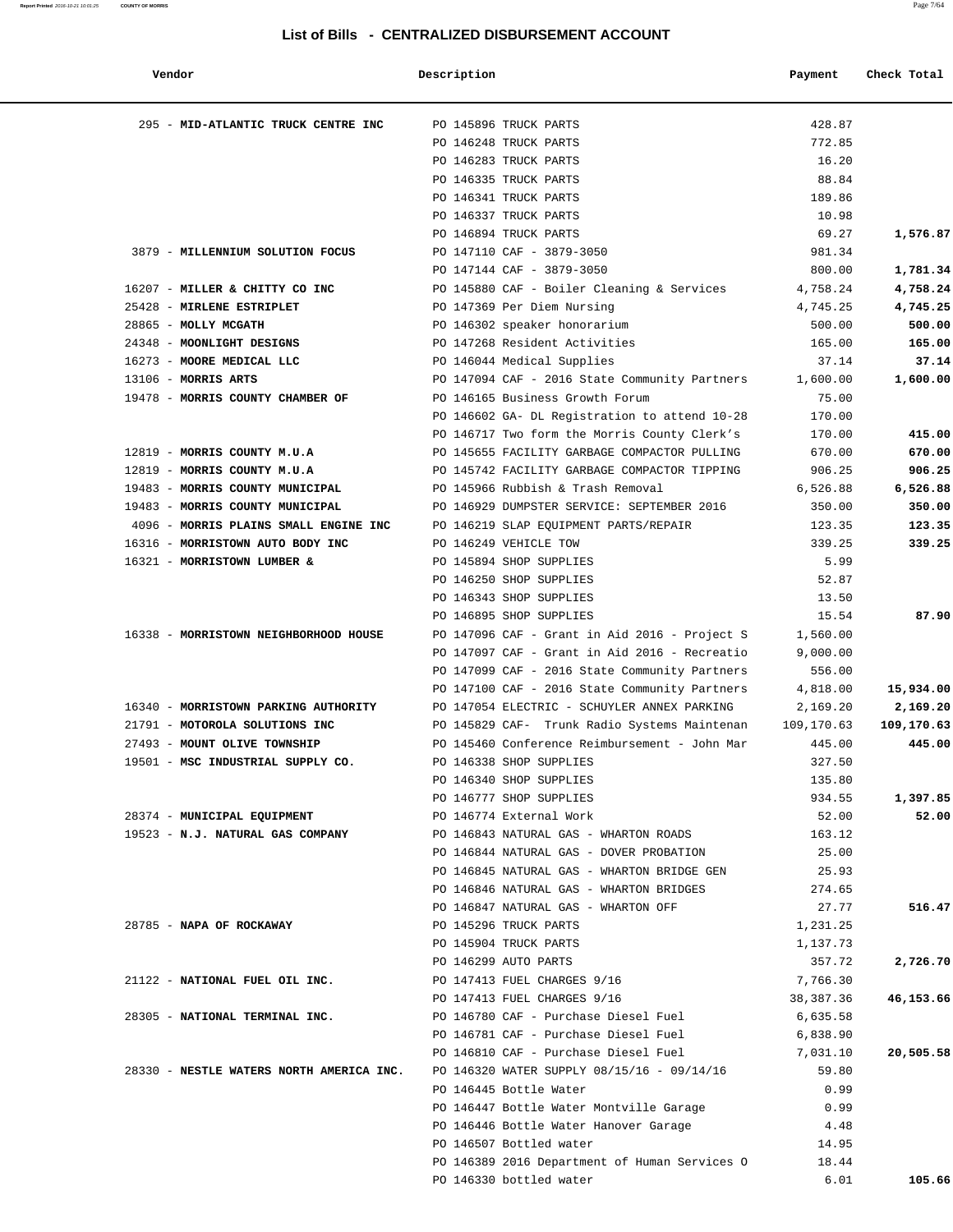#### **Report Printed** 2016-10-21 10:01:25 **COUNTY OF MORRIS** Page 8/64

#### **List of Bills - CENTRALIZED DISBURSEMENT ACCOUNT**

| Vendor                                                                             | Description       |                                                                            | Payment          | Check Total      |
|------------------------------------------------------------------------------------|-------------------|----------------------------------------------------------------------------|------------------|------------------|
| 16641 - NEW JERSEY LEAGUE OF                                                       |                   | PO 145835 Women In Government Breakfast                                    | 90.00            | 90.00            |
| 16552 - NEWBRIDGE SERVICES INC                                                     |                   | PO 147111 CAF - NEWSER-16M-WIA                                             | 6,360.00         |                  |
|                                                                                    |                   | PO 147095 CAF - Grant in Aid 2016 - Crisis Re                              | 14,600.00        |                  |
|                                                                                    |                   | PO 147157 CAF - NEWSER-16M-WIA                                             | 14,555.00        |                  |
|                                                                                    |                   | PO 147103 CAF - 2016 State Community Partners                              | 19,083.00        |                  |
|                                                                                    |                   | PO 147105 CAF - Grant in Aid 2016 - Jobs Plus                              | 14,179.00        | 68,777.00        |
| 24712 - NICHOLAS L. ROCCAFORTE                                                     |                   | PO 147269 Resident Activities                                              | 75.00            | 75.00            |
| 23981 - NIELSEN DODGE - C-J-R                                                      |                   | PO 146252 AUTO PARTS                                                       | 700.12           | 700.12           |
| 23981 - NIELSEN DODGE - C-J-R                                                      |                   | PO 146339 External Work                                                    | 172.50           | 172.50           |
| 23981 - NIELSEN DODGE - C-J-R                                                      |                   | PO 146369 AUTO PARTS                                                       | 319.70           | 319.70           |
| 23981 - NIELSEN DODGE - C-J-R                                                      |                   | PO 146782 External Work                                                    | 37.40            | 37.40            |
| 23981 - NIELSEN DODGE - C-J-R                                                      |                   | PO 146783 External Work                                                    | 111.15           | 111.15           |
| 23981 - NIELSEN DODGE - C-J-R                                                      |                   | PO 146784 External Work                                                    | 87.60            | 87.60            |
| 21704 - NJ DEPARTMENT OF TREASURY                                                  |                   | PO 147074 SEWER - CAC                                                      | 31.50            | 31.50            |
| 16661 - NJ STATE ASSOCIATION OF                                                    |                   | PO 147398 Membership Dues for 2016 - Laurie B                              | 75.00            | 75.00            |
| $2909 - NJAC$                                                                      |                   | PO 145643 Training                                                         | 125.00           | 125.00           |
| $28887 - NJGCA$                                                                    |                   | PO 146753 NJ VEHICLE INSPECTION CLASS                                      | 1,050.00         | 1,050.00         |
| 1359 - NORMAN GALE BUICK GMC                                                       |                   | PO 146253 AUTO PARTS                                                       | 8.68             | 8.68             |
| 2244 - NORTHAMPTON COMMUNITY COLLEGE                                               |                   | PO 147155 CAF - 2244-3011                                                  | 800.00           | 800.00           |
| 26357 - NORTHEAST COMMUNICATIONS, INC.                                             |                   | PO 146092 Radio Installation/Removal                                       | 500.00           | 500.00           |
| 26357 - NORTHEAST COMMUNICATIONS, INC.                                             |                   | PO 146254 TRUCK PARTS / COMMUNICATION EQUIPME                              | 343.00           | 343.00           |
| 21565 - OCLC ONLINE COMPUTER                                                       |                   | PO 146146 Confirm On-Line Service for August                               | 2,166.42         | 2,166.42         |
| $10846 - ODB CO$                                                                   |                   | PO 145902 EQUIPMENT PARTS                                                  | 510.00           | 510.00           |
| 26726 - OFFICE CONCEPTS GROUP, INC.<br>26726 - OFFICE CONCEPTS GROUP, INC.         |                   | PO 145275 2016 Human Services Office Supplies<br>PO 145759 Office Supplies | 621.84<br>135.55 | 621.84<br>135.55 |
| 26726 - OFFICE CONCEPTS GROUP, INC.                                                |                   | PO 145967 Office Supplies                                                  | 602.31           | 602.31           |
| 26726 - OFFICE CONCEPTS GROUP, INC.                                                |                   | PO 146137 Employee Identification Supplies                                 | 140.48           | 140.48           |
| 26726 - OFFICE CONCEPTS GROUP, INC.                                                |                   | PO 146138 Office Supplies & Stationery                                     | 44.69            | 44.69            |
| 26726 - OFFICE CONCEPTS GROUP, INC.                                                |                   | PO 146380 Misc. Office Supplies                                            | 342.52           | 342.52           |
| 26726 - OFFICE CONCEPTS GROUP, INC.                                                |                   | PO 146417 2016 Department of Human Services O                              | 296.28           | 296.28           |
| 26726 - OFFICE CONCEPTS GROUP, INC.                                                |                   | PO 146494 Office Supplies                                                  | 1,989.83         | 1,989.83         |
| 26726 - OFFICE CONCEPTS GROUP, INC.                                                |                   | PO 146549 Office Supplies August and Septembe                              | 203.52           | 203.52           |
| 26726 - OFFICE CONCEPTS GROUP, INC.                                                |                   | PO 146705 Desk Calendar, 9/14/16                                           | 3.81             | 3.81             |
| 26726 - OFFICE CONCEPTS GROUP, INC.                                                |                   | PO 146982 Various Office Supplies                                          | 237.94           | 237.94           |
| 10246 - OFFICE OF TEMPORARY ASSISTANCE                                             |                   | PO 147026 Estimated Co. Share of ASSIR for 10                              | 60,000.00        | 60,000.00        |
| 10246 - OFFICE OF TEMPORARY ASSISTANCE                                             |                   | PO 147027 Estimated Co. Share of TANF Recipie                              | 4,221.00         | 4,221.00         |
| 25021 - ONE SOURCE OF NEW JERSEY LLC                                               |                   | PO 146546 Misc. supplies                                                   | 148.69           | 148.69           |
| 28727 - OPHTHALMOLOGY AND NERO                                                     |                   | PO 145225 INMATE MEDICAL CARE                                              | 276.00           | 276.00           |
| 26965 - OPTIMUM LIGHTPATH                                                          |                   | PO 146288 VOIP/ISP Monthly Service                                         | 9,481.61         | 9,481.61         |
| 2929 - ORIENTAL TRADING COMPANY INC. PO 146072 Received Halloween Parade, Fall & H |                   |                                                                            | 474.83           | 474.83           |
| 16887 - PAPER MART INC                                                             |                   | PO 144542 paper order                                                      | 64.00            |                  |
|                                                                                    |                   | PO 145586 Office Supplies                                                  | 1,234.00         | 1,298.00         |
| 28275 - PARSIPPANY HISTORIC                                                        |                   | PO 142675 Re-Grant Agreements                                              | 200.00           | 200.00           |
| 28921 - PATRICIA HOOVER-HAGEN                                                      | PO 146799 Nut Exp |                                                                            | 60.58            | 60.58            |
| 17495 - PATTERSON MEDICAL SUPPLY, INC.                                             |                   | PO 145043 Resident Care Equipment                                          | 5,568.87         | 5,568.87         |
| 24836 - PEIRCE EQUIPMENT CO.                                                       |                   | PO 146900 TRUCK PARTS                                                      | 401.17           | 401.17           |
| 27463 - PERFORMANCE SAFETY GROUP, INC.                                             |                   | PO 145724 CAF - Powder Free Nitrile Gloves BI                              | 4,449.35         | 4,449.35         |
| 19663 - PERFORMANCE TRAILERS INC.                                                  |                   | PO 146342 TRUCK PARTS                                                      | 40.00            | 40.00            |
| 9849 - PETER LIMONE JR                                                             | PO 146805 Nut Exp |                                                                            | 100.00           | 100.00           |
| 4934 - PHYLLIS COPPOLA                                                             |                   | PO 146984 Pre-Election Work-47.0 Hours @ \$10.                             | 470.00           | 470.00           |
| 26363 - PRAXAIR DISTRIBUTION PO 145906 WELDING SUPPLIES                            |                   |                                                                            | 298.34           | 298.34           |
| 26363 - PRAXAIR DISTRIBUTION                                                       |                   | PO 146901 WELDING SUPPLIES                                                 | 291.60           | 291.60           |
| 10503 - PREMIER HEALTHCARE                                                         |                   | PO 147199 CAF - Management Services                                        | 67,261.52        |                  |
|                                                                                    |                   | PO 147200 CAF - Management Services                                        | 45,811.52        | 113,073.04       |
| 28417 - PLIC SBD GRAND ISLAND                                                      |                   | PO 145065 group life insurance for ETS                                     | 242.44           | 242.44           |
| 3146 - PROQUEST LLC                                                                |                   | PO 146074 Confirm Daily Record - 35mm                                      | 2,185.00         |                  |
|                                                                                    |                   | PO 146148 Confirm Books in Print with Reviews                              | 3,178.00         | 5,363.00         |
| 17189 - PSE&G CO                                                                   |                   | PO 147045 GAS - PSE & G - MOSQUITO                                         | 47.94            |                  |
|                                                                                    |                   | PO 147056 GAS - PSE & G - MOMBAG                                           | 2,494.69         |                  |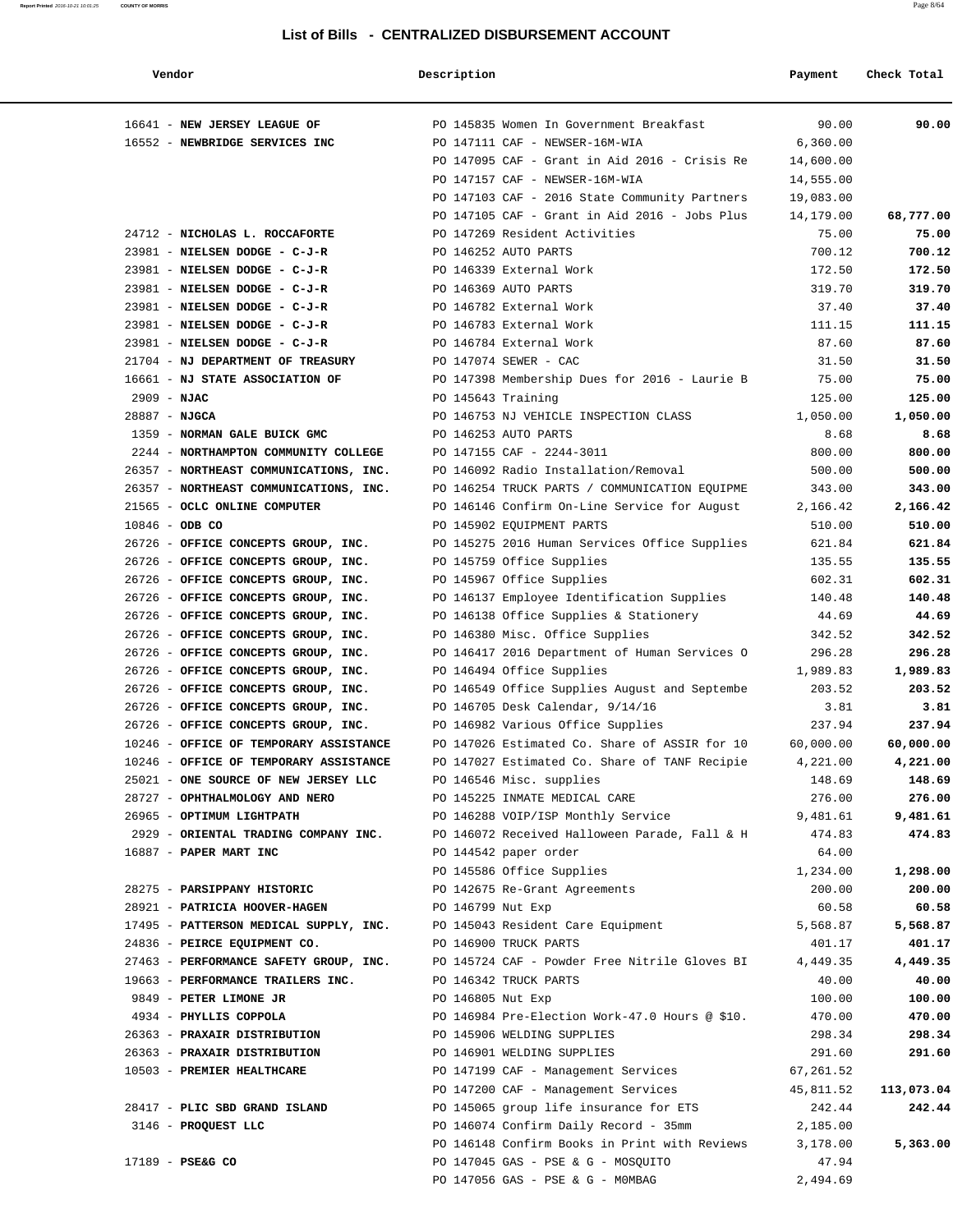| Vendor |  |  |
|--------|--|--|
|        |  |  |

# **Vendor Description Payment Check Total**

**Report Printed** 2016-10-21 10:01:25 **COUNTY OF MORRIS** Page 9/64

|                                        | PO 147274 Morris View Gas Usage                   | 1,462.59  |           |
|----------------------------------------|---------------------------------------------------|-----------|-----------|
|                                        | PO 147276 Morris View Gas Usage                   | 529.88    | 4,535.10  |
| 21413 - QUALITY AUTO GLASS, INC        | PO 146255 AUTO PARTS                              | 347.72    | 347.72    |
| 7872 - QUENCH USA, INC.                | PO 146420 Quench cooler, Comm Div break rm        | 48.00     | 48.00     |
| $264$ - R & J CONTROL, INC.            | PO 145721 GENERATOR MONITORING AND REMOTE STA     | 3,155.00  |           |
|                                        | PO 146390 CAF - Generator Repair                  | 3,634.68  | 6,789.68  |
| 12473 - R.D. SALES DOOR & HARDWARE LLC | PO 145972 Safety & Security                       | 2,536.00  |           |
|                                        | PO 146140 Door & Lock Repair                      | 210.00    | 2,746.00  |
| 15620 - R.S. KNAPP CO INC              | PO 145703 PW 300 Print Engine                     | 294.26    |           |
|                                        | PO 145704 Plans & Specs for Various Mill & Re     | 527.50    | 821.76    |
| 20536 - RABBI YOSEF NEWFIELD           | PO 147277 Resident Activities                     | 175.00    | 175.00    |
| 17255 - RARITAN VALLEY COMMUNITY       | PO 147115 CAF - 17255-2395                        | 1,200.00  | 1,200.00  |
| 26223 - RE-TRON TECHNOLOGIES INC.      | PO 146272 AUTO PARTS                              | 160.00    | 160.00    |
| 26223 - RE-TRON TECHNOLOGIES INC.      | PO 146785 AUTO PARTS                              | 660.96    | 660.96    |
| 27101 - REDMANN ELECTRIC CO., INC.     | PO 146695 CAF - Labor Rates Electrical and Re     | 6,884.16  | 6,884.16  |
| 24300 - RELIABLE LIFT TRUCK SERVICES   | PO 147279 Pallet Jack Repair                      | 276.75    | 276.75    |
| 12034 - RICCIARDI BROTHERS OF          | PO 145336 PAINT                                   | 876.74    | 876.74    |
| 28265 - RICHARD FARRELL INC.           | PO 145656 KITCHEN EQUIPMENT MAINTENANCE & REP     | 1,416.00  |           |
|                                        | PO 146133 Repair Parts for Portable Steamer       | 249.61    | 1,665.61  |
| 19765 - RICOH AMERICAS CORPORATION     | PO 143050 8/16 to 10/16 Ricoh Copier Lease MP     | 992.39    |           |
|                                        | PO 146520 Copiers - $5/22/16$ - $8/21/16$ - Payme | 6,749.62  |           |
|                                        | PO 146521 Copier rental charges for 5/16 to 7     | 1,627.78  |           |
|                                        | PO 146522 Copier rental charges for 6/16 to 8     | 543.97    |           |
|                                        | PO 146421 Copier Lease                            | 499.10    |           |
|                                        | PO 146721 lease payment on contract # 14895-0     | 1,268.94  |           |
|                                        | PO 146636 Copier Rental                           | 483.83    |           |
|                                        | PO 147172 LEASE RENTAL - BILLED QUARTERLY         | 893.26    | 13,058.89 |
| $28741$ - RICOH USA, INC.              | PO 144867 April-June copier leave payment         | 144.13    |           |
|                                        | PO 146003 Excess Color Copies                     | 2,975.07  | 3,119.20  |
| 7952 - RIOS' ENGRAVING                 | PO 146001 Office Supplies                         | 228.00    |           |
|                                        | PO 146593 Service Award Gifts                     | 7,987.25  | 8,215.25  |
| $28455$ - ROBERT & SON, INC.           | PO 146275 Cummins ISC/ISL/IN                      | 565.00    | 565.00    |
| 28455 - ROBERT & SON, INC.             | PO 146328 Plasticizied                            | 12.74     | 12.74     |
| 20990 - RON-JON CONSTRUCTION CORP.     | PO 147230 CAF - Replacement of Morris County      | 67,605.30 | 67,605.30 |
| 25572 - RONALD DEPASQUALE              | PO 146397 2016 Keystone NASU Conference           | 1,210.91  | 1,210.91  |
| 7805 - ROSE DUMAPIT                    | PO 147370 Per Diem Nursing                        | 1,327.19  | 1,327.19  |
| 24397 - ROSEMARY BATANE COBCOBO        | PO 147371 Per Diem Nursing                        | 1,510.71  | 1,510.71  |
| 15590 - ROSLYN KHURDAN                 | PO 146995 Expense Voucher                         | 38.30     | 38.30     |
| 5345 - ROUTE 23 AUTOMALL LLC           | PO 145979 AUTO PARTS                              | 623.41    |           |
|                                        | PO 146258 AUTO PARTS                              | 2,348.74  | 2,972.15  |
| 9938 - RUTGERS CENTER FOR CONTINUING   | PO 147143 CAF - 9938-2977                         | 2,476.00  |           |
|                                        | PO 147151 CAF - 9938-3127                         | 3,004.00  | 5,480.00  |
| 27044 - RUTGERS, THE STATE UNIVERSITY  | PO 147145 CAF - 27044-2842                        | 800.00    | 800.00    |
| 28926 - SABRINA BAARDA                 | PO 146801 Vet Exp                                 | 19.00     | 19.00     |
| $25252 - SAFE-T$                       | PO 146047 FIRE SAFETY HELMET                      | 139.77    | 139.77    |
| 19814 - SAFETY- KLEEN SYSTEMS, INC.    | PO 145890 Parts Washer                            | 297.44    | 297.44    |
| 28931 - SAMANTHA MARIA PIERSON         | PO 147107 monthly parking pass                    | 115.00    | 115.00    |
| 9969 - SCHAFFER DOOR INC               | PO 145841 BI-FOLD DOOR REPAIR & MAINTENANCE       | 2,150.00  | 2,150.00  |
| $28872$ - SEAN GAYNOR                  | PO 146002 Trave;                                  | 91.35     | 91.35     |
| $11862$ - SEBERT LOPEZ                 | PO 147051 2016 WORK BOOTS                         | 90.00     | 90.00     |
| 21685 - SENIOR SALON SERVICES LLC      | PO 145974 CAF - Cosmetology Services              | 6,235.02  | 6,235.02  |
| 28839 - SERAPH INC.                    | PO 145599 Training                                | 240.00    | 240.00    |
| 20899 - SGS TESTCOM INC                | PO 146259 MONTHLY INSPECTION MAINTENANCE          | 84.08     | 84.08     |
| 19854 - SHEAFFER SUPPLY INC.           | PO 146058 tools                                   | 49.85     |           |
|                                        |                                                   |           |           |
|                                        | PO 146411 Drill Bit                               | 53.84     | 103.69    |
| 17621 - SHEAFFER SUPPLY, INC.          | PO 145980 HARDWARE                                | 9.50      | 9.50      |
| 27853 - SHELLEY REINER                 | PO 147372 Per Diem Nursing                        | 696.00    | 696.00    |
| 24875 - SHERON PINTO                   | PO 147190 Employee Reimbursement                  | 30.00     | 30.00     |
| 17726 - SHI INTERNATIONAL CORP         | PO 144525 E-Learning License - Quotation          | 7,500.00  | 7,500.00  |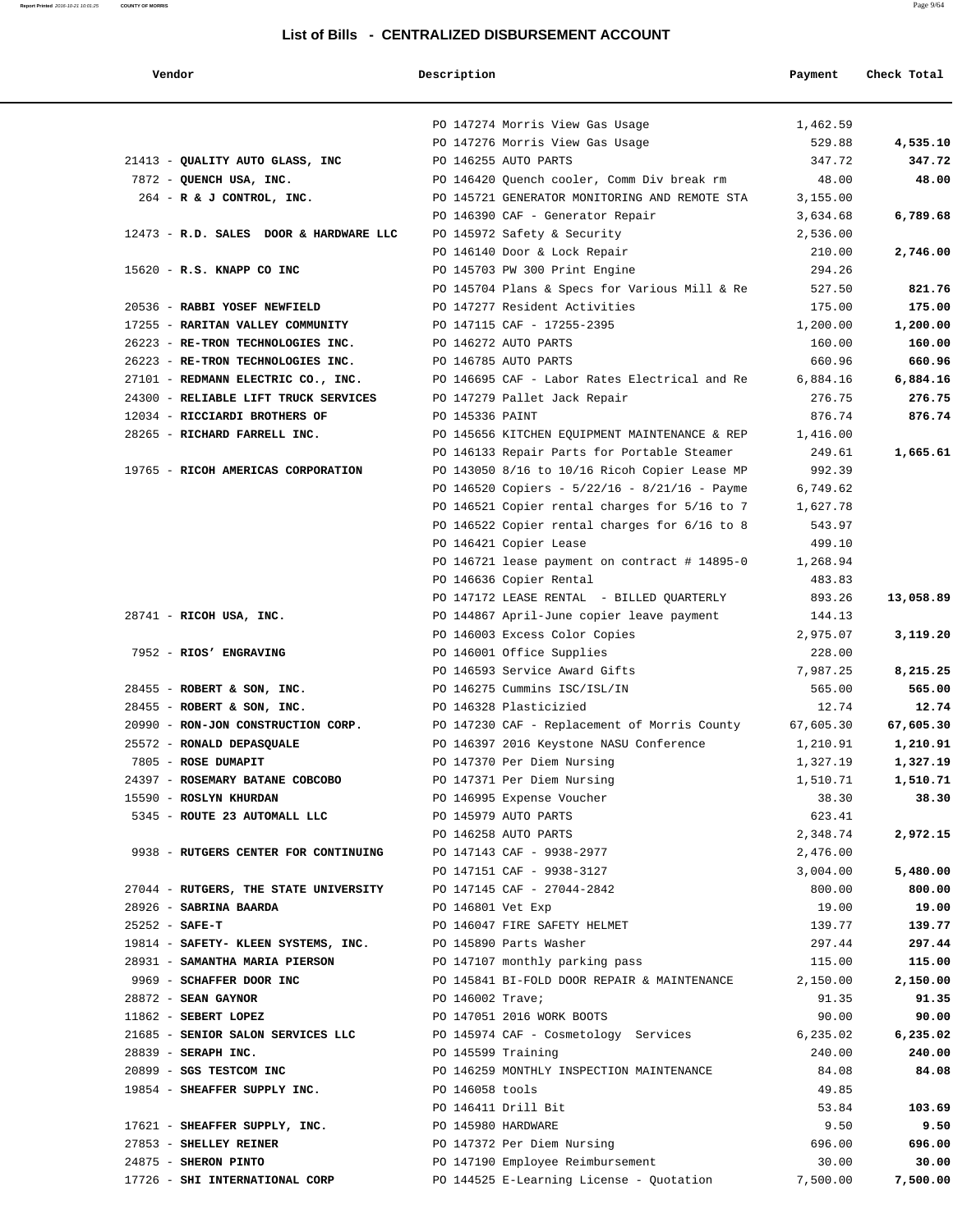| Vendor                                                           | Description       |                                                                                    | Payment                | Check Total             |
|------------------------------------------------------------------|-------------------|------------------------------------------------------------------------------------|------------------------|-------------------------|
| 17726 - SHI INTERNATIONAL CORP                                   |                   | PO 145446 Anti Malware Desktop Software - Ann                                      | 15,657.20              | 15,657.20               |
| 17726 - SHI INTERNATIONAL CORP                                   |                   | PO 145447 PTRG - Yearly Renewal                                                    | 1,838.55               | 1,838.55                |
| 17662 - SIMPLEXGRINNELL LP                                       |                   | PO 146716 service call on time clock in elect                                      | 374.00                 | 374.00                  |
| 17699 - SMITH MOTOR CO., INC.                                    |                   | PO 146261 AUTO PARTS                                                               | 357.92                 |                         |
|                                                                  |                   | PO 146284 AUTO PARTS                                                               | 62.48                  |                         |
|                                                                  |                   | PO 146908 AUTO PARTS                                                               | 177.74                 | 598.14                  |
| 8503 - SMITH TRACTOR & EQUIPMENT INC.                            |                   | PO 145981 TRUCK PARTS                                                              | 60.16                  |                         |
|                                                                  |                   | PO 146260 TRUCK PARTS                                                              | 127.10                 |                         |
|                                                                  |                   | PO 146285 TRUCK PARTS                                                              | 864.67                 | 1,051.93                |
| 7722 - SNAP-ON INDUSTRIAL                                        | PO 146039 TOOLS   |                                                                                    | 224.96                 |                         |
|                                                                  | PO 146262 TOOLS   |                                                                                    | 194.81                 |                         |
|                                                                  | PO 146786 TOOLS   |                                                                                    | 124.46                 | 544.23                  |
| 6981 - SODEXO INC & AFFILIATES                                   |                   | PO 146973 Fiscal Year 2017 - Countywide Train                                      | 259.46                 | 259.46                  |
| 6981 - SODEXO INC & AFFILIATES                                   |                   | PO 146975 2016 Department of Human Services M                                      | 214.45                 | 214.45                  |
| 6981 - SODEXO INC & AFFILIATES                                   |                   | PO 147090 CAF - Dietary Services                                                   | 102.06                 | 102.06                  |
| 6981 - SODEXO INC & AFFILIATES                                   |                   | PO 147092 Dietary Services                                                         | 213, 351.55            | 213,351.55              |
| 6981 - SODEXO INC & AFFILIATES                                   |                   | PO 147179 CAF - Dietary Services                                                   | 8,412.21               | 8,412.21                |
| 6981 - SODEXO INC & AFFILIATES                                   |                   | PO 147210 Catering                                                                 | 232.00                 | 232.00                  |
| 6981 - SODEXO INC & AFFILIATES                                   |                   | PO 147282 CAF - Dietary Services                                                   | 300,530.76             | 300,530.76              |
| 6981 - SODEXO INC & AFFILIATES                                   |                   | PO 147283 Morris View Catering                                                     | 553.50<br>770.11       | 553.50                  |
| 6981 - SODEXO INC & AFFILIATES                                   |                   | PO 147284 Smallwares & Parts for Dietary Kitc                                      |                        | 770.11                  |
| 6981 - SODEXO INC & AFFILIATES<br>6981 - SODEXO INC & AFFILIATES |                   | PO 147285 CAF - Laundry Services                                                   | 93,507.30              | 93,507.30<br>415,545.25 |
| 17755 - SOUTHEAST MORRIS COUNTY                                  |                   | PO 147286 CAF - Housekeeping, Facility & Boil<br>PO 147280 Morris View Water Usage | 415,545.25<br>8,517.88 | 8,517.88                |
| 27925 - STACY EMMA                                               |                   | PO 146711 Travel 9/13/16-9/15/16                                                   | 226.26                 | 226.26                  |
| 26668 - STANLEY HEALTHCARE                                       |                   | PO 145975 CAF - Resident Safety                                                    | 102.07                 |                         |
|                                                                  |                   | PO 145976 CAF - Resident Safety                                                    | 1,572.04               |                         |
|                                                                  |                   | PO 145977 CAF - Resident Safety                                                    | 2,958.52               | 4,632.63                |
| $19919$ - STAR LEDGER                                            |                   | PO 147288 Newspapers for Coffee Shop                                               | 165.00                 | 165.00                  |
| 5021 - AEROFUND FINANCIAL INC.                                   |                   | PO 147160 CAF - ETS Transportaion Services fo                                      | 3,900.96               |                         |
|                                                                  |                   | PO 147161 CAF - ETS Transportaion Services fo                                      | 3,815.48               | 7,716.44                |
| 26447 - STEPHEN J. ZENES                                         |                   | PO 146865 2016 Keystone NASU Conference                                            | 1,021.15               | 1,021.15                |
| 4298 - STERICYCLE INC.                                           |                   | PO 147290 Morris View Medical Waste Disposal                                       | 1,340.77               | 1,340.77                |
| 24965 - STEVEN R. KESSELMEYER                                    |                   | PO 146396 2016 Keystone NASU Conference                                            | 1,210.91               | 1,210.91                |
| 17875 - STORY TELLING ARTS INC                                   |                   | PO 147104 CAF - 2016 State Community Partners                                      | 2,492.00               | 2,492.00                |
| 8621 - SUBURBAN PROPANE -2347                                    | PO 146294 Propane |                                                                                    | 313.15                 |                         |
|                                                                  |                   | PO 146412 Propane Deliveries                                                       | 1,963.16               | 2,276.31                |
| 27741 - SUPPLYWORKS                                              |                   | PO 147291 Supplies for B&G On-Site Maintenanc                                      | 2,513.07               | 2,513.07                |
| 17937 - SUSSEX COUNTY COMMUNITY COLLEGE                          |                   | PO 147134 CAF - 17937-2760                                                         | 887.05                 |                         |
|                                                                  |                   | PO 147135 CAF - 17937-2435                                                         | 4,000.00               |                         |
|                                                                  |                   | PO 147136 CAF - 17937-2737                                                         | 2,473.00               |                         |
|                                                                  |                   | PO 147153 CAF - 17937-2405                                                         | 800.00                 | 8,160.05                |
| 11429 - SUSSEX COUNTY MUA                                        |                   | PO 145858 Street Sweeping                                                          | 155.25                 | 155.25                  |
| 6265 - T & M ASSOCIATES                                          |                   | PO 146625 ASBESTOS ABATEMENT AT MORRIS COUNTY                                      | 8,885.09               |                         |
|                                                                  |                   | PO 146627 ASBESTOS SURVEY                                                          | 1,586.90               | 10,471.99               |
| 26192 - TAHESHA TYLER                                            |                   | PO 146610 NJJDA Reimbursement                                                      | 444.38                 | 444.38                  |
| 28781 - TAPCO                                                    |                   | PO 144583 Amardillo, Radar Traffic Data Coll                                       | 3,111.25               | 3,111.25                |
| 28827 - TARA WILLIAMS                                            |                   | PO 146983 Pre-Election Work-81.5 Hours @ \$10.                                     | 815.00                 | 815.00                  |
| 5611 - TBS CONTROLS LLC                                          |                   | PO 146145 SERVICE AGREEMENT - PM - BOILER                                          | 2,679.17               | 2,679.17                |
| 27658 - TECHLINE TECHNOLOGIES, INC.                              |                   | PO 146638 Tactical Medical Training Per Bid #                                      | 9,600.00               | 9,600.00                |
| 17990 - TELESEARCH INC                                           |                   | PO 146324 Temporary Help                                                           | 491.40                 |                         |
|                                                                  |                   | PO 146728 temporary sevvice weekend 9/25/15 c                                      | 2,381.07               |                         |
|                                                                  |                   | PO 147222 temporary services weekend 10-2 & 1                                      | 4,643.68               | 7,516.15                |
| 26677 - TEODORA O. DELEON                                        |                   | PO 147373 Per Diem Nursing                                                         | 609.39                 | 609.39                  |
| 21214 - TEW FUNERAL SERVICES INC.                                |                   | PO 146794 Morgue Transportation - Warren                                           | 1,500.00               | 1,500.00                |
| 21355 - THE RODGERS GROUP LLC                                    |                   | PO 145736 Accreditation Expense                                                    | 6,333.33               | 6,333.33                |
| 28602 - THOMAS C. SCHMID                                         | PO 145761 Travel  |                                                                                    | 128.76                 | 128.76                  |
| 10812 - THOMSON REUTER-WEST                                      |                   | PO 145598 West Law                                                                 | 4,834.84               | 4,834.84                |
| 18437 - THOMSON REUTERS-WEST                                     |                   | PO 145638 West information chares for 8/16                                         | 310.10                 | 310.10                  |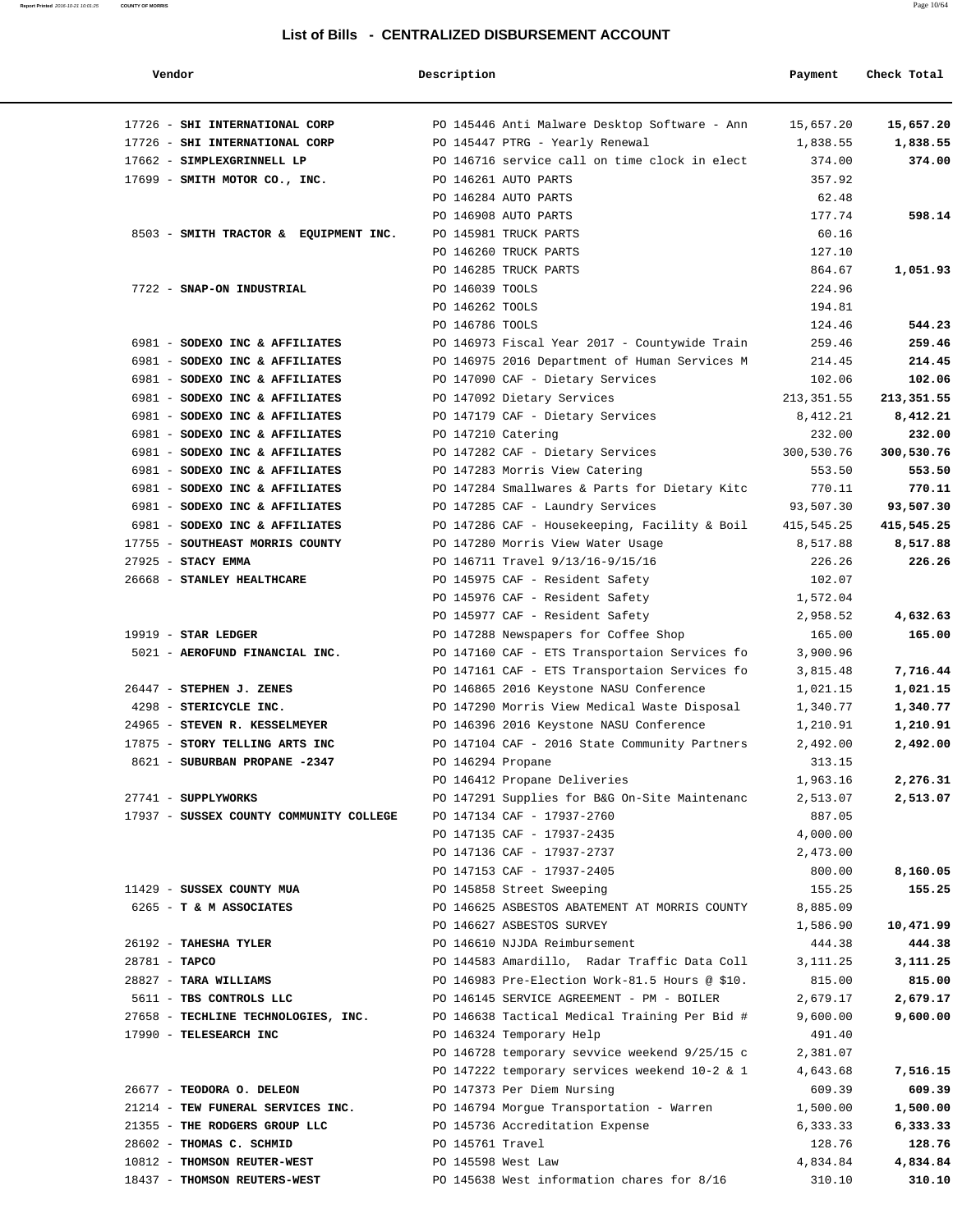| Report Printed 2016-10-21 10:01:25 | <b>COUNTY OF MORRIS</b> |                                                  | Page 11/64 |
|------------------------------------|-------------------------|--------------------------------------------------|------------|
|                                    |                         |                                                  |            |
|                                    |                         | List of Rills - CENTRALIZED DISRUPSEMENT ACCOUNT |            |

| Vendor                                                                       | Description       |                                                                            | Payment          | Check Total |
|------------------------------------------------------------------------------|-------------------|----------------------------------------------------------------------------|------------------|-------------|
| 10812 - THOMSON REUTER-WEST                                                  |                   | PO 145726 County Counsel Subscriptions 2016                                | 692.80           | 692.80      |
| 18437 - THOMSON REUTERS-WEST                                                 |                   | PO 145868 Confirm On-Line Service for August                               | 1,544.38         | 1,544.38    |
| 10812 - THOMSON REUTER-WEST                                                  |                   | PO 146053 subscription product charges on acc                              | 2,727.00         | 2,727.00    |
| 10868 - TIMOTHY A HUNDLEY                                                    |                   | PO 146158 Arbitrator and Mediator Services -                               | 921.87           | 921.87      |
| 18067 - TJ'S SPORTWIDE TROPHY                                                |                   | PO 144086 Office Supplies                                                  | 1,872.00         |             |
|                                                                              |                   | PO 145747 PLAQUE, PLATES, AND ENGRAVING                                    | 81.80            |             |
|                                                                              |                   | PO 146046 PLAQUE AND ENGRAVING                                             | 16.50            | 1,970.30    |
| 281 - TOMAR INDUSTRIES INC                                                   |                   | PO 145983 JANITORIAL SUPPLIES                                              | 398.75           |             |
|                                                                              |                   | PO 146263 JANITORIAL SUPPLIES                                              | 152.85           | 551.60      |
| 9099 - TONY SANCHEZ LTD                                                      |                   | PO 145984 TRUCK PARTS                                                      | 88.20            | 88.20       |
| 20788 - TOP LINE CONSTRUCTION CORP                                           |                   | PO 146932 CAF - Milling & Resurfacing of CR 6 1,053,388.81 1,053,388.81    |                  |             |
| 12333 - TRIMBOLI & PRUSINOWSKI, LLC                                          |                   | PO 146808 legal services                                                   | 3,888.00         |             |
|                                                                              |                   | PO 146795 legal services                                                   | 1,104.00         | 4,992.00    |
| 9285 - U.S. SECURITY ASSOCIATES, INC.                                        |                   | PO 145361 Payment for Security Officer 07/29/                              | 1,930.85         |             |
|                                                                              |                   | PO 145376 Security Officer - 8/26/16-9/1/16                                | 1,810.40         |             |
|                                                                              |                   | PO 145987 Security Officer - $9/2/16$ - $9/8/16$                           | 1,467.30         |             |
|                                                                              |                   | PO 145961 CAF - Unarmed Security Guards                                    | 12,714.84        |             |
|                                                                              |                   | PO 146129 CAF - Unarmed Security Guards                                    | 13,985.03        | 31,908.42   |
| 18217 - UNION COUNTY COLLEGE                                                 |                   | PO 147408 SUMMER 2016 TUITION CHARGEBACK                                   | 2,042.11         | 2,042.11    |
| 18233 - UNITED PARCEL SERVICE                                                |                   | PO 145752 summary of charges 6x7742                                        | 100.00           | 100.00      |
| 15732 - UNIVERSAL UNIFORM SALES CO INC                                       |                   | PO 145657 CAF - Custom Fitted Uniforms BID 16                              | 238.00           | 238.00      |
| 15732 - UNIVERSAL UNIFORM SALES CO INC                                       | PO 146042 Uniform |                                                                            | 2.00             | 2.00        |
| 15732 - UNIVERSAL UNIFORM SALES CO INC                                       |                   | PO 146103 CAF - Custom Fitted Uniforms BID 16                              | 110.00           | 110.00      |
| 15732 - UNIVERSAL UNIFORM SALES CO INC                                       |                   | PO 146220 CAF - Contract Renewal uniforms                                  | 265.00           | 265.00      |
| 15732 - UNIVERSAL UNIFORM SALES CO INC                                       |                   | PO 146508 Uniform - Lt. Dorr                                               | 139.95           | 139.95      |
| 9716 - UNIVERSITY HOSPITAL                                                   |                   | PO 145226 INMATE MEDICAL CARE                                              | 537.00           | 537.00      |
| 3489 - US MUNICIPAL SUPPLY, INC                                              |                   | PO 146264 TRUCK PARTS                                                      | 1,244.55         | 1,244.55    |
| $20042$ - V.E. RALPH & SON INC.                                              |                   | PO 143487 OEM Equipment                                                    | 2,397.00         | 2,397.00    |
| 25245 - VEOLIA ES TECHNICAL SOLUTIONS, LLC PO 146223 Cloth filters with lead |                   |                                                                            | 8,716.96         | 8,716.96    |
| $1286$ - VERIZON                                                             |                   | PO 145825 PRI Circuit at 450 - Usage: VOIP FA                              | 1,290.14         | 1,290.14    |
| $1286 - VERIZON$                                                             |                   | PO 145827 Monthly Data Circuit Services - 7 T                              | 7,012.64         | 7,012.64    |
| $1286$ - VERIZON                                                             |                   | PO 145828 Blue Page Listing Service - Monthly                              | 530.25           | 530.25      |
| $1286 - VERIZON$                                                             |                   | PO 146063 Prosecutor's Office PRI for Fax Ser                              | 795.29           | 795.29      |
| $1286 - VERIZON$                                                             |                   | PO 146398 telephone - 4 Tl's                                               | 12,470.10        | 12,470.10   |
| $1286$ - VERIZON                                                             |                   | PO 146399 Telephone pobox4833                                              | 30.99            | 30.99       |
| 10158 - VERIZON                                                              |                   | PO 146804 NUT EXP                                                          | 906.66           | 906.66      |
| $1286$ - VERIZON                                                             |                   | PO 146860 Telephone pobox4833                                              | 61.98            | 61.98       |
| $1286 - VERIZON$                                                             |                   | PO 147030 PENTHOUSE- A & R BLDG                                            | 68.14            | 68.14       |
| 21097 - VERIZON BUSINESS                                                     |                   | PO 145826 Centrex Voicemail Service - Deirdre                              | 99.51            | 99.51       |
| 1348 - VERIZON WIRELESS                                                      |                   | PO 146005 Cell Phones                                                      | 830.24           |             |
|                                                                              |                   | PO 146914 VERIZON MOBILE PHONE SERVICE FOR TH                              | 287.26           |             |
|                                                                              |                   | PO 146914 VERIZON MOBILE PHONE SERVICE FOR TH                              | 10,051.60        | 11,169.10   |
| 7037 - VILLAGE SUPER MARKET, INC.                                            |                   | PO 145892 Catering Order - 9-20-16 Meeting Pu                              | 91.83            | 91.83       |
| 11197 - VIRGINIA MICHELIN                                                    |                   | PO 146991 AWRA Mid-Atlantic Conference Expens                              | 291.80           | 291.80      |
| 18331 - VIRTU WATER METER SERVICES INC                                       |                   | PO 145755 WATER METER TEST                                                 | 350.00           | 350.00      |
| 25832 - VOIANCE LANGUAGE SERVICES, LLC                                       |                   | PO 147085 Interpreter fees                                                 | 598.77           | 598.77      |
| 6146 - W.B. MASON COMPANY INC                                                |                   | PO 145830 JANITORIAL SUPPLIES                                              | 288.48           |             |
|                                                                              |                   | PO 145741 Office Supplies                                                  | 441.76           |             |
|                                                                              |                   | PO 145585 Office Supplies                                                  | 363.85           |             |
|                                                                              |                   | PO 146050 OFFICE SUPPLIES                                                  | 228.83<br>844.70 |             |
|                                                                              |                   | PO 146056 mis office supplies<br>PO 146497 office supplies                 | 274.23           |             |
|                                                                              |                   |                                                                            |                  |             |
|                                                                              |                   | PO 146265 OFFICE SUPPLIES<br>PO 146449 INVOICE #I37626850 & INVOICE #I3763 | 641.60<br>556.41 | 3,639.86    |
| 6146 - W.B. MASON COMPANY INC                                                |                   | PO 146509 Office Supplies - September                                      | 170.17           |             |
|                                                                              |                   | PO 146273 OFFICE SUPPLIES                                                  |                  |             |
|                                                                              |                   | PO 146329 Office Supplies                                                  | 17.95<br>71.93   |             |
|                                                                              |                   | PO 146428 Office Supplies                                                  | 621.53           |             |
|                                                                              |                   | PO 146691 office supplies                                                  | 160.98           |             |
|                                                                              |                   |                                                                            |                  |             |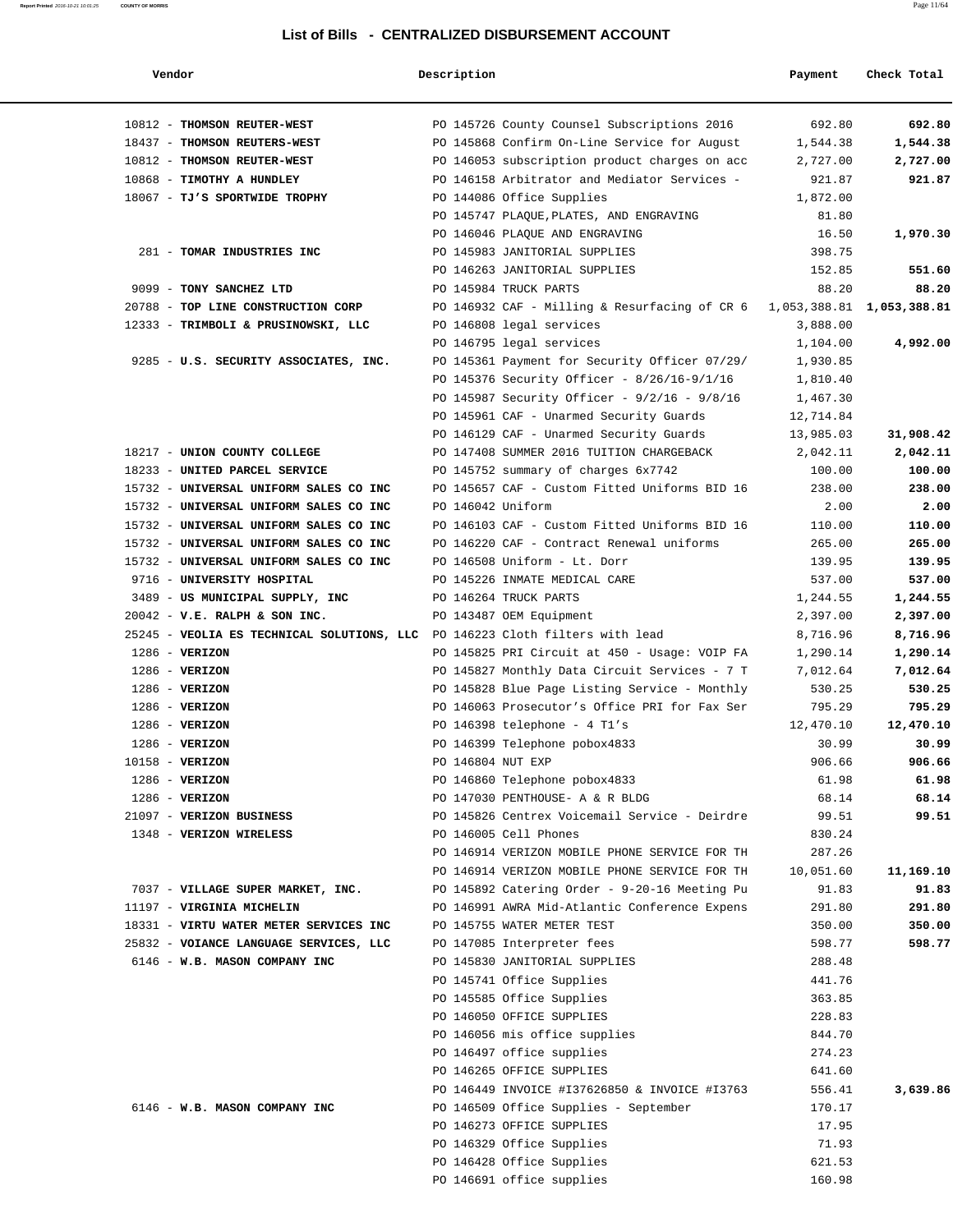| Vendor                                | Description                                   | Payment   | Check Total  |
|---------------------------------------|-----------------------------------------------|-----------|--------------|
|                                       |                                               |           |              |
|                                       | PO 146601 Coffee                              | 29.99     |              |
|                                       | PO 146719 mis office supplies                 | 363.38    |              |
|                                       | PO 146787 OFFICE SUPPLIES                     | 48.24     | 1,484.17     |
| 6146 - W.B. MASON COMPANY INC         | PO 146714 Office Supplies for Purchasing Divi | 139.47    |              |
|                                       | PO 146910 OFFICE SUPPLIES                     | 20.97     |              |
|                                       | PO 146911 OFFICE SUPPLIES                     | 108.21    |              |
|                                       | PO 146912 OFFICE SUPPLIES                     | 3.75      |              |
|                                       | PO 146913 OFFICE SUPPLIES                     | 11.99     | 284.39       |
| 15649 - WALTER P. KRICH JR.           | PO 145751 Medicare B Reimbursement January 20 | 1,169.40  | 1,169.40     |
| 4061 - WALTER RAWA                    | PO 146692 Reimbursement - Active Shooter Thre | 803.12    | 803.12       |
| 20080 - WASHINGTON TOWNSHIP M.U.A.    | PO 147055 WATER & SEWER - LONG VALLEY         | 365.98    | 365.98       |
| 13392 - WEBSTER PLUMBING &            | PO 145885 CAF - Labor Rates Plumbing & Heatin | 2,052.78  |              |
|                                       | PO 146131 Installation of New Dryer in Laundr | 16,492.10 | 18,544.88    |
| 18456 - WHITE & SHAUGER INC.          | PO 146070 PLANT OPS - HVAC                    | 618.00    | 618.00       |
| 4677 - WHITEMARSH CORPORATION         | PO 146266 GAS PUMP EQUIPMENT                  | 1,257.95  |              |
|                                       | PO 146274 GAS PUMP EOUIPMENT                  | 359.16    | 1,617.11     |
| 18469 - WIDMER TIME RECORDER CO. INC. | PO 146727 Invoice 00220509-6 PK of Purple Rib | 44.00     | 44.00        |
| 5851 - WILLIAM KERSEY                 | PO 146600 NJACTB Annual Education Conference/ | 373.86    | 373.86       |
| 8335 - WILLIAM PATERSON UNIVERSITY    | PO 147128 CAF - 8335-3039                     | 1,042.25  |              |
|                                       | PO 147129 CAF - 8335-3247                     | 1,564.20  |              |
|                                       | PO 147130 CAF - 8335-3088                     | 1,400.00  |              |
|                                       | PO 147131 CAF - 8335-3223                     | 1,840.00  |              |
|                                       | PO 147132 CAF - 8335-3254                     | 1,824.90  |              |
|                                       | PO 147133 CAF - 8335-3242                     | 1,680.00  | 9,351.35     |
| 3793 - WOODRUFF ENERGY                | PO 147292 Morris View Gas Usage               | 5,028.95  | 5,028.95     |
| 8355 - X-RAY IMAGING                  | PO 145745 X-RAY BADGE REPLACEMENT             | 15.00     | 15.00        |
| 28832 - XYBIX SYSTEMSM, INC.          | PO 145343 Exercise Equipment                  | 1,861.99  | 1,861.99     |
| TOTAL                                 |                                               |           | 5,272,812.90 |

 **Total to be paid from Fund 01 Current Fund 2,906,464.29 Total to be paid from Fund 02 Grant Fund 235,965.89** Total to be paid from Fund 04 County Capital 1,971,032.04  **Total to be paid from Fund 13 Dedicated Trust 159,350.68**

 **------------- 5,272,812.90**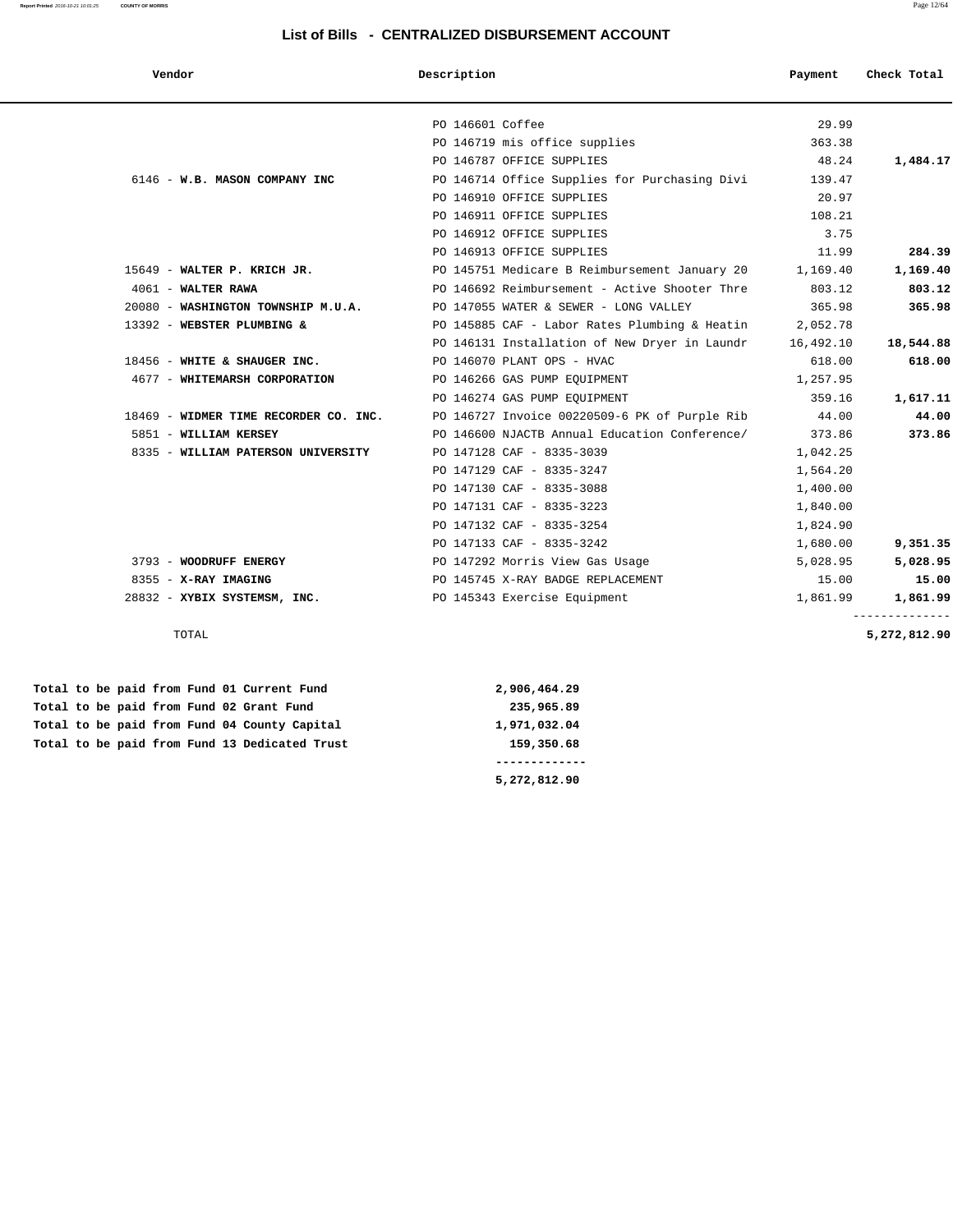**Report Printed** 2016-10-21 10:01:36 **COUNTY OF MORRIS** Page 13/64

# **List of Bills (Department/Account Detail) - CENTRALIZED DISBURSEMENT ACCOUNT**

| Account | P0 # | Vendor | Description | Payment | Account Total |
|---------|------|--------|-------------|---------|---------------|
|         |      |        |             |         |               |

# **Current Fund**

# **County Administrator**

| 01-201-20-100100-058 | 146982 OFFICE CONCEPTS GROUP, INC. | Drawer tray, 500ct knife, 500ct spoon, n | 237.94   |
|----------------------|------------------------------------|------------------------------------------|----------|
|                      | Office Supplies & Stationery       | TOTAL FOR ACCOUNT                        | 237.94   |
| 01-201-20-100100-068 | 147410 COUNTY OF MORRIS            | 1ST HALF 10/16 METERED MAIL              | 8.54     |
|                      | Postage & Metered Mail             | TOTAL FOR ACCOUNT                        | 8.54     |
| 01-201-20-100100-079 | 146831 LONGFELLOWS SANDWICH DELI   | Lunch meeting with the Sheriff           | 76.93    |
|                      | Special Projects                   | TOTAL FOR ACCOUNT                        | 76.93    |
| 01-201-20-100100-084 | 146158 TIMOTHY A HUNDLEY           | Docket No. AR-2016-509,538 County Admin  | 921.87   |
|                      | <i>Other Outside Services</i>      | TOTAL FOR ACCOUNT                        | 921.87   |
|                      | TOTAL for County Administrator     |                                          | 1,245.28 |

#### **Personnel**

|          | 2,317.25 | Red Mugs w/Eng                | 146593 RIOS' ENGRAVING  |                      |
|----------|----------|-------------------------------|-------------------------|----------------------|
|          | 3,825.00 | Pen, Pencil and Letter Opener | 146593 RIOS' ENGRAVING  |                      |
|          | 450.00   | Jewelry Box w/Eng             | 146593 RIOS' ENGRAVING  |                      |
|          | 144.00   | pocket knife w/eng            | 146593 RIOS' ENGRAVING  |                      |
|          | 1,251.00 | Clocks w/eng                  | 146593 RIOS' ENGRAVING  |                      |
| 7,987.25 |          | TOTAL FOR ACCOUNT             | Employee Service Awards | 01-201-20-105100-042 |
|          | 218.00   | 1ST HALF 10/16 METERED MAIL   | 147410 COUNTY OF MORRIS |                      |
| 218.00   |          | TOTAL FOR ACCOUNT             | Postage & Metered Mail  | 01-201-20-105100-068 |
|          |          |                               |                         |                      |
| 8,205.25 |          |                               | TOTAL for Personnel     |                      |

#### **Board of Chosen Freeholders**

| Special Projects<br>01-201-20-110100-079       | TOTAL FOR ACCOUNT                        |        | 372.84 |
|------------------------------------------------|------------------------------------------|--------|--------|
| 146165 MORRIS COUNTY CHAMBER OF                | Registration for Freeholders Christine M | 75.00  |        |
| 145835 NEW JERSEY LEAGUE OF                    | Registration for Freeholders DeFillippo, | 90.00  |        |
| 146735 LONGFELLOWS SANDWICH DELI               | 8 people cookie platter                  | 16.00  |        |
| 146735 LONGFELLOWS SANDWICH DELI               | 8 people drinks                          | 15.92  |        |
| 146735 LONGFELLOWS SANDWICH DELI               | 8 People Sandwich Platter                | 72.00  |        |
| 147042 LONGFELLOWS SANDWICH DELI               | Cookie Platter                           | 16.00  |        |
| 147042 LONGFELLOWS SANDWICH DELI               | Assorted Drinks                          | 15.92  |        |
| 147042 LONGFELLOWS SANDWICH DELI               | 8 People Sandwich Platter                | 72.00  |        |
| 01-201-20-110100-068<br>Postage & Metered Mail | TOTAL FOR ACCOUNT                        |        | 512.12 |
| 147410 COUNTY OF MORRIS                        | 1ST HALF 10/16 METERED MAIL              | 359.09 |        |
| 147410 COUNTY OF MORRIS                        | 1ST HALF 10/16 METERED MAIL              | 153.03 |        |
|                                                |                                          |        |        |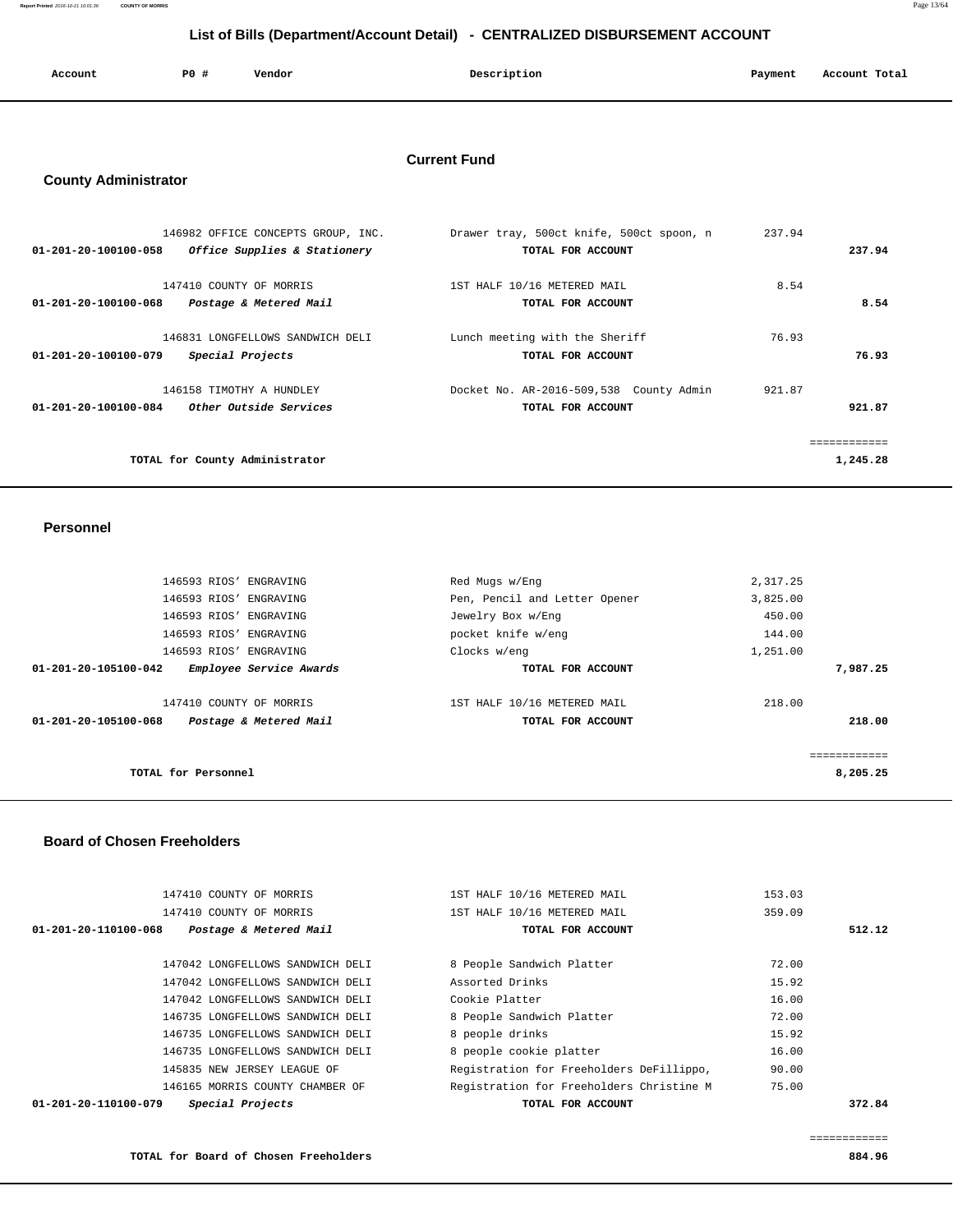**Report Printed** 2016-10-21 10:01:36 **COUNTY OF MORRIS** Page 14/64

# **List of Bills (Department/Account Detail) - CENTRALIZED DISBURSEMENT ACCOUNT**

|  | Account | P0 # | Vendor | Description | Payment | Account Total |
|--|---------|------|--------|-------------|---------|---------------|
|--|---------|------|--------|-------------|---------|---------------|

# **Clerk of the Board**

| 146989 DAILY RECORD                                   | Bid Advertisements: 16-89, 16-90         | 84.48 |        |
|-------------------------------------------------------|------------------------------------------|-------|--------|
| 146989 DAILY RECORD                                   | Affidavit of Publication                 | 35.00 |        |
| Advertising<br>01-201-20-110105-022                   | TOTAL FOR ACCOUNT                        |       | 119.48 |
| 144542 PAPER MART INC                                 | 2 cartons of 81/2x11 paper               | 64.00 |        |
| Office Supplies & Stationery<br>01-201-20-110105-058  | TOTAL FOR ACCOUNT                        |       | 64.00  |
| 147041 DIANE KETCHUM                                  | Clerk of the Board Meeting with NJAC Exe | 40.25 |        |
| Travel Expense<br>01-201-20-110105-082                | TOTAL FOR ACCOUNT                        |       | 40.25  |
| 147044 JANET DONALDSON                                | Receipts for the Daily Record and Star L | 51.49 |        |
| 01-201-20-110105-095<br>Other Administrative Supplies | TOTAL FOR ACCOUNT                        |       | 51.49  |
|                                                       |                                          |       |        |
| TOTAL for Clerk of the Board                          |                                          |       | 275.22 |
|                                                       |                                          |       |        |

# **County Clerk**

| 01-201-20-120100-084           | <i><b>Other Outside Services</b></i>                                 | TOTAL FOR ACCOUNT                                             |          | 100.00   |
|--------------------------------|----------------------------------------------------------------------|---------------------------------------------------------------|----------|----------|
|                                | 145752 UNITED PARCEL SERVICE                                         | service charges weekend 8/20/16 to 9/10/                      | 100.00   |          |
| 01-201-20-120100-069           | Printing                                                             | TOTAL FOR ACCOUNT                                             |          | 363.76   |
|                                | 147243 ANN F. GROSSI                                                 | reimbursement for frames for program                          | 1.07     |          |
|                                | 147243 ANN F. GROSSI                                                 | reimbursement for frames for program                          | 5.35     |          |
|                                | 147243 ANN F. GROSSI                                                 | reimbursement for frames for program                          | 16.05    |          |
|                                | 147243 ANN F. GROSSI                                                 | reimbursement for frames for program                          | 7.49     |          |
|                                | 147243 ANN F. GROSSI                                                 | reimbursement for frames for program                          | 42.80    |          |
|                                | 147243 ANN F. GROSSI                                                 | reimbursement for frames for program                          | 12.80    |          |
|                                | 146298 GATES FLAG & BANNER, CO. INC.                                 | item # OWESUP35 3x5 item ARMED46in 4x6 a                      | 102.80   |          |
|                                | 146710 GATES FLAG & BANNER, CO. INC.                                 | ARMED46IN 4x6in armed forces set w/BA in                      | 175.40   |          |
| 01-201-20-120100-068           | Postage & Metered Mail                                               | TOTAL FOR ACCOUNT                                             |          | 3,778.23 |
|                                | 147410 COUNTY OF MORRIS                                              | 1ST HALF 10/16 METERED MAIL                                   | 3,778.23 |          |
|                                |                                                                      |                                                               |          |          |
| $01 - 201 - 20 - 120100 - 058$ | Office Supplies & Stationery                                         | mis office supplies trimmer clips duster<br>TOTAL FOR ACCOUNT | 363.38   | 949.51   |
|                                | 143931 HALO BRANDED SOLUTIONS, INC.<br>146719 W.B. MASON COMPANY INC | msi office supplies for the office sales                      |          |          |
|                                |                                                                      |                                                               | 586.13   |          |
| $01 - 201 - 20 - 120100 - 031$ | Cellular Phones/Pagers                                               | TOTAL FOR ACCOUNT                                             |          | 250.18   |
|                                | 146914 VERIZON WIRELESS                                              | COUNTY CLERK                                                  | 250.18   |          |
| $01 - 201 - 20 - 120100 - 028$ | Books & Periodicals                                                  | TOTAL FOR ACCOUNT                                             |          | 3,192.00 |
|                                | 146053 THOMSON REUTER-WEST                                           | 1000433730 subscription product charges                       | 2,727.00 |          |
|                                | 145468 CDW GOVERNMENT LLC                                            |                                                               | 310.00   |          |
|                                | 145468 CDW GOVERNMENT LLC                                            | cr#3851602 MFg.Part#426691 Quote#HJRF909                      | 155.00   |          |
|                                |                                                                      |                                                               |          |          |
| 01-201-20-120100-016           | Outside Salaries & Wages                                             | TOTAL FOR ACCOUNT                                             |          | 2,733.75 |
|                                | 147222 TELESEARCH INC                                                | temporary services weekend 10-09-16 in t                      | 911.25   |          |
|                                | 147222 TELESEARCH INC                                                | temporary services weekend 10-02-16 Lori                      | 911.25   |          |
|                                | 146728 TELESEARCH INC                                                | temporary service in Bookkeeping Lori Co                      | 911.25   |          |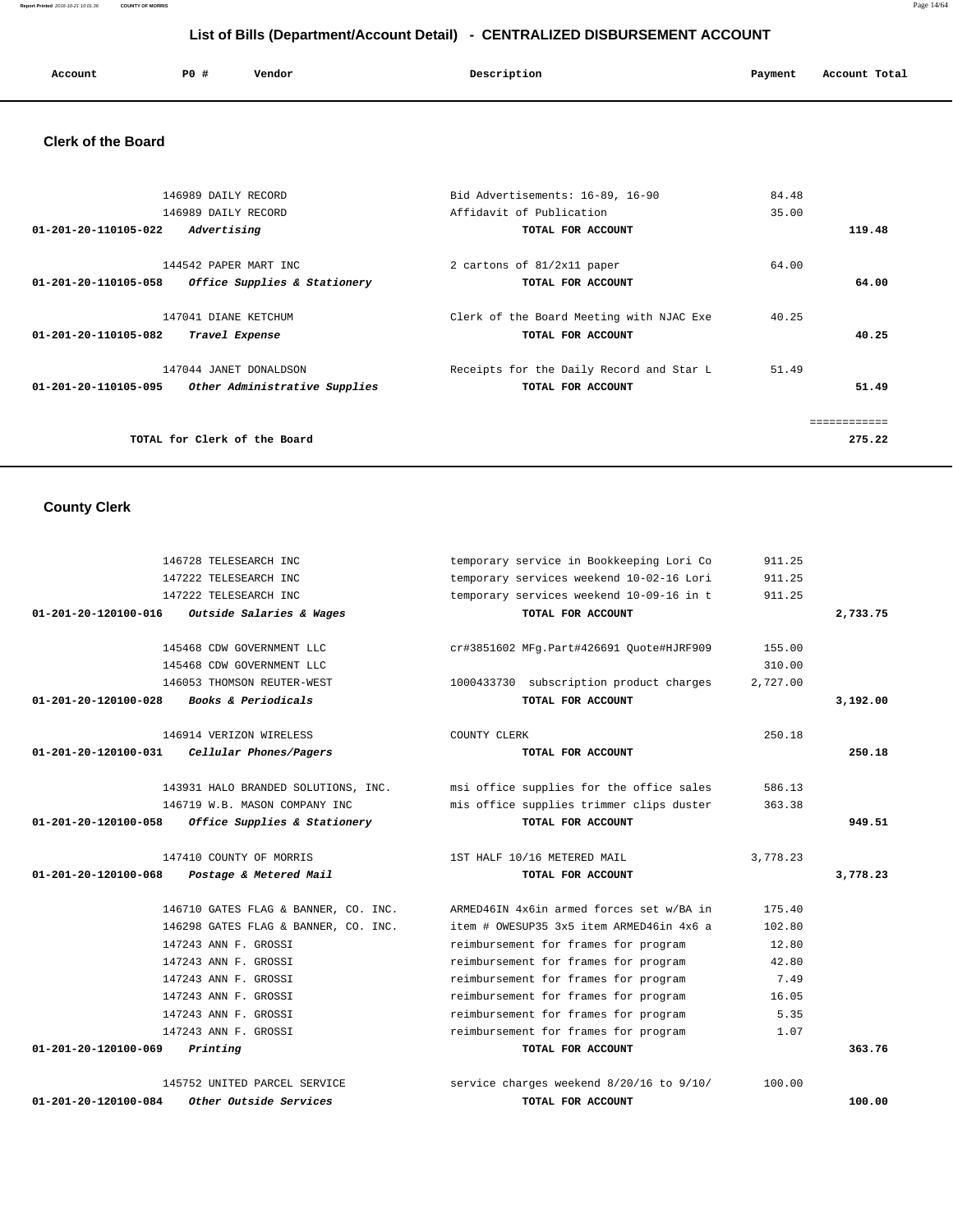| Account                        | PO#                    | Vendor                            | Description                              | Payment | Account Total |
|--------------------------------|------------------------|-----------------------------------|------------------------------------------|---------|---------------|
| <b>County Clerk</b>            |                        |                                   |                                          |         |               |
|                                |                        | 146721 RICOH AMERICAS CORPORATION | lease payment on Ricoh MPC3003S copier E | 634.47  |               |
| $01 - 201 - 20 - 120100 - 164$ |                        | Office Machines - Rental          | TOTAL FOR ACCOUNT                        |         | 1,268.94      |
|                                |                        | 146717 MORRIS COUNTY CHAMBER OF   | annual Economic outlook Luncheon to be h | 170.00  |               |
|                                | 147243 ANN F. GROSSI   |                                   | reimbursement for BJ 9/30/16             | 23.99   |               |
|                                | 147243 ANN F. GROSSI   |                                   | reimbursement for picking things up at B | 119.76  |               |
| $01 - 201 - 20 - 120100 - 185$ | Food                   |                                   | TOTAL FOR ACCOUNT                        |         | 313.75        |
|                                |                        |                                   |                                          |         |               |
|                                |                        |                                   |                                          |         | .             |
|                                | TOTAL for County Clerk |                                   |                                          |         | 12,950.12     |

# **County Board of Elections**

| 146449 W.B. MASON COMPANY INC                         | BWKTRANSCUP9CT - CUP, PLAS, 90Z, 25/100, T  | 99.07    |          |
|-------------------------------------------------------|---------------------------------------------|----------|----------|
| 146449 W.B. MASON COMPANY INC                         | SAU21567 CLIPBOARD, ACRYLIC, BE             | 26.60    |          |
| 146449 W.B. MASON COMPANY INC                         | UNV31803 LETTEROPENDER, CONCEALEDBLADE, 2   | 25.30    |          |
| 146449 W.B. MASON COMPANY INC                         | UNV31750 OPENER, LETTER, 9.5" OFF (ABLLTROP | 3.00     |          |
| 146449 W.B. MASON COMPANY INC                         | ACM29691 OPENER, LETTER, ROSEWOOD           | 12.42    |          |
| 146449 W.B. MASON COMPANY INC                         | EP126615 TRIMMER, SOUARE, 15"X15"           | 128.48   |          |
| 146449 W.B. MASON COMPANY INC                         | AVT75410 LANYARDS, BDGE STRP 100            | 199.00   |          |
| 146449 W.B. MASON COMPANY INC                         | VER97408 DRIVE, USB, 32GB, BE               | 52.72    |          |
| 146449 W.B. MASON COMPANY INC                         | ACC72380 CLIP, PPR, #1, SMTH, 1M/PK         | 2.47     |          |
| 146449 W.B. MASON COMPANY INC                         | ACC72580 CLIP, PPR, JMBO, SMTH, 10BX/PK     | 7.35     |          |
| 01-201-20-121100-058<br>Office Supplies & Stationery  | TOTAL FOR ACCOUNT                           |          | 556.41   |
| 147410 COUNTY OF MORRIS                               | 1ST HALF 10/16 METERED MAIL                 | 1,038.17 |          |
| $01 - 201 - 20 - 121100 - 068$ Postage & Metered Mail | TOTAL FOR ACCOUNT                           |          | 1,038.17 |
|                                                       |                                             |          |          |
| 146984 PHYLLIS COPPOLA                                | Tuesday, September 27, 2016 8:00AM-4:00P    | 75.00    |          |
| 146984 PHYLLIS COPPOLA                                | Thursday-September 29, 2016 8:00AM-3:00P    | 60.00    |          |
| 146984 PHYLLIS COPPOLA                                | Friday-September 30, 2016 8:00AM-4:00PM     | 75.00    |          |
| 146984 PHYLLIS COPPOLA                                | Tuesday- October 4, 2016 8:00AM-3:00PM (    | 65.00    |          |
| 146984 PHYLLIS COPPOLA                                | Wednesday-October 5, 2016 8:00AM-3:00PM     | 65.00    |          |
| 146984 PHYLLIS COPPOLA                                | Thursday, October 6, 2016 8:00AM - 3:00p    | 65.00    |          |
| 146984 PHYLLIS COPPOLA                                | Friday, October 7, 2016 8:00AM - 3:00pm     | 65.00    |          |
| 146986 CHRISTOPHER L BEIGHLEY                         | Monday-September 26,2016 7:30AM-3:00PM      | 70.00    |          |
| 146986 CHRISTOPHER L BEIGHLEY                         | Tuesday-September 27,2016 7:30AM-3:00PM     | 70.00    |          |
| 146986 CHRISTOPHER L BEIGHLEY                         | Wednesday-September 28,2016 7:30AM-3:00     | 70.00    |          |
| 146986 CHRISTOPHER L BEIGHLEY                         | Thursday-September 29,2016 7:30AM-3:00P     | 70.00    |          |
| 146986 CHRISTOPHER L BEIGHLEY                         | Friday-September 30,2016 7:30AM-3:00PM      | 70.00    |          |
| 146986 CHRISTOPHER L BEIGHLEY                         | Monday-October 3,2016 7:30AM-3:00PM (1/2    | 70.00    |          |
| 146986 CHRISTOPHER L BEIGHLEY                         | Tuesday-October 4, 2016 7:30AM-3:00PM (1    | 70.00    |          |
| 146986 CHRISTOPHER L BEIGHLEY                         | Wednesday-October 5,2016 7:30AM-3:00PM      | 70.00    |          |
| 146986 CHRISTOPHER L BEIGHLEY                         | Thursday-October 6,2016 7:30AM-3:00PM (     | 70.00    |          |
| 146986 CHRISTOPHER L BEIGHLEY                         | Friday-October 7, 2016 7:30AM-3:00PM (1/    | 70.00    |          |
| 146985 MICHAEL SCARNEO                                | Monday-September 26,2016 8:30AM-4:30PM      | 75.00    |          |
| 146985 MICHAEL SCARNEO                                | Wednesday-September 28,2016 8:30AM-4:30     | 75.00    |          |
| 146985 MICHAEL SCARNEO                                | Thursday-September 29,2016 8:30AM-4:30P     | 75.00    |          |
| 146985 MICHAEL SCARNEO                                | Friday-September 30,2016 8:30AM-4:30PM      | 75.00    |          |
| 146985 MICHAEL SCARNEO                                | Monday-October 3,2016 9:00AM-4:30pm (1/     | 70.00    |          |
| 146985 MICHAEL SCARNEO                                | Tuesday-October 4, 2016 8:30AM-4:30PM (1    | 75.00    |          |
| 146985 MICHAEL SCARNEO                                | Wednesday-October 5,2016 8:30AM-4:30PM      | 75.00    |          |
| 146985 MICHAEL SCARNEO                                | Thursday-October 6,2016 8:30AM-4:30PM (     | 75.00    |          |
|                                                       |                                             |          |          |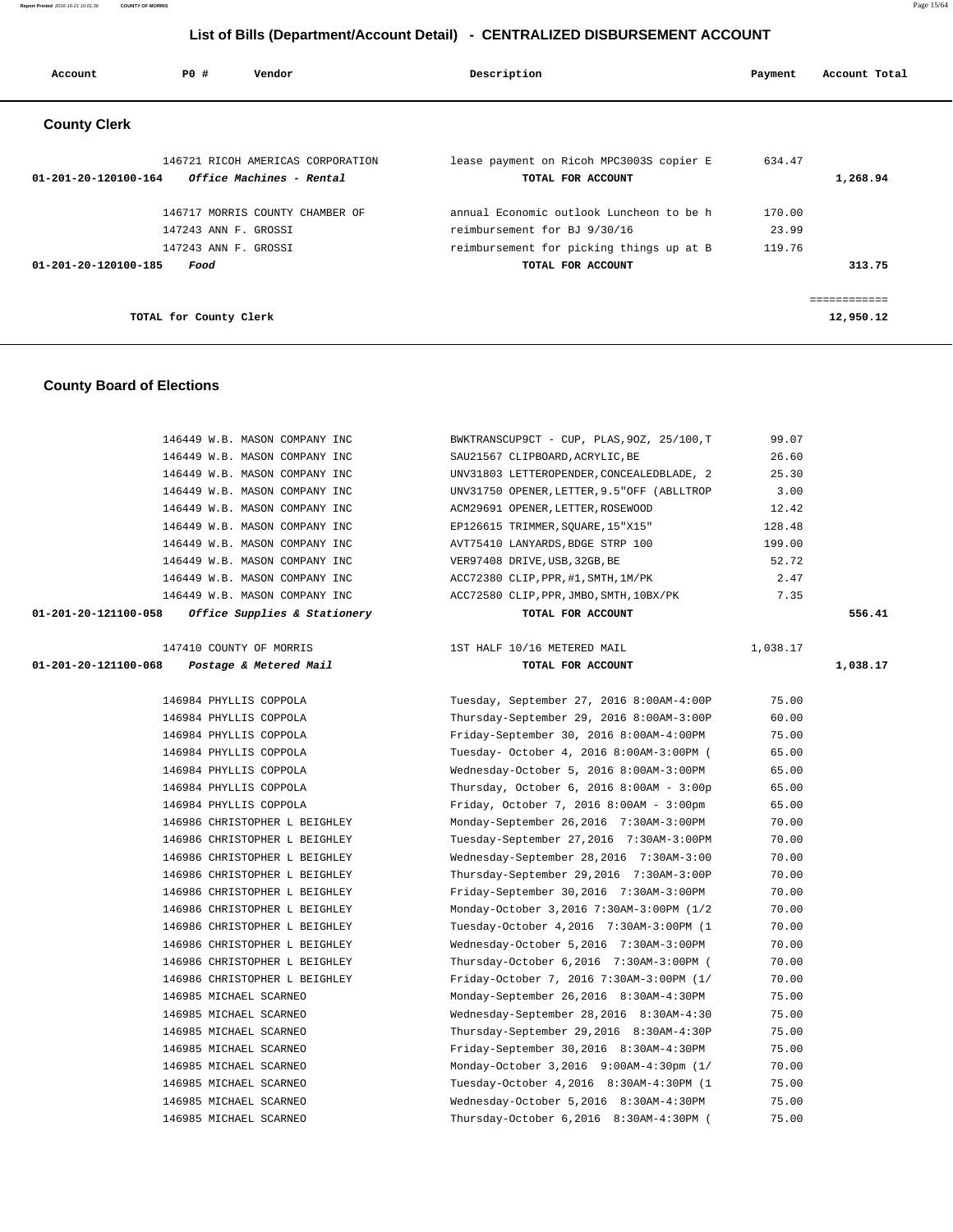| Account                          | PO#                  | Vendor                  | Description                              | Payment | Account Total |
|----------------------------------|----------------------|-------------------------|------------------------------------------|---------|---------------|
| <b>County Board of Elections</b> |                      |                         |                                          |         |               |
|                                  | 146983 TARA WILLIAMS |                         | Monday, September 26, 2016 8:30AM-4:30PM | 70.00   |               |
|                                  | 146983 TARA WILLIAMS |                         | Tuesday-September 27, 2016 6:30AM-9:00PM | 135.00  |               |
|                                  | 146983 TARA WILLIAMS |                         | Wednesday-September 28, 2016 8:30AM-4:30 | 70.00   |               |
|                                  | 146983 TARA WILLIAMS |                         | Thursday- September 29, 2016 8:30AM-4:30 | 70.00   |               |
|                                  | 146983 TARA WILLIAMS |                         | Friday-September 30, 2016 8:00AM-4:30PM  | 70.00   |               |
|                                  | 146983 TARA WILLIAMS |                         | Monday, October 3,2016 8:00AM-5:00PM (1/ | 85.00   |               |
|                                  | 146983 TARA WILLIAMS |                         | Tuesday, October 4, 2016 8:30AM-4:30PM ( | 75.00   |               |
|                                  | 146983 TARA WILLIAMS |                         | Wednesday, October 5, 2016 8:30AM-5:00PM | 80.00   |               |
|                                  | 146983 TARA WILLIAMS |                         | Thursday, October 6, 2016 8:00AM-5:00PM  | 85.00   |               |
|                                  | 146983 TARA WILLIAMS |                         | Friday, October 7, 2016 8:30AM-4:30PM (1 | 75.00   |               |
| 01-201-20-121100-096             |                      | <i>Election Officer</i> | TOTAL FOR ACCOUNT                        |         | 2,655.00      |
|                                  |                      |                         |                                          |         | ============  |

**TOTAL for County Board of Elections 4,249.58**

 **Superintendent of Elections**

|              | 107.36 | ASB 188072 Legal Ad - Voter Registration | 147219 DAILY RECORD                         |                      |
|--------------|--------|------------------------------------------|---------------------------------------------|----------------------|
|              | 35.00  | Affidavit of Publication                 | 147219 DAILY RECORD                         |                      |
|              | 95.04  | ASB 188072 Legal Ad-Late Night Notice Re | 147219 DAILY RECORD                         |                      |
|              | 35.00  | Affidavit of Publication                 | 147219 DAILY RECORD                         |                      |
| 272.40       |        | TOTAL FOR ACCOUNT                        | Advertising                                 | 01-201-20-121105-022 |
|              | 268.00 | M79024-00 Clear Top Loading Badge Holder | 145764 A. RIFKIN CO.                        |                      |
|              | 10.81  | Shipping Charge                          | 145764 A. RIFKIN CO.                        |                      |
|              | 112.14 | M79121-00 30/Pack Election Official Name | 145438 A. RIFKIN CO.                        |                      |
|              | 294.80 | M79024-00 Clear Top Loading Badge Holder | 145438 A. RIFKIN CO.                        |                      |
|              | 10.50  | Shipping Charge                          | 145438 A. RIFKIN CO.                        |                      |
|              | 44.00  | 6 Pack of Purple Ribbons for Time Stamps | 146727 WIDMER TIME RECORDER CO. INC.        |                      |
| 740.25       |        | TOTAL FOR ACCOUNT                        | National Voter Registration                 | 01-201-20-121105-057 |
|              | 413.98 | 1ST HALF 10/16 METERED MAIL              | 147410 COUNTY OF MORRIS                     |                      |
| 413.98       |        | TOTAL FOR ACCOUNT                        | 01-201-20-121105-068 Postage & Metered Mail |                      |
|              | 25.00  | 8/26/16 Trans#T162396255003 Crystal Spri | 146730 Crystal Springs                      |                      |
|              | 0.99   | 8/26/16 PWD 300LXP Series Hot & Cold Coo | 146730 Crystal Springs                      |                      |
| 25.99        |        | TOTAL FOR ACCOUNT                        | Other Administrative Supplies               | 01-201-20-121105-095 |
| ============ |        |                                          |                                             |                      |
| 1,452.62     |        |                                          | TOTAL for Superintendent of Elections       |                      |

# **County Elections (Cty Clerk)**

| 1,386.46 |
|----------|
|          |
| 1,434.72 |
| 26.33    |
| 702.00   |
| 39.49    |
| 702.00   |
|          |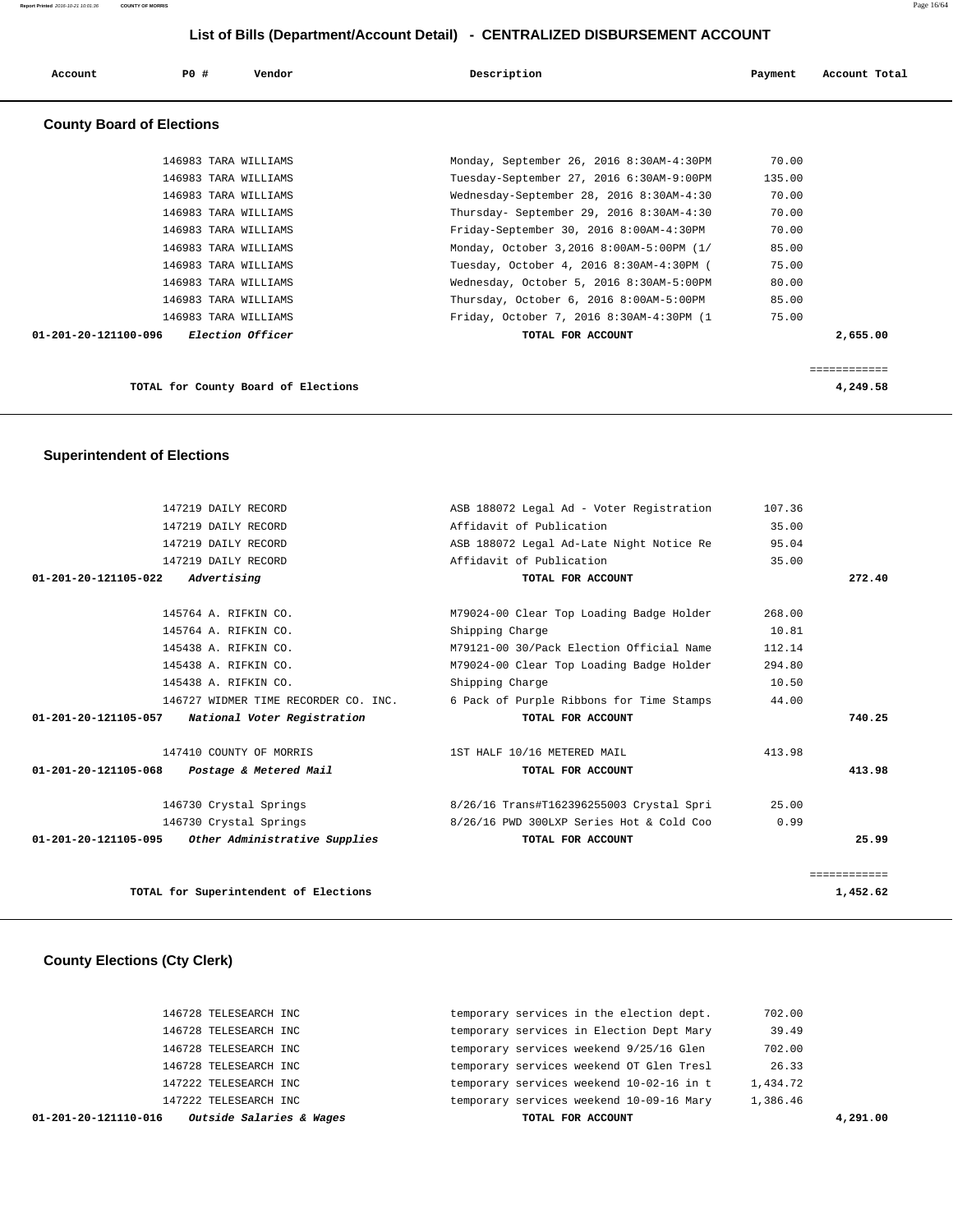**Report Printed** 2016-10-21 10:01:36 **COUNTY OF MORRIS** Page 17/64

# **List of Bills (Department/Account Detail) - CENTRALIZED DISBURSEMENT ACCOUNT**

| Account                             | PO#  | Vendor                                                        | Description                                                   | Payment  | Account Total             |
|-------------------------------------|------|---------------------------------------------------------------|---------------------------------------------------------------|----------|---------------------------|
| <b>County Elections (Cty Clerk)</b> |      |                                                               |                                                               |          |                           |
| 01-201-20-121110-044                |      | Equipment Service Agreements                                  | TOTAL FOR ACCOUNT                                             |          | 374.00                    |
| 01-201-20-121110-058                |      | 146056 W.B. MASON COMPANY INC<br>Office Supplies & Stationery | mis. office supplies labels avery and dy<br>TOTAL FOR ACCOUNT | 844.70   | 844.70                    |
| 01-201-20-121110-068                |      | 147410 COUNTY OF MORRIS<br>Postage & Metered Mail             | 1ST HALF 10/16 METERED MAIL<br>TOTAL FOR ACCOUNT              | 4,311.74 | 4,311.74                  |
| $01 - 201 - 20 - 121110 - 185$      | Food | 147221 BURRINI'S OLDE WORLD MARKET                            | refreshment for the program held on 10-0<br>TOTAL FOR ACCOUNT | 746.00   | 746.00                    |
|                                     |      | TOTAL for County Elections (Cty Clerk)                        |                                                               |          | ------------<br>10,567.44 |

# **County Treasurer**

| 146705 OFFICE CONCEPTS GROUP, INC.                   | Desk Calendar, Joe's Office | 3.81   |
|------------------------------------------------------|-----------------------------|--------|
| Office Supplies & Stationery<br>01-201-20-130100-058 | TOTAL FOR ACCOUNT           | 3.81   |
|                                                      |                             |        |
| 147410 COUNTY OF MORRIS                              | 1ST HALF 10/16 METERED MAIL | 376.72 |
| Postage & Metered Mail<br>01-201-20-130100-068       | TOTAL FOR ACCOUNT           | 376.72 |
|                                                      |                             |        |
|                                                      |                             |        |
| TOTAL for County Treasurer                           |                             | 380.53 |

# **Purchasing Division**

|                      | 146714 W.B. MASON COMPANY INC                      | Toner, F/HP P1102, BK 1.6K               | 56.83  |          |
|----------------------|----------------------------------------------------|------------------------------------------|--------|----------|
|                      | 146714 W.B. MASON COMPANY INC                      | PPR/LTR 24/60 A Bright Glxty Gold, 500 R | 14.80  |          |
|                      | 146714 W.B. MASON COMPANY INC                      | Paper, Astrobright Out, ORC              | 14.80  |          |
|                      | 146714 W.B. MASON COMPANY INC                      | Clib, BND #100                           | 20.94  |          |
|                      | 146714 W.B. MASON COMPANY INC                      | Folder, Ready, Tab, LGL, GN              | 32.10  |          |
| 01-201-20-130105-058 | Office Supplies & Stationery                       | TOTAL FOR ACCOUNT                        |        | 139.47   |
|                      | 147410 COUNTY OF MORRIS                            | 1ST HALF 10/16 METERED MAIL              | 362.14 |          |
|                      | 01-201-20-130105-068 Postage & Metered Mail        | TOTAL FOR ACCOUNT                        |        | 362.14   |
|                      | 146653 Crystal Springs                             | 5 Gallon Drinking Water                  | 25.00  |          |
|                      | 146653 Crystal Springs                             | Cooler Rental                            | 0.99   |          |
|                      | 01-201-20-130105-095 Other Administrative Supplies | TOTAL FOR ACCOUNT                        |        | 25.99    |
|                      | 147172 RICOH AMERICAS CORPORATION                  | RICOH MP C4503SP DIGITAL COPIER, S/N E17 | 893.26 |          |
|                      | $01-201-20-130105-164$ Office Machines - Rental    | TOTAL FOR ACCOUNT                        |        | 893.26   |
|                      |                                                    |                                          |        |          |
|                      | TOTAL for Purchasing Division                      |                                          |        | 1,420.86 |
|                      |                                                    |                                          |        |          |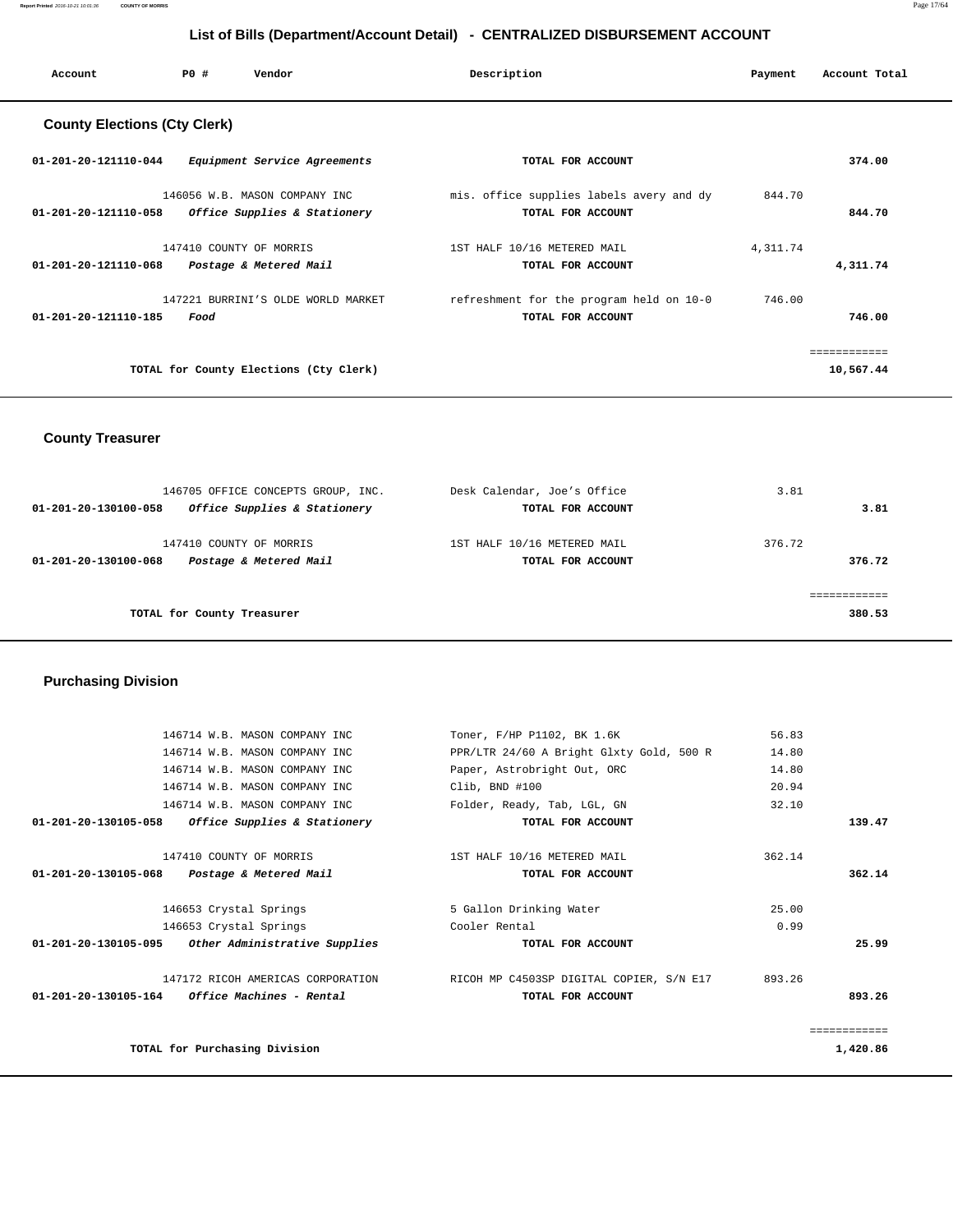| Account                        | PO# | Vendor                               | Description                             | Payment     | Account Total |
|--------------------------------|-----|--------------------------------------|-----------------------------------------|-------------|---------------|
|                                |     |                                      |                                         |             |               |
|                                |     |                                      |                                         |             |               |
|                                |     | 147410 COUNTY OF MORRIS              | 1ST HALF 10/16 METERED MAIL             | 6.51        |               |
| $01 - 201 - 20 - 140100 - 068$ |     | Postage & Metered Mail               | TOTAL FOR ACCOUNT                       |             | 6.51          |
|                                |     | 145447 SHI INTERNATIONAL CORP        | PTRG Unlimited Software Renewal         | 1,838.55    |               |
|                                |     | 145446 SHI INTERNATIONAL CORP        | Malware Bytes Anti-Malware for Business | 14, 112. 24 |               |
|                                |     | 145446 SHI INTERNATIONAL CORP        | Malware Bytes Premium Suppot            | 1,544.96    |               |
| 01-201-20-140100-078           |     | Software Maintenance                 | TOTAL FOR ACCOUNT                       |             | 17,495.75     |
|                                |     |                                      |                                         |             | ============  |
|                                |     | TOTAL for Information Technology Div |                                         |             | 17,502.26     |
|                                |     |                                      |                                         |             |               |

# **County Board of Taxation**

| 147410 COUNTY OF MORRIS                        | 1ST HALF 10/16 METERED MAIL | 153.02 |
|------------------------------------------------|-----------------------------|--------|
| Postage & Metered Mail<br>01-201-20-150100-068 | TOTAL FOR ACCOUNT           | 153.02 |
|                                                |                             |        |
|                                                |                             |        |
| TOTAL for County Board of Taxation             |                             | 153.02 |
|                                                |                             |        |

# **County Counsel**

| 145726 THOMSON REUTER-WEST               | West Information Charg                   | 692.80    |        |
|------------------------------------------|------------------------------------------|-----------|--------|
| 01-201-20-155100-050<br>Law Books        | TOTAL FOR ACCOUNT                        |           | 692.80 |
| 146796 KAUFMAN, SEMERARO & LEIBMAN, LLP  | September legal services -Sheriff Rochfo | 3,206.67  |        |
| 146802 LAW OFFICE OF ROBERT J. GREENBAUM | September legal - Guerrier               | 240.00    |        |
| 146802 LAW OFFICE OF ROBERT J. GREENBAUM | September legal - Valencia               | 24.00     |        |
| 146802 LAW OFFICE OF ROBERT J. GREENBAUM | September legal - Echevarria             | 120.00    |        |
| 146802 LAW OFFICE OF ROBERT J. GREENBAUM | September legal - Joyce Reed             | 96.00     |        |
| 146802 LAW OFFICE OF ROBERT J. GREENBAUM | September legal - John Reed              | 24.00     |        |
| 146802 LAW OFFICE OF ROBERT J. GREENBAUM | September legal - Carberry               | 24.00     |        |
| 146802 LAW OFFICE OF ROBERT J. GREENBAUM | September legal - Johnson                | 252.00    |        |
| 146802 LAW OFFICE OF ROBERT J. GREENBAUM | September legal - Denis                  | 144.00    |        |
| 146802 LAW OFFICE OF ROBERT J. GREENBAUM | September legal - Holmes                 | 24.00     |        |
| 146802 LAW OFFICE OF ROBERT J. GREENBAUM | September legal - Restreppo              | 24.00     |        |
| 146802 LAW OFFICE OF ROBERT J. GREENBAUM | September legal - MCCF                   | 408.00    |        |
| 146813 CLEARY GIACOBBE ALFIERI &         | September legal services - Sheriff's SOA | 4,966.00  |        |
| 146813 CLEARY GIACOBBE ALFIERI &         | September legal services - General Couns | 13,216.00 |        |
| 146813 CLEARY GIACOBBE ALFIERI &         | September legal services - General       | 613.00    |        |
| 146813 CLEARY GIACOBBE ALFIERI &         | September legal services - Comp Behavior | 3,432.00  |        |
| 146800 BARBARULA LAW OFFICE              | September legal services - Michelle Scha | 132.00    |        |
| 146800 BARBARULA LAW OFFICE              | September legal services - OPRA - Black  | 48.00     |        |
| 146795 TRIMBOLI & PRUSINOWSKI, LLC       | September legal services - Prosecutor's  | 1,104.00  |        |
| 146808 TRIMBOLI & PRUSINOWSKI, LLC       | legal services - Jose Roa                | 24.00     |        |
| 146808 TRIMBOLI & PRUSINOWSKI, LLC       | legal services - Michele Lovito          | 84.00     |        |
| 146808 TRIMBOLI & PRUSINOWSKI, LLC       | legal services - Morris View Transition  | 612.00    |        |
| 146808 TRIMBOLI & PRUSINOWSKI, LLC       | legal services - County of Atlantic      | 732.00    |        |
| 146808 TRIMBOLI & PRUSINOWSKI, LLC       | legal services - General                 | 2,436.00  |        |
| 146809 INGLESINO, WEBSTER,               | Morris View Nursing Home legal services  | 6,317.39  |        |
| 147256 CLEARY GIACOBBE ALFIERI &         | September legal services - Labor         | 410.00    |        |
| 147257 DIEGNAN & BROPHY, LLC.            | Morris View Health Care Center           | 456.00    |        |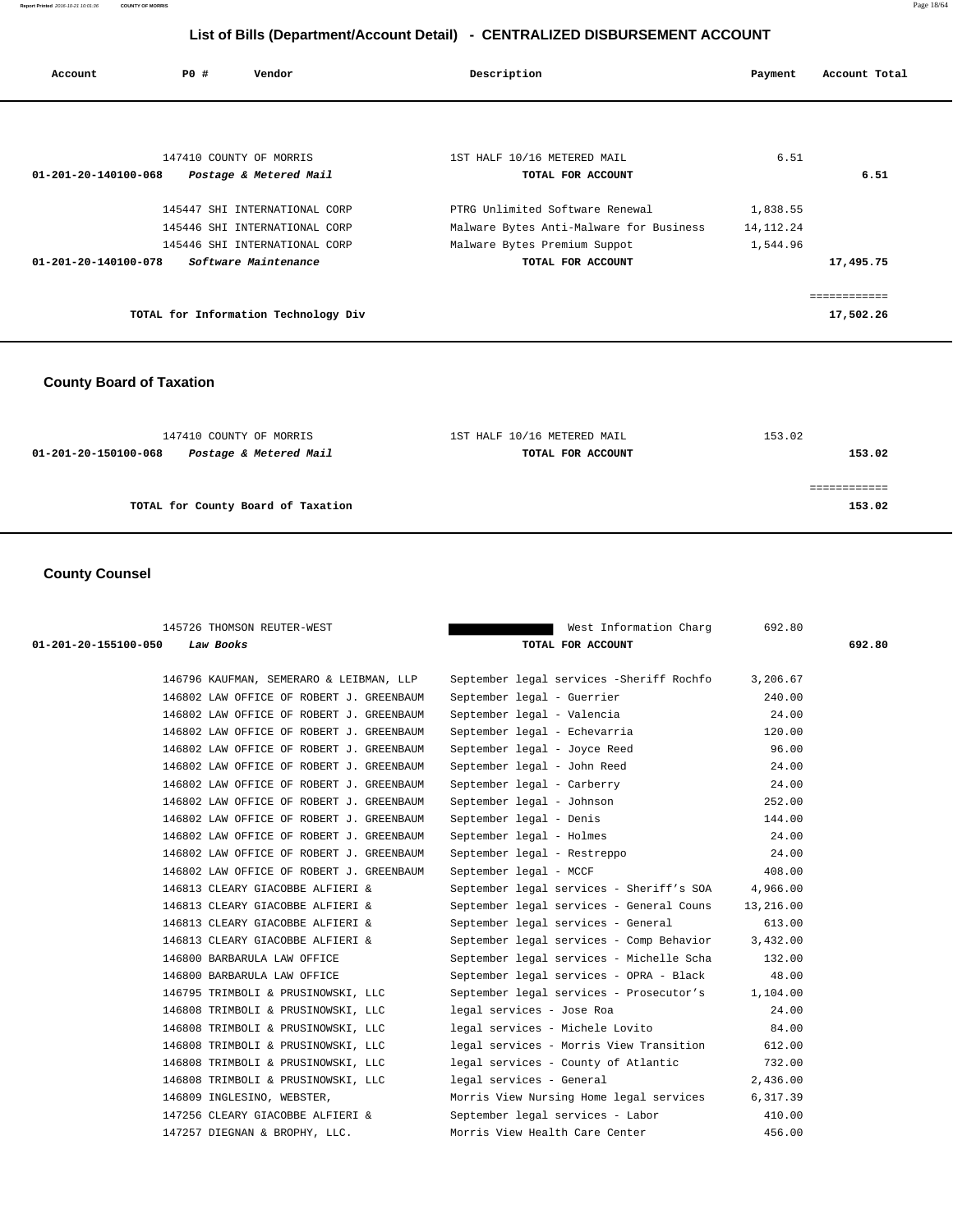**Report Printed** 2016-10-21 10:01:36 **COUNTY OF MORRIS** Page 19/64

# **List of Bills (Department/Account Detail) - CENTRALIZED DISBURSEMENT ACCOUNT**

| Account                        | PO#                      | Vendor                        | Description                 | Account Total<br>Payment |
|--------------------------------|--------------------------|-------------------------------|-----------------------------|--------------------------|
| <b>County Counsel</b>          |                          |                               |                             |                          |
|                                |                          | 147257 DIEGNAN & BROPHY, LLC. | Toni Albert                 | 336.00                   |
|                                |                          | 147257 DIEGNAN & BROPHY, LLC. | Raymond Colfax              | 480.00                   |
|                                |                          | 147257 DIEGNAN & BROPHY, LLC. | Erminia Castelo             | 300.00                   |
|                                |                          | 147257 DIEGNAN & BROPHY, LLC. | William Wood                | 60.00                    |
|                                |                          | 147257 DIEGNAN & BROPHY, LLC. | Francis Brattole            | 84.00                    |
|                                |                          | 147257 DIEGNAN & BROPHY, LLC. | Joyce Grounard              | 132.00                   |
|                                |                          | 147257 DIEGNAN & BROPHY, LLC. | Giuseppin Siciliano         | 192.00                   |
| $01 - 201 - 20 - 155100 - 051$ | Legal                    |                               | TOTAL FOR ACCOUNT           | 40,921.06                |
|                                |                          | 147410 COUNTY OF MORRIS       | 1ST HALF 10/16 METERED MAIL | 38.70                    |
| $01 - 201 - 20 - 155100 - 068$ |                          | Postage & Metered Mail        | TOTAL FOR ACCOUNT           | 38.70                    |
|                                |                          |                               |                             | ============             |
|                                | TOTAL for County Counsel |                               |                             | 41,652.56                |

 **County Surrogate** 

| 147410 COUNTY OF MORRIS                        | 1ST HALF 10/16 METERED MAIL | 486.03 |
|------------------------------------------------|-----------------------------|--------|
| Postage & Metered Mail<br>01-201-20-160100-068 | TOTAL FOR ACCOUNT           | 486.03 |
|                                                |                             |        |
|                                                |                             |        |
| TOTAL for County Surrogate                     |                             | 486.03 |
|                                                |                             |        |

 **Engineering** 

|              | 274.23    | White out, Air Freshners I Spray, deterg | 146497 W.B. MASON COMPANY INC                         |  |
|--------------|-----------|------------------------------------------|-------------------------------------------------------|--|
|              | 160.98    | several ink cartridges, size & color     | 146691 W.B. MASON COMPANY INC                         |  |
| 435.21       |           | TOTAL FOR ACCOUNT                        | Office Supplies & Stationery<br>01-201-20-165100-058  |  |
|              |           |                                          |                                                       |  |
|              | 38.27     | 1ST HALF 10/16 METERED MAIL              | 147410 COUNTY OF MORRIS                               |  |
|              | 47.79     | 1ST HALF 10/16 METERED MAIL              | 147410 COUNTY OF MORRIS                               |  |
|              | 0.93      | 1ST HALF 10/16 METERED MAIL              | 147410 COUNTY OF MORRIS                               |  |
| 86.99        |           | TOTAL FOR ACCOUNT                        | 01-201-20-165100-068<br>Postage & Metered Mail        |  |
|              |           |                                          |                                                       |  |
|              | 6.50      | 8/5/16 - Meeting at DEP Trenton Parking  | 146995 ROSLYN KHURDAN                                 |  |
|              | 16.80     | 10/3/16 Drove to NJTPA Newark from Kenvi | 146995 ROSLYN KHURDAN                                 |  |
|              | 15.00     | 10/3/16 Parking at NJTPA in Newark       | 146995 ROSLYN KHURDAN                                 |  |
| 38.30        |           | TOTAL FOR ACCOUNT                        | 01-201-20-165100-082<br>Travel Expense                |  |
|              | 3, 111.25 | Armadillo, Radar Traffic Data Collector  | 144583 TAPCO                                          |  |
| 3,111.25     |           | TOTAL FOR ACCOUNT                        | <i>Other Outside Services</i><br>01-201-20-165100-084 |  |
|              | 294.26    | PW 300 Print EngineMonthly Base Charge f | 145703 R.S. KNAPP CO INC                              |  |
| 294.26       |           | TOTAL FOR ACCOUNT                        | $01-201-20-165100-164$ Office Machines - Rental       |  |
| ============ |           |                                          |                                                       |  |
| 3,966.01     |           |                                          | TOTAL for Engineering                                 |  |
|              |           |                                          |                                                       |  |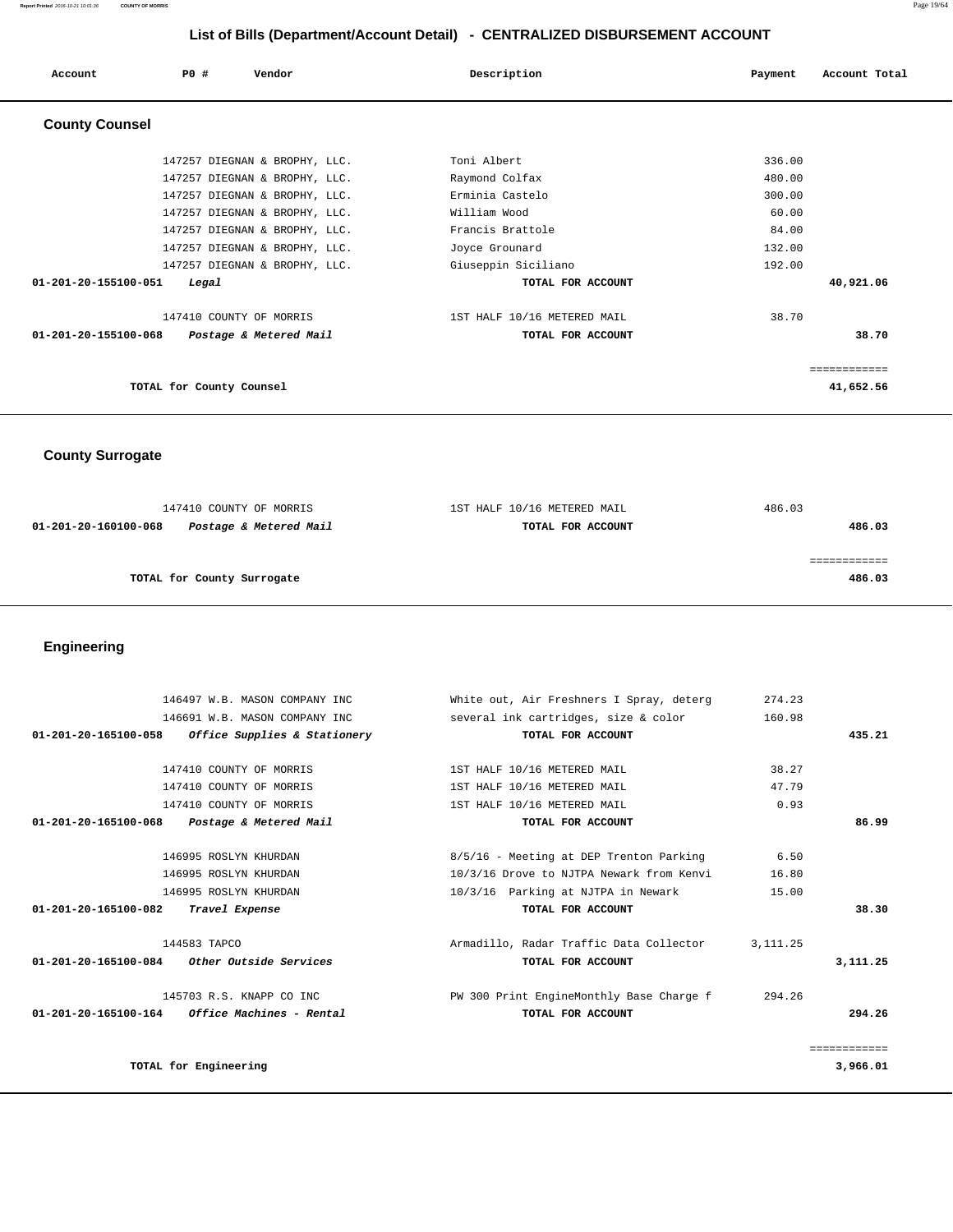| Account                        | PO#                    | Vendor                                  | Description                 | Payment | Account Total |
|--------------------------------|------------------------|-----------------------------------------|-----------------------------|---------|---------------|
|                                |                        |                                         |                             |         |               |
|                                |                        | 146330 NESTLE WATERS NORTH AMERICA INC. | bottled water               | 6.01    |               |
| $01 - 201 - 20 - 175100 - 058$ |                        | Office Supplies & Stationery            | TOTAL FOR ACCOUNT           |         | 6.01          |
|                                |                        | 147410 COUNTY OF MORRIS                 | 1ST HALF 10/16 METERED MAIL | 14.97   |               |
| $01 - 201 - 20 - 175100 - 068$ |                        | Postage & Metered Mail                  | TOTAL FOR ACCOUNT           |         | 14.97         |
|                                | 146302 MOLLY MCGATH    |                                         | speaker honorarium          | 500.00  |               |
| 01-201-20-175100-079           |                        | Special Projects                        | TOTAL FOR ACCOUNT           |         | 500.00        |
|                                | 144356 MARGARET SHULTZ |                                         | mileage/expenses            | 66.86   |               |
| 01-201-20-175100-082           |                        | Travel Expense                          | TOTAL FOR ACCOUNT           |         | 66.86         |
|                                |                        |                                         |                             |         | ------------  |
|                                |                        | TOTAL for Heritage Commission           |                             |         | 587.84        |
|                                |                        |                                         |                             |         |               |

# **Planning Board**

| 145883 ANJEC                                                   | Registration for Virginia Michelin to at | 90.00  |              |
|----------------------------------------------------------------|------------------------------------------|--------|--------------|
| 146602 MORRIS COUNTY CHAMBER OF                                | Member ID624 - Registration for Deena Le | 170.00 |              |
| 01-201-20-180100-039 Education Schools & Training              | TOTAL FOR ACCOUNT                        |        | 260.00       |
|                                                                |                                          |        |              |
| 144468 CFS Products, Inc.                                      | Quickbind (Velo) Strips: 1' x 11' 100pc  | 29.98  |              |
| 144468 CFS Products, Inc.                                      | Shipping and Handling 1 15.00 15.000ut-o | 15.00  |              |
| $01 - 201 - 20 - 180100 - 058$<br>Office Supplies & Stationery | TOTAL FOR ACCOUNT                        |        | 44.98        |
|                                                                |                                          |        |              |
| 145892 VILLAGE SUPER MARKET, INC.                              | ORG ID#451191035409 CONFIRM CATERING ORD | 91.83  |              |
| Other General Expenses<br>01-201-20-180100-059                 | TOTAL FOR ACCOUNT                        |        | 91.83        |
|                                                                |                                          |        |              |
| 147410 COUNTY OF MORRIS                                        | 1ST HALF 10/16 METERED MAIL              | 56.03  |              |
| 147410 COUNTY OF MORRIS                                        | 1ST HALF 10/16 METERED MAIL              | 2.72   |              |
| $01 - 201 - 20 - 180100 - 068$<br>Postage & Metered Mail       | TOTAL FOR ACCOUNT                        |        | 58.75        |
| 146626 DAILY RECORD                                            | Legal Notice w/affidavit published 9/281 | 42.04  |              |
| 01-201-20-180100-070<br>Publication & Subscriptions            | TOTAL FOR ACCOUNT                        |        | 42.04        |
| 146991 VIRGINIA MICHELIN                                       | AWRA Mid-Atlantic Conference Tolls 9/14  | 13.80  |              |
| 146991 VIRGINIA MICHELIN                                       | Hotel expense - Westin Hotel, Wilmington | 278.00 |              |
| 01-201-20-180100-082<br>Travel Expense                         | TOTAL FOR ACCOUNT                        |        | 291.80       |
|                                                                |                                          |        |              |
|                                                                |                                          |        | ============ |
| TOTAL for Planning Board                                       |                                          |        | 789.40       |

# **County Weights & Measures**

| 146914 VERIZON WIRELESS<br>Cellular Phones/Pagers<br>01-201-22-201100-031 | WEIGHTS & MEASURES<br>L&PS.<br>TOTAL FOR ACCOUNT | 268.99<br>268.99 |
|---------------------------------------------------------------------------|--------------------------------------------------|------------------|
| 147410 COUNTY OF MORRIS<br>Postage & Metered Mail<br>01-201-22-201100-068 | 1ST HALF 10/16 METERED MAIL<br>TOTAL FOR ACCOUNT | 15.63<br>15.63   |
| 146928 EMPLOYMENT HORIZONS, INC.                                          | SEPTEMBER 2016                                   | 885.00           |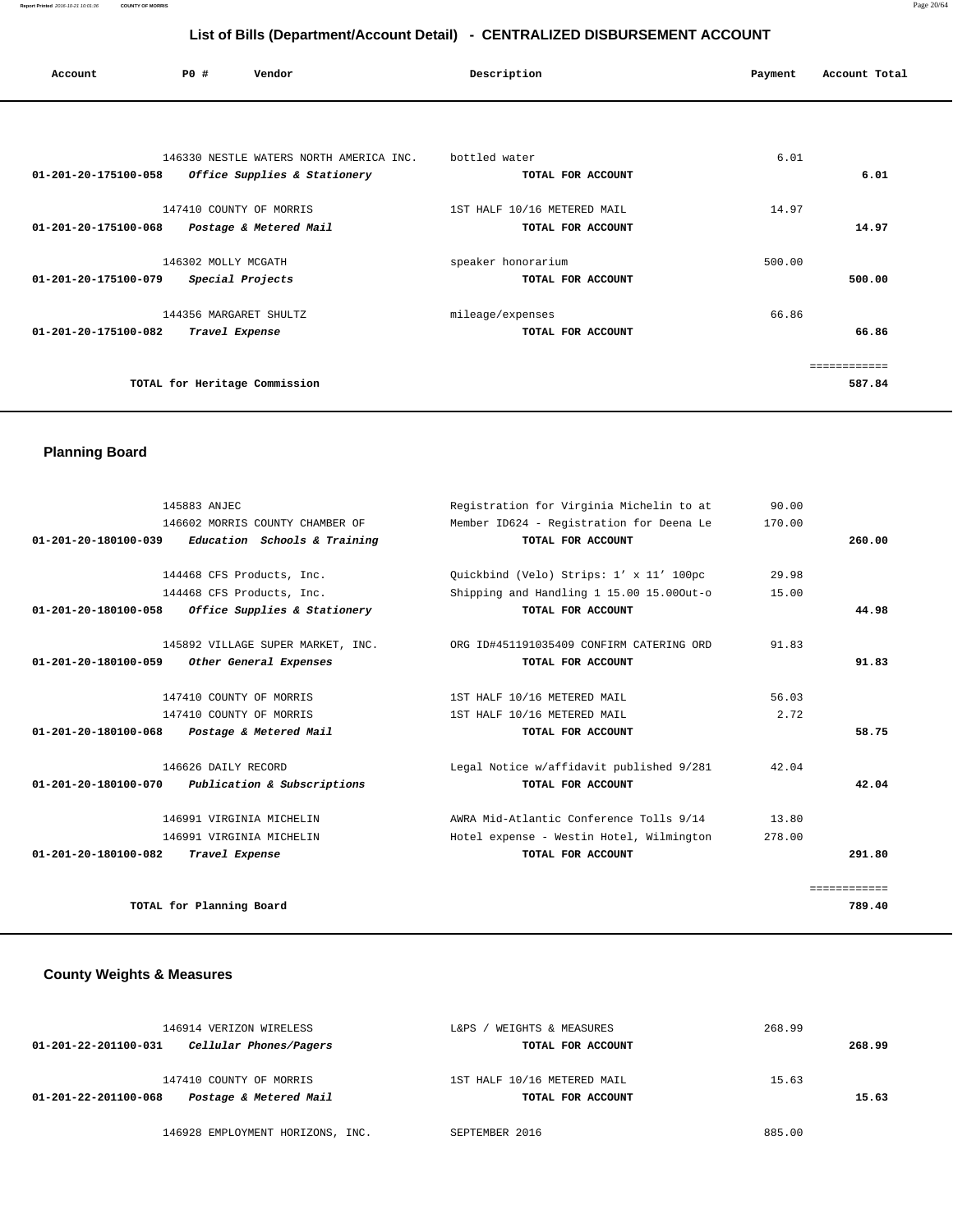**Report Printed** 2016-10-21 10:01:36 **COUNTY OF MORRIS** Page 21/64

# **List of Bills (Department/Account Detail) - CENTRALIZED DISBURSEMENT ACCOUNT**

| Account                              | PO#                | Vendor                              | Description                       | Account Total<br>Payment |
|--------------------------------------|--------------------|-------------------------------------|-----------------------------------|--------------------------|
| <b>County Weights &amp; Measures</b> |                    |                                     |                                   |                          |
|                                      | 146788 CABLEVISION |                                     | NOVEMBER 2016                     | 83.70                    |
|                                      | 146788 CABLEVISION |                                     | DECEMBER 2016                     | 83.70                    |
|                                      |                    | 146929 MORRIS COUNTY MUNICIPAL      | SEPTEMBER 2016                    | 350.00                   |
| $01 - 201 - 22 - 201100 - 084$       |                    | Other Outside Services              | TOTAL FOR ACCOUNT                 | 1,486.10                 |
|                                      |                    | 147413 NATIONAL FUEL OIL INC.       | FUEL CHARGES 9/16                 | 712.81                   |
| 01-201-22-201100-140                 |                    | Gas Purchases                       | TOTAL FOR ACCOUNT                 | 712.81                   |
|                                      | 147056 PSE&G CO    |                                     | REF # MOMBAG/ 65-513-961-00 W & M | 111.40                   |
| $01 - 201 - 22 - 201100 - 141$       | Natural Gas        |                                     | TOTAL FOR ACCOUNT                 | 111.40                   |
|                                      |                    |                                     |                                   | ============             |
|                                      |                    | TOTAL for County Weights & Measures |                                   | 2,594.93                 |

# **Employee Group Insurance**

| 145751 WALTER P. KRICH JR.                                    | Medicare B - January 2016 through June 2 | 1,169.40     |
|---------------------------------------------------------------|------------------------------------------|--------------|
| 146526 DELTA DENTAL OF NEW JERSEY, INC.                       | Oct 2016 - Main County, Acct #09480-0601 | 4,404.58     |
| 146526 DELTA DENTAL OF NEW JERSEY, INC.                       | Oct 2016 - Main County, Acct #09480-0000 | 9,387.91     |
| 146526 DELTA DENTAL OF NEW JERSEY, INC.                       | Oct 2016 - Main County Cobra, Acct #0948 | 25.46        |
| 146526 DELTA DENTAL OF NEW JERSEY, INC.                       | Oct 2016 - Main County Cobra, Acct #0948 | 492.66       |
| 146526 DELTA DENTAL OF NEW JERSEY, INC.                       | Oct 2016 - Mosquito, Acct #09480-06013,  | 25.46        |
| 146526 DELTA DENTAL OF NEW JERSEY, INC.                       | Oct 2016 - Mosquito, Acct #09480-00003,  | 191.59       |
| 146526 DELTA DENTAL OF NEW JERSEY, INC.                       | Oct 2016 - Morris View, Acct #09480-0000 | 410.55       |
| 146526 DELTA DENTAL OF NEW JERSEY, INC.                       | Oct 2016 - Morris View, Acct #09480-0601 | 280.06       |
| 146590 FLAGSHIP HEALTH SYSTEMS, INC.                          | Oct 2016 Flagship - Main County Dental,  | 2,656.54     |
| 146590 FLAGSHIP HEALTH SYSTEMS, INC.                          | Oct 2016 Flagship - Main County Cobra De | 92.67        |
| 146590 FLAGSHIP HEALTH SYSTEMS, INC.                          | Oct 2016 Flagship - Morris View Dental,  | 834.03       |
| 146590 FLAGSHIP HEALTH SYSTEMS, INC.                          | Oct 2016 Flagship - Morris View Cobra De | 154.45       |
| 146590 FLAGSHIP HEALTH SYSTEMS, INC.                          | Oct 2016 Flagship - Mosquito Dental, Gro | 30.89        |
| 146590 FLAGSHIP HEALTH SYSTEMS, INC.                          | Oct 2016 Flagship - Mosquito Dental, Gro | $-61.78$     |
| Employee Group Insurance Expenditures<br>01-201-23-220100-090 | TOTAL FOR ACCOUNT                        | 20,094.47    |
|                                                               |                                          |              |
|                                                               |                                          | ============ |

|                                    | _____________<br>____________ |
|------------------------------------|-------------------------------|
| TOTAL for Employee Group Insurance | 20,094.47                     |
|                                    |                               |

# **Office of Emergency Management**

| 146914 VERIZON WIRELESS                                  | L&PS / ADMIN                  | 241.49                                               |          |
|----------------------------------------------------------|-------------------------------|------------------------------------------------------|----------|
| Cellular Phones/Pagers<br>$01 - 201 - 25 - 252100 - 031$ |                               | TOTAL FOR ACCOUNT                                    | 241.49   |
| 146329 W.B. MASON COMPANY INC                            | Cust#C1033751, 9/19/16        | 71.93                                                |          |
| Office Supplies & Stationery<br>01-201-25-252100-058     |                               | TOTAL FOR ACCOUNT                                    | 71.93    |
|                                                          |                               |                                                      |          |
| 143487 V.E. RALPH & SON INC.                             |                               | Item ENGEL-EMS Engel DC Fridge Freezer W<br>2,397.00 |          |
| 144560 CITY FIRE EOUIPMENT CO., INC.                     |                               | 25.00<br>EMS support repair per attached Inv Date    |          |
| 146552 EMBROIDME                                         | 9/30/16, Fire Marshal apparel | 170.00                                               |          |
| 144858 FF1 PROFESSIONAL SAFETY SERVICES                  | Ouote 192, 8/30/16            | 193.44                                               |          |
| 147037 JEFFREY PAUL                                      |                               | OEM Supplies / Services per attached det<br>399.47   |          |
| 01-201-25-252100-059<br>Other General Expenses           |                               | TOTAL FOR ACCOUNT                                    | 3,184.91 |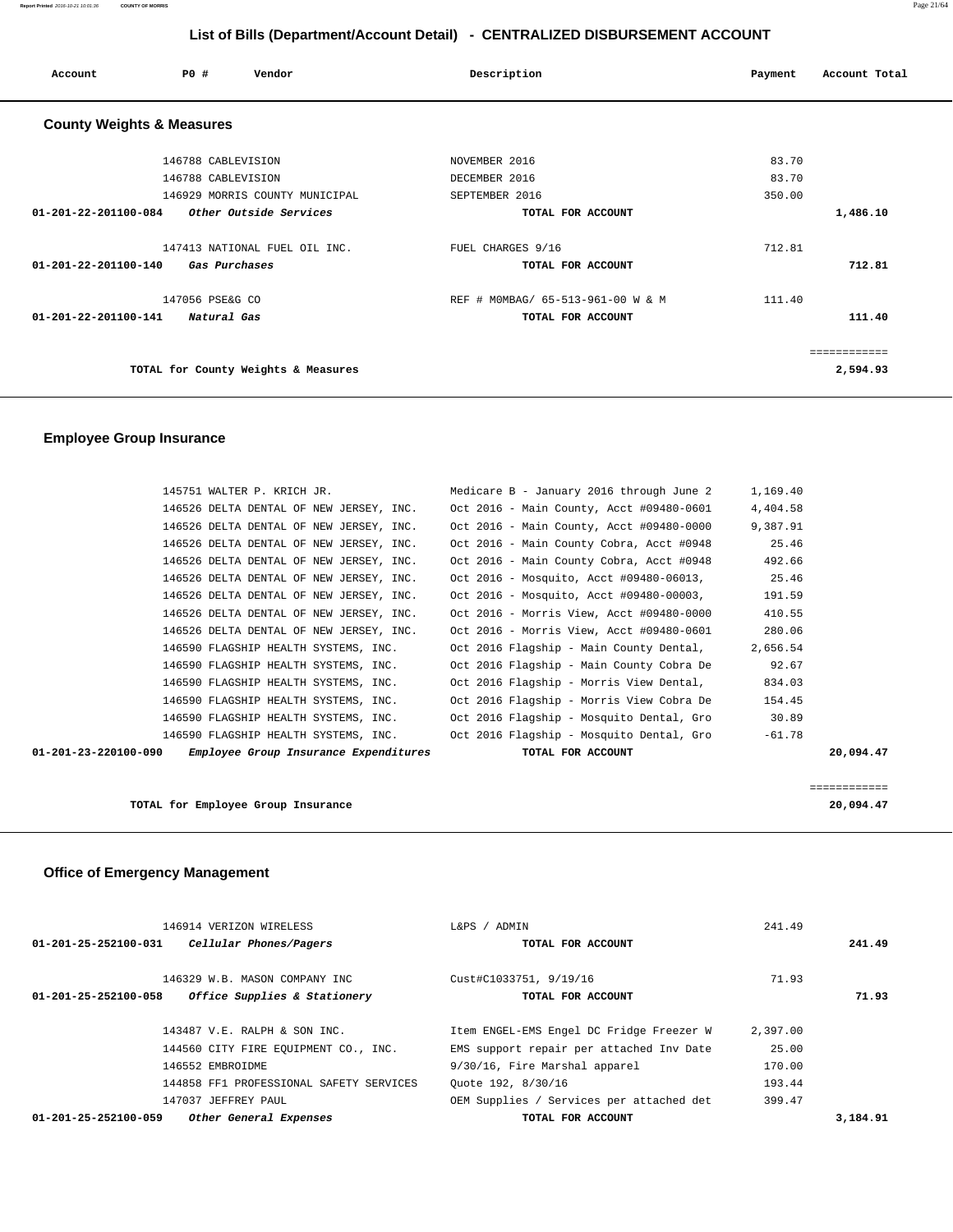**Report Printed** 2016-10-21 10:01:36 **COUNTY OF MORRIS** Page 22/64

# **List of Bills (Department/Account Detail) - CENTRALIZED DISBURSEMENT ACCOUNT**

| Account                               | PO#          | Vendor                                   | Description                      | Account Total<br>Payment |
|---------------------------------------|--------------|------------------------------------------|----------------------------------|--------------------------|
| <b>Office of Emergency Management</b> |              |                                          |                                  |                          |
|                                       | 146931 FEDEX |                                          | AC#164215938, 10/3/16            | 36.89                    |
|                                       |              | 147410 COUNTY OF MORRIS                  | 1ST HALF 10/16 METERED MAIL      | 9.40                     |
|                                       |              | 147410 COUNTY OF MORRIS                  | 1ST HALF 10/16 METERED MAIL      | 2.79                     |
| $01 - 201 - 25 - 252100 - 068$        |              | Postage & Metered Mail                   | TOTAL FOR ACCOUNT                | 318.74                   |
|                                       |              | 145565 BREAKING NEWS NETWORK INC         | Annual Service Inv Dated 9/15/16 | 2,154.60                 |
| 01-201-25-252100-146                  | Telephone    |                                          | TOTAL FOR ACCOUNT                | 2,154.60                 |
|                                       |              |                                          |                                  | ============             |
|                                       |              | TOTAL for Office of Emergency Management |                                  | 5,971.67                 |

#### **Communications Center**

|                                | 146420 QUENCH USA, INC.                  | D060586, 10/1/16, Chiller3-UV-U N0000629 | 48.00      |              |
|--------------------------------|------------------------------------------|------------------------------------------|------------|--------------|
| 01-201-25-252105-058           | Office Supplies & Stationery             | TOTAL FOR ACCOUNT                        |            | 48.00        |
|                                | 147410 COUNTY OF MORRIS                  | 1ST HALF 10/16 METERED MAIL              | 84.61      |              |
| $01 - 201 - 25 - 252105 - 068$ | Postage & Metered Mail                   | TOTAL FOR ACCOUNT                        |            | 84.61        |
|                                | 146092 NORTHEAST COMMUNICATIONS, INC.    | M0350LPS - 6/21/16, #16-47, 2016 Ford F5 | 250.00     |              |
|                                | 146092 NORTHEAST COMMUNICATIONS, INC.    | 6/21/16, #17-2, 2017 International 740 D | 250.00     |              |
| 01-201-25-252105-072           | Radio Repairs                            | TOTAL FOR ACCOUNT                        |            | 500.00       |
|                                | 146865 STEPHEN J. ZENES                  | 9/20/16, Hotel, taxi                     | 1,021.15   |              |
|                                | 146525 MARK BELLES                       | 9/20/16-9/24/16, Hotel, airfare          | 1,191.21   |              |
|                                | 146397 RONALD DEPASQUALE                 | 9/20/16-9/24/16, Hotel, airfare          | 1,210.91   |              |
|                                | 146396 STEVEN R. KESSELMEYER             | 9/20/16-9/24/16, Hotel, airfare          | 1,210.91   |              |
| 01-201-25-252105-082           | Travel Expense                           | TOTAL FOR ACCOUNT                        |            | 4,634.18     |
|                                | 147085 VOIANCE LANGUAGE SERVICES, LLC    | Cust# 16638, 9/30/16, Interpreter fees 9 | 598.77     |              |
| 01-201-25-252105-117           | Interpretor Fees                         | TOTAL FOR ACCOUNT                        |            | 598.77       |
|                                | 146531 AMERICAN TOWER CORPORATION        | Tower rental for October 2016, Green Pon | 1,910.17   |              |
|                                | 145829 MOTOROLA SOLUTIONS INC            | 10/1/16-12/31/16, Quarterly payment per  | 109,170.63 |              |
| 01-201-25-252105-131           | County Wide Radio System                 | TOTAL FOR ACCOUNT                        |            | 111,080.80   |
|                                | 146861 JERSEY CENTRAL POWER & LIGHT      | 100 078 772 546, 9/28/16, Weldon Rd (8/2 | 440.75     |              |
| 01-201-25-252105-137           | Electricity                              | TOTAL FOR ACCOUNT                        |            | 440.75       |
|                                | 145343 XYBIX SYSTEMSM, INC.              | Quote# 19583, 9/6/16, Treadmill desk bas | 1,861.99   |              |
| 01-201-25-252105-162           | Furniture & Fixtures                     | TOTAL FOR ACCOUNT                        |            | 1,861.99     |
|                                | 146587 INSTITUTE FOR FORENSIC PSYCHOLOGY | 9/13/16, Psychological Examinations and  | 755.00     |              |
| 01-201-25-252105-189           | Medical                                  | TOTAL FOR ACCOUNT                        |            | 755.00       |
|                                | 146418 JAYME LAJEUNESSE                  | 9/28/16, Laundering of returned uniforms | 30.00      |              |
|                                | 146517 FF1 PROFESSIONAL SAFETY SERVICES  | 4/15/16, Boots for T.Ujfalussy           | 41.25      |              |
|                                | 146517 FF1 PROFESSIONAL SAFETY SERVICES  | 6/30/16, Job shirt for R.Bisson          | 61.49      |              |
|                                | 146517 FF1 PROFESSIONAL SAFETY SERVICES  | 9/19/16, Uniforms for J.Faenza           | 517.39     |              |
| 01-201-25-252105-202           | Uniform And Accessories                  | TOTAL FOR ACCOUNT                        |            | 650.13       |
|                                |                                          |                                          |            | ============ |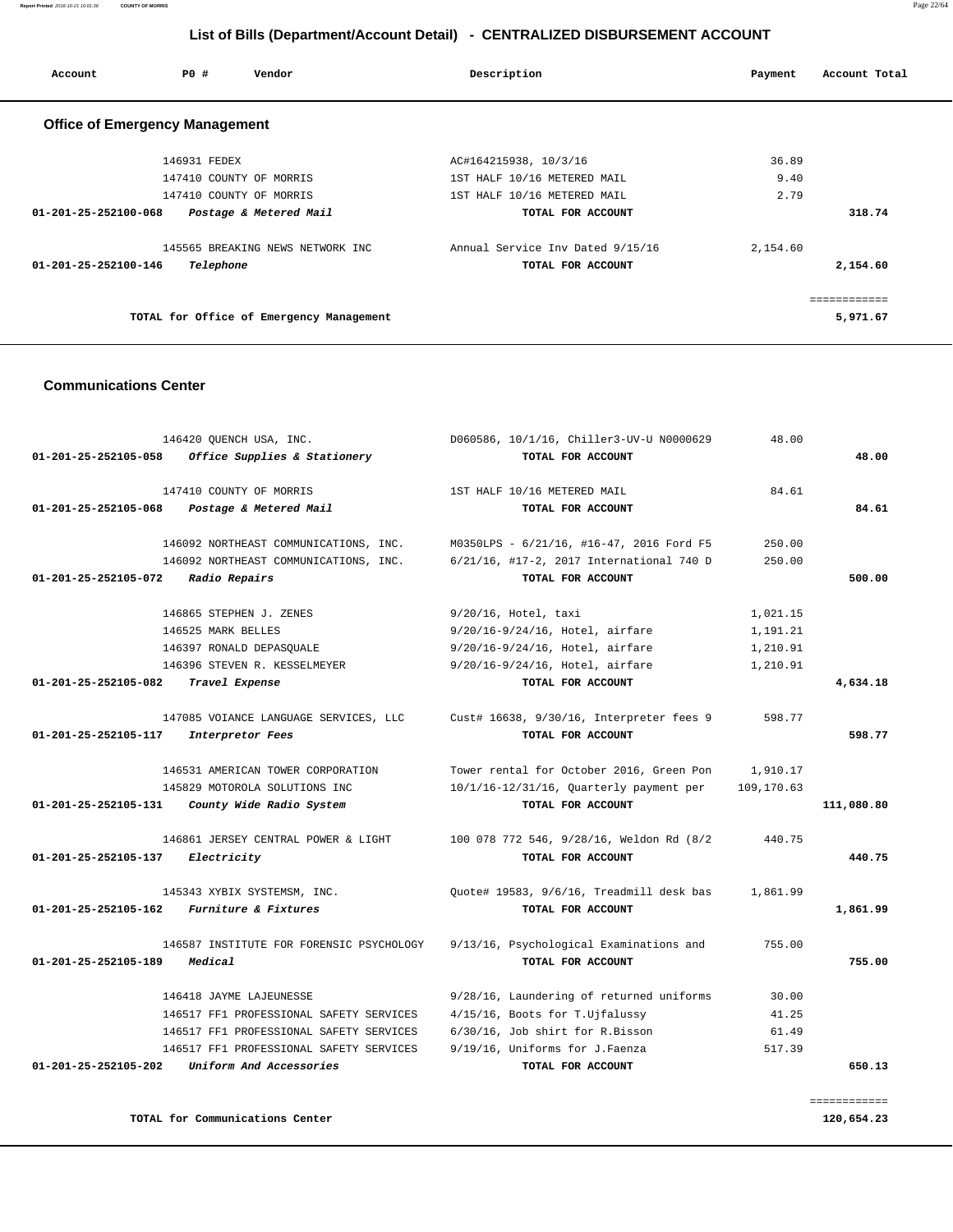**Report Printed** 2016-10-21 10:01:36 **COUNTY OF MORRIS** Page 23/64

# **List of Bills (Department/Account Detail) - CENTRALIZED DISBURSEMENT ACCOUNT**

| Account<br>. | PO# | Vendor | Description<br>$\sim$ $\sim$<br>. | Payment | Account Total<br>.<br>. |
|--------------|-----|--------|-----------------------------------|---------|-------------------------|
|              |     |        |                                   |         |                         |

# **County Medical Examiner Office**

|                                | 146634 ILIFF-RUGGIERO FUNERAL HOME INC.  | Sussex Livery                            | 2,400.00 |          |
|--------------------------------|------------------------------------------|------------------------------------------|----------|----------|
|                                | 146635 GARFIELD COMMUNITY FUNERAL        | Morris Livery 9/16                       | 4,640.00 |          |
|                                | 146794 TEW FUNERAL SERVICES INC.         | Warren County Livery, 9/16               | 1,500.00 |          |
| $01 - 201 - 25 - 254100 - 059$ | Other General Expenses                   | TOTAL FOR ACCOUNT                        |          | 8,540.00 |
|                                | 147410 COUNTY OF MORRIS                  | 1ST HALF 10/16 METERED MAIL              | 30.21    |          |
| 01-201-25-254100-068           | Postage & Metered Mail                   | TOTAL FOR ACCOUNT                        |          | 30.21    |
|                                | 146636 RICOH AMERICAS CORPORATION        | Contract#12939, Payment 11 of 12, Sept-N | 483.83   |          |
| 01-201-25-254100-164           | <i>Office Machines - Rental</i>          | TOTAL FOR ACCOUNT                        |          | 483.83   |
|                                | 134728 FISHER HEALTHCARE                 | c#557815-001, 2/19/16                    | 117.40   |          |
|                                | 146713 ATLANTIC CONSOLIDATED LABORATORY  | Lab report 9/16 Case 21160161            | 209.00   |          |
| $01 - 201 - 25 - 254100 - 203$ | X-Ray & Medical Supplies                 | TOTAL FOR ACCOUNT                        |          | 326.40   |
|                                |                                          |                                          |          |          |
|                                | TOTAL for County Medical Examiner Office |                                          |          | 9,380.44 |
|                                |                                          |                                          |          |          |

# **County Sheriff's Department**

| 146692 WALTER RAWA<br>Education Schools & Training<br>01-201-25-270100-039                           | LODGING - Marriot Townplace Suites, Clin<br>TOTAL FOR ACCOUNT                   | 803.12<br>803.12              |
|------------------------------------------------------------------------------------------------------|---------------------------------------------------------------------------------|-------------------------------|
| 147410 COUNTY OF MORRIS<br>147410 COUNTY OF MORRIS<br>Postage & Metered Mail<br>01-201-25-270100-068 | 1ST HALF 10/16 METERED MAIL<br>1ST HALF 10/16 METERED MAIL<br>TOTAL FOR ACCOUNT | 1,049.35<br>44.64<br>1,093.99 |
| TOTAL for County Sheriff's Department                                                                |                                                                                 | ============<br>1,897.11      |

# **County Prosecutor's Office**

| 145939 JUNE WITTY                                              | Regular On Call Supplemental Pay-August  | 33.60  |        |
|----------------------------------------------------------------|------------------------------------------|--------|--------|
| 145939 JUNE WITTY                                              | Supplemental Case Pay - #160822MRMM27    | 75.00  |        |
| 145938 BERYL SKOG                                              | Regular On Call - August 2016            | 86.40  |        |
| 145938 BERYL SKOG                                              | Holiday/Wknd Supplement                  | 3.50   |        |
| 145938 BERYL SKOG                                              | Supplemental Case Pay- #160801MRMM21 & 1 | 150.00 |        |
| 01-201-25-275100-016<br><i>Outside Salaries &amp; Wages</i>    | TOTAL FOR ACCOUNT                        |        | 348.50 |
| 145588 JOSEPH NAPURANO                                         | Examiniation Fee- Criminal Trial Certifi | 150.00 |        |
| 145836 CHIEFS OF CTY DETECTIVES                                | Chief John R. Speirs- 2016 Membership Du | 200.00 |        |
| 132488 M.C. POLICE CHIEFS ASSOCIATION                          | 2016 Membership Dues - For Cheif Speirs  | 300.00 |        |
| Associations and Memberships<br>$01 - 201 - 25 - 275100 - 023$ | TOTAL FOR ACCOUNT                        |        | 650.00 |
| 146005 VERIZON WIRELESS                                        | Account #982471570-00001 Aug 13 - Sep 12 | 830.24 |        |
| 01-201-25-275100-031<br>Cellular Phones/Pagers                 | TOTAL FOR ACCOUNT                        |        | 830.24 |
| 144471 CDW GOVERNMENT LLC                                      | Customer #6407765** 2- Tripp Lite 10-Por | 25.44  |        |
| 144471 CDW GOVERNMENT LLC                                      |                                          | 80.51  |        |
|                                                                |                                          |        |        |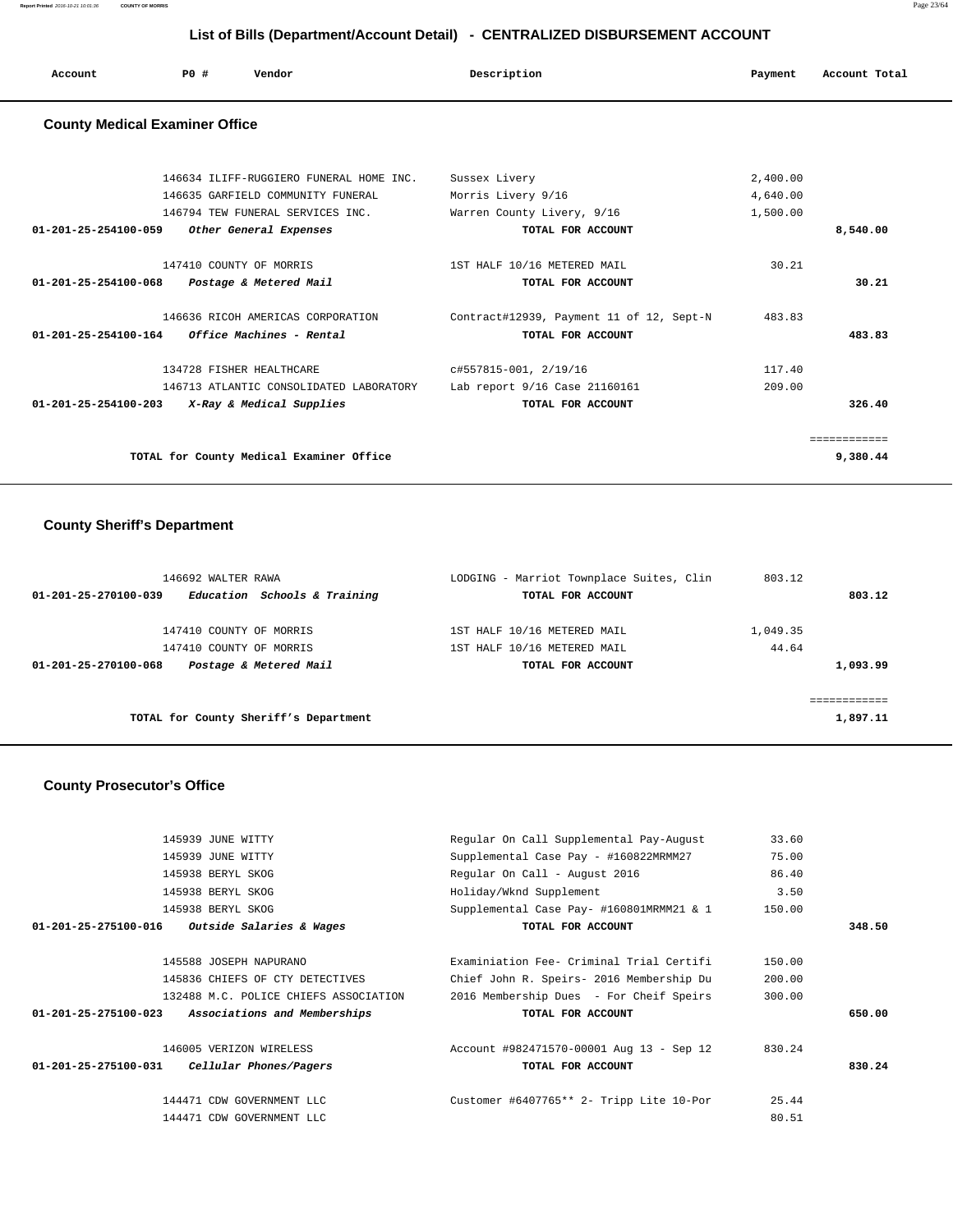| Account                           | PO#<br>Vendor                                     | Description                                                                          | Payment        | Account Total |
|-----------------------------------|---------------------------------------------------|--------------------------------------------------------------------------------------|----------------|---------------|
| <b>County Prosecutor's Office</b> |                                                   |                                                                                      |                |               |
|                                   | 146428 W.B. MASON COMPANY INC                     | Toner                                                                                | 231.21         |               |
| 01-201-25-275100-037              | Data Processing Supplies                          | TOTAL FOR ACCOUNT                                                                    |                | 3,312.23      |
|                                   | 145599 SERAPH INC.                                | NY/NJ HDTA V.I.V.A. Intervention and Vio                                             | 240.00         |               |
|                                   | 145643 NJAC                                       | Sumit on Public Employee Pension and Hea                                             | 125.00         |               |
| 01-201-25-275100-039              | Education Schools & Training                      | TOTAL FOR ACCOUNT                                                                    |                | 365.00        |
|                                   | 145999 JOHNSTON COMMUNICATIONS                    | October- Monthly Maintenance                                                         | 600.00         |               |
|                                   | 145999 JOHNSTON COMMUNICATIONS                    | March- Monthly Mainentance                                                           | 600.00         |               |
|                                   | 145999 JOHNSTON COMMUNICATIONS                    | June- Monthly Mainentance                                                            | 600.00         |               |
| 01-201-25-275100-044              | Equipment Service Agreements                      | TOTAL FOR ACCOUNT                                                                    |                | 1,800.00      |
|                                   |                                                   |                                                                                      |                |               |
|                                   | 143336 GANN LAW BOOKS                             | 2017 NJ Court Rules - Annotated                                                      | 5,848.00       |               |
|                                   | 143336 GANN LAW BOOKS                             | Shipping                                                                             | 71.00          |               |
|                                   | 145598 THOMSON REUTER-WEST                        | Account #10000176025 - Aug. 2016 Law Libr                                            | 2,430.72       |               |
| 01-201-25-275100-050              | 145598 THOMSON REUTER-WEST<br>Law Books           | Account#1003917278-Aug.2016 Appellate<br>TOTAL FOR ACCOUNT                           | 1,482.22       | 9,831.94      |
|                                   |                                                   |                                                                                      |                |               |
|                                   | 145759 OFFICE CONCEPTS GROUP, INC.                | Account #16868 - Misc. Office Supplies                                               | 135.55         |               |
|                                   | 145586 PAPER MART INC                             | 8x11 Copy Paper                                                                      | 1,234.00       |               |
|                                   | 145834 ALPHAGRAPHICS                              | 11x14 Certificates- O'Connor, Belifiore a                                            | 52.50          |               |
|                                   | 146001 RIOS' ENGRAVING                            | Name Plates: McNally, Jones, Monrad, Rossi,                                          | 228.00         |               |
|                                   | 146428 W.B. MASON COMPANY INC                     | Account #C1033751- Misc. Office Supplies                                             | 390.32         |               |
|                                   | 145741 W.B. MASON COMPANY INC                     | Office Supplies- Account #C1033751                                                   | 441.76         |               |
|                                   | 145585 W.B. MASON COMPANY INC                     | Account #C1033751 - Misc. Office Supplie                                             | 363.85         |               |
|                                   | 144086 TJ'S SPORTWIDE TROPHY                      | Morris County Prosecutors Office Challen                                             | 1,872.00       |               |
| 01-201-25-275100-058              | Office Supplies & Stationery                      | TOTAL FOR ACCOUNT                                                                    |                | 4,717.98      |
|                                   | 145757 FEDEX                                      | Account #105105762 (8/26-9/1/16)                                                     | 179.33         |               |
|                                   | 145757 FEDEX                                      | Account#105105762(8/18/16)                                                           | 20.54          |               |
|                                   | 145757 FEDEX                                      | Account#105105762(8/24/16)                                                           | 28.22          |               |
|                                   | 145941 FEDEX                                      | Account #105105762 - 9/8/16                                                          | 138.82         |               |
|                                   | 147410 COUNTY OF MORRIS                           | 1ST HALF 10/16 METERED MAIL                                                          | 1,442.38       |               |
| $01 - 201 - 25 - 275100 - 068$    | Postage & Metered Mail                            | TOTAL FOR ACCOUNT                                                                    |                | 1,809.29      |
|                                   | 146006 COMMUNICATIONS SERVICE                     | Radio Install - 2013 Chevy Caprice (E.Ta                                             | 275.00         |               |
|                                   | 146006 COMMUNICATIONS SERVICE                     | Troubleshoot - Siren Lights not Working                                              | 125.00         |               |
| 01-201-25-275100-072              | Radio Repairs                                     | TOTAL FOR ACCOUNT                                                                    |                | 400.00        |
|                                   | 145946 M.C. PROSECUTOR'S EMERGENT                 |                                                                                      | 1,123.60       |               |
| 01-201-25-275100-079              | Special Projects                                  | Confidential Fund Replenishment Request-<br>TOTAL FOR ACCOUNT                        |                | 1,123.60      |
|                                   |                                                   |                                                                                      |                |               |
|                                   | 146002 SEAN GAYNOR                                | Basic Prosecutor's Course 9/19 & 9/19/16                                             | 81.55          |               |
|                                   | 146002 SEAN GAYNOR                                | tolls                                                                                | 9.80           |               |
|                                   | 146427 MATTHEW SCHNEIDERMAN                       | Travel, Lodging and Meals for Fatal Fire                                             | 279.57         |               |
|                                   | 145761 THOMAS C. SCHMID                           | Travel - AG's CLE: OPRA and Privacy Issu                                             | 40.46          |               |
|                                   | 145761 THOMAS C. SCHMID                           | Drive from MCPO to NJSP IN hAMILTON, NJ                                              | 46.54          |               |
|                                   | 145761 THOMAS C. SCHMID<br>146429 JOSEPH NAPURANO | Drive from MCPO to AG'S Office in Trento<br>Criminal Trial Certification Exam- Trave | 41.76<br>37.66 |               |
| 01-201-25-275100-082              | Travel Expense                                    | TOTAL FOR ACCOUNT                                                                    |                | 537.34        |
|                                   |                                                   |                                                                                      |                |               |
|                                   | 145758 COFFEE LOVERS COFFEE SERVICE               | Account #MORRI005 - Coffee                                                           | 24.90          |               |
|                                   | 147210 SODEXO INC & AFFILIATES                    | Morris County Prosecutor Presents Clergy                                             | 232.00         |               |
|                                   | 145731 CABLEVISION                                | Account #07876625785019 - SEU                                                        | 251.23         |               |
|                                   | 145731 CABLEVISION                                | Account#07876616338017-MCPO                                                          | 195.59         |               |
|                                   | 145731 CABLEVISION                                | Account#07876634130015-SEU                                                           | 211.92         |               |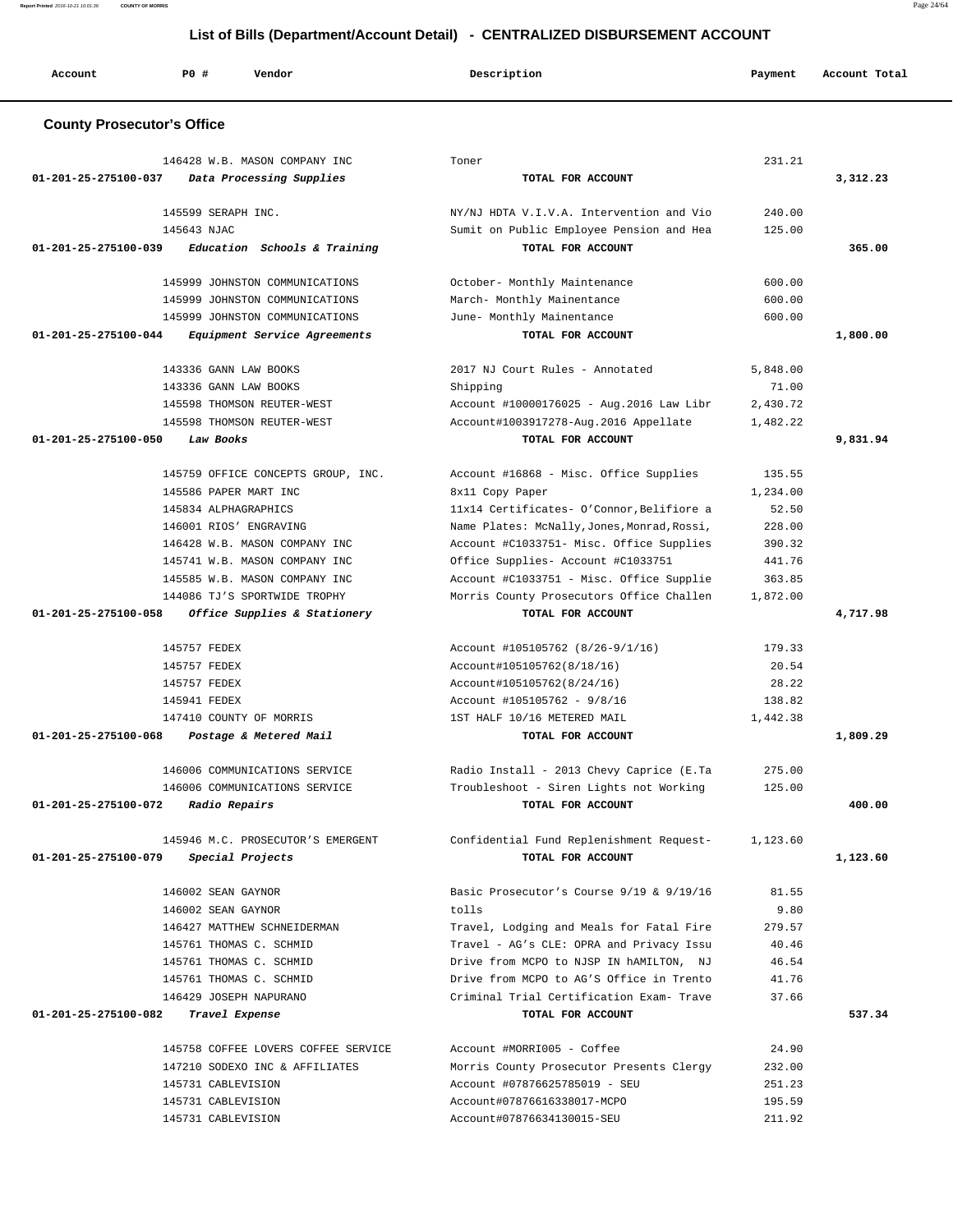| Account                           | PO#<br>Vendor                            | Description                              | Payment  | Account Total |
|-----------------------------------|------------------------------------------|------------------------------------------|----------|---------------|
| <b>County Prosecutor's Office</b> |                                          |                                          |          |               |
|                                   | 145731 CABLEVISION                       | Account#07876629490010-MCPO              | 166.20   |               |
|                                   | 145598 THOMSON REUTER-WEST               | Account#1000432248-Aug.2016 CLEAR Accoun | 921.90   |               |
| $01 - 201 - 25 - 275100 - 118$    | Investigation Expense                    | TOTAL FOR ACCOUNT                        |          | 2,100.02      |
|                                   | 145736 THE RODGERS GROUP LLC             | Prosecutor's Office Accreditation Policy | 6,333.33 |               |
| 01-201-25-275100-121              | Witness Fees And Mileage                 | TOTAL FOR ACCOUNT                        |          | 6,333.33      |
|                                   | 146430 MATHEW POTTER                     | State v Fritz, Renee (MCPO 13000576) - F | 42.24    |               |
| $01 - 201 - 25 - 275100 - 126$    | Court Expenses-Extradition               | TOTAL FOR ACCOUNT                        |          | 42.24         |
|                                   | 145947 INSTITUTE FOR FORENSIC PSYCHOLOGY | Psychological Evaluation: Detective Cand | 450.00   |               |
|                                   | 146426 INSTITUTE FOR FORENSIC PSYCHOLOGY | Psychological Examiniation - Detective   | 450.00   |               |
|                                   | 146426 INSTITUTE FOR FORENSIC PSYCHOLOGY | Psychological Examination- Detective Can | 450.00   |               |
| 01-201-25-275100-189              | Medical                                  | TOTAL FOR ACCOUNT                        |          | 1,350.00      |
|                                   | 146004 FLEMINGTON DEPT STORE INC         | Badge Wallets (79980)                    | 260.00   |               |
| 01-201-25-275100-202              | Uniform And Accessories                  | TOTAL FOR ACCOUNT                        |          | 260.00        |
|                                   | 145730 CDW GOVERNMENT LLC                | Garmin nuvi 57LM-GPS Navigator ** Ouote  | 523.56   |               |
| 01-201-25-275100-258              | Equipment                                | TOTAL FOR ACCOUNT                        |          | 523.56        |
|                                   | 145833 KLJ TRANSCRIPTION SERVICES        | State v Denoia, Danielle ** Requested by | 193.05   |               |
| 01-203-25-275100-081              | (2015) Transcripts                       | TOTAL FOR ACCOUNT                        |          | 193.05        |
|                                   |                                          |                                          |          | ============  |
|                                   | TOTAL for County Prosecutor's Office     |                                          |          | 36,528.32     |

# **County Jail**

|                      | 145569 ALL-STAR IDENTIFICATION TO THE SUPPLIES DATED 9.8.16 |                                                                        | 1,839.00 |          |
|----------------------|-------------------------------------------------------------|------------------------------------------------------------------------|----------|----------|
|                      | 01-201-25-280100-047 Identification Equip&Supplies          | TOTAL FOR ACCOUNT                                                      |          | 1,839.00 |
|                      |                                                             | 145653 CENTER FOR EDUCATION & PUBLIC EMPLOYMENT LAW REPORT RENEWAL DAT | 159.00   |          |
| 01-201-25-280100-050 | Law Books                                                   | TOTAL FOR ACCOUNT                                                      |          | 159.00   |
|                      |                                                             |                                                                        |          |          |
|                      | 146050 W.B. MASON COMPANY INC                               | OFFICE SUPPLIES DATED 9.12.16                                          | 228.83   |          |
|                      | 146742 DEBRA KNAUS                                          | REIMBURSEMENT FOR FILING PAD DATED 9-16- 23.89                         |          |          |
|                      | $01-201-25-280100-058$ Office Supplies & Stationery         | TOTAL FOR ACCOUNT                                                      |          | 252.72   |
|                      |                                                             |                                                                        |          |          |
|                      | 145838 LANGUAGE LINE SERVICES                               | LANGUAGE TRANSLATION SER                                               | 248.20   |          |
|                      | 145570 IRONCOMPANY.COM, INC.                                | REPLACEMENT DUMBBELL HANDLES AND DUMBBEL                               | 461.00   |          |
|                      | 145837 BROWNELLS INC                                        | FIREARM PARTS DATED 9.8.16                                             | 152.61   |          |
|                      | $01-201-25-280100-059$ Other General Expenses               | TOTAL FOR ACCOUNT                                                      |          | 861.81   |
|                      | 147410 COUNTY OF MORRIS 1ST HALF 10/16 METERED MAIL         |                                                                        | 71.36    |          |
|                      | $01 - 201 - 25 - 280100 - 068$ Postage & Metered Mail       | TOTAL FOR ACCOUNT                                                      |          | 71.36    |
|                      |                                                             | 145755 VIRTU WATER METER SERVICES INC WATER METER TEST DATED 9.6.16    | 350.00   |          |
|                      | 145725 CLIFTON ELEVATOR SERVICE CO INC                      | ELEVATOR MAINTENANCE FOR SEPT 2016 DATED 1,680.00                      |          |          |
|                      | 145745 X-RAY IMAGING                                        | X-RAY BADGE REPLACEMENT DATED 8.18.16 15.00                            |          |          |
|                      | 145656 RICHARD FARRELL INC.                                 | STEAMER REPAIR/PARTS DATED 6.24.16 216.00                              |          |          |
|                      | 145656 RICHARD FARRELL INC.                                 | SERVICE AGREEMENT DATED 8.18.16                                        | 1,200.00 |          |
|                      | 145742 MORRIS COUNTY M.U.A                                  | FACILITY GARBAGE TIPPING FE                                            | 906.25   |          |
|                      |                                                             |                                                                        |          |          |

**Report Printed** 2016-10-21 10:01:36 **COUNTY OF MORRIS** Page 25/64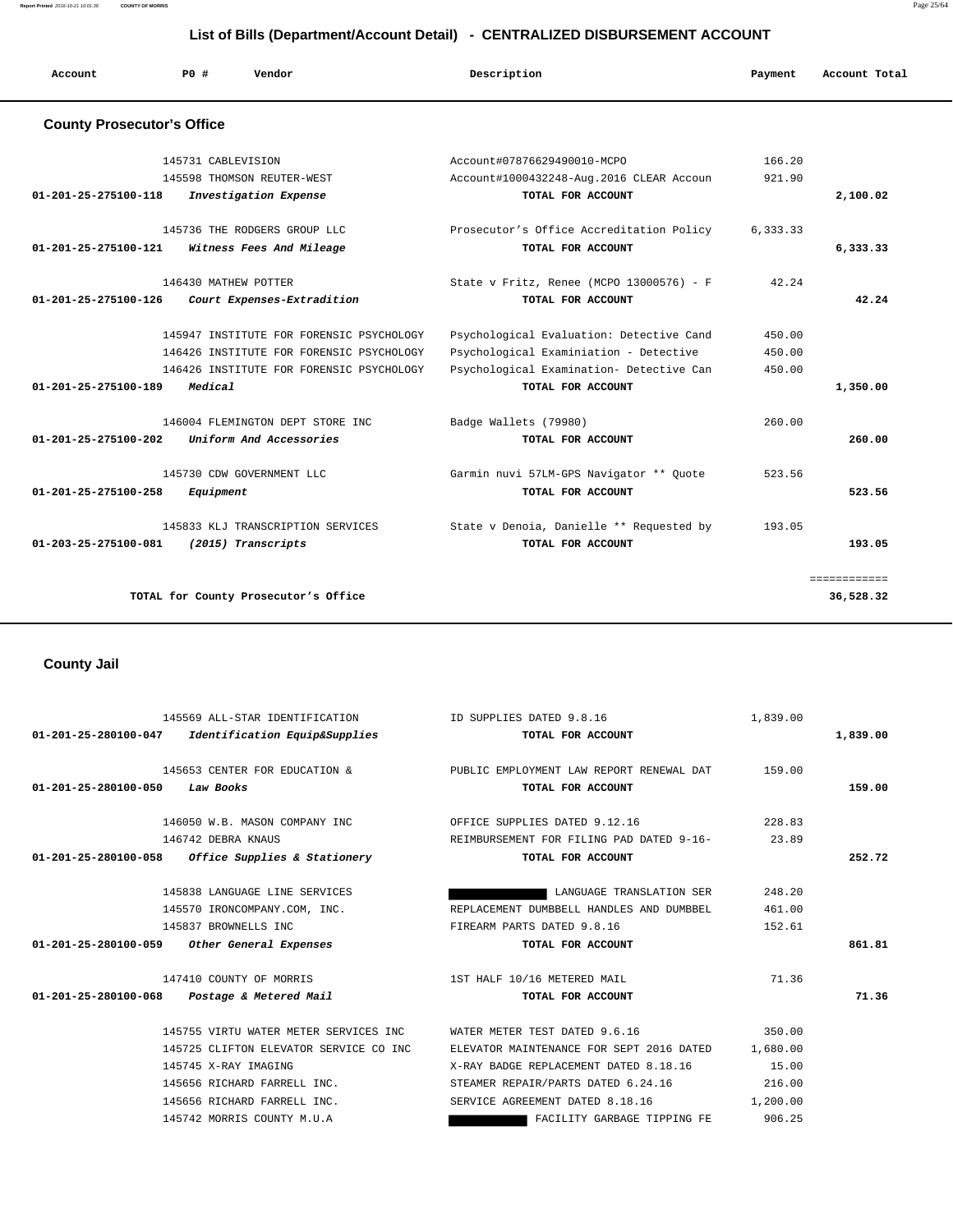| Account              | PO#<br>Vendor                                  | Description                              | Payment    | Account Total |
|----------------------|------------------------------------------------|------------------------------------------|------------|---------------|
| <b>County Jail</b>   |                                                |                                          |            |               |
|                      | 146046 TJ'S SPORTWIDE TROPHY                   | PLAQUE AND ENGRAVING DATED 9-14-16       | 16.50      |               |
|                      | 145747 TJ'S SPORTWIDE TROPHY                   | PLATE AND ENGRAVING DATED 8.25.16        | 15.00      |               |
|                      | 145747 TJ'S SPORTWIDE TROPHY                   | PLAQUE AND ENGRAVING DATED 8.25.16       | 50.30      |               |
|                      | 145747 TJ'S SPORTWIDE TROPHY                   | PLATE AND ENGRAVING DATED 8.25.16        | 16.50      |               |
| 01-201-25-280100-084 | Other Outside Services                         | TOTAL FOR ACCOUNT                        |            | 5,135.55      |
|                      | 146219 MORRIS PLAINS SMALL ENGINE INC          | SLAP EQUIPMENT PARTS/REPAIR DATED 8.30.1 | 49.95      |               |
|                      | 146219 MORRIS PLAINS SMALL ENGINE INC          | SLAP EQUIPMENT PARTS/REPAIR DATED 8.30.1 | 46.40      |               |
|                      | 146219 MORRIS PLAINS SMALL ENGINE INC          | SLAP EQUIPMENT PARTS/REPAIR DATED 8.30.1 | 27.00      |               |
| 01-201-25-280100-130 | <b>SLAP</b>                                    | TOTAL FOR ACCOUNT                        |            | 123.35        |
|                      | 142101 ARAMARK CHARLOTTE LOCKBOX               | 200334000 - STAFF & INMATE MEALS DATED 6 | 14,139.10  |               |
|                      | 142101 ARAMARK CHARLOTTE LOCKBOX               | 200334000 - STAFF MEALS DATED 6.29.16    | 300.00     |               |
|                      | 142091 ARAMARK CHARLOTTE LOCKBOX               | 200334000 - STAFF & INMATE MEALS DATED 6 | 14,489.65  |               |
|                      | 142091 ARAMARK CHARLOTTE LOCKBOX               | 200334000 - GUEST MEALS DATED 6.22.16    | 824.25     |               |
|                      | 142091 ARAMARK CHARLOTTE LOCKBOX               | 200334000 - STAFF MEALS DATED 6.22.16    | 170.00     |               |
|                      | 142091 ARAMARK CHARLOTTE LOCKBOX               | 200334000 - GUEST MEALS DATED 6.22.16    | 160.00     |               |
|                      | 142091 ARAMARK CHARLOTTE LOCKBOX               | 200334000 - MIXER WHIPS DATED 6.15.16    | 340.00     |               |
|                      | 142091 ARAMARK CHARLOTTE LOCKBOX               | 200334000 - STAFF & INMATE MEALS DATED 6 | 14,016.60  |               |
|                      | 146076 ARAMARK CHARLOTTE LOCKBOX               | 200334000 - STAFF & INMATE MEALS DATED 9 | 13,218.02  |               |
|                      | 145658 ARAMARK CHARLOTTE LOCKBOX               | 200334000- STAFF AND INMATE MEALS DATED  | 13,530.00  |               |
|                      | 145658 ARAMARK CHARLOTTE LOCKBOX               | 200334000- STAFF MEALS DATED 8.31.16     | 45.00      |               |
|                      | 145658 ARAMARK CHARLOTTE LOCKBOX               | 200334000- STAFF AND INMATE MEALS DATED  | 13,499.48  |               |
|                      | 145658 ARAMARK CHARLOTTE LOCKBOX               | 200334000- STAFF MEALS DATED 9.7.16      | 300.00     |               |
|                      | 145658 ARAMARK CHARLOTTE LOCKBOX               | 200334000- ODR STAFF PLATES DATED 9.7.16 | 877.14     |               |
| 01-201-25-280100-185 | Food                                           | TOTAL FOR ACCOUNT                        |            | 85,909.24     |
|                      | 145226 UNIVERSITY HOSPITAL                     | MEDICAL CARE FOR A.WILLIAMSON DATED 6.23 | 537.00     |               |
|                      | 145225 OPHTHALMOLOGY AND NERO                  | INMATE MEDICAL CARE FOR J.GONZALEZLUIS D | 276.00     |               |
|                      | 145718 CONTRACT PHARMACY SERVICES INC          | INMATE MEDICATION FOR AUG 2016 DATED 8.3 | 35, 158.59 |               |
|                      | 145831 HENRY SCHEIN INC                        | MEDICAL SUPPLIES DATED 8.17.16           | 61.88      |               |
|                      | 145831 HENRY SCHEIN INC                        | MEDICAL SUPPLIES DATED 9.6.16            | 138.37     |               |
|                      | 145831 HENRY SCHEIN INC                        | MEDICAL SUPPLIES DATED 8.31.16           | 108.30     |               |
| 01-201-25-280100-189 | Medical                                        | TOTAL FOR ACCOUNT                        |            | 36,280.14     |
|                      | 145657 UNIVERSAL UNIFORM SALES CO INC          | UNIFORMS FOR FURBY DATED 8.22.16         | 238.00     |               |
|                      | 146103 UNIVERSAL UNIFORM SALES CO INC          | UNIFORMS FOR W. SMITH DATED 8.30.16      | 110.00     |               |
|                      | 145256 BOB BARKER COMPANY, INC.                | 20 PAIR HANDCUFFS DATED 8.17.16          | 501.20     |               |
|                      | 146220 UNIVERSAL UNIFORM SALES CO INC          | UNIFORMS FOR MCCAFFREY DATED 9.8.16      | 254.00     |               |
|                      | 146220 UNIVERSAL UNIFORM SALES CO INC          | UNIFORMS FOR LOTZ DATED 9.9.16           | 11.00      |               |
| 01-201-25-280100-202 | Uniform And Accessories                        | TOTAL FOR ACCOUNT                        |            | 1,114.20      |
|                      | 145841 SCHAFFER DOOR INC                       | BI-FOLD DOOR REPAIR DATED 8.22.16        | 2,150.00   |               |
|                      | 146086 JOHNSON CONTROLS INC.                   | PNEUMATIC SYSTEM REPAIRS DATED 8.11.16   | 1,318.00   |               |
| 01-201-25-280100-223 | Building Repairs                               | TOTAL FOR ACCOUNT                        |            | 3,468.00      |
|                      |                                                |                                          |            |               |
|                      | 145756 GRAINGER                                | MAINTENANCE SUPPLIES - HEX TOOLS DATED 9 | 22.87      |               |
|                      | 145756 GRAINGER                                | MAINTENANCE SUPPLIES - ACTUATOR CARTRIDG | 1,366.20   |               |
|                      | 145720 GRAINGER                                | MAINTENANCE SUPPLIES-CEILING TILES DATED | 44.10      |               |
|                      | 145720 GRAINGER                                | MAINTENANCE SUPPLIES-AIR CIRCULATORS, FA | 594.46     |               |
|                      | 145720 GRAINGER                                | MAINTENANCE SUPPLIES-PLUNGERS DATED 9.8. | 90.72      |               |
|                      | 145720 GRAINGER                                | MAINTENANCE SUPPLIES- BAGS DATED 8.30.16 | 168.70     |               |
|                      | 145839 FRANKLIN-GRIFFITH LLC                   | ELECTRICAL SUPPLIES DATED 8.25.16        | 110.86     |               |
|                      | 01-201-25-280100-249 Bldg Maintenance Supplies | TOTAL FOR ACCOUNT                        |            | 2,397.91      |
|                      | 145724 PERFORMANCE SAFETY GROUP, INC.          | FACILITY GLOVES DATED 9.1.16             | 4,449.35   |               |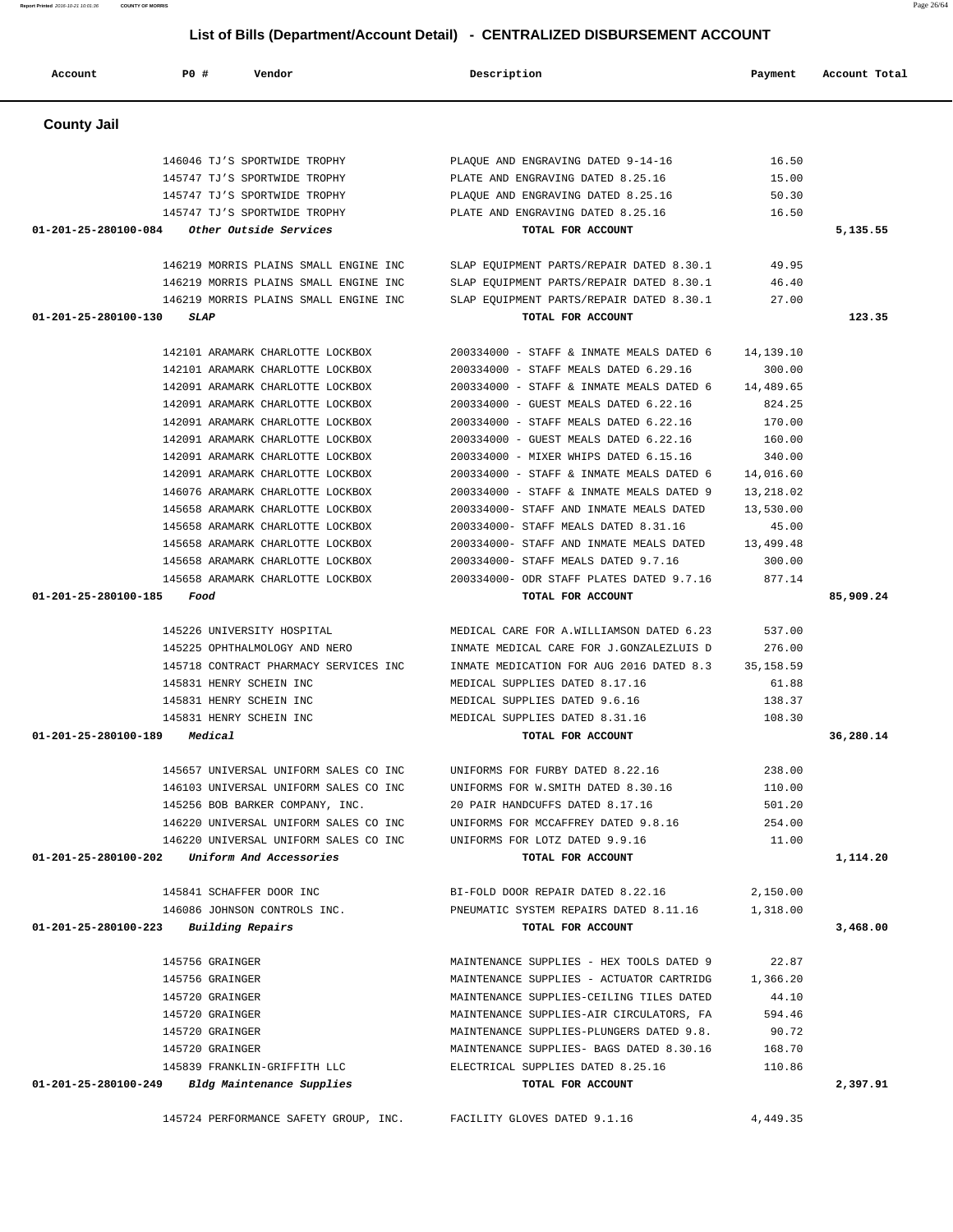**Report Printed** 2016-10-21 10:01:36 **COUNTY OF MORRIS** Page 27/64

# **List of Bills (Department/Account Detail) - CENTRALIZED DISBURSEMENT ACCOUNT**

| Account              | <b>PO #</b>                           | Vendor                                  | Description                              | Payment  | Account Total |
|----------------------|---------------------------------------|-----------------------------------------|------------------------------------------|----------|---------------|
| <b>County Jail</b>   |                                       |                                         |                                          |          |               |
|                      |                                       |                                         |                                          |          |               |
|                      |                                       | 145830 W.B. MASON COMPANY INC           | MOP HEADS DATED 8.30.16                  | 288.48   |               |
|                      |                                       | 145743 E.A. MORSE & CO. INC.            | LAUNDRY CLEANING SUPPLIES DATED 8.29.16  | 62.68    |               |
|                      |                                       | 139119 JERSEY PAPER PLUS INC            | FACILITY PAPER PRODUCTS DATED 5.11.16    | 1,563.70 |               |
|                      |                                       | 145654 JERSEY PAPER PLUS INC            | FACILITY JANITORIAL SUPPLIES DATED 9.2.1 | 183.90   |               |
|                      |                                       | 145654 JERSEY PAPER PLUS INC            | FACILITY JANITORIAL SUPPLIES DATED 9.2.1 | 134.50   |               |
|                      |                                       | 145654 JERSEY PAPER PLUS INC            | FACILITY JANITORIAL SUPPLIES DATED 9.8.1 | 269.00   |               |
|                      |                                       | 146098 JERSEY PAPER PLUS INC            | FACILITY PAPER PRODUCTS DATED 9-16-16    | 1,106.00 |               |
| 01-201-25-280100-252 |                                       | Janitorial Supplies                     | TOTAL FOR ACCOUNT                        |          | 10,868.68     |
|                      |                                       | 145721 R & J CONTROL, INC.              | GENERATOR MONITORING AND REMOTE STARTING | 155.00   |               |
|                      |                                       | 145721 R & J CONTROL, INC.              | 4 HOUR GENERATOR LOAD TEST DATED 8.25.16 | 3,000.00 |               |
|                      |                                       | 145250 JOHNSTONE SUPPLY                 | MOTOR FOR KITCHEN FRIDGE DATED 7.29.16   | 689.00   |               |
| 01-201-25-280100-262 |                                       | Machinery Repairs & Parts               | TOTAL FOR ACCOUNT                        |          | 3,844.00      |
|                      |                                       | 145840 FF1 PROFESSIONAL SAFETY SERVICES | FIRE SAFETY EQUIPMENT DATED 8.25.16 NJSC | 8,529.25 |               |
|                      |                                       | 145840 FF1 PROFESSIONAL SAFETY SERVICES | FIRE SAFETY EQUIPMENT DATED 8.19.16 NJSC | 72.95    |               |
|                      | 146047 SAFE-T                         |                                         | FIRE SAFETY HELMET DATED 9-30-16         | 139.77   |               |
| 01-201-25-280100-266 | Safety Items                          |                                         | TOTAL FOR ACCOUNT                        |          | 8,741.97      |
|                      |                                       |                                         |                                          |          | ============  |
|                      | TOTAL for County Jail                 |                                         |                                          |          | 161,066.93    |
|                      |                                       |                                         |                                          |          |               |
|                      | <b>County Youth Detention Facilit</b> |                                         |                                          |          |               |
|                      |                                       | 146549 OFFICE CONCEPTS GROUP, INC.      | 50 16X DVD-R                             | 18.45    |               |
|                      |                                       | 146549 OFFICE CONCEPTS GROUP, INC.      | 5.5" Wood Stirrers                       | 25.55    |               |
|                      |                                       | 146549 OFFICE CONCEPTS GROUP, INC.      | 2 Drawer Media Cabinet                   | 58.42    |               |

|                                | 146549 OFFICE CONCEPTS GROUP, INC. 50 16X DVD-R           |                                          | 18.45    |          |
|--------------------------------|-----------------------------------------------------------|------------------------------------------|----------|----------|
|                                | 146549 OFFICE CONCEPTS GROUP, INC. 5.5" Wood Stirrers     |                                          | 25.55    |          |
|                                | 146549 OFFICE CONCEPTS GROUP, INC. 2 Drawer Media Cabinet |                                          | 58.42    |          |
|                                | 146549 OFFICE CONCEPTS GROUP, INC.                        | Cassette, 2pk, bk of white               | 28.94    |          |
|                                | 146549 OFFICE CONCEPTS GROUP, INC.                        | AA Battery Bulk                          | 76.51    |          |
|                                | 146549 OFFICE CONCEPTS GROUP, INC.                        | Credit Memo                              | $-4.35$  |          |
|                                | 146509 W.B. MASON COMPANY INC                             | Record Book (BOR21300R)                  | 117.72   |          |
|                                | 146509 W.B. MASON COMPANY INC                             | Visitor Register(RED57802)               | 39.03    |          |
|                                | 146509 W.B. MASON COMPANY INC                             | Storage Moving Box (UNV95223)            | 12.38    |          |
|                                | 146509 W.B. MASON COMPANY INC                             | Alpha Notebook dividers                  | 1.04     |          |
|                                | $01-201-25-281100-058$ Office Supplies & Stationery       | TOTAL FOR ACCOUNT                        |          | 373.69   |
|                                |                                                           |                                          |          |          |
|                                | 147410 COUNTY OF MORRIS                                   | 1ST HALF 10/16 METERED MAIL              | 45.76    |          |
|                                | 01-201-25-281100-068 Postage & Metered Mail               | TOTAL FOR ACCOUNT                        |          | 45.76    |
|                                |                                                           |                                          |          |          |
|                                | 146610 TAHESHA TYLER                                      | Hotel (Golden Nugget) stay               | 349.38   |          |
|                                | 146610 TAHESHA TYLER                                      | Roundtrip tools                          | 11.00    |          |
|                                | 146610 TAHESHA TYLER                                      | Roundtrip miles                          | 84.00    |          |
|                                | 146611 BERT BLUMERT                                       | Hotel stay (tax only)                    | 15.00    |          |
|                                | 146611 BERT BLUMERT                                       | Roundtrip miles                          | 98.00    |          |
|                                | 146611 BERT BLUMERT                                       | Roundtrip tolls                          | 10.50    |          |
|                                | 01-201-25-281100-082 Travel Expense                       | TOTAL FOR ACCOUNT                        |          | 567.88   |
|                                |                                                           |                                          |          |          |
|                                | 146507 NESTLE WATERS NORTH AMERICA INC.                   | 4 bottles 5 Gal NPL Drinking waters 4 em | 13.96    |          |
|                                | 146507 NESTLE WATERS NORTH AMERICA INC.                   | rental                                   | 0.99     |          |
|                                | 147179 SODEXO INC & AFFILIATES                            | Contractual charge                       | 2,315.80 |          |
|                                | 147179 SODEXO INC & AFFILIATES                            | Congregate Meals: 1335 x 2.81/meal       | 3,751.35 |          |
|                                | 147179 SODEXO INC & AFFILIATES                            | AFI and Ohter                            | 2,345.06 |          |
| $01 - 201 - 25 - 281100 - 185$ | Food                                                      | TOTAL FOR ACCOUNT                        |          | 8,427.16 |
|                                |                                                           |                                          |          |          |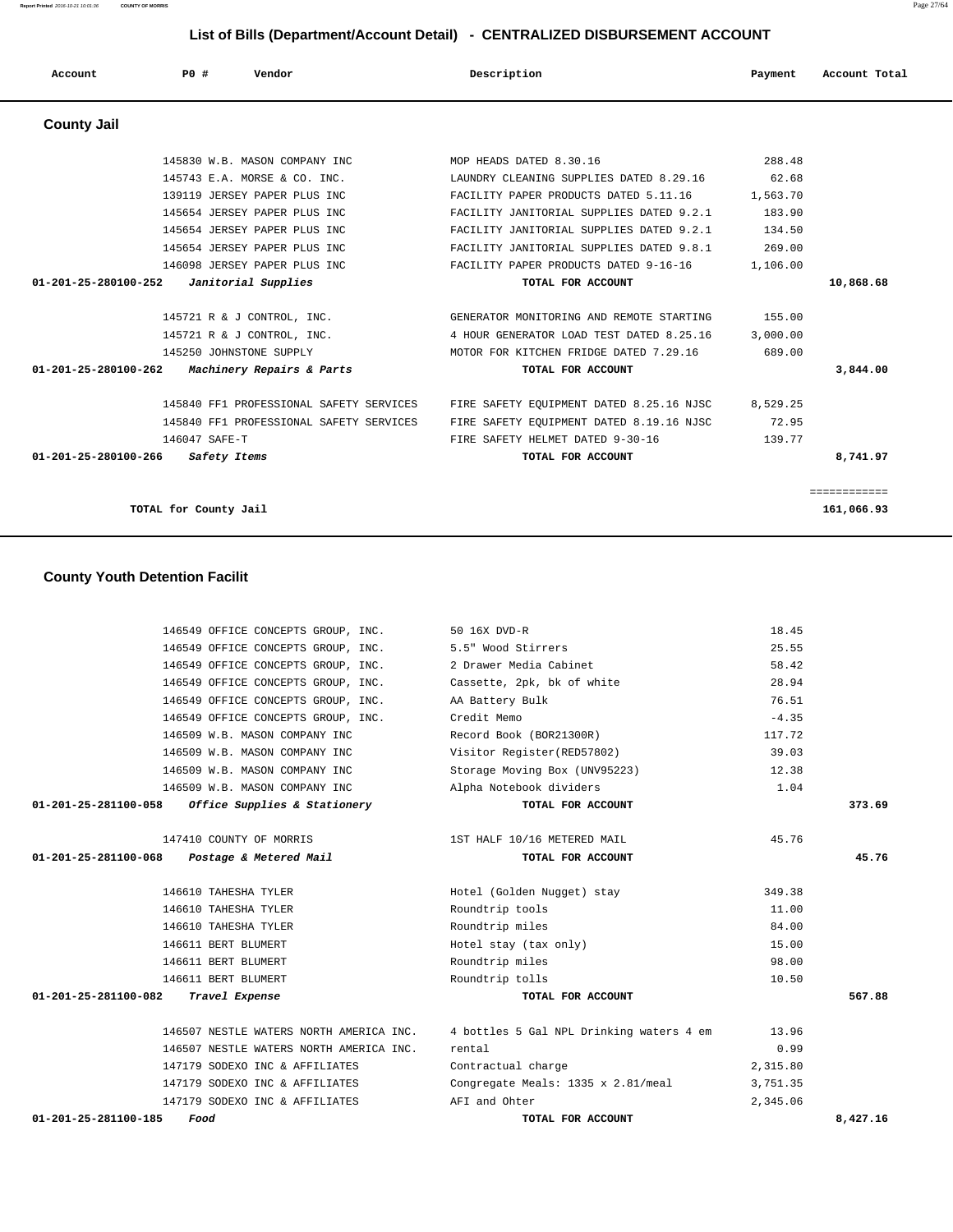| Account              | Vendor<br>PO#                                                                  | Description                                       | Account Total<br>Payment |
|----------------------|--------------------------------------------------------------------------------|---------------------------------------------------|--------------------------|
|                      | <b>County Youth Detention Facilit</b>                                          |                                                   |                          |
|                      | 146044 MOORE MEDICAL LLC                                                       | Banophen 25mg Caplets                             | 10.80                    |
|                      | 146044 MOORE MEDICAL LLC                                                       | Acetaminophen 325mg Tabs                          | 2.60                     |
|                      | 146044 MOORE MEDICAL LLC                                                       | Handling & Fuel Charge                            | 11.71                    |
|                      | 146040 ALERE TOXICOLOGY SERVICES INC.                                          | 3 Drug Test                                       | 93.00                    |
| 01-201-25-281100-189 | Medical                                                                        | TOTAL FOR ACCOUNT                                 | 130.14                   |
|                      | 146042 UNIVERSAL UNIFORM SALES CO INC<br>146508 UNIVERSAL UNIFORM SALES CO INC | American Flag Patch<br>S&W Gold Badge Model S513A | 2.00<br>110.00           |
|                      | 146508 UNIVERSAL UNIFORM SALES CO INC                                          | Strong Badge Wallet 79520-579                     | 29.95                    |
| 01-201-25-281100-202 | Uniform And Accessories                                                        | TOTAL FOR ACCOUNT                                 | 141.95                   |
|                      | 146510 AC & R INC                                                              | OEM Door Switches w/shipping                      | 73.19                    |
|                      | 146510 AC & R INC                                                              | First 1/2 hour                                    | 115.00                   |
| 01-201-25-281100-262 | Machinery Repairs & Parts                                                      | TOTAL FOR ACCOUNT                                 | 188.19                   |
|                      |                                                                                |                                                   | ============             |
|                      | TOTAL for County Youth Detention Facilit                                       |                                                   | 9,874.77                 |
|                      |                                                                                |                                                   |                          |

# **Road Repairs**

|                                | 146421 RICOH AMERICAS CORPORATION       | Ricoh MPC2003 Copier, S/N E205M660339 Pa | 499.10   |              |
|--------------------------------|-----------------------------------------|------------------------------------------|----------|--------------|
| 01-201-26-290100-058           | Office Supplies & Stationery            | TOTAL FOR ACCOUNT                        |          | 499.10       |
|                                | 147410 COUNTY OF MORRIS                 | 1ST HALF 10/16 METERED MAIL              | 11.08    |              |
| $01 - 201 - 26 - 290100 - 068$ | Postage & Metered Mail                  | TOTAL FOR ACCOUNT                        |          | 11.08        |
|                                | 147413 NATIONAL FUEL OIL INC.           | FUEL CHARGES 9/16                        | 3,372.44 |              |
| $01 - 201 - 26 - 290100 - 140$ | Gas Purchases                           | TOTAL FOR ACCOUNT                        |          | 3,372.44     |
|                                | 144569 COUNTY WELDING SUPPLY CO         | acetylene, oxygen                        | 73.20    |              |
| $01 - 201 - 26 - 290100 - 238$ | Signage                                 | TOTAL FOR ACCOUNT                        |          | 73.20        |
|                                | 145858 SUSSEX COUNTY MUA                | CTM00001CM street sweeping 9-9-2016      | 155.25   |              |
| 01-201-26-290100-260           | Construction Materials                  | TOTAL FOR ACCOUNT                        |          | 155.25       |
|                                | 145637 CABLEVISION                      | 07876-512349-01-9 09/1-09/30/2016        | 98.48    |              |
|                                | 145637 CABLEVISION                      | 07876-512349-01-9 10/1-10/31/2016        | 98.48    |              |
|                                | 146447 NESTLE WATERS NORTH AMERICA INC. | 0434540175 bottle deposit, rental 8/15 - | 0.99     |              |
|                                | 146446 NESTLE WATERS NORTH AMERICA INC. | 0434540159 bottle deposit-empty bottle r | 4.48     |              |
| $01 - 201 - 26 - 290100 - 266$ | Safety Items                            | TOTAL FOR ACCOUNT                        |          | 202.43       |
|                                |                                         |                                          |          | ============ |
|                                | TOTAL for Road Repairs                  |                                          |          | 4,313.50     |

# **Bridges and Culverts**

| TOTAL FOR ACCOUNT                        | 74.15 |
|------------------------------------------|-------|
| Goof off Grafitti Remover, 5x2 Margin Tr | 49.85 |
| Engine oil 2.6 oz 48/C                   | 24.30 |
|                                          |       |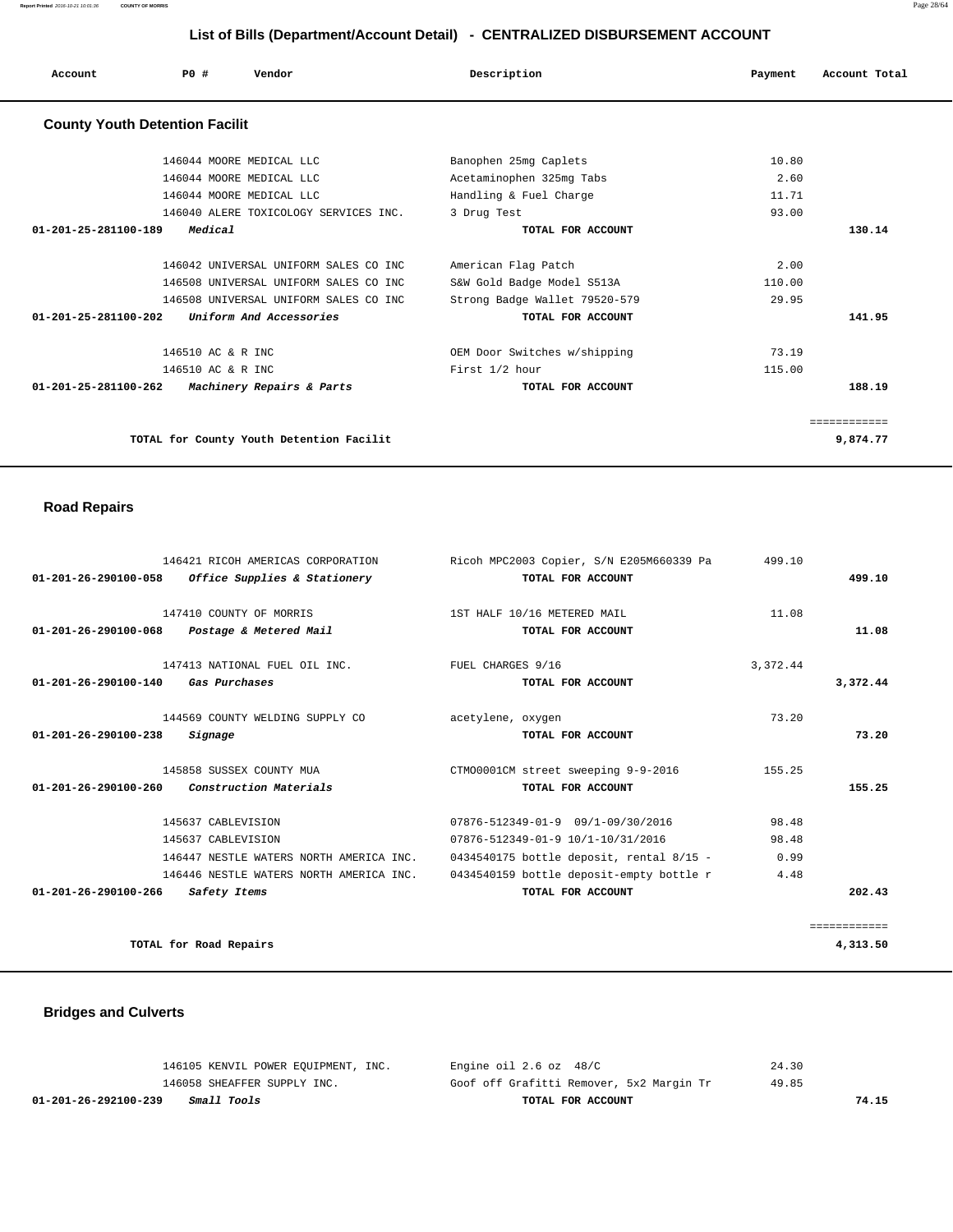**Report Printed** 2016-10-21 10:01:36 **COUNTY OF MORRIS** Page 29/64

# **List of Bills (Department/Account Detail) - CENTRALIZED DISBURSEMENT ACCOUNT**

| Account                        | PO#<br>Vendor                  | Description                              | Payment | Account Total |
|--------------------------------|--------------------------------|------------------------------------------|---------|---------------|
| <b>Bridges and Culverts</b>    |                                |                                          |         |               |
|                                | 145580 GARDEN STATE HIGHWAY    | om-1r 12X36X.080 HIP YELLOW/BLACK RIGHT  | 157.68  |               |
|                                | 145580 GARDEN STATE HIGHWAY    | 5/16X2 1/2 Alum. One Way Bolt Bolt w/5/1 | 95.00   |               |
|                                | 145579 GRAINGER                | Pump, Machine/RV, 12 VDC, 3/8 IN.FNPT    | 121.86  |               |
| $01 - 201 - 26 - 292100 - 246$ | Tools - Others                 | TOTAL FOR ACCOUNT                        |         | 532.22        |
|                                | 145771 GALETON GLOVES          | Sportster Clear Lens, SportsterGray Lens | 283.25  |               |
| $01 - 201 - 26 - 292100 - 266$ | Safety Items                   | TOTAL FOR ACCOUNT                        |         | 283.25        |
|                                |                                |                                          |         | ------------  |
|                                | TOTAL for Bridges and Culverts |                                          |         | 889.62        |

# **Shade Tree Commission**

| 146445 NESTLE WATERS NORTH AMERICA INC.               | 0434593380 bottle water rental 8/15 - 9/ | 0.99 |
|-------------------------------------------------------|------------------------------------------|------|
| Other Operating&Repair Supply<br>01-201-26-300100-098 | TOTAL FOR ACCOUNT                        | 0.99 |
|                                                       |                                          |      |
|                                                       |                                          |      |
| TOTAL for Shade Tree Commission                       |                                          | 0.99 |
|                                                       |                                          |      |

# **Buildings & Grounds**

|                                                      | 146087 ACORN TERMITE AND PEST THEST PEST CONTROL - AUGUST 2016/DATED 08 975.00       |        |           |
|------------------------------------------------------|--------------------------------------------------------------------------------------|--------|-----------|
|                                                      | 146589 FAIRFIELD LAUNDRY EQUIPMENT RE: MORRIS VIEW - REPAIR LINT COLLECTOR/ 5,995.00 |        |           |
| $01-201-26-310100-036$ Contracted Services           | TOTAL FOR ACCOUNT                                                                    |        | 6,970.00  |
|                                                      |                                                                                      |        |           |
|                                                      | 146607 HOBART SERVICE THE RE: MORRIS VIEW - 1 YEAR SERVICE AGREEME 5,232.36          |        |           |
|                                                      | 145885 WEBSTER PLUMBING & RE: MORRIS VIEW/09-05-16                                   | 752.97 |           |
|                                                      | 145885 WEBSTER PLUMBING & RE: 16 HIGHVIEW/ 09-05-16 1,036.81                         |        |           |
| 145885 WEBSTER PLUMBING &                            | RE: MORRIS VIEW/ 04-24-16                                                            | 263.00 |           |
|                                                      | 146145 TBS CONTROLS LLC CO1/ RE: MV - SERVICE AGREEMENT FOR BOIL 2.679.17            |        |           |
| 146696 AC & R INC                                    | RE: MOSQUITO COMISSION - REPAIR/ 09-27-1 320.90                                      |        |           |
| $01-201-26-310100-044$ Equipment Service Agreements  | TOTAL FOR ACCOUNT                                                                    |        | 10,285.21 |
|                                                      |                                                                                      |        |           |
|                                                      | 146423 EXTEL COMMUNICATIONS RE: CH - REPAIR CUT CABLE/ 09-29-16 418.75               |        |           |
|                                                      | 146423 EXTEL COMMUNICATIONS RE: A&R - SERVICE CALL/ 09-29-16 240.00                  |        |           |
|                                                      | 146606 EXTEL COMMUNICATIONS RE: LAW & PUB SAFETY - INSTALL CABELS FO 9,885.00        |        |           |
|                                                      | 146540 CLIFTON ELEVATOR SERVICE CO INC RE: SERVICE CALL/ 09-21-16                    | 925.00 |           |
|                                                      | 147029 EMPLOYMENT HORIZONS, INC. CLEANING SERVICES - SEPTEMBER 2016/ DATE 45,379.00  |        |           |
| $01-201-26-310100-084$ Other Outside Services        | TOTAL FOR ACCOUNT                                                                    |        | 56,847.75 |
| 146698 GRAINGER                                      | WO78463/ REl: B&G/ 09-28-16                                                          | 372.48 |           |
| $01-201-26-310100-098$ Other Operating&Repair Supply | TOTAL FOR ACCOUNT                                                                    |        | 372.48    |
|                                                      |                                                                                      | 21.07  |           |
| 146362 GRAINGER                                      | WO78349/ RE: MV/ 09-12-16                                                            | 624.16 |           |
| 146362 GRAINGER                                      | WO78413/ RE: MV/ 09-16-16                                                            | 89.92  |           |
| 146362 GRAINGER                                      | WO78413/ RE: MV/ 09-16-16                                                            | 516.41 |           |
| 146387 GRAINGER                                      | WO78349/ RE: MV/ 09-14-16                                                            | 15.92  |           |
| 146091 GRAINGER                                      | WO8587/ RE: MORRIS VIEW/ 08-12-16                                                    | 422.24 |           |
| 146070 WHITE & SHAUGER INC.                          | WO78304/ RE: MV/ 08-25-16                                                            | 618.00 |           |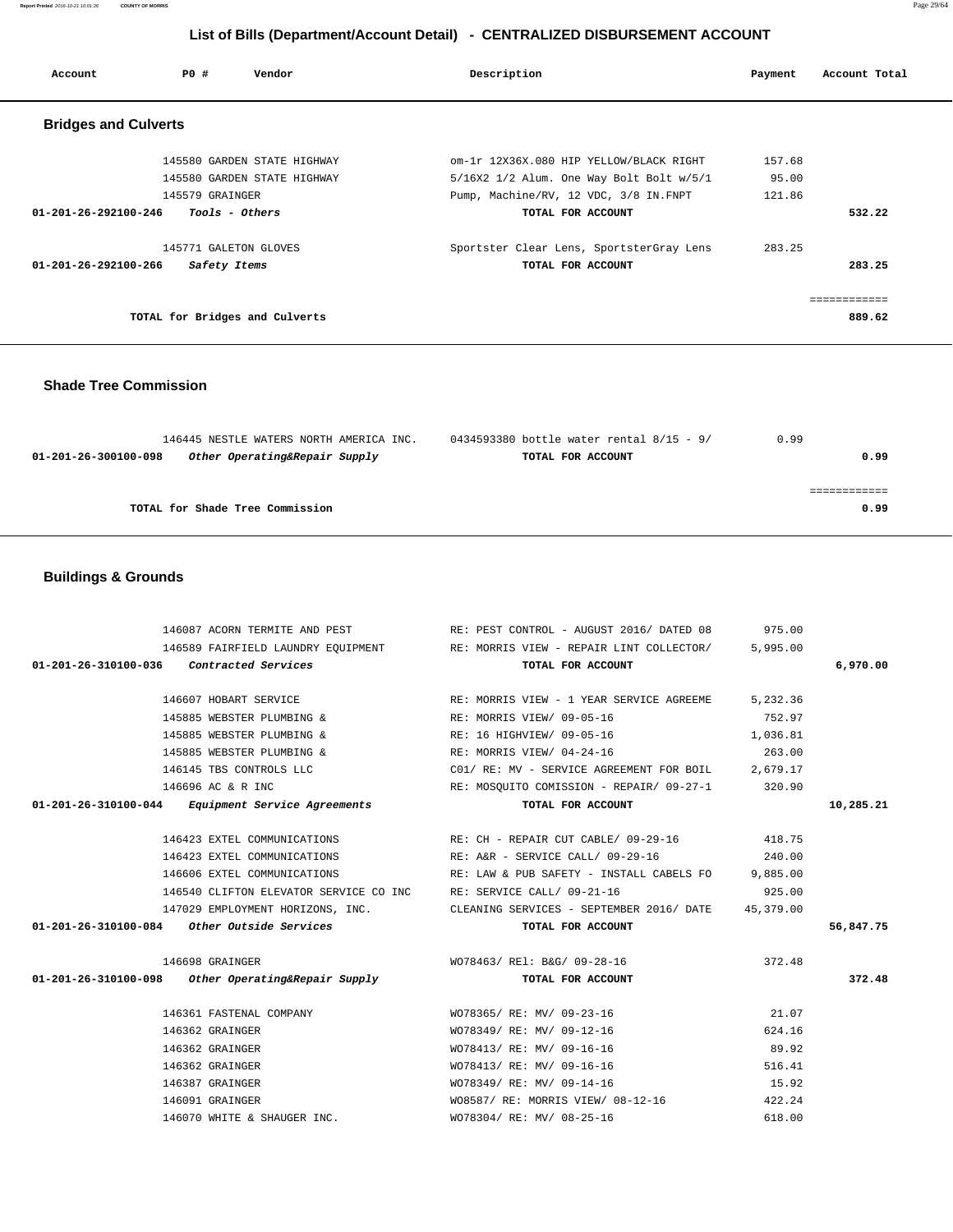**Report Printed** 2016-10-21 10:01:36 **COUNTY OF MORRIS** Page 30/64

# **List of Bills (Department/Account Detail) - CENTRALIZED DISBURSEMENT ACCOUNT**

| Account                        | <b>PO #</b><br>Vendor   | Description                         | Account Total<br>Payment |
|--------------------------------|-------------------------|-------------------------------------|--------------------------|
| <b>Buildings &amp; Grounds</b> |                         |                                     |                          |
| 01-201-26-310100-204           | Plant Operations        | TOTAL FOR ACCOUNT                   | 5,292.00                 |
|                                | 146608 ALVARENGA LESVIA | RE: 2016 WORK BOOTS/ DATED 09-27-16 | 90.00                    |

| 147051 SEBERT LOPEZ                                 | RE: 2016 WORK BOOTS/ DATED 10-07-16                          | 90.00             |          |
|-----------------------------------------------------|--------------------------------------------------------------|-------------------|----------|
| $01-201-26-310100-207$ Uniform & Clothing Allowance | TOTAL FOR ACCOUNT                                            |                   | 180.00   |
| 145336 RICCIARDI BROTHERS OF                        | WO77997/ RE: A&R/ 08-01-16                                   | 46.98             |          |
| 145336 RICCIARDI BROTHERS OF                        | WO78163/ RE: CH/ 08-02-16                                    | 116.95            |          |
| 145336 RICCIARDI BROTHERS OF                        | WO78163/ RE: CH/ 08-05-16                                    | 29.98             |          |
| 145336 RICCIARDI BROTHERS OF                        | WO78185/ RE: B&G/ 08-05-16                                   | 61.98             |          |
| 145336 RICCIARDI BROTHERS OF                        | WO78211/ RE: PROSECUTOR/ 08-16-16                            | 301.79            |          |
| 145336 RICCIARDI BROTHERS OF                        | WO78293/ RE: 911/ 08-23-16                                   | 154.25            |          |
| 145336 RICCIARDI BROTHERS OF                        | WO78211/ RE: PROSECUTOR/ 08-25-16                            | 82.83             |          |
| 145336 RICCIARDI BROTHERS OF                        | WO78211/ RE: PROSECUTOR/ 08-29-16                            | 81.98             |          |
| $01 - 201 - 26 - 310100 - 234$ Paint                | TOTAL FOR ACCOUNT                                            |                   | 876.74   |
|                                                     |                                                              |                   |          |
| 146361 FASTENAL COMPANY                             | WO77528/ RE: ROADS/ 09-07-16                                 | 175.45            |          |
| 146361 FASTENAL COMPANY                             | WO77528/ RE: ROADS/ 09-21-16                                 | 118.38            |          |
| 146361 FASTENAL COMPANY                             | WO77528/ RE: ROADS/ 09-22-16                                 | 21.96             |          |
| 146361 FASTENAL COMPANY                             | WO78439/ RE: PSTA/ 09-23-16                                  | 71.82             |          |
| $01-201-26-310100-235$ Pipes - Others               | TOTAL FOR ACCOUNT                                            |                   | 387.61   |
| 146387 GRAINGER                                     | WO78425/ RE: B&G/ 09-21-16                                   | 908.17            |          |
| 01-201-26-310100-239 Small Tools                    | TOTAL FOR ACCOUNT                                            |                   | 908.17   |
|                                                     |                                                              |                   |          |
| 146387 GRAINGER                                     | WO78398/ RE: B&G/ 09-14-16                                   | 102.58            |          |
| 146387 GRAINGER                                     | WO78407/ RE: B&G/ 09-15-16                                   | 710.10            |          |
| 146387 GRAINGER                                     | WO78431/ RE: B&G/ 09-21-16                                   | 320.53            |          |
| 146404 GLAS-TINT, LLC                               | RE: MORRIS VIEW/ 09-26-16                                    | 588.00            |          |
| 146697 FASTENAL COMPANY                             | WO78330/ RE: MAPS TRAILER/ 09-27-16                          | 38.34             |          |
| 146697 FASTENAL COMPANY                             | RE: B&G/ 09-28-16                                            | 21.75             |          |
| 146697 FASTENAL COMPANY                             | WO78448/ RE: SHERIFF/ 09-28-16                               | 1,041.69<br>20.34 |          |
| 146697 FASTENAL COMPANY                             | WO78280/ RE: PSTA/ 09-29-16                                  | 225.20            |          |
| 146698 GRAINGER                                     | WO78271/ RE: B&G/ 09-26-16<br>WO78455/ RE: B&G/ 09-27-16     | 83.70             |          |
| 146698 GRAINGER                                     |                                                              |                   |          |
| 146698 GRAINGER<br>146698 GRAINGER                  | WO78455/ RE: B&G/ 09-27-16<br>WO78464/ RE: B&G/ 09-28-16     | 9.00<br>260.04    |          |
| 146836 GRAINGER                                     | RE: B&G/ 09-26-16                                            | 73.68             |          |
| 146836 GRAINGER                                     | WO78455/ RE: B&G/ 09-27-16                                   | 47.18             |          |
| 146836 GRAINGER                                     | WO78455/ RE: B&G/ 09-27-16                                   | 438.73            |          |
| 146836 GRAINGER                                     | WO78455/ RE: B&G/ 09-29-16                                   | 23.59             |          |
|                                                     | 147028 HOME DEPOT U.S.A., INC. WO78424/ RE: SHERIFF/10-13-16 | 264.36            |          |
| 01-201-26-310100-249 Bldg Maintenance Supplies      | TOTAL FOR ACCOUNT                                            |                   | 4,268.81 |
|                                                     |                                                              |                   |          |
| 146156 ALLEN PAPER & SUPPLY CO                      | WO78239/ RE: B&G - HILL/ 08-17-16                            | 560.00            |          |
| 146838 ALLEN PAPER & SUPPLY CO                      | WO78443/ RE: B&G - HILL/ 09-23-16                            | 239.24            |          |
| 01-201-26-310100-252<br>Janitorial Supplies         | TOTAL FOR ACCOUNT                                            |                   | 799.24   |
| 146390 R & J CONTROL, INC.                          | 003129/EMO - 25 TRAILER                                      | 451.18            |          |
| 146390 R & J CONTROL, INC.                          | 003130/ LAW & PUB SAFETY TRAILER                             | 750.69            |          |
| 146390 R & J CONTROL, INC.                          | 003131/ EMO - 350 TRAILER                                    | 707.00            |          |
| 146390 R & J CONTROL, INC.                          | 003132/ EMO - 500 TRAILER                                    | 857.00            |          |
| 146390 R & J CONTROL, INC.                          | 003133/ EMO - 70 TRAILER                                     | 393.50            |          |
| 146390 R & J CONTROL, INC.                          | 004143/ EMO - SKYWATCH                                       | 157.75            |          |

146390 R & J CONTROL, INC. 003102/ NETCONG - SERVICE CALL 317.56

 **01-201-26-310100-262 Machinery Repairs & Parts TOTAL FOR ACCOUNT 3,634.68**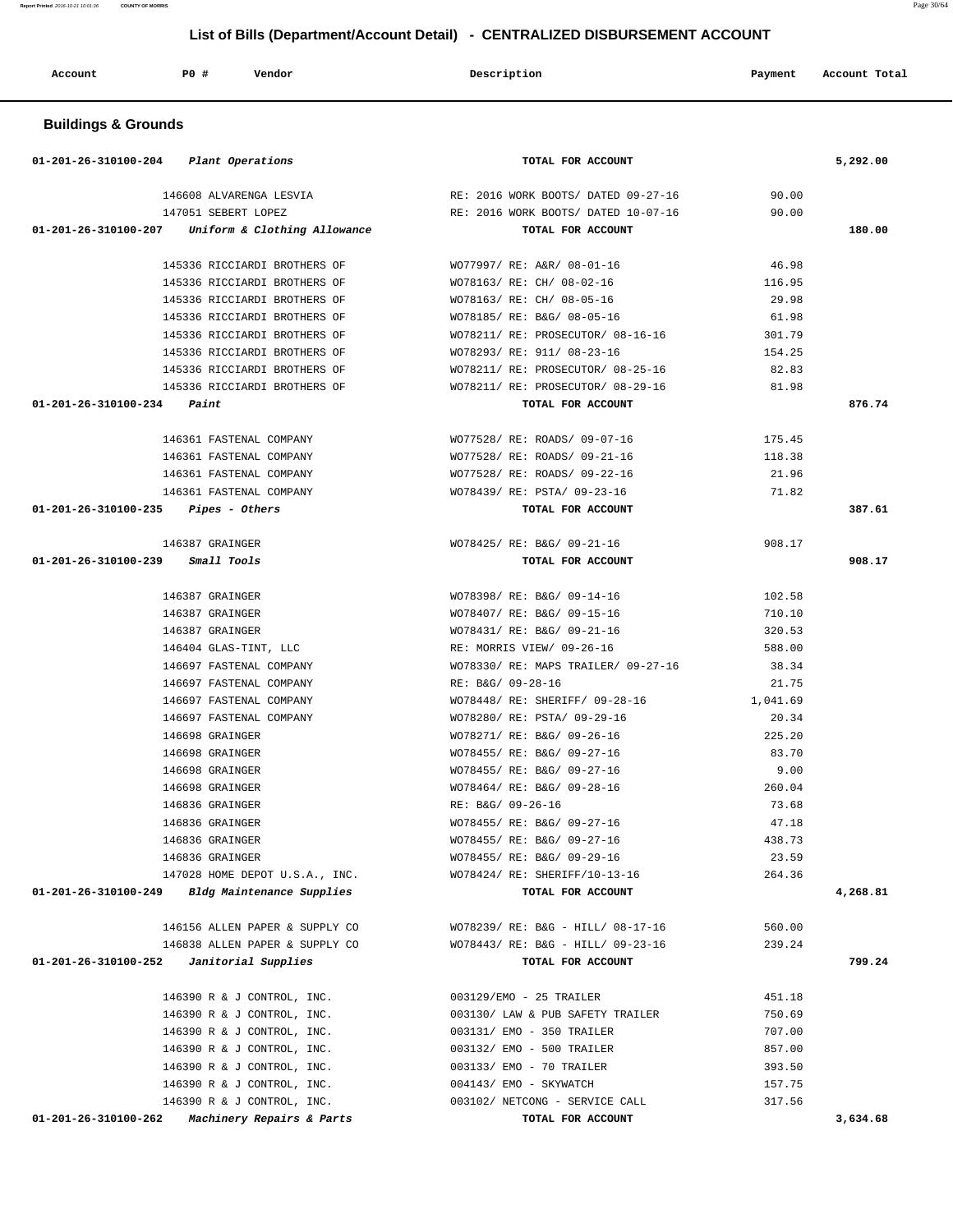#### **Report Printed** 2016-10-21 10:01:36 **COUNTY OF MORRIS** Page 31/64

# **List of Bills (Department/Account Detail) - CENTRALIZED DISBURSEMENT ACCOUNT**

| Account                        | Vendor<br>PO#                     | Description                       | Payment  | Account Total |
|--------------------------------|-----------------------------------|-----------------------------------|----------|---------------|
| <b>Buildings &amp; Grounds</b> |                                   |                                   |          |               |
|                                | 146362 GRAINGER                   | WO77365/ RE: PSTA/ 07-18-16       | 164.07   |               |
|                                | 146387 GRAINGER                   | WO78342/ RE: B&G/ 09-13-16        | 56.79    |               |
|                                | 147078 JOHNSTONE SUPPLY           | WO78439/ RE: PSTA/ 09-28-16       | 25.36    |               |
| 01-201-26-310100-264           | Heat & $A/C$                      | TOTAL FOR ACCOUNT                 |          | 425.18        |
|                                |                                   |                                   |          |               |
|                                | 146089 FRANKLIN-GRIFFITH LLC      | WO78282/ RE: A&R/ 08-22-16        | 1,030.85 |               |
|                                | 146089 FRANKLIN-GRIFFITH LLC      | WO78227/ RE: CH/ 08-25-16         | 1,166.98 |               |
|                                | 146362 GRAINGER                   | WO78178/ RE: SHADE TREE/ 08-04-16 | 1,509.20 |               |
|                                | 146362 GRAINGER                   | RE: B&G/ 08-24-16                 | 13.10    |               |
|                                | 146695 REDMANN ELECTRIC CO., INC. | RE: A&R/ 09-28-16                 | 6,489.16 |               |
|                                | 146695 REDMANN ELECTRIC CO., INC. | RE: A&R - COUNTY GARAGE/ 09-28-16 | 395.00   |               |
| $01 - 201 - 26 - 310100 - 265$ | Electrical                        | TOTAL FOR ACCOUNT                 |          | 10,604.29     |
|                                |                                   |                                   |          |               |
|                                |                                   |                                   |          | ============  |
|                                | TOTAL for Buildings & Grounds     |                                   |          | 101,852.16    |

#### **Motor Services Center**

|                      | 146753 NJGCA                                        | PIF CLASS (NJ INSPECTION) KAHLIL BANZON, C | 900.00   |          |
|----------------------|-----------------------------------------------------|--------------------------------------------|----------|----------|
|                      | 146753 NJGCA                                        | INL LICENSE FEE TO NJMVC                   | 150.00   |          |
|                      | $01-201-26-315100-039$ Education Schools & Training | TOTAL FOR ACCOUNT                          |          | 1,050.00 |
|                      |                                                     |                                            |          |          |
|                      | 146273 W.B. MASON COMPANY INC                       | Tape                                       | 15.10    |          |
|                      | 146273 W.B. MASON COMPANY INC                       | Cleaning Pads                              | 2.85     |          |
|                      | 146265 W.B. MASON COMPANY INC                       | Invoice dated September 6, 2016            | 16.95    |          |
|                      | 146265 W.B. MASON COMPANY INC                       | Invoice dated September 13, 2016           | 150.54   |          |
|                      | 146265 W.B. MASON COMPANY INC                       | Invoice dated September 14, 2016           | 48.78    |          |
|                      | 146265 W.B. MASON COMPANY INC                       | Invoice dated September 9, 2016            | 425.33   |          |
|                      | 146912 W.B. MASON COMPANY INC                       | Cover                                      | 3.75     |          |
|                      | 146787 W.B. MASON COMPANY INC                       | Credit                                     | $-23.58$ |          |
|                      | 146787 W.B. MASON COMPANY INC                       | Stand                                      | 47.54    |          |
|                      | 146787 W.B. MASON COMPANY INC                       | Folder                                     | 5.12     |          |
|                      | 146787 W.B. MASON COMPANY INC                       | Copyholder                                 | 19.16    |          |
|                      | 146913 W.B. MASON COMPANY INC                       | Rental Fee                                 | 11.99    |          |
|                      | 146911 W.B. MASON COMPANY INC                       | Ink cart                                   | 35.91    |          |
|                      | 146911 W.B. MASON COMPANY INC                       | Ink cart XL                                | 24.19    |          |
|                      | 146911 W.B. MASON COMPANY INC                       | Toner                                      | 47.13    |          |
|                      | 146911 W.B. MASON COMPANY INC                       | PEn                                        | 0.98     |          |
|                      | 146910 W.B. MASON COMPANY INC                       | Label                                      | 6.28     |          |
|                      | 146910 W.B. MASON COMPANY INC                       | Disinfecting Wipes                         | 6.91     |          |
|                      | 146910 W.B. MASON COMPANY INC                       | Freshener                                  | 1.80     |          |
|                      | 146910 W.B. MASON COMPANY INC                       | Sanitizer                                  | 4.46     |          |
|                      | 146910 W.B. MASON COMPANY INC                       | Freshener                                  | 1.52     |          |
| 01-201-26-315100-058 | Office Supplies & Stationery                        | TOTAL FOR ACCOUNT                          |          | 852.71   |
|                      | 146246 J & D SALES & SERVICE LLC                    | SERVICE WATER RECYCLER                     | 185.00   |          |
|                      | 146246 J & D SALES & SERVICE LLC                    | SERVICE WATER RECYCLER                     | 222.60   |          |
|                      | 146336 J & D SALES & SERVICE LLC                    | QD Nozzle                                  | 16.23    |          |
|                      | 146336 J & D SALES & SERVICE LLC                    | Nozzle Yellow                              | 16.23    |          |
|                      | 146336 J & D SALES & SERVICE LLC                    | Freight                                    | 8.94     |          |
|                      | 145980 SHEAFFER SUPPLY, INC.                        | HEX NUT                                    | 9.50     |          |
|                      | 145845 BOONTON AUTO PARTS                           | 3M SUPER FAST URET 100Z                    | 68.92    |          |
|                      | 145894 MORRISTOWN LUMBER &                          | 20256 2 GAL WHITE PAIL                     | 5.99     |          |
|                      |                                                     |                                            |          |          |
|                      |                                                     |                                            |          |          |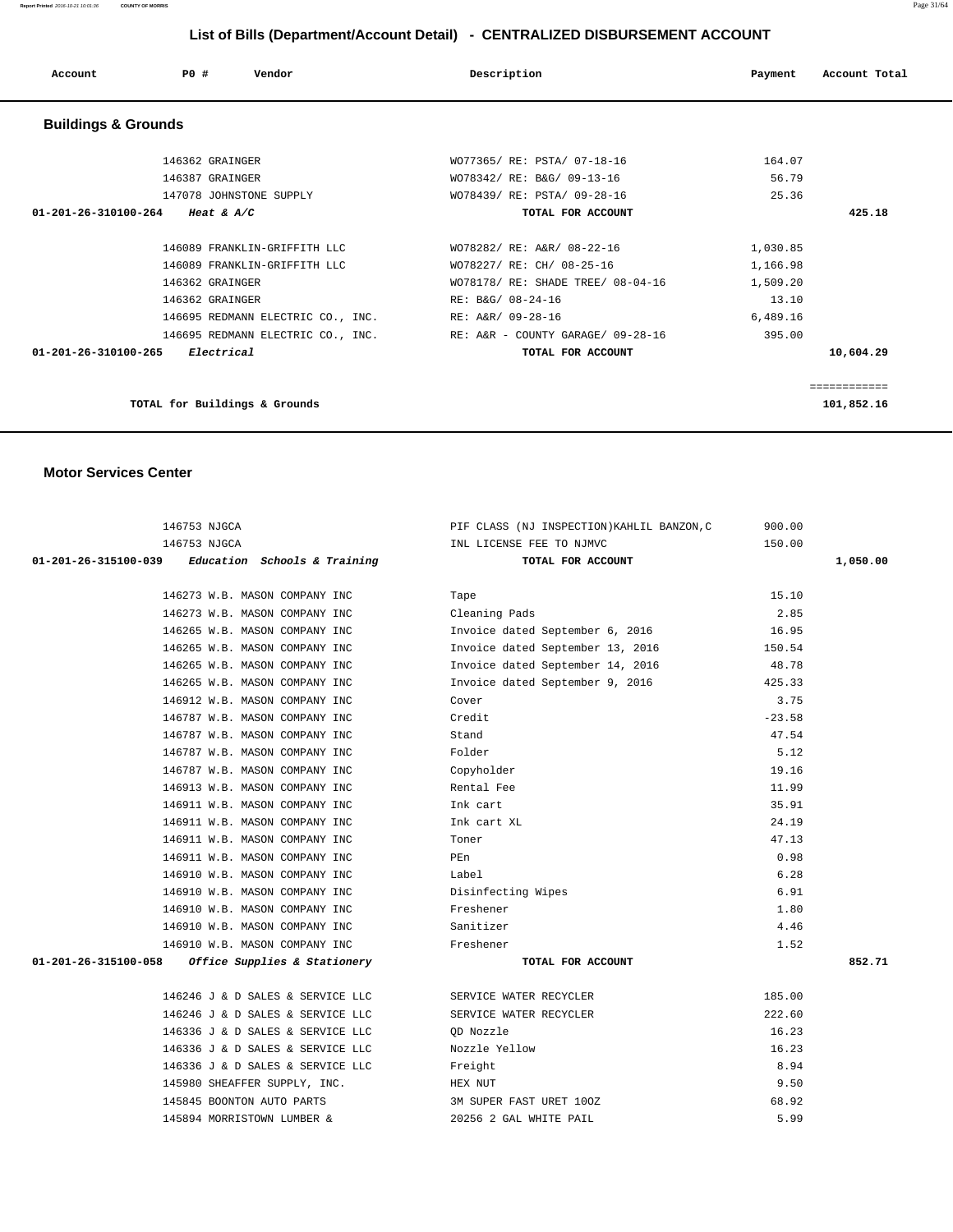| Account | P0 # | Vendor | Description | Payment | Account Total |
|---------|------|--------|-------------|---------|---------------|
|         |      |        |             |         |               |

# **Motor Services Center**

|                      | 146774 MUNICIPAL EQUIPMENT                         | Unit 16-43 '16 Tahoe "Police & Homelands | 52.00    |           |
|----------------------|----------------------------------------------------|------------------------------------------|----------|-----------|
|                      | 146242 DOSSIER SYSTEMS                             | Dossier Annual Renewal                   | 8,558.59 |           |
|                      | 146232 ATS ENVIRONMENTAL SERVICES, LLC.            | Annual fuel tank testing, *Academy       | 300.00   |           |
|                      | 146232 ATS ENVIRONMENTAL SERVICES, LLC.            | Annual fuel tank testing. *County Garage | 350.00   |           |
|                      | 146270 GRAINGER                                    | Drag Shield                              | 148.20   |           |
|                      | 146333 GRAINGER                                    | Rechargeable Battery                     | 41.86    |           |
|                      | 146345 GRAINGER                                    | Miniature push button switch             | 7.12     |           |
|                      | 146345 GRAINGER                                    | Miniature push button                    | 7.12     |           |
|                      | 146338 MSC INDUSTRIAL SUPPLY CO.                   | Safety Glasses                           | 122.50   |           |
|                      | 146338 MSC INDUSTRIAL SUPPLY CO.                   | Ratch Glasses                            | 136.80   |           |
|                      | 146338 MSC INDUSTRIAL SUPPLY CO.                   | Adversary Safety Glass                   | 68.20    |           |
|                      | 146340 MSC INDUSTRIAL SUPPLY CO.                   | 006- WormDrive Clamps                    | 18.40    |           |
|                      | 146340 MSC INDUSTRIAL SUPPLY CO.                   | 004- Miniature Clamps                    | 13.20    |           |
|                      | 146340 MSC INDUSTRIAL SUPPLY CO.                   | 036- Worm drive clamps                   | 28.40    |           |
|                      | 146340 MSC INDUSTRIAL SUPPLY CO.                   | 048- Worm drive clamps                   | 27.00    |           |
|                      | 146340 MSC INDUSTRIAL SUPPLY CO.                   | 028- Worm Drive clamps                   | 24.00    |           |
|                      | 146340 MSC INDUSTRIAL SUPPLY CO.                   | 016- Worm Drive Clamps                   | 24.80    |           |
|                      | 146250 MORRISTOWN LUMBER &                         | WF5825 5/8X25 Weather flex Hose          | 14.99    |           |
|                      | 146250 MORRISTOWN LUMBER &                         | DS0614BF5 Recip Blc                      | 14.99    |           |
|                      | 146250 MORRISTOWN LUMBER &                         | DS0614BGP 6" Blade 5PK                   | 13.99    |           |
|                      | 146250 MORRISTOWN LUMBER &                         | Nuts, Bolts & Screws                     | 7.00     |           |
|                      | 146250 MORRISTOWN LUMBER &                         | Hardwear                                 | 1.90     |           |
|                      | 146343 MORRISTOWN LUMBER &                         | Assorted nuts, bolts \$ screws           | 13.50    |           |
|                      | 146266 WHITEMARSH CORPORATION                      | Shear valve                              | 875.00   |           |
|                      | 146266 WHITEMARSH CORPORATION                      | Supplies/Material                        | 75.00    |           |
|                      | 146266 WHITEMARSH CORPORATION                      | Safty Valve                              | 124.98   |           |
|                      | 146266 WHITEMARSH CORPORATION                      | Rebuilt Coax Nozzle                      | 175.00   |           |
|                      | 146266 WHITEMARSH CORPORATION                      | Freight                                  | 7.97     |           |
|                      | 146274 WHITEMARSH CORPORATION                      | Rebuilt Coax Nozzle, long spout, front c | 350.00   |           |
|                      | 146274 WHITEMARSH CORPORATION                      | Freight                                  | 9.16     |           |
|                      | 146895 MORRISTOWN LUMBER &                         | Chain                                    | 15.54    |           |
|                      | 146777 MSC INDUSTRIAL SUPPLY CO.                   | 30 Gal 2 door safety storage cabinets    | 934.55   |           |
|                      | 146259 SGS TESTCOM INC                             | MONTHLY INSPECTION MAINTENANCE - Septemb | 84.08    |           |
|                      | 01-201-26-315100-098 Other Operating&Repair Supply | TOTAL FOR ACCOUNT                        |          | 13,198.45 |
|                      |                                                    |                                          |          |           |
|                      | 146254 NORTHEAST COMMUNICATIONS, INC.              | M0350DPW Brass Mount                     | 65.00    |           |
|                      | 146254 NORTHEAST COMMUNICATIONS, INC.              | Power Cable                              | 18.00    |           |
|                      | 146254 NORTHEAST COMMUNICATIONS, INC.              | 3/4 in trunk groove bracket              | 10.00    |           |
|                      | 146254 NORTHEAST COMMUNICATIONS, INC.              | Unit#16-53 MVI-Installed XTL2500         | 250.00   |           |
| 01-201-26-315100-161 | Communications Equipment                           | TOTAL FOR ACCOUNT                        |          | 343.00    |
|                      |                                                    |                                          |          |           |
|                      | 145842 AMERICAN WEAR INC.                          | Uniforms and Mat Rental Services         | 237.75   |           |
|                      | 145842 AMERICAN WEAR INC.                          | Uniforms and Mat Rental Services         | 259.54   |           |
|                      | 146267 AMERICAN WEAR INC.                          | Uniforms and Mat Rental Services         | 267.53   |           |
|                      | 146267 AMERICAN WEAR INC.                          | Uniforms and Mat Rental Services         | 204.75   |           |
|                      | 146761 JOHN J. LYNN                                | Inspection License Renewal               | 50.00    |           |
| 01-201-26-315100-207 | Uniform & Clothing Allowance                       | TOTAL FOR ACCOUNT                        |          | 1,019.57  |
|                      |                                                    |                                          |          |           |
|                      | 146281 INTER CITY TIRE                             | P235-55R17 98W                           | 316.14   |           |
|                      | 146374 BARNWELL HOUSE OF TIRES, INC.               | P245/70R17                               | 488.84   |           |
|                      | 146375 BARNWELL HOUSE OF TIRES, INC.               | LT225/75R16E                             | 303.14   |           |
|                      | 146368 BARNWELL HOUSE OF TIRES, INC.               | 215/65R16 98T Assur Fuel Max VSB         | 143.56   |           |
|                      | 146376 BARNWELL HOUSE OF TIRES, INC.               | LT245/75R16E                             | 602.56   |           |
|                      | 146234 BARNWELL HOUSE OF TIRES, INC.               | 12R245 Tire                              | 177.89   |           |
|                      | 146234 BARNWELL HOUSE OF TIRES, INC.               | 12R245 Casing                            | 125.00   |           |
|                      | 146234 BARNWELL HOUSE OF TIRES, INC.               | Com Open Rim                             | 25.00    |           |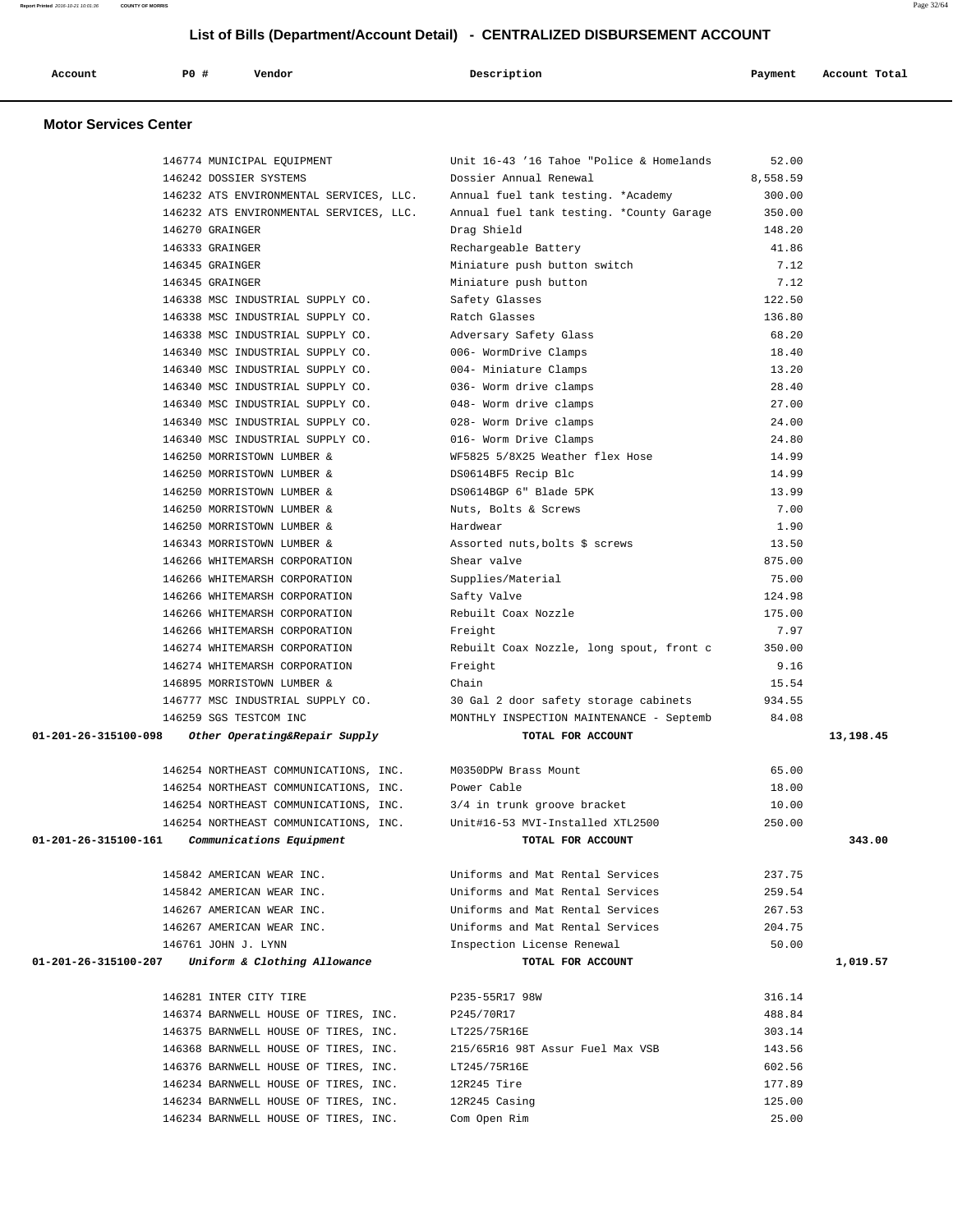**Account P0 # Vendor Description Payment Account Total Motor Services Center**  146234 BARNWELL HOUSE OF TIRES, INC. Med Truck Mount/Dismount 22.50 146234 BARNWELL HOUSE OF TIRES, INC. Med Comm Truck Disposal NJ 13.00 146234 BARNWELL HOUSE OF TIRES, INC. P235-75R16XL Tire 220.58 146234 BARNWELL HOUSE OF TIRES, INC. ST205/75R15C Tire 157.72 146234 BARNWELL HOUSE OF TIRES, INC. P235/75R15 Tire 175.74 146234 BARNWELL HOUSE OF TIRES, INC. P265-60R17 Tire 491.24 146234 BARNWELL HOUSE OF TIRES, INC. P265/70R16 Tire 487.20 146234 BARNWELL HOUSE OF TIRES, INC. ST205/75R15C Tire 78.86 146234 BARNWELL HOUSE OF TIRES, INC. P225/60R16 Tire 385.04 146234 BARNWELL HOUSE OF TIRES, INC. LT265/70R17E Tire 698.84 146893 INTER CITY TIRE Dismount Tire 344.74 146893 INTER CITY TIRE Excessive Skiving Time 20.00 146893 INTER CITY TIRE Scrap Truck Tire Removal 24.00 146893 INTER CITY TIRE 11R22.5 408.68 146893 INTER CITY TIRE Mount Tire 20.00 146893 INTER CITY TIRE Wheel refurbishi 52.00 146893 INTER CITY TIRE TRUCK tire valve 11.00 146893 INTER CITY TIRE Accuride 245X825 Both Side 270.59  **01-201-26-315100-245 Tires TOTAL FOR ACCOUNT 6,070.86** 146262 SNAP-ON INDUSTRIAL Repl Spring Caster 71.10 146262 SNAP-ON INDUSTRIAL 8PC Combo ORG SD Set 123.71 146039 SNAP-ON INDUSTRIAL BATT PACK, VERUS PRO-VERDICT 224.96 146786 SNAP-ON INDUSTRIAL Creeper, standard red 124.46  **01-201-26-315100-246 Tools - Others TOTAL FOR ACCOUNT 544.23** 145906 PRAXAIR DISTRIBUTION REGULATOR,ADAPTER 126.42 145906 PRAXAIR DISTRIBUTION CUT TIP ACET 3-101-1 56.06 145906 PRAXAIR DISTRIBUTION VIC C-250/260C TORCH REPAIR TAG 115.86 146901 PRAXAIR DISTRIBUTION Industrial Acetylene 81.00 146901 PRAXAIR DISTRIBUTION High Pressure 8.10 146901 PRAXAIR DISTRIBUTION INd High Pressure 194.40 146901 PRAXAIR DISTRIBUTION CO2 8.10  **01-201-26-315100-248 Welding-Oxygen-Acetylene Etc TOTAL FOR ACCOUNT 589.94** 145983 TOMAR INDUSTRIES INC HEAVY DUTY ACTION 55GAL/DM 398.75 146263 TOMAR INDUSTRIES INC Pump 34.65 146263 TOMAR INDUSTRIES INC PolyBag 39.95 146263 TOMAR INDUSTRIES INC Poly Bag 250 28.45 146263 TOMAR INDUSTRIES INC Towel White 49.80  **01-201-26-315100-252 Janitorial Supplies TOTAL FOR ACCOUNT 551.60** 146264 US MUNICIPAL SUPPLY, INC Invoice dated 09/6/16 681.59 146264 US MUNICIPAL SUPPLY, INC Invoice dated 09/06/2016 562.96 146282 KENVIL POWER EQUIPMENT, INC. Shroud 29.00 146282 KENVIL POWER EQUIPMENT, INC. Cap 5.21 146282 KENVIL POWER EQUIPMENT, INC. Prefilter 2.89 146282 KENVIL POWER EQUIPMENT, INC. Filter 2.89 146282 KENVIL POWER EQUIPMENT, INC. Rewind Starter 28.99 146282 KENVIL POWER EQUIPMENT, INC. Sleeve 5.78 146247 KENVIL POWER EQUIPMENT, INC. Wheel Assy 9X3.50-4 FF 90.07 145902 ODB CO BEARING BOLT,VNGRD TUBE 510.00 146342 PERFORMANCE TRAILERS INC. Tire ONLY 9/26/16 40.00 146367 AIR BRAKE & EQUIPMENT Wiper Blade 99.00 146277 ACTION DRIVES & BEARINGS INC. Bearing 65.20 145981 SMITH TRACTOR & EQUIPMENT INC. TUBE,THERMOST,GASKET 60.16

 **List of Bills (Department/Account Detail) - CENTRALIZED DISBURSEMENT ACCOUNT**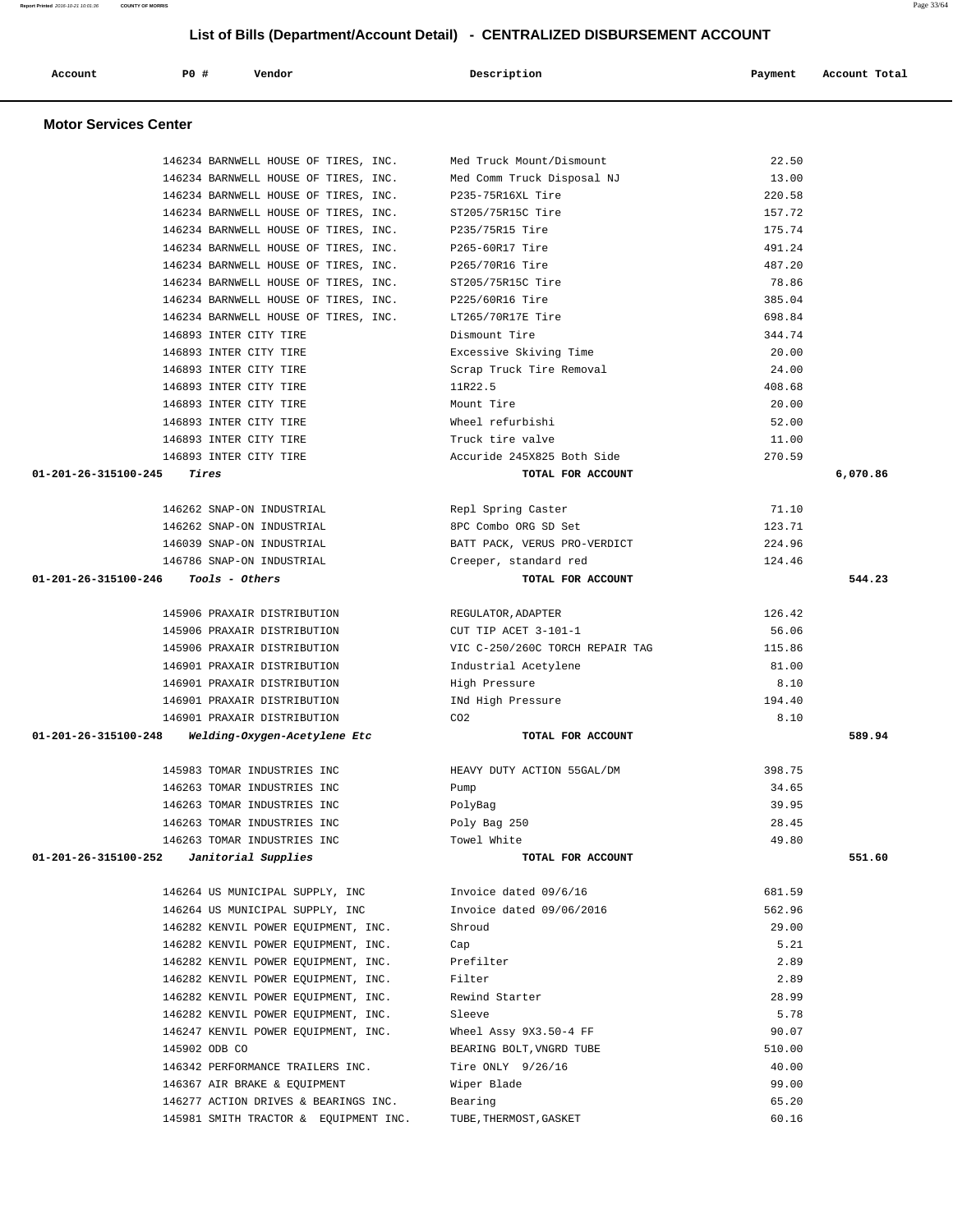| Account | P0 # | Vendor | Description | Payment | Account Total |
|---------|------|--------|-------------|---------|---------------|
|         |      |        |             |         |               |

# **Motor Services Center**

| 146243 DOVER BRAKE & CLUTCH CO INC                                 | Brake Drum                                  | 272.92         |
|--------------------------------------------------------------------|---------------------------------------------|----------------|
| 146243 DOVER BRAKE & CLUTCH CO INC                                 | 4707 Shoe Kit                               | 123.96         |
| 146243 DOVER BRAKE & CLUTCH CO INC                                 | Core Charge                                 | 60.00          |
| 146243 DOVER BRAKE & CLUTCH CO INC                                 | QR-1 Valve                                  | 14.50          |
| 146243 DOVER BRAKE & CLUTCH CO INC                                 | Credit 4707 Shoe Kit **Core                 | $-60.00$       |
| 146243 DOVER BRAKE & CLUTCH CO INC                                 | Brake Drum                                  | 272.92         |
| 146243 DOVER BRAKE & CLUTCH CO INC                                 | 4707 Shoe Kit                               | 123.96         |
| 146243 DOVER BRAKE & CLUTCH CO INC                                 | Core Charge                                 | 60.00          |
| 146243 DOVER BRAKE & CLUTCH CO INC                                 | Credit 4707 Shot Kit **Core                 | $-60.00$       |
| 146283 MID-ATLANTIC TRUCK CENTRE INC                               | 10-0810 Bolt                                | 16.20          |
| 146248 MID-ATLANTIC TRUCK CENTRE INC                               | Bolt                                        | 19.11          |
| 146248 MID-ATLANTIC TRUCK CENTRE INC                               | Stud-Bolt                                   | 3.28           |
| 146248 MID-ATLANTIC TRUCK CENTRE INC                               | Tube Assy                                   | 90.94          |
| 146248 MID-ATLANTIC TRUCK CENTRE INC                               | $0 -$ Ring                                  | 2.14           |
| 146248 MID-ATLANTIC TRUCK CENTRE INC                               | Bolt                                        | 4.84           |
| 146248 MID-ATLANTIC TRUCK CENTRE INC                               | Support                                     | 109.20         |
| 146248 MID-ATLANTIC TRUCK CENTRE INC                               | Muffler                                     | 297.28         |
| 146248 MID-ATLANTIC TRUCK CENTRE INC                               | Filter                                      | 33.41          |
| 146248 MID-ATLANTIC TRUCK CENTRE INC                               | 125752 Sensor                               | 105.29         |
| 146248 MID-ATLANTIC TRUCK CENTRE INC                               | 05-4830 KT                                  | 42.26          |
| 146248 MID-ATLANTIC TRUCK CENTRE INC                               | 08-4820KEY                                  | 65.10          |
| 145896 MID-ATLANTIC TRUCK CENTRE INC                               | BOLT, SEAL KIT, ORING, TUBE                 | 254.01         |
| 145896 MID-ATLANTIC TRUCK CENTRE INC                               | STUD-BOLT, BOLT CRANK, HEAT                 | 86.18          |
| 145896 MID-ATLANTIC TRUCK CENTRE INC                               | TUBE ASSY                                   | 88.68          |
| 145984 TONY SANCHEZ LTD                                            | BODY PROTECTOR                              | 88.20          |
| 145296 NAPA OF ROCKAWAY                                            | BRAKE BOOSTER, LAMP                         | 249.86         |
| 145296 NAPA OF ROCKAWAY                                            | AIR FILTER, LOCK, BELT                      | 58.97          |
| 145296 NAPA OF ROCKAWAY                                            | ROTOR, SEAL, BRAKE PAD, U-JOINT             | 922.42         |
| 145854 FRED BEANS PARTS, INC.                                      | SEAL                                        | 85.22          |
| 145854 FRED BEANS PARTS, INC.                                      | ROD ASY, SHIELD                             | 171.74         |
| 145854 FRED BEANS PARTS, INC.                                      | SHIELD                                      | 29.34          |
| 145854 FRED BEANS PARTS, INC.                                      | TUBE ASY, TUBE, O RING                      | 581.74         |
| 145854 FRED BEANS PARTS, INC.                                      | SHIELD                                      | 29.34          |
| 145854 FRED BEANS PARTS, INC.                                      | ORING                                       | 3.50           |
| 146278 AMERICAN HOSE & HYDRAULICS                                  | $LF-06$                                     | 92.50          |
| 145904 NAPA OF ROCKAWAY                                            | AIR FIL, BRAKE CALIPER, RIGHT OUTER TIE R   | 281.28         |
| 145904 NAPA OF ROCKAWAY                                            | RIGHT OUTER, FRAME BUSHIN, VACCUM PUMP, FIN | 293.26         |
| 145904 NAPA OF ROCKAWAY                                            | <b>VAPOR</b>                                | 25.86          |
| 145904 NAPA OF ROCKAWAY                                            | V-BELT, SEPRENTINE BELT, TENSIONER          | 188.77         |
| 145904 NAPA OF ROCKAWAY                                            | EXHUAST PIPE, SWAY BAR LINK, MUFFLER ASSEM  | 348.56         |
| 146285 SMITH TRACTOR &<br>EQUIPMENT INC.                           | Fuse Box                                    | 850.50         |
| 146285 SMITH TRACTOR &<br>EOUIPMENT INC.                           | Relay                                       | 14.17          |
| 146260 SMITH TRACTOR & EQUIPMENT INC.                              | Shank                                       | 23.62          |
| 146260 SMITH TRACTOR & EQUIPMENT INC.                              | Floor                                       | 46.80          |
| 146260 SMITH TRACTOR & EQUIPMENT INC.                              | Tooth                                       | 30.04          |
| 146260 SMITH TRACTOR & EQUIPMENT INC.                              | Ring                                        | 26.64<br>41.13 |
| 146245 HOOVER TRUCK CENTERS INC<br>146245 HOOVER TRUCK CENTERS INC | Filter Oil                                  |                |
| 146245 HOOVER TRUCK CENTERS INC                                    | Fuel Filter<br>Connector                    | 20.88<br>3.45  |
| 146245 HOOVER TRUCK CENTERS INC                                    | Terminal                                    | 0.36           |
| 146245 HOOVER TRUCK CENTERS INC                                    | Switch-HVA                                  | 60.96          |
| 146245 HOOVER TRUCK CENTERS INC                                    | Connector                                   | 2.79           |
| 146245 HOOVER TRUCK CENTERS INC                                    | Terminal-F                                  | 0.64           |
| 146334 HOOVER TRUCK CENTERS INC                                    | Element                                     | 94.38          |
| 146341 MID-ATLANTIC TRUCK CENTRE INC                               | Replacement parts                           | 94.93          |
| 146341 MID-ATLANTIC TRUCK CENTRE INC                               | Replacement parts                           | 94.93          |
|                                                                    |                                             |                |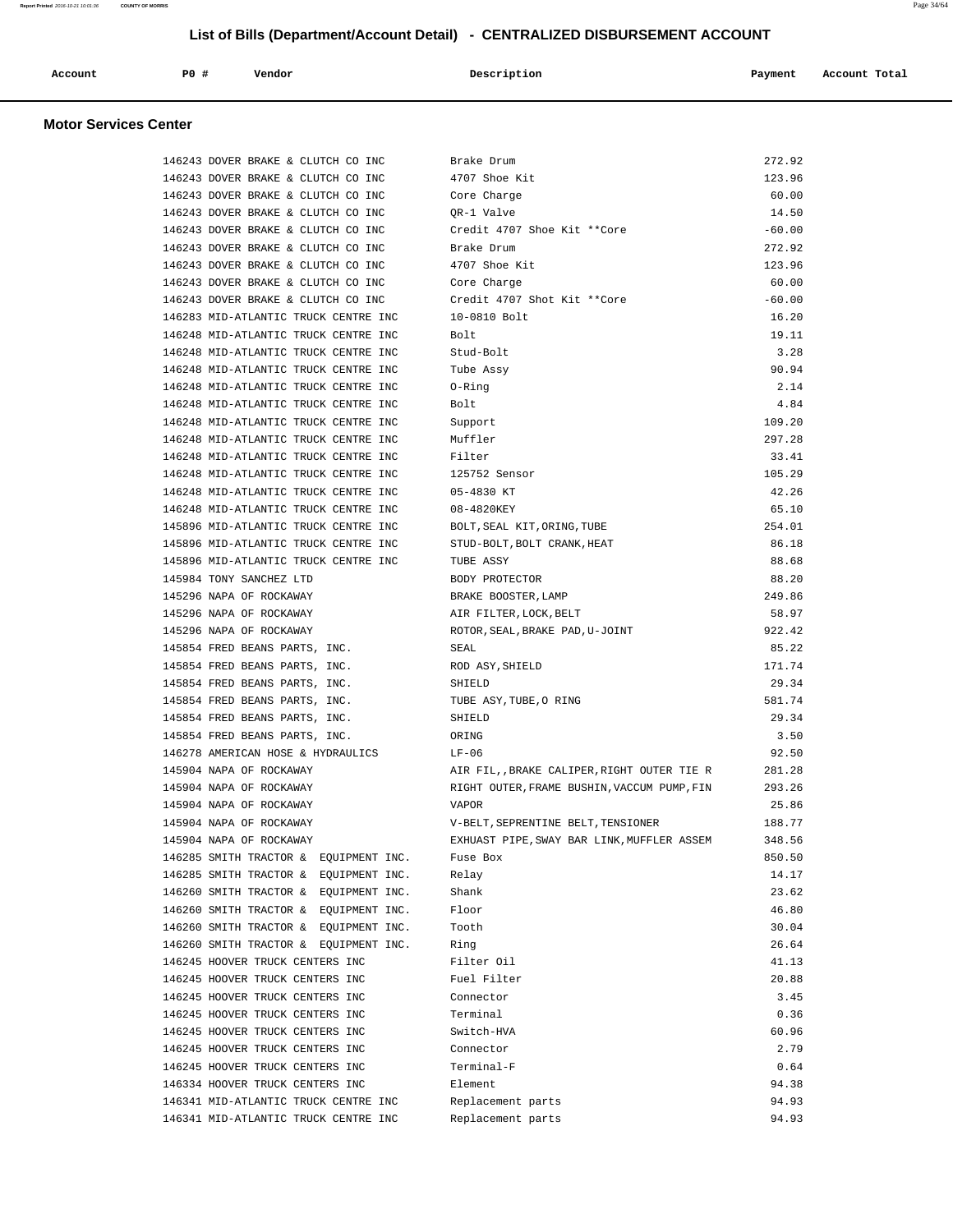| Account                      | P0 #<br>Vendor                       | Description                      | Payment   | Account Total |
|------------------------------|--------------------------------------|----------------------------------|-----------|---------------|
| <b>Motor Services Center</b> |                                      |                                  |           |               |
|                              |                                      |                                  |           |               |
|                              | 146335 MID-ATLANTIC TRUCK CENTRE INC | Joint                            | 88.84     |               |
|                              | 146235 BROWN TRUCK GROUP             | R802688                          | 142.18    |               |
|                              | 146235 BROWN TRUCK GROUP             | 2506391C91 Joint                 | 85.88     |               |
|                              | 146235 BROWN TRUCK GROUP             | 2591050C91 Housing               | 57.82     |               |
|                              | 146236 BOBCAT OF NORTH JERSEY-EAST   | 7 Pin Att                        | 317.30    |               |
|                              | 146762 AIR BRAKE & EQUIPMENT         | Blade                            | 49.50     |               |
|                              | 146885 BOBCAT OF NORTH JERSEY-EAST   | Harness                          | 243.23    |               |
|                              | 146885 BOBCAT OF NORTH JERSEY-EAST   | Harness CR                       | $-217.40$ |               |
|                              | 146241 DELUXE INTERNATIONAL          | Flange Tru                       | 156.36    |               |
|                              | 146886 DOVER BRAKE & CLUTCH CO INC   | Control Cable                    | 83.36     |               |
|                              | 146894 MID-ATLANTIC TRUCK CENTRE INC | Pump Kit                         | 69.27     |               |
|                              | 146900 PEIRCE EQUIPMENT CO.          | Inlet tube weldment              | 227.29    |               |
|                              | 146900 PEIRCE EQUIPMENT CO.          | Leader Hose                      | 173.88    |               |
| 01-201-26-315100-261         | Spare Parts for Equipment            | TOTAL FOR ACCOUNT                |           | 10,622.50     |
|                              | 146244 FLEMINGTON BUICK CHEVROLET    | SOR Hose                         | 80.32     |               |
|                              | 146244 FLEMINGTON BUICK CHEVROLET    | Sensor                           | 185.82    |               |
|                              | 146244 FLEMINGTON BUICK CHEVROLET    | SOR 78DTPS                       | 199.30    |               |
|                              | 146244 FLEMINGTON BUICK CHEVROLET    | Core Deposit                     | 22.00     |               |
|                              | 146244 FLEMINGTON BUICK CHEVROLET    | W- S Accum                       | 48.24     |               |
|                              | 145852 FLEMINGTON CHRYSLER           | FILTER                           | 23.64     |               |
|                              | 145979 ROUTE 23 AUTOMALL LLC         | $NUT-HEX$                        | 80.10     |               |
|                              | 145979 ROUTE 23 AUTOMALL LLC         | TENSIONER                        | 151.82    |               |
|                              | 145979 ROUTE 23 AUTOMALL LLC         | <b>BUSH</b>                      | 30.20     |               |
|                              | 145979 ROUTE 23 AUTOMALL LLC         | SEAL ASY                         | 23.22     |               |
|                              | 145979 ROUTE 23 AUTOMALL LLC         | ALTERNATOR ASY                   | 205.71    |               |
|                              | 145979 ROUTE 23 AUTOMALL LLC         | MAINIFOLD                        | 132.36    |               |
|                              | 146239 D&B AUTO SUPPLY               | Credit                           | $-66.00$  |               |
|                              | 146239 D&B AUTO SUPPLY               | Credit                           | $-38.48$  |               |
|                              | 146239 D&B AUTO SUPPLY               | Credit                           | $-150.47$ |               |
|                              | 146239 D&B AUTO SUPPLY               | Credit                           | $-229.48$ |               |
|                              | 146239 D&B AUTO SUPPLY               | Credit                           | $-166.70$ |               |
|                              | 146239 D&B AUTO SUPPLY               | Credit                           | $-55.60$  |               |
|                              | 146239 D&B AUTO SUPPLY               | Credit                           | $-117.52$ |               |
|                              | 146239 D&B AUTO SUPPLY               | Invoice dated September 8, 2016  | 410.59    |               |
|                              | 146239 D&B AUTO SUPPLY               | Invoice dated September 9, 2016  | 699.67    |               |
|                              | 146239 D&B AUTO SUPPLY               | Invoice dated September 13, 2016 | 378.05    |               |
|                              | 146239 D&B AUTO SUPPLY               | Invoice dated September 14, 2016 | 452.86    |               |
|                              | 146239 D&B AUTO SUPPLY               | Invoice dated September 15, 2016 | 785.66    |               |
|                              | 146239 D&B AUTO SUPPLY               | Invoice dated September 19, 2016 | 794.15    |               |
|                              | 146239 D&B AUTO SUPPLY               | Invoice dated September 21, 2016 | 632.96    |               |
|                              | 146239 D&B AUTO SUPPLY               | Invoice dated September 12, 2016 | 65.21     |               |
|                              | 146239 D&B AUTO SUPPLY               | Invoice dated September 16, 2016 | 836.34    |               |
|                              | 146239 D&B AUTO SUPPLY               | Invoice dated September 20, 2016 | 915.97    |               |
|                              | 146378 D&B AUTO SUPPLY               | Blower Assy Fan                  | 70.59     |               |
|                              | 146378 D&B AUTO SUPPLY               | Dye                              | 20.76     |               |
|                              | 146378 D&B AUTO SUPPLY               | Air Filter                       | 13.26     |               |
|                              | 146378 D&B AUTO SUPPLY               | Battery                          | 26.69     |               |

146378 D&B AUTO SUPPLY **Document Holder Kit** 11.24 146378 D&B AUTO SUPPLY Raven 11.99 146378 D&B AUTO SUPPLY Meguiars Quick Wax 24.75 146378 D&B AUTO SUPPLY Disc Pad 36.72 146378 D&B AUTO SUPPLY Brake Rotor 88.54 146378 D&B AUTO SUPPLY 90 Led cordless lamp 65.99 146377 D&B AUTO SUPPLY Control arm and ball 110.27 146377 D&B AUTO SUPPLY Control arm and ball 110.27

**Report Printed** 2016-10-21 10:01:36 **COUNTY OF MORRIS** Page 35/64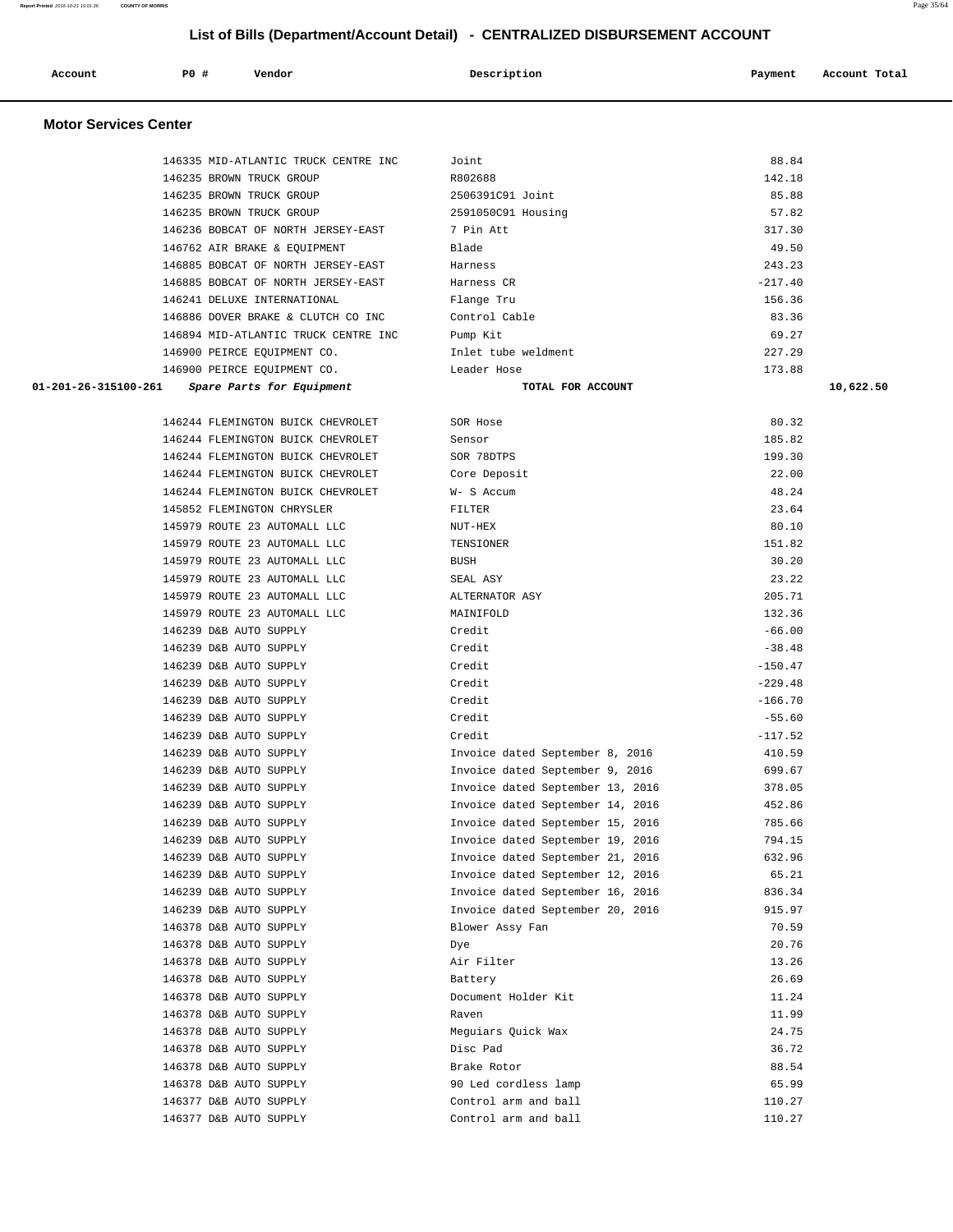| Account | P <sub>0</sub> | Vendor | Description | Payment | Account Total |  |
|---------|----------------|--------|-------------|---------|---------------|--|
|         |                |        |             |         |               |  |

# **Motor Services Center**

| 146377 D&B AUTO SUPPLY          | Napa oil seal                               | 15.40     |
|---------------------------------|---------------------------------------------|-----------|
| 146377 D&B AUTO SUPPLY          | AC condenser                                | 93.28     |
| 146377 D&B AUTO SUPPLY          | Sta-bil fuel stabilzer                      | 18.39     |
| 146377 D&B AUTO SUPPLY          | Air Fil                                     | 14.92     |
| 146377 D&B AUTO SUPPLY          | Wheel Nut                                   | 96.00     |
| 146377 D&B AUTO SUPPLY          | Raman Brake Caliper                         | 55.78     |
| 146377 D&B AUTO SUPPLY          | Core Deposit                                | 32.10     |
| 146377 D&B AUTO SUPPLY          | Raman Brake Caliper                         | 55.78     |
| 146377 D&B AUTO SUPPLY          | Core Deposit                                | 32.10     |
| 146377 D&B AUTO SUPPLY          | Tpms Sensor                                 | 39.04     |
| 146377 D&B AUTO SUPPLY          | Battery                                     | 111.15    |
| 146377 D&B AUTO SUPPLY          | Core Deposit                                | 18.00     |
| 146377 D&B AUTO SUPPLY          | Disc Pad                                    | 60.02     |
| 146377 D&B AUTO SUPPLY          | Disc Pad                                    | 71.04     |
| 146377 D&B AUTO SUPPLY          | Grease                                      | 42.30     |
| 146377 D&B AUTO SUPPLY          | Hose end                                    | 195.10    |
| 146279 D&B AUTO SUPPLY          | Hub bearing assembly                        | 178.94    |
| 146279 D&B AUTO SUPPLY          | Blower motor resistor                       | 16.78     |
| 146279 D&B AUTO SUPPLY          | Napa gold oil filter                        | 16.74     |
| 146279 D&B AUTO SUPPLY          | Plug                                        | 6.55      |
| 146279 D&B AUTO SUPPLY          | Wiper blade                                 | 28.20     |
| 146279 D&B AUTO SUPPLY          | Clamp                                       | 26.52     |
| 146279 D&B AUTO SUPPLY          | Air Fil                                     | 11.16     |
| 146279 D&B AUTO SUPPLY          | Disc Pad                                    | 54.17     |
| 146279 D&B AUTO SUPPLY          | Durablend Mercon V QT                       | 67.80     |
| 146279 D&B AUTO SUPPLY          | Reman Steering Gear                         | 287.55    |
| 146279 D&B AUTO SUPPLY          | Core Deposit                                | 127.80    |
| 146279 D&B AUTO SUPPLY          | Max-30 Fuse                                 | 7.62      |
| 145851 DELIVERY CONCEPTS EAST   | FILTER DRIER, RAN PULLER, FEMALE FLARE, HOS | 445.34    |
| 146249 MORRISTOWN AUTO BODY INC | TOWING (8/21) 9/17/2016                     | 148.25    |
| 146249 MORRISTOWN AUTO BODY INC | TOWING (9-13) 9/18/2016                     | 191.00    |
| 146252 NIELSEN DODGE - C-J-R    | Line Power                                  | 143.75    |
| 146252 NIELSEN DODGE - C-J-R    | Line Power                                  | 148.35    |
| 146252 NIELSEN DODGE - C-J-R    | Line Brake                                  | 41.69     |
| 146252 NIELSEN DODGE - C-J-R    | Line Brake                                  | 40.77     |
| 146252 NIELSEN DODGE - C-J-R    | Line Brake                                  | 9.03      |
| 146252 NIELSEN DODGE - C-J-R    | AC Switch HE                                | 54.51     |
| 146252 NIELSEN DODGE - C-J-R    | Nut Wheel                                   | 131.04    |
| 146252 NIELSEN DODGE - C-J-R    | AB Support E                                | 45.02     |
| 146252 NIELSEN DODGE - C-J-R    | AD Lamp Clamp                               | 74.23     |
| 146252 NIELSEN DODGE - C-J-R    | AC Indicator                                | 11.73     |
| 146328 ROBERT & SON, INC.       | Plasticizied                                | 12.74     |
| 146275 ROBERT & SON, INC.       | Cummins ISC/ISL/IN                          | 225.00    |
| 146275 ROBERT & SON, INC.       | LN 130A 12V                                 | 145.00    |
| 146275 ROBERT & SON, INC.       | Freidghtliner/merce                         | 195.00    |
| 146258 ROUTE 23 AUTOMALL LLC    | Credit                                      | $-13.30$  |
| 146258 ROUTE 23 AUTOMALL LLC    | Credit                                      | $-75.00$  |
| 146258 ROUTE 23 AUTOMALL LLC    | Credit                                      | $-132.36$ |
| 146258 ROUTE 23 AUTOMALL LLC    | Wire Asy                                    | 32.09     |
| 146258 ROUTE 23 AUTOMALL LLC    | Muffler                                     | 559.22    |
| 146258 ROUTE 23 AUTOMALL LLC    | Latch/ Switch Assembly                      | 54.57     |
| 146258 ROUTE 23 AUTOMALL LLC    | Oil                                         | 41.04     |
| 146258 ROUTE 23 AUTOMALL LLC    | Valve Asy                                   | 49.18     |
| 146258 ROUTE 23 AUTOMALL LLC    | Latch Asy                                   | 87.57     |
| 146258 ROUTE 23 AUTOMALL LLC    | Control & Core                              | 648.54    |
| 146258 ROUTE 23 AUTOMALL LLC    | Control Asy                                 | 710.33    |
|                                 |                                             |           |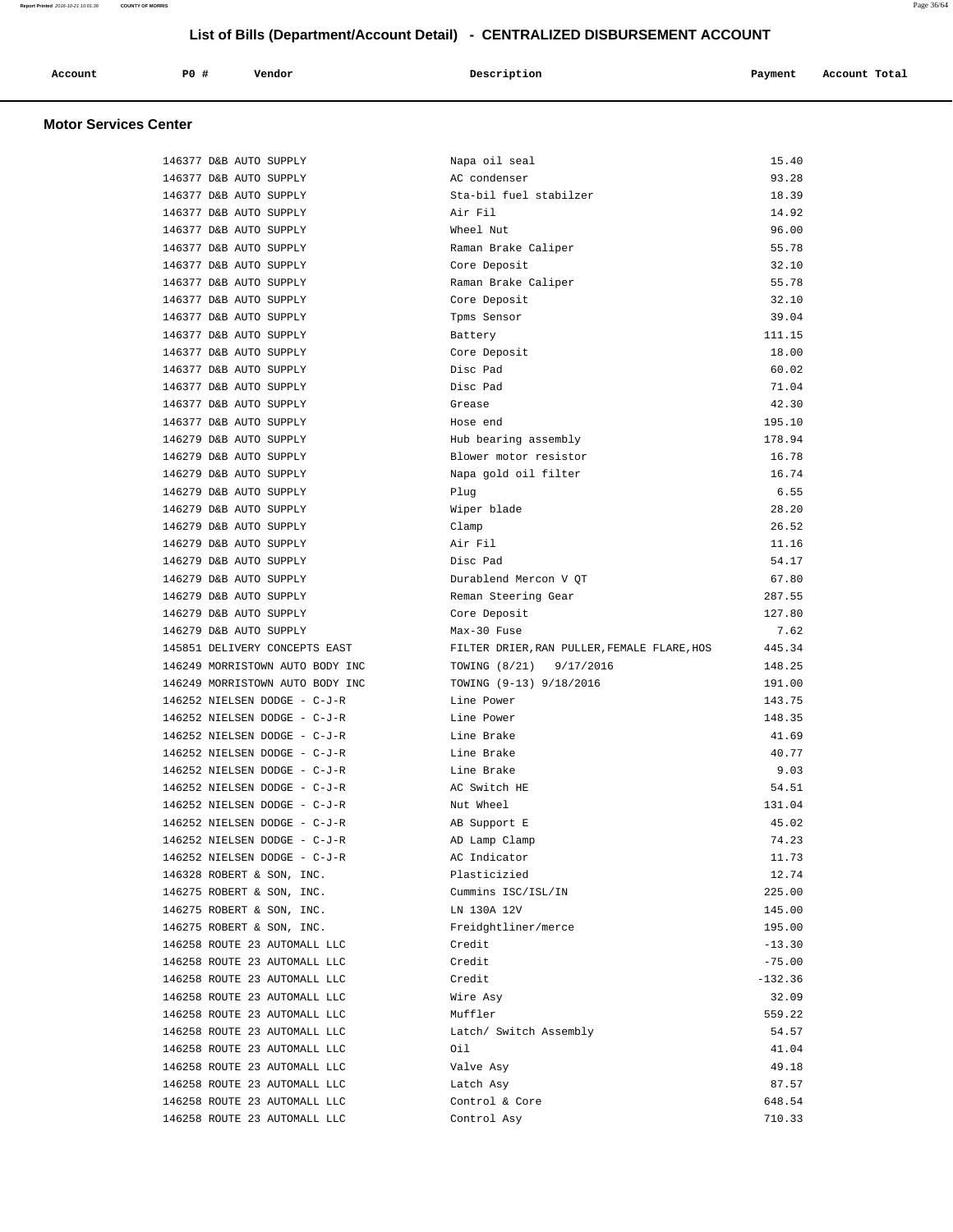| Account | P0 # | Vendor<br>. | Description | Payment | Account Total |
|---------|------|-------------|-------------|---------|---------------|
|         |      |             |             |         |               |

# **Motor Services Center**

| 146258 ROUTE 23 AUTOMALL LLC        | Element, Filter Assembly                 | 105.42    |
|-------------------------------------|------------------------------------------|-----------|
| 146258 ROUTE 23 AUTOMALL LLC        | Filter Asy                               | 56.28     |
| 146258 ROUTE 23 AUTOMALL LLC        | Bar Stanilizer                           | 57.35     |
| 146258 ROUTE 23 AUTOMALL LLC        | Anti-freeze                              | 40.76     |
| 146272 RE-TRON TECHNOLOGIES INC.    | Battery 12V                              | 160.00    |
| 146272 RE-TRON TECHNOLOGIES INC.    | Core Deposit                             | 30.00     |
| 146272 RE-TRON TECHNOLOGIES INC.    | Core Return Credit                       | $-30.00$  |
| 146782 NIELSEN DODGE - C-J-R        | Filter                                   | 37.40     |
| 146783 NIELSEN DODGE - C-J-R        | Canister                                 | 111.15    |
| 146784 NIELSEN DODGE - C-J-R        | Filter                                   | 87.60     |
| 145843 ABSOLUTE AUTO AND FLAT GLASS | WINDSHIELD (UNIT 13-6)                   | 193.18    |
| 146238 CY DRAKE LOCKSMITHS, INC.    | KEY                                      | 6.60      |
| 146240 DELIVERY CONCEPTS EAST       | Fitting EX#8-90 Female Flare             | 19.00     |
| 146240 DELIVERY CONCEPTS EAST       | Fitting EX#8-ST Female Flare             | 60.00     |
| 146240 DELIVERY CONCEPTS EAST       | Hose EX Type#8                           | 25.20     |
| 146240 DELIVERY CONCEPTS EAST       | Fitting EX Cage #8                       | 12.00     |
| 146240 DELIVERY CONCEPTS EAST       | Fitting EZ Hose Clip #8                  | 12.00     |
| 146240 DELIVERY CONCEPTS EAST       | Fitting EZ4-90 Female Flare              | 17.00     |
| 146240 DELIVERY CONCEPTS EAST       | Fitting EZ #4                            | 2.50      |
| 146240 DELIVERY CONCEPTS EAST       | Fitting EZ Hose Clip #4                  | 2.00      |
| 146240 DELIVERY CONCEPTS EAST       | Cable Tie"8                              | 0.32      |
| 146240 DELIVERY CONCEPTS EAST       | Oil Separator Model 340                  | 162.00    |
| 146240 DELIVERY CONCEPTS EAST       | Freight                                  | 21.21     |
| 146344 FLEMINGTON CHRYSLER          | Pan-Engine                               | 53.10     |
| 146344 FLEMINGTON CHRYSLER          | Gasket                                   | 32.41     |
| 146344 FLEMINGTON CHRYSLER          | Screw0Hex                                | 15.36     |
| 146344 FLEMINGTON CHRYSLER          | Seal-Oil                                 | 3.93      |
| 146344 FLEMINGTON CHRYSLER          | Nut-Wheel                                | 52.50     |
| 146231 ABSOLUTE AUTO AND FLAT GLASS | (UNIT 15-44) Windshield Green Tint       | 353.46    |
| 146231 ABSOLUTE AUTO AND FLAT GLASS | Adhesive                                 | 27.00     |
| 146233 AW DIRECT                    | Arrow stick halogen AS847H with 50FT cab | 455.85    |
| 146373 AW DIRECT                    | Arrow Stick Halogen                      | 911.70    |
| 146373 AW DIRECT                    | Freight                                  | 24.86     |
| 146299 NAPA OF ROCKAWAY             | 6770 Credit                              | $-107.00$ |
| 146299 NAPA OF ROCKAWAY             | Credit                                   | $-207.00$ |
| 146299 NAPA OF ROCKAWAY             | Credit                                   | $-170.20$ |
| 146299 NAPA OF ROCKAWAY             | Invoice dated 09/9/16                    | 453.98    |
| 146299 NAPA OF ROCKAWAY             | Wheel Bearing                            | 157.29    |
| 146299 NAPA OF ROCKAWAY             | Credit Memo                              | $-385.96$ |
| 146299 NAPA OF ROCKAWAY             | Invoice dated 09/13/16                   | 329.26    |
| 146299 NAPA OF ROCKAWAY             | Invoice dated 9/19/16                    | 42.86     |
| 146299 NAPA OF ROCKAWAY             | Invoice dated 09/19/16                   | 244.49    |
| 146339 NIELSEN DODGE - C-J-R        | Labor and Parts                          | 172.50    |
| 146369 NIELSEN DODGE - C-J-R        | Arm control                              | 319.70    |
| 146253 NORMAN GALE BUICK GMC        | Cap                                      | 8.68      |
| 146261 SMITH MOTOR CO., INC.        | Bar - Read Stabilizer                    | 50.39     |
| 146261 SMITH MOTOR CO., INC.        | Key                                      | 97.40     |
| 146261 SMITH MOTOR CO., INC.        | Bolts and Nuts - Wheel                   | 44.64     |
| 146261 SMITH MOTOR CO., INC.        | Invoice dated 09/21/16                   | 165.49    |
| 146284 SMITH MOTOR CO., INC.        | Regulator                                | 62.48     |
| 146255 QUALITY AUTO GLASS, INC      | WINDSHIELD REPAIRS (9-01)                | 252.72    |
| 146255 QUALITY AUTO GLASS, INC      | Adhesive                                 | 95.00     |
| 146276 D & M AUTO BODY              | Auto Body Repair Work UNIT# (8-17) D& M  | 1,755.30  |
| 146875 FIRST PRIORITY VEHICLES INC. | (UNIT 5-70)REPAIR INVERTER.              | 2,300.00  |
| 146892 FLEMINGTON BUICK CHEVROLET   | Knuckle                                  | 266.31    |
| 146892 FLEMINGTON BUICK CHEVROLET   | Shield                                   | 16.86     |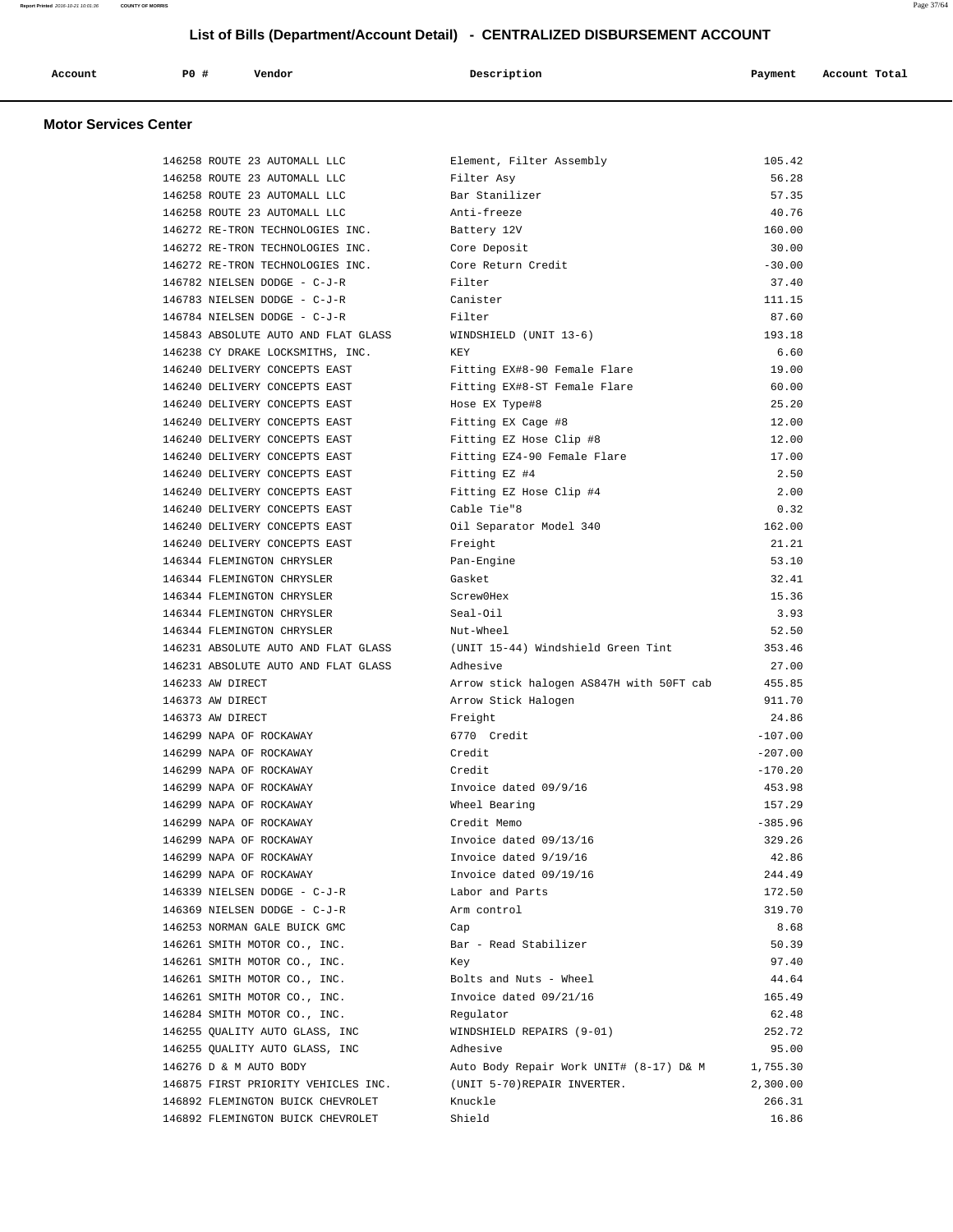**Report Printed** 2016-10-21 10:01:36 **COUNTY OF MORRIS** Page 38/64

# **List of Bills (Department/Account Detail) - CENTRALIZED DISBURSEMENT ACCOUNT**

| Account                        | PO#<br>Vendor                    | Description                         | Payment  | Account Total |
|--------------------------------|----------------------------------|-------------------------------------|----------|---------------|
| <b>Motor Services Center</b>   |                                  |                                     |          |               |
|                                | 146785 RE-TRON TECHNOLOGIES INC. | Monster power 12V                   | 319.96   |               |
|                                | 146785 RE-TRON TECHNOLOGIES INC. | Stud terminal                       | 219.10   |               |
|                                | 146785 RE-TRON TECHNOLOGIES INC. | Monster power 12V                   | 86.90    |               |
|                                | 146785 RE-TRON TECHNOLOGIES INC. | Core Deposit                        | 60.00    |               |
|                                | 146785 RE-TRON TECHNOLOGIES INC. | Core Deposit                        | 60.00    |               |
|                                | 146785 RE-TRON TECHNOLOGIES INC. | Core Return                         | $-45.00$ |               |
|                                | 146785 RE-TRON TECHNOLOGIES INC. | Core Return                         | $-40.00$ |               |
|                                | 146908 SMITH MOTOR CO., INC.     | Oil Cooler Asy                      | 177.74   |               |
| $01 - 201 - 26 - 315100 - 291$ | Vehicle Repairs                  | TOTAL FOR ACCOUNT                   |          | 22,985.32     |
|                                | 146268 AMERICAN TIRE AUTO CARE   | (UNIT 8-22) MOUNT AND BALANCE TIRE. | 284.00   |               |
| $01 - 203 - 26 - 315100 - 291$ | (2015) Vehicle Repairs           | TOTAL FOR ACCOUNT                   |          | 284.00        |
|                                |                                  |                                     |          | ============  |
|                                | TOTAL for Motor Services Center  |                                     |          | 58,112.18     |

# **Mosquito Extermination**

| 146950 DAILY RECORD                                  | ASB-70021874 - ULV Spray Notice Insertio | 72.84  |        |
|------------------------------------------------------|------------------------------------------|--------|--------|
| 01-201-26-320100-051<br>Legal                        | TOTAL FOR ACCOUNT                        |        | 72.84  |
| 146380 OFFICE CONCEPTS GROUP, INC.                   | Spoons, Clips, Sheet Protectors, Calenda | 247.06 |        |
| 146380 OFFICE CONCEPTS GROUP, INC.                   | Organizer, Step Stool, markers, etc.     | 95.46  |        |
| 146601 W.B. MASON COMPANY INC                        | Coffee, Maxwl, 1.5oz, 42 PK #MWH866150   | 29.99  |        |
| 01-201-26-320100-058<br>Office Supplies & Stationery | TOTAL FOR ACCOUNT                        |        | 372.51 |
|                                                      |                                          |        |        |
| 146543 AMERICAN WEAR INC.                            | Clean Uniforms 9/1/16                    | 100.30 |        |
| 146543 AMERICAN WEAR INC.                            | Clean Uniforms 9/8/16                    | 91.30  |        |
| 146543 AMERICAN WEAR INC.                            | Clean Uniforms 9/15/16                   | 91.30  |        |
| 146543 AMERICAN WEAR INC.                            | Clean Uniforms 9/22/16                   | 91.30  |        |
| 146543 AMERICAN WEAR INC.                            | Clean Uniforms 9/29/16                   | 91.30  |        |
| 01-201-26-320100-251<br>Ground Maintenance Supplies  | TOTAL FOR ACCOUNT                        |        | 465.50 |
|                                                      |                                          |        |        |
| 145890 SAFETY- KLEEN SYSTEMS, INC.                   | 16G Parts Washer- Solvent                | 297.44 |        |
| 145866 MCMASTER-CARR SUPPLY CO                       | Squeeze-Handle Gripping Retriever, 40" R | 17.89  |        |
| 145866 MCMASTER-CARR SUPPLY CO                       | Plug-in Compact Fluorescent Light Bulb,  | 45.18  |        |
| 145866 MCMASTER-CARR SUPPLY CO                       | Shatter Resistant Medium-Base Light Bulb | 20.58  |        |
| 145866 MCMASTER-CARR SUPPLY CO                       | Light Duty Tangle-Rst Chain-Not for Lift | 29.00  |        |
| 145866 MCMASTER-CARR SUPPLY CO                       | Light Duty Tangle-Rst Chain-Not for Lift | 16.40  |        |
| 145866 MCMASTER-CARR SUPPLY CO                       | Interchangeable-Tip Pick, 5 Piece Set wi | 7.20   |        |
| 145866 MCMASTER-CARR SUPPLY CO                       | Aluminum Handicapped Parking Sign, 12" X | 27.40  |        |
| 145866 MCMASTER-CARR SUPPLY CO                       | Adhesive-Backed Vinyl Notice Sign, 14" X | 25.86  |        |
| 145866 MCMASTER-CARR SUPPLY CO                       | Antislip Floor Sign, 17" Diameter, "Safe | 84.00  |        |
| 145866 MCMASTER-CARR SUPPLY CO                       | Size C Alkaline, Disposable Batteries, p | 6.49   |        |
| 145866 MCMASTER-CARR SUPPLY CO                       | Size AA Alkaline Disposable Batteries, p | 16.74  |        |
| 145866 MCMASTER-CARR SUPPLY CO                       | Size D Alkaline, Disposable Batteries, p | 7.32   |        |
| 145866 MCMASTER-CARR SUPPLY CO                       | Size AAA Alkaline, Disposable Batteries, | 16.46  |        |
| 145866 MCMASTER-CARR SUPPLY CO                       | Shipping                                 | 13.40  |        |
| 01-201-26-320100-258<br>Equipment                    | TOTAL FOR ACCOUNT                        |        | 631.36 |
|                                                      |                                          |        |        |
| 145978 APOLLO BATTERY & TIRE                         | P245/70R17/B Hemi HR802 All Season SBR i | 525.04 |        |
| 146486 DAVID WEBER OIL COMPANY                       | 530 Power 5W/30 Powerflo 55 GL DR        | 326.70 |        |
| 146486 DAVID WEBER OIL COMPANY                       | Permaf235 Permaflex EP2 Grease 50 Cart/C | 197.50 |        |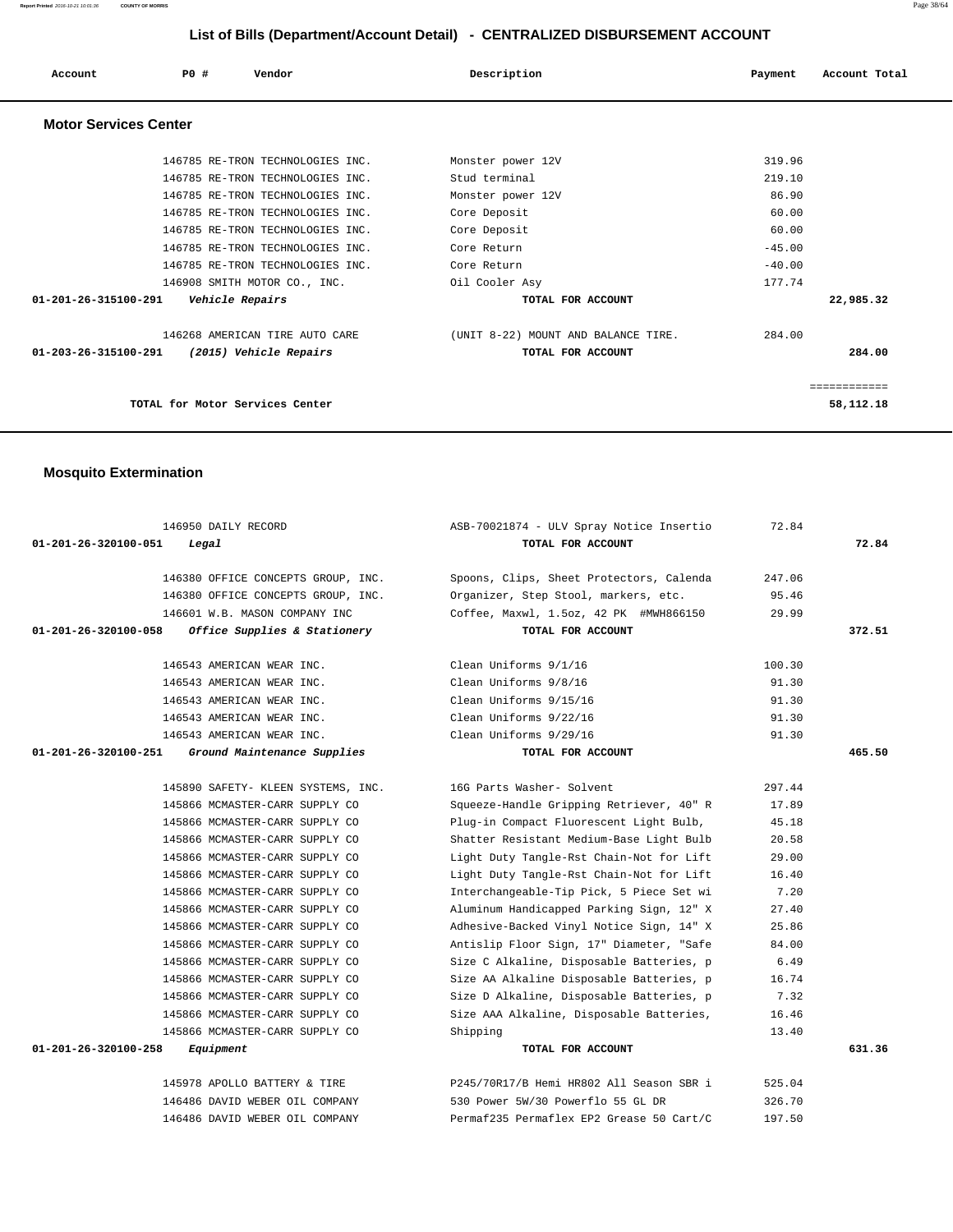**Report Printed** 2016-10-21 10:01:36 **COUNTY OF MORRIS** Page 39/64

# **List of Bills (Department/Account Detail) - CENTRALIZED DISBURSEMENT ACCOUNT**

| Account                        | PO#                              | Vendor                              | Description                                | Payment | Account Total |
|--------------------------------|----------------------------------|-------------------------------------|--------------------------------------------|---------|---------------|
| <b>Mosquito Extermination</b>  |                                  |                                     |                                            |         |               |
|                                |                                  | 146546 ONE SOURCE OF NEW JERSEY LLC | $3/8-16$ X $1-1/4$ Hex Head Cap Screw GR-8 | 22.36   |               |
|                                |                                  | 146546 ONE SOURCE OF NEW JERSEY LLC | 22 Rubber Hold Strap #RS-22                | 26.54   |               |
|                                |                                  | 146546 ONE SOURCE OF NEW JERSEY LLC | 31 Rubber Hold Strap #RS-31                | 39.34   |               |
|                                |                                  | 146546 ONE SOURCE OF NEW JERSEY LLC | Valve Stem - Extra Long 15 #AP-TR425B      | 31.41   |               |
|                                |                                  | 146546 ONE SOURCE OF NEW JERSEY LLC | Shipping & Handling                        | 14.34   |               |
| $01 - 201 - 26 - 320100 - 291$ |                                  | Vehicle Repairs                     | TOTAL FOR ACCOUNT                          |         | 1,197.93      |
|                                |                                  |                                     |                                            |         | :===========  |
|                                | TOTAL for Mosquito Extermination |                                     |                                            |         | 2,740.14      |

# **Health Management**

| 146914 VERIZON WIRELESS                          | L&PS<br>HEALTH MANAGEMENT   | 1,266.83 |
|--------------------------------------------------|-----------------------------|----------|
| Cellular Phone/Pagers<br>01-201-27-330100-031    | TOTAL FOR ACCOUNT           | 1,266.83 |
| 147410 COUNTY OF MORRIS                          | 1ST HALF 10/16 METERED MAIL | 41.07    |
| Environmental Compliance<br>01-201-27-330100-210 | TOTAL FOR ACCOUNT           | 41.07    |
|                                                  |                             |          |
| TOTAL for Health Management                      |                             | 1,307.90 |
|                                                  |                             |          |

 **Human Services** 

| 145275 OFFICE CONCEPTS GROUP, INC.                     | Jenn C's file cabinet (HON894LP)         | 621.84 |
|--------------------------------------------------------|------------------------------------------|--------|
| 146389 NESTLE WATERS NORTH AMERICA INC.                | 2016 Dept. of Human Services, Div. of Co | 18.44  |
| 146417 OFFICE CONCEPTS GROUP, INC.                     | 2016 Department of Human Services, Div.  | 296.28 |
| Office Supplies & Stationery<br>01-201-27-331100-058   | TOTAL FOR ACCOUNT                        | 936.56 |
| 147410 COUNTY OF MORRIS                                | 1ST HALF 10/16 METERED MAIL              | 41.58  |
| 01-201-27-331100-068<br>Postage & Metered Mail         | TOTAL FOR ACCOUNT                        | 41.58  |
| 146975 SODEXO INC & AFFILIATES                         | 2016 sandwiches and beverages for the Jo | 106.20 |
| 146975 SODEXO INC & AFFILIATES                         | 2016 sandwiches and beverages for the Jo | 108.25 |
| Meeting Exp Advisory Board Etc<br>01-201-27-331100-088 | TOTAL FOR ACCOUNT                        | 214.45 |
|                                                        |                                          |        |
| TOTAL for Human Services                               | 1,192.59                                 |        |

# **Youth Shelter**

| 147410 COUNTY OF MORRIS                          | 1ST HALF 10/16 METERED MAIL | 21.76 |
|--------------------------------------------------|-----------------------------|-------|
| Postage and Metered Mail<br>01-201-27-331110-068 | TOTAL FOR ACCOUNT           | 21.76 |
|                                                  |                             |       |
|                                                  |                             |       |
| TOTAL for Youth Shelter                          |                             | 21.76 |
|                                                  |                             |       |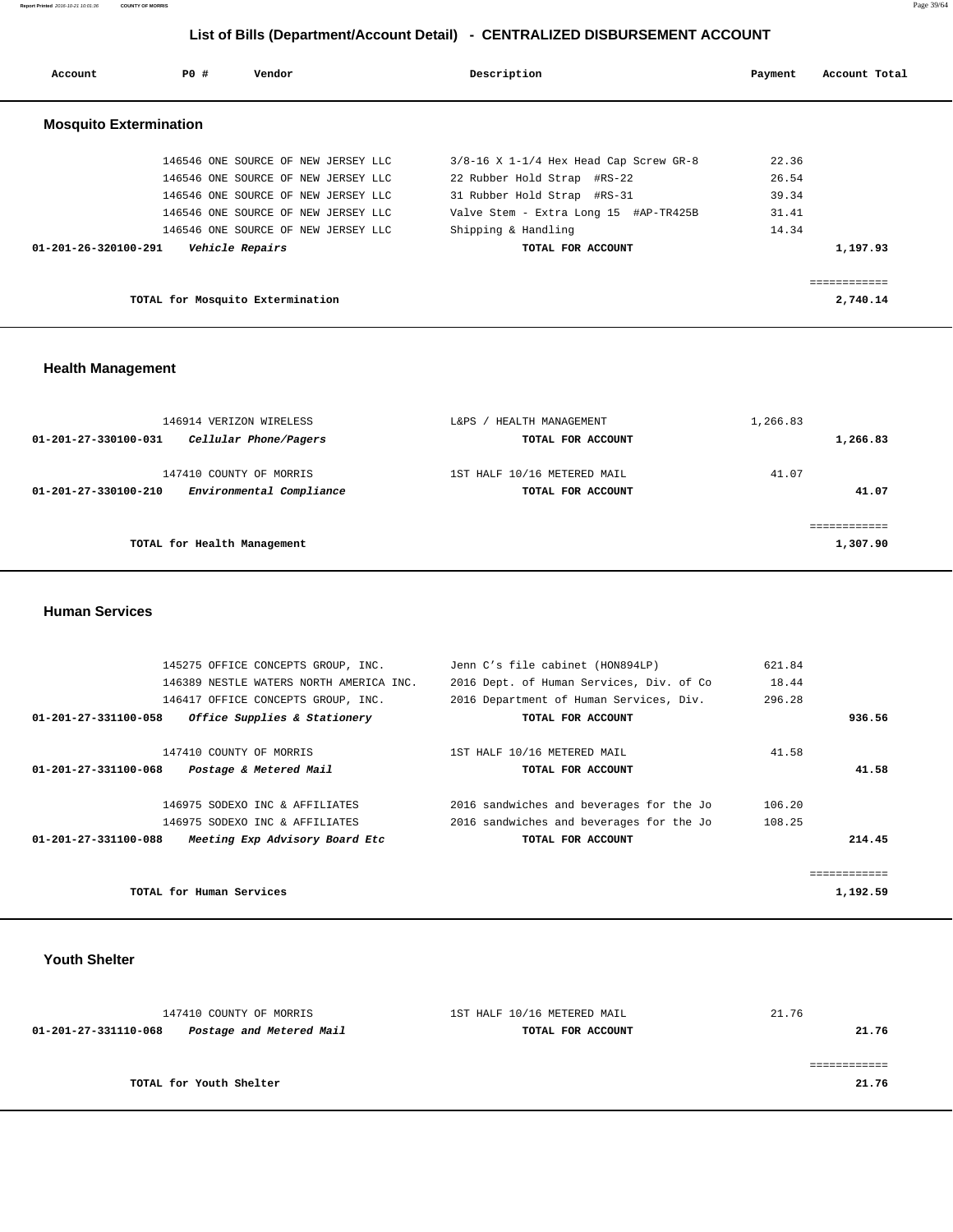**Report Printed** 2016-10-21 10:01:36 **COUNTY OF MORRIS** Page 40/64

# **List of Bills (Department/Account Detail) - CENTRALIZED DISBURSEMENT ACCOUNT**

| Account              | PO#                       | Vendor                         | Description                               | Payment | Account Total |
|----------------------|---------------------------|--------------------------------|-------------------------------------------|---------|---------------|
|                      |                           |                                |                                           |         |               |
|                      | 147091 SAAFE              |                                | Elder Abuse Conf. 10/14/16Denmead, Batist | 120.00  |               |
| 01-201-27-333100-039 |                           | Education Schools & Training   | TOTAL FOR ACCOUNT                         |         | 120.00        |
|                      |                           | 147090 SODEXO INC & AFFILIATES | ADVISORY COUNCIL MEETING 9/8/16           | 102.06  |               |
| 01-201-27-333100-059 |                           | Other General Expenses         | TOTAL FOR ACCOUNT                         |         | 102.06        |
|                      |                           | 147410 COUNTY OF MORRIS        | 1ST HALF 10/16 METERED MAIL               | 296.73  |               |
| 01-201-27-333100-068 |                           | Postage & Metered Mail         | TOTAL FOR ACCOUNT                         |         | 296.73        |
|                      |                           |                                |                                           |         | ============  |
|                      | TOTAL for Office on Aging |                                |                                           |         | 518.79        |

#### **Grant in Aid**

|                      | 147096 MORRISTOWN NEIGHBORHOOD HOUSE                                                  | 03-GIA-1654 Jul 1, 2016- Sept 30, 2016                                         | 1,560.00  |              |
|----------------------|---------------------------------------------------------------------------------------|--------------------------------------------------------------------------------|-----------|--------------|
|                      | 147097 MORRISTOWN NEIGHBORHOOD HOUSE                                                  | 03-GIA-1620 July 1, 2016-Sept 30, 2016                                         | 9,000.00  |              |
| 01-201-27-342000-457 | Grant in Aid GIA:MORRISTOWN NGBHD HOUSE                                               | TOTAL FOR ACCOUNT                                                              |           | 10,560.00    |
|                      |                                                                                       |                                                                                |           |              |
|                      | 147098 CORNERSTONE FAMILY PROGRAMS                                                    | 03-GIA-1606 July 1, 2016- Sept 30, 2016                                        | 11,684.00 |              |
|                      | 01-201-27-342000-462 Grant in Aid GIA: FAMILY SERVICES                                | TOTAL FOR ACCOUNT                                                              |           | 11,684.00    |
|                      | 147088 DAWN CENTER FOR INDEPENDENT                                                    | GIA 1658 CM Pr. 9/1/16-9/30/16                                                 | 3,098.00  |              |
|                      | 147086 DAWN CENTER FOR INDEPENDENT                                                    | GIA 1657 R&S Per. 9/1/15-9/20/16                                               | 2,155.00  |              |
|                      | $01 - 201 - 27 - 342000 - 473$ Grant in Aid GIA: DAWN INC                             | TOTAL FOR ACCOUNT                                                              |           | 5,253.00     |
|                      | 147095 NEWBRIDGE SERVICES INC                                                         | 03-GIA-1656 July 1, 2016- Sept 30, 2016 14,600.00                              |           |              |
|                      | 147105 NEWBRIDGE SERVICES INC                                                         | 03-GIA-1629 Clinical Case Management Ser                                       | 14,179.00 |              |
|                      | $01-201-27-342000-483$ Grant in Aid Aid Ment Hlth Cnt-New Bridg $0.201-27-342000-483$ |                                                                                |           | 28,779.00    |
|                      |                                                                                       | 147093 CHILD & FAMILY RESOURCES, INC. 03-GIA-1627 Family Day Care Resource Ref | 8,978.24  |              |
|                      | $01-201-27-342000-486$ Grant in Aid NJ Bureau of Chldrn Srvcs                         | TOTAL FOR ACCOUNT                                                              |           | 8,978.24     |
|                      |                                                                                       |                                                                                |           | ============ |
|                      | TOTAL for Grant in Aid                                                                |                                                                                |           | 65,254.24    |
|                      |                                                                                       |                                                                                |           |              |

# **Seniors, Disabled & Veterans**

| 146801 SABRINA BAARDA                          | car ins reimb           | 12.00 |
|------------------------------------------------|-------------------------|-------|
| Other General Expenses<br>01-201-27-343100-059 | TOTAL FOR ACCOUNT       | 12.00 |
| 146801 SABRINA BAARDA                          | mileage for August 2016 | 7.00  |
| Travel Expense<br>01-201-27-343100-082         | TOTAL FOR ACCOUNT       | 7.00  |
|                                                |                         |       |
| TOTAL for Seniors, Disabled & Veterans         |                         | 19.00 |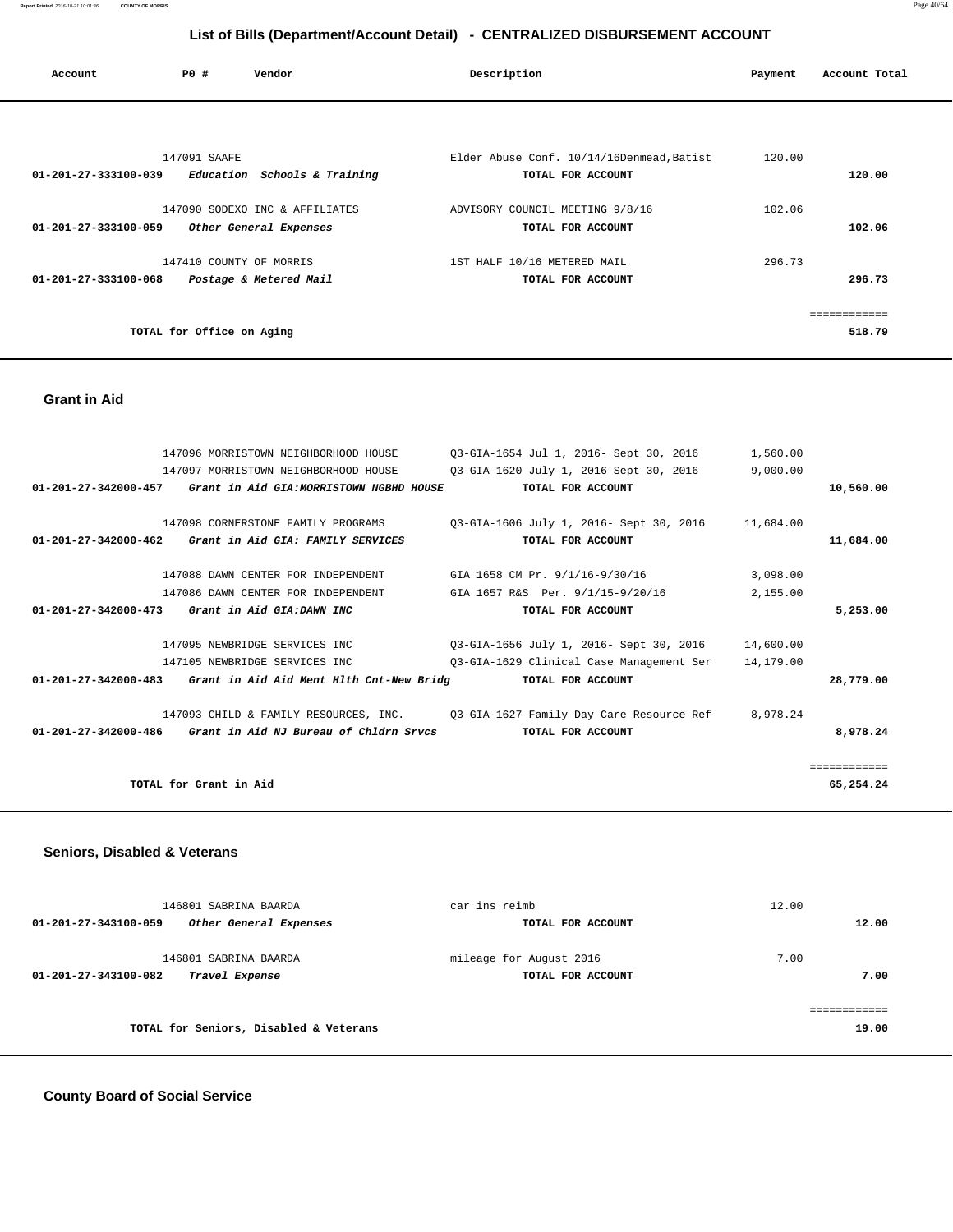**Report Printed** 2016-10-21 10:01:36 **COUNTY OF MORRIS** Page 41/64

# **List of Bills (Department/Account Detail) - CENTRALIZED DISBURSEMENT ACCOUNT**

| <b>County Board of Social Service</b><br>01-201-27-345100-058<br>01-201-27-345100-059<br>$01 - 201 - 27 - 345100 - 164$<br>01-201-27-345100-325 | 146494 OFFICE CONCEPTS GROUP, INC.<br>146494 OFFICE CONCEPTS GROUP, INC.<br>146494 OFFICE CONCEPTS GROUP, INC.<br>147202 LASZLO CSENGETO<br>Office Supplies & Stationery<br>146320 NESTLE WATERS NORTH AMERICA INC.<br>145638 THOMSON REUTERS-WEST<br>145638 THOMSON REUTERS-WEST<br>Other General Expenses | Holder, Retrct ID, 25/PK, BK<br>Calculator, DSKTP, SLR, PLUS<br>Dater, Phrase, 2color, paid<br>Postage<br>TOTAL FOR ACCOUNT<br>WATER FOR OTA 08/15/16 - 09/14/16<br>West information charges for the month o | 36.45<br>85.80<br>$-65.60$<br>1.15<br>59.80 | 1,990.98 |
|-------------------------------------------------------------------------------------------------------------------------------------------------|-------------------------------------------------------------------------------------------------------------------------------------------------------------------------------------------------------------------------------------------------------------------------------------------------------------|--------------------------------------------------------------------------------------------------------------------------------------------------------------------------------------------------------------|---------------------------------------------|----------|
|                                                                                                                                                 |                                                                                                                                                                                                                                                                                                             |                                                                                                                                                                                                              |                                             |          |
|                                                                                                                                                 |                                                                                                                                                                                                                                                                                                             |                                                                                                                                                                                                              |                                             |          |
|                                                                                                                                                 |                                                                                                                                                                                                                                                                                                             |                                                                                                                                                                                                              |                                             |          |
|                                                                                                                                                 |                                                                                                                                                                                                                                                                                                             |                                                                                                                                                                                                              |                                             |          |
|                                                                                                                                                 |                                                                                                                                                                                                                                                                                                             |                                                                                                                                                                                                              |                                             |          |
|                                                                                                                                                 |                                                                                                                                                                                                                                                                                                             |                                                                                                                                                                                                              |                                             |          |
|                                                                                                                                                 |                                                                                                                                                                                                                                                                                                             |                                                                                                                                                                                                              |                                             |          |
|                                                                                                                                                 |                                                                                                                                                                                                                                                                                                             |                                                                                                                                                                                                              | 296.10                                      |          |
|                                                                                                                                                 |                                                                                                                                                                                                                                                                                                             | Clear Ilerting -                                                                                                                                                                                             | 14.00                                       |          |
|                                                                                                                                                 |                                                                                                                                                                                                                                                                                                             | TOTAL FOR ACCOUNT                                                                                                                                                                                            |                                             | 369.90   |
|                                                                                                                                                 | 146520 RICOH AMERICAS CORPORATION                                                                                                                                                                                                                                                                           | 10 Copier maintenance for 5/22/16 to 8/2                                                                                                                                                                     | 6,749.62                                    |          |
|                                                                                                                                                 | 146521 RICOH AMERICAS CORPORATION                                                                                                                                                                                                                                                                           | Copier rental charges for 5/16 to 7/16 -                                                                                                                                                                     | 1,627.78                                    |          |
|                                                                                                                                                 | 146522 RICOH AMERICAS CORPORATION                                                                                                                                                                                                                                                                           | Copier rental charges for 6/16 to 8/16 -                                                                                                                                                                     | 543.97                                      |          |
|                                                                                                                                                 | Office Machines - Rental                                                                                                                                                                                                                                                                                    | TOTAL FOR ACCOUNT                                                                                                                                                                                            |                                             | 8,921.37 |
|                                                                                                                                                 | 145361 U.S. SECURITY ASSOCIATES, INC.                                                                                                                                                                                                                                                                       | Payment for Security Officer 07/29/16 -                                                                                                                                                                      | 1,930.85                                    |          |
|                                                                                                                                                 | 145376 U.S. SECURITY ASSOCIATES, INC.                                                                                                                                                                                                                                                                       | Payment for Security Officer - 08/26/16                                                                                                                                                                      | 1,810.40                                    |          |
|                                                                                                                                                 | 145987 U.S. SECURITY ASSOCIATES, INC.                                                                                                                                                                                                                                                                       | Payment for Security Officer - 09/02/16                                                                                                                                                                      | 1,467.30                                    |          |
|                                                                                                                                                 | Special Services                                                                                                                                                                                                                                                                                            | TOTAL FOR ACCOUNT                                                                                                                                                                                            |                                             | 5,208.55 |
|                                                                                                                                                 | 145514 DISCOVERY BENEFITS INC.                                                                                                                                                                                                                                                                              | COBRA Payment for the month of August 20                                                                                                                                                                     | 65.00                                       |          |
| 01-201-27-345100-329                                                                                                                            | Hospital Insurance Premiums                                                                                                                                                                                                                                                                                 | TOTAL FOR ACCOUNT                                                                                                                                                                                            |                                             | 65.00    |
|                                                                                                                                                 | 147224 LINDA CSENGETO                                                                                                                                                                                                                                                                                       | FSS - Mileage reimb. for July to Septemb                                                                                                                                                                     | 71.05                                       |          |
|                                                                                                                                                 | 147223 KAITLYN HELLYER                                                                                                                                                                                                                                                                                      | FSS - Mi. reimb. for August to October 2                                                                                                                                                                     | 38.50                                       |          |
|                                                                                                                                                 | 147202 LASZLO CSENGETO                                                                                                                                                                                                                                                                                      | ADM - Mileage Reimb. for September 2016                                                                                                                                                                      | 29.40                                       |          |
| 01-201-27-345100-332                                                                                                                            | Mileage                                                                                                                                                                                                                                                                                                     | TOTAL FOR ACCOUNT                                                                                                                                                                                            |                                             | 138.95   |
|                                                                                                                                                 | 147021 JAYSHREE TRIVEDI                                                                                                                                                                                                                                                                                     | FSS - Insurance Reimb. for July to Decem                                                                                                                                                                     | 90.00                                       |          |
|                                                                                                                                                 | 147245 LOURDES DEGUZMAN                                                                                                                                                                                                                                                                                     | MAP - Insurance reimb. for July to Decem                                                                                                                                                                     | 72.00                                       |          |
|                                                                                                                                                 | 147224 LINDA CSENGETO                                                                                                                                                                                                                                                                                       | FSS - Parking fee                                                                                                                                                                                            | 1.00                                        |          |
|                                                                                                                                                 | 147223 KAITLYN HELLYER                                                                                                                                                                                                                                                                                      | FSS - Parking                                                                                                                                                                                                | 2.25                                        |          |
|                                                                                                                                                 | 147204 ANSUYA JASANI                                                                                                                                                                                                                                                                                        | MAP - Insurance reimb. for March through                                                                                                                                                                     | 120.00                                      |          |
| 01-201-27-345100-333                                                                                                                            | Other Allowances                                                                                                                                                                                                                                                                                            | TOTAL FOR ACCOUNT                                                                                                                                                                                            |                                             | 285.25   |
|                                                                                                                                                 | 144360 LABORATORY CORPORATION OF                                                                                                                                                                                                                                                                            | DNA testing from $5/28/16$ to $7/2/16$ - Acc                                                                                                                                                                 | 64.50                                       |          |
| 01-201-27-345100-351                                                                                                                            | Paternity Expenses                                                                                                                                                                                                                                                                                          | TOTAL FOR ACCOUNT                                                                                                                                                                                            |                                             | 64.50    |

 **DEPARTMENT 349110** 

|          | 3,901.66  | D.H. August 1-31, 2016                   | 146707 ESSEX COUNTY HOSPITAL          |                      |
|----------|-----------|------------------------------------------|---------------------------------------|----------------------|
|          | $-31.66$  | D.H. August Recoveries                   | 146707 ESSEX COUNTY HOSPITAL          |                      |
|          | 3,901.66  | A.L. August 1-31, 2016                   | 146708 ESSEX COUNTY HOSPITAL          |                      |
|          | $-127.94$ | A.L. August Recoveries                   | 146708 ESSEX COUNTY HOSPITAL          |                      |
| 7,643.72 |           | TOTAL FOR ACCOUNT                        | Program Expenditures                  | 01-201-27-349110-090 |
|          |           |                                          |                                       |                      |
|          | 947.05    | Court Settlement for M.G. 10/28/15-11/6/ | 142336 BERGEN REGIONAL MEDICAL CENTER |                      |
| 947.05   |           | TOTAL FOR ACCOUNT                        | (2015) Program Expenditures           | 01-203-27-349110-090 |
|          |           |                                          |                                       |                      |
|          |           |                                          |                                       |                      |

**TOTAL for DEPARTMENT 349110** 8,590.77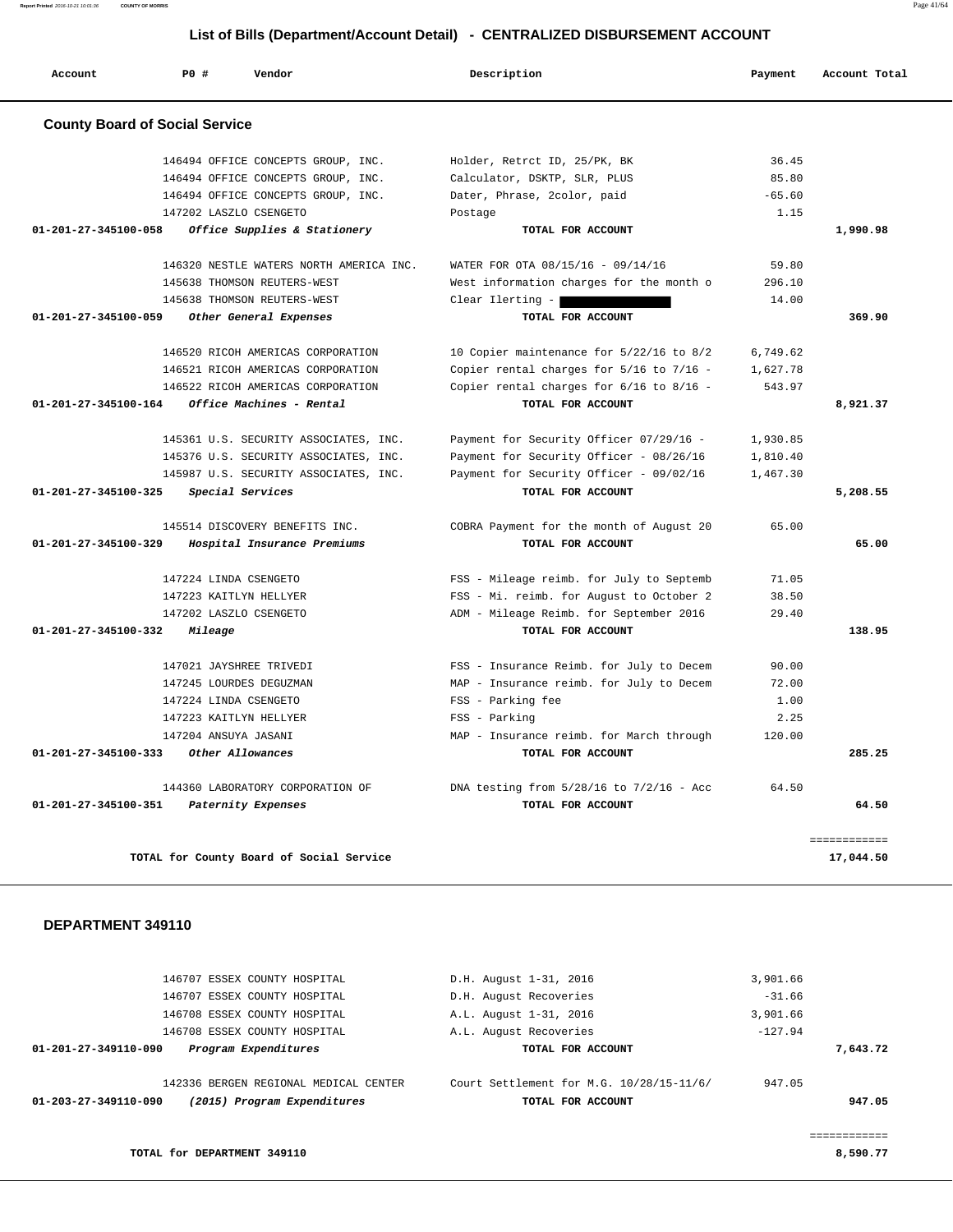| Account | P0 # | Vendor | Description | Payment | Account Total |
|---------|------|--------|-------------|---------|---------------|
|         |      |        |             |         |               |

# **MV:Administration**

|                                       | 147369 MIRLENE ESTRIPLET               | RN, 10-2-2016 thru 10-15-2016                  | 4,745.25  |             |
|---------------------------------------|----------------------------------------|------------------------------------------------|-----------|-------------|
|                                       | 147350 CHERYL ANN HAYES                | RN, 10-2-2016 thru 10-15-2016                  | 296.00    |             |
|                                       | 147353 DAVID JEAN-LOUIS                | LPN, 10-2-2016 thru 10-15-2016                 | 928.00    |             |
|                                       | 147373 TEODORA O. DELEON               | RN, 10-2-2016 thru 10-15-2016                  | 609.39    |             |
|                                       | 147372 SHELLEY REINER                  | LPN, 10-2-2016 thru 10-15-2016                 | 696.00    |             |
|                                       | 147371 ROSEMARY BATANE COBCOBO         | RN, 10-2-2016 thru 10-15-2016                  | 1,510.71  |             |
|                                       | 147370 ROSE DUMAPIT                    | RN, 10-2-2016 thru 10-15-2016                  | 1,327.19  |             |
|                                       | 147368 MICHELLE CAPILI                 | RN, 10-2-2016 thru 10-15-2016                  | 2,361.71  |             |
|                                       | 147367 MARTHA YAGHI                    | RN, 10-2-2016 thru 10-15-2016                  | 591.26    |             |
|                                       | 147366 MARION ENNIS                    | LPN, 10-2-2016 thru 10-15-2016                 | 2,896.50  |             |
|                                       | 147365 MARIA CARMELITA OBLINA          | LPN, 10-2-2016 thru 10-15-2016                 | 464.00    |             |
|                                       | 147364 MADUKWE IMO IBOKO, RN           | RN, 10-2-2016 thru 10-15-2016                  | 2,366.89  |             |
|                                       | 147363 LOUISE R. MACCHIA               | RN, 10-2-2016 thru 10-15-2016                  | 2,766.86  |             |
|                                       | 147362 LOREEN RAFISURA                 | RN, 10-2-2016 thru 10-15-2016                  | 1,184.74  |             |
|                                       | 147360 ILLIENE CHARLES, RN             | RN, 10-2-2016 thru 10-15-2016                  | 1,839.27  |             |
|                                       | 147359 HARRIET VALLECER RN             | RN, 10-2-2016 thru 10-15-2016                  | 888.00    |             |
|                                       | 147358 GEORGINA GRAY-HORSLEY           | LPN, 10-2-2016 thru 10-15-2016                 | 1,175.66  |             |
|                                       | 147356 EVELYN TOLENTINO                | RN, 10-2-2016 thru 10-15-2016                  | 1,528.84  |             |
|                                       | 147355 ELLEN M. NOLL                   | LPN, 10-2-2016 thru 10-15-2016                 | 1,785.53  |             |
|                                       | 147354 EDITHA MARQUEZ                  | RN, 10-2-2016 thru 10-15-2016                  | 1,184.00  |             |
|                                       | 147352 DANILO LAPID                    | RN, 10-2-2016 thru 10-15-2016                  | 1,772.30  |             |
|                                       | 147351 DAMACINA L. OKE                 | LPN, 10-2-2016 thru 10-15-2016                 | 1,450.00  |             |
|                                       | 147349 CARRELLE L CALIXTE              | LPN, 10-02-2016 thru 10-15-2016                | 2,641.90  |             |
|                                       | 147346 ARNEL P GARCIA                  | LPN, 10-2-2016 thru 10-15-2016                 | 2,541.85  |             |
|                                       | 147347 BARKEL FLEMMING                 | LPN, 10-2-2016 thru 10-15-2016                 | 1,405.63  |             |
|                                       | 147348 CANDIDO CAMPOS                  | RN, 10-2-2016 thru 10-15-2016                  | 1,480.00  |             |
| 01-201-27-350100-013                  | Temporary Help - Per Diem Nurses       | TOTAL FOR ACCOUNT                              |           | 42,437.48   |
|                                       |                                        |                                                |           |             |
|                                       | 147260 AEQUOR HEALTHCARE SERVICES, LLC | Agency Nursing, 7/31 thru 8/6/2016             | 14,342.13 |             |
|                                       | 147260 AEQUOR HEALTHCARE SERVICES, LLC | Agency Nursing, 8/7 thru 8/13/2016             | 11,792.00 |             |
| 01-201-27-350100-016                  | Outside Salaries & Wages               | TOTAL FOR ACCOUNT                              |           | 26, 134. 13 |
|                                       | 147266 JAGDISH DANG                    | Psychiatric Services, September~2016 2, 200.00 |           |             |
|                                       | 147199 PREMIER HEALTHCARE              | Professional Management Services, 10/1 th      | 67,261.52 |             |
|                                       | 147200 PREMIER HEALTHCARE              | Professional Management Services, 10/16 t      | 45,811.52 |             |
| 01-201-27-350100-035 Consultation Fee |                                        | TOTAL FOR ACCOUNT                              |           | 115,273.04  |
|                                       |                                        |                                                |           |             |
|                                       | 147195 CORNERSTONE FAMILY              | Social Services for Morris View Resident       | 25,160.00 |             |
| 01-201-27-350100-036                  | Contracted Services                    | TOTAL FOR ACCOUNT                              |           | 25,160.00   |
|                                       |                                        |                                                |           |             |
|                                       | 145963 KILBOURNE & KILBOURNE           | 128, Retirement Plaque, 9-1-2016               | 220.50    |             |
|                                       | 147283 SODEXO INC & AFFILIATES         | Farewell Luncheon, 10-5-2016                   | 158.80    |             |
|                                       | 147283 SODEXO INC & AFFILIATES         | Nurse's Appreciation Day, 10-5-2016            | 283.66    |             |
| 01-201-27-350100-041                  | Employee Recognition Program           | TOTAL FOR ACCOUNT                              |           | 662.96      |
|                                       | 146137 OFFICE CONCEPTS GROUP, INC.     | 17983,8-18-2016                                | 140.48    |             |
| 01-201-27-350100-047                  | Identification Equip&Supplies          | TOTAL FOR ACCOUNT                              |           | 140.48      |
|                                       | 145028 DELL MARKETING L.P.             | XPS 13 Laptop for Offsite Patient Evalua       | 1,533.83  |             |
|                                       | 145967 OFFICE CONCEPTS GROUP, INC.     | 17983,8-25-2016                                | 123.96    |             |
|                                       | 145967 OFFICE CONCEPTS GROUP, INC.     | 17983,9-1-2016                                 | 201.72    |             |
|                                       | 145967 OFFICE CONCEPTS GROUP, INC.     | $17983, 9 - 6 - 2016$                          | 111.35    |             |
|                                       | 145967 OFFICE CONCEPTS GROUP, INC.     | 17983,9-9-2016                                 | 165.28    |             |
|                                       | 146138 OFFICE CONCEPTS GROUP, INC.     | 17983,8-30-2016                                | 44.69     |             |
| 01-201-27-350100-058                  | Office Supplies & Stationery           | TOTAL FOR ACCOUNT                              |           | 2,180.83    |
|                                       |                                        |                                                |           |             |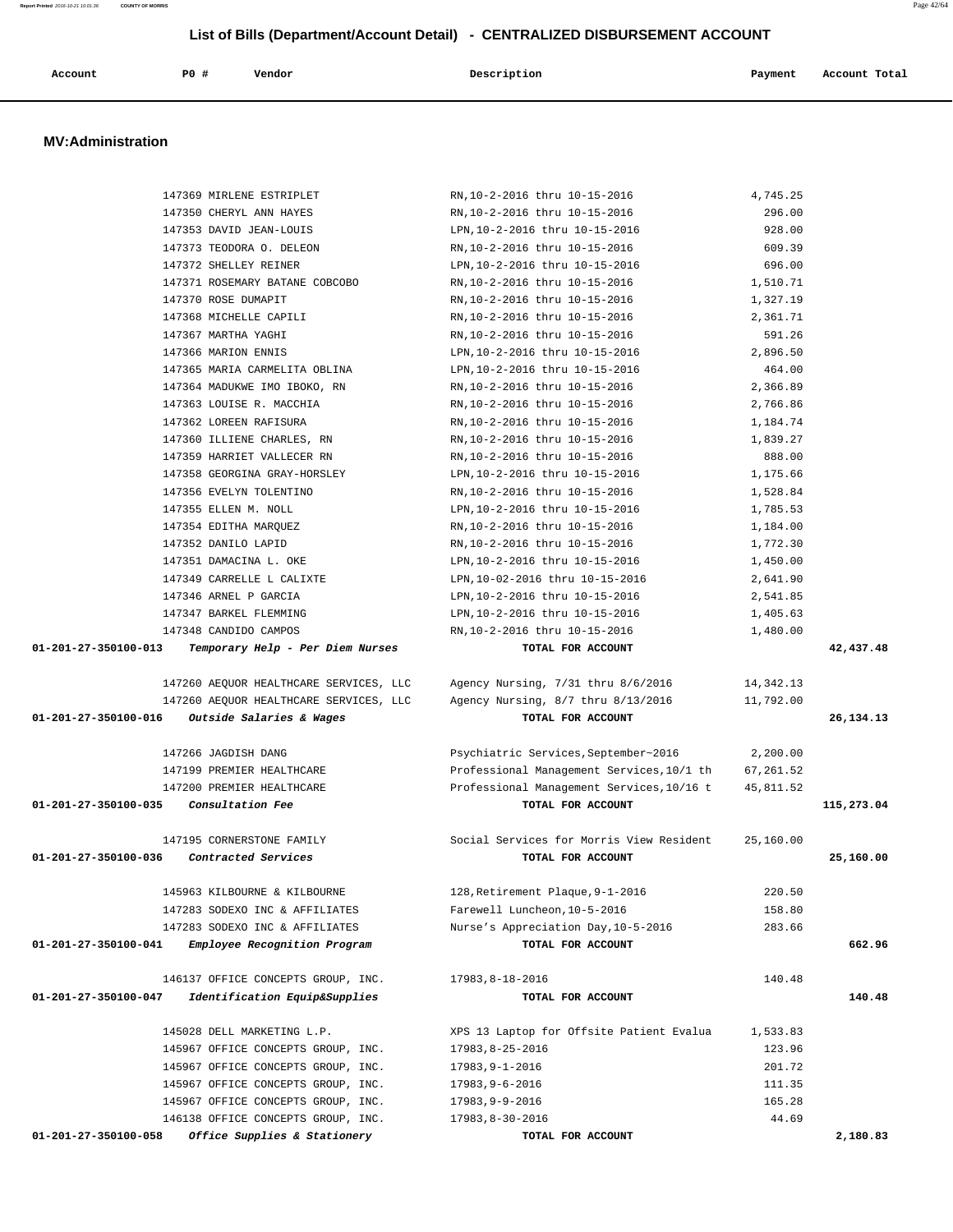| Account<br>. | <b>PO #</b> | Vendor<br>. | Description<br>$\sim$ $\sim$ | Payment | Account Total<br>. |
|--------------|-------------|-------------|------------------------------|---------|--------------------|
|              |             |             |                              |         |                    |

### **MV:Administration**

| $01 - 201 - 27 - 350100 - 068$<br>Postage & Metered Mail | TOTAL FOR ACCOUNT                         | 219.61       |
|----------------------------------------------------------|-------------------------------------------|--------------|
| 145957 GRAINGER                                          | 8068432531,8-3-2016                       | 37.38        |
| 145957 GRAINGER                                          | 8068432531,8-3-2016                       | 11.39        |
| 145958 GRAINGER                                          | 886544211, 9-8-2016                       | 113.59       |
| 145972 R.D. SALES<br>DOOR & HARDWARE LLC                 | Overhead Camera Maintenance, 8-4-2016     | 550.00       |
| 145972 R.D. SALES<br>DOOR & HARDWARE LLC                 | Repair of Main Entrance Doors, 8-11-2016  | 210.00       |
| 145972 R.D. SALES<br>DOOR & HARDWARE LLC                 | Supplies for Facility Door Repairs, 8-15- | 300.00       |
| 145972 R.D. SALES DOOR & HARDWARE LLC                    | Lock Installed.8-24-2016                  | 386.00       |
| 145972 R.D. SALES<br>DOOR & HARDWARE LLC                 | Replaced Resident Transfer Door Timer, 8- | 440.00       |
| 145972 R.D. SALES DOOR & HARDWARE LLC                    | Facility Door Repair, 8-26-2016           | 650.00       |
| 146140 R.D. SALES DOOR & HARDWARE LLC                    | Repaired Doors for 2402 & 2416 on Unit-2  | 210.00       |
| 145961 U.S. SECURITY ASSOCIATES, INC.                    | 27010,8-19 thru 8-25-2016                 | 6,311.26     |
| 145961 U.S. SECURITY ASSOCIATES, INC.                    | 27010,8-26 thru 9-01-2016                 | 6,403.58     |
| 146129 U.S. SECURITY ASSOCIATES, INC.                    | 27010,9-2 thru 9-8-2016                   | 7,394.48     |
| 146129 U.S. SECURITY ASSOCIATES, INC.                    | 27010.9-9 thru 9-15-16                    | 6,590.55     |
| 01-201-27-350100-266<br>Safety Items                     | TOTAL FOR ACCOUNT                         | 29,608.23    |
|                                                          |                                           |              |
|                                                          |                                           | ============ |
| TOTAL for MV:Administration                              |                                           | 241,816.76   |

# **MV:Building Services**

| 147286 SODEXO INC & AFFILIATES                              | 100022833, August~2016    | 178,208.99   |          |
|-------------------------------------------------------------|---------------------------|--------------|----------|
| 147286 SODEXO INC & AFFILIATES                              | 100022833, September~2016 | 237, 336.26  |          |
| Contracted Services<br>01-201-27-350110-036                 | TOTAL FOR ACCOUNT         | 415,545.25   |          |
|                                                             |                           |              |          |
| 145880 MILLER & CHITTY CO INC                               | 0014350000,9-7-2016       | 3,170.00     |          |
| 145880 MILLER & CHITTY CO INC                               | 0014350000,8-29-2016      | 1,588.24     |          |
| 147279 RELIABLE LIFT TRUCK SERVICES                         | MOR2805, 9-26-2016        | 276.75       |          |
| 147291 SUPPLYWORKS                                          | 77941,6-16-2016           | 761.35       |          |
| 147291 SUPPLYWORKS                                          | 77941,6-17-2016           | 179.00       |          |
| 147291 SUPPLYWORKS                                          | 77941,7-01-2016           | 996.98       |          |
| 147291 SUPPLYWORKS                                          | 77941,8-15-2016           | 575.74       |          |
| $01 - 201 - 27 - 350110 - 262$<br>Machinery Repairs & Parts | TOTAL FOR ACCOUNT         |              | 7,548.06 |
|                                                             |                           | :=========== |          |
| TOTAL for MV: Building Services                             |                           | 423,093.31   |          |

# **MV:Dietary**

| 147282 SODEXO INC & AFFILIATES              | 100005746, September~2016                 | 300,530.76 |            |  |
|---------------------------------------------|-------------------------------------------|------------|------------|--|
| Contracted Services<br>01-201-27-350115-036 | TOTAL FOR ACCOUNT                         |            | 300,530.76 |  |
| 147198 JENNIFER CARPINTERI                  | Return Overcharge for Newspaper, 9-28-201 | 54.78      |            |  |
| 147288 STAR LEDGER                          | 947758, w/e 10-1-2016                     | 82.00      |            |  |
| 147288 STAR LEDGER                          | 947758, w/e 10-8-2016                     | 83.00      |            |  |
| Coffee / Gift Shop<br>01-201-27-350115-186  | TOTAL FOR ACCOUNT                         |            | 219.78     |  |
| 146133 RICHARD FARRELL INC.                 | 7.117-9-13-2016                           | 249.61     |            |  |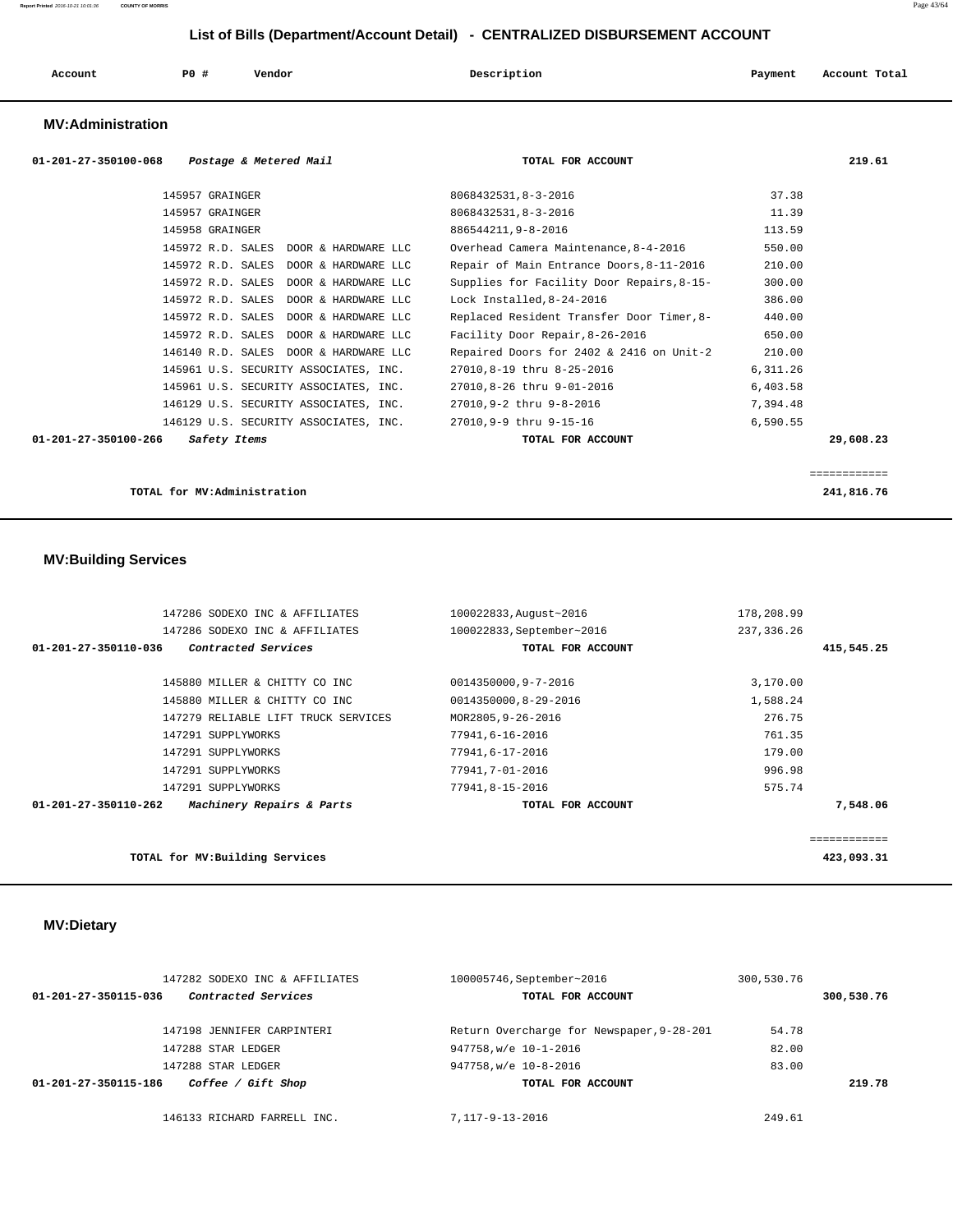**Report Printed** 2016-10-21 10:01:36 **COUNTY OF MORRIS** Page 44/64

# **List of Bills (Department/Account Detail) - CENTRALIZED DISBURSEMENT ACCOUNT**

| Account              | PO#                  | Vendor                    | Description       | Payment | Account Total             |
|----------------------|----------------------|---------------------------|-------------------|---------|---------------------------|
| <b>MV:Dietary</b>    |                      |                           |                   |         |                           |
| 01-201-27-350115-262 |                      | Machinery Repairs & Parts | TOTAL FOR ACCOUNT |         | 1,019.72                  |
|                      | TOTAL for MV:Dietary |                           |                   |         | -----------<br>301,770.26 |

# **MV:Laundry**

| 147285 SODEXO INC & AFFILIATES              | 100005746, September~2016                 | 93,507.30 |            |
|---------------------------------------------|-------------------------------------------|-----------|------------|
| Contracted Services<br>01-201-27-350125-036 | TOTAL FOR ACCOUNT                         |           | 93,507.30  |
| 147271 LABEL TAPE SYSTEMS                   | Label Tape for Resident Clothing, 9-22-20 | 827.02    |            |
| 01-201-27-350125-046<br>General Stores      | TOTAL FOR ACCOUNT                         |           | 827.02     |
| 147197 JML MEDICAL INC.                     | 5MOC02, 9-26-2016                         | 2,692.00  |            |
| 147197 JML MEDICAL INC.                     | 5MOC02, 9-26-2016                         | 15,361.95 |            |
| 147197 JML MEDICAL INC.                     | 5MOC02, 9-26-2016                         | 195.36    |            |
| 147197 JML MEDICAL INC.                     | 5MOC02, 9-30-2016                         | 293.04    |            |
| 01-201-27-350125-182<br>Diapers             | TOTAL FOR ACCOUNT                         |           | 18,542.35  |
|                                             |                                           |           |            |
| TOTAL for MV: Laundry                       |                                           |           | 112,876.67 |
|                                             |                                           |           |            |

# **MV:Nursing**

| 145954 COLOPLAST CORP                                                     | 7304204,9-8-2016                           | 2,226.00  |           |
|---------------------------------------------------------------------------|--------------------------------------------|-----------|-----------|
| 146134 MEDCARE MEDICAL SUPPLY INC.                                        | MOR, July-2016                             | 370.96    |           |
| 146134 MEDCARE MEDICAL SUPPLY INC.                                        | MOR, August-2016                           | 148.44    |           |
| 146135 MEDCARE MEDICAL SUPPLY INC.                                        | MOR, July-2016                             | 474.43    |           |
| 146135 MEDCARE MEDICAL SUPPLY INC.                                        | MOR, August-2016                           | 529.04    |           |
| 147196 JML MEDICAL INC.                                                   | 5MOC02, MorPay Monthly Supplies for Septe  | 1,351.37  |           |
| 147196 JML MEDICAL INC.                                                   | 5MOC02, 9-22-2016                          | 1,971.84  |           |
| 147196 JML MEDICAL INC.                                                   | 5MOC02, 9-26-2016                          | 2,021.59  |           |
| 147196 JML MEDICAL INC.                                                   | 5MOC02, 9-30-2016                          | 1,477.62  |           |
| 147196 JML MEDICAL INC.                                                   | 5MOC02,10-05-2016                          | 760.00    |           |
| 147196 JML MEDICAL INC.                                                   | 5MOC02,10-03-2016                          | 3,652.20  |           |
| $01 - 201 - 27 - 350130 - 046$<br>General Stores                          | TOTAL FOR ACCOUNT                          |           | 14,983.49 |
| 145959 BIO-REFERENCE LABORATORIES, INC. M8049 EG, Medicare A, August-2016 |                                            | 1,838.25  |           |
| 145959 BIO-REFERENCE LABORATORIES, INC.                                   | M8049 EG, HMO, August~2016                 | 149.07    |           |
| 01-201-27-350130-049<br>Laboratory Services                               | TOTAL FOR ACCOUNT                          |           | 1,987.32  |
| 147264 GERISCRIPT PHARMACY                                                | Medicare, September~2016                   | 43,745.53 |           |
| 01-201-27-350130-171<br>Legend Drugs (Prescription)                       | TOTAL FOR ACCOUNT                          |           | 43,745.53 |
| 147264 GERISCRIPT PHARMACY                                                | IV Stock, Supplies & OTC Pharmacy, Septemb | 6,748.88  |           |
| 01-201-27-350130-172<br>Non-Legend Drugs (OTC)                            | TOTAL FOR ACCOUNT                          |           | 6,748.88  |
| 147192 MARCIA BENJAMIN                                                    | CNA Re-Certification, 9-20-2016            | 30.00     |           |
| 147191 LINDA N. NWOKO                                                     | CNA Re-Certification, 9-15-2016            | 30.00     |           |
| 147190 SHERON PINTO                                                       | CNA Re-Certification, 9-16-2016            | 30.00     |           |
| 01-201-27-350130-191<br>Nursing                                           | TOTAL FOR ACCOUNT                          |           | 90.00     |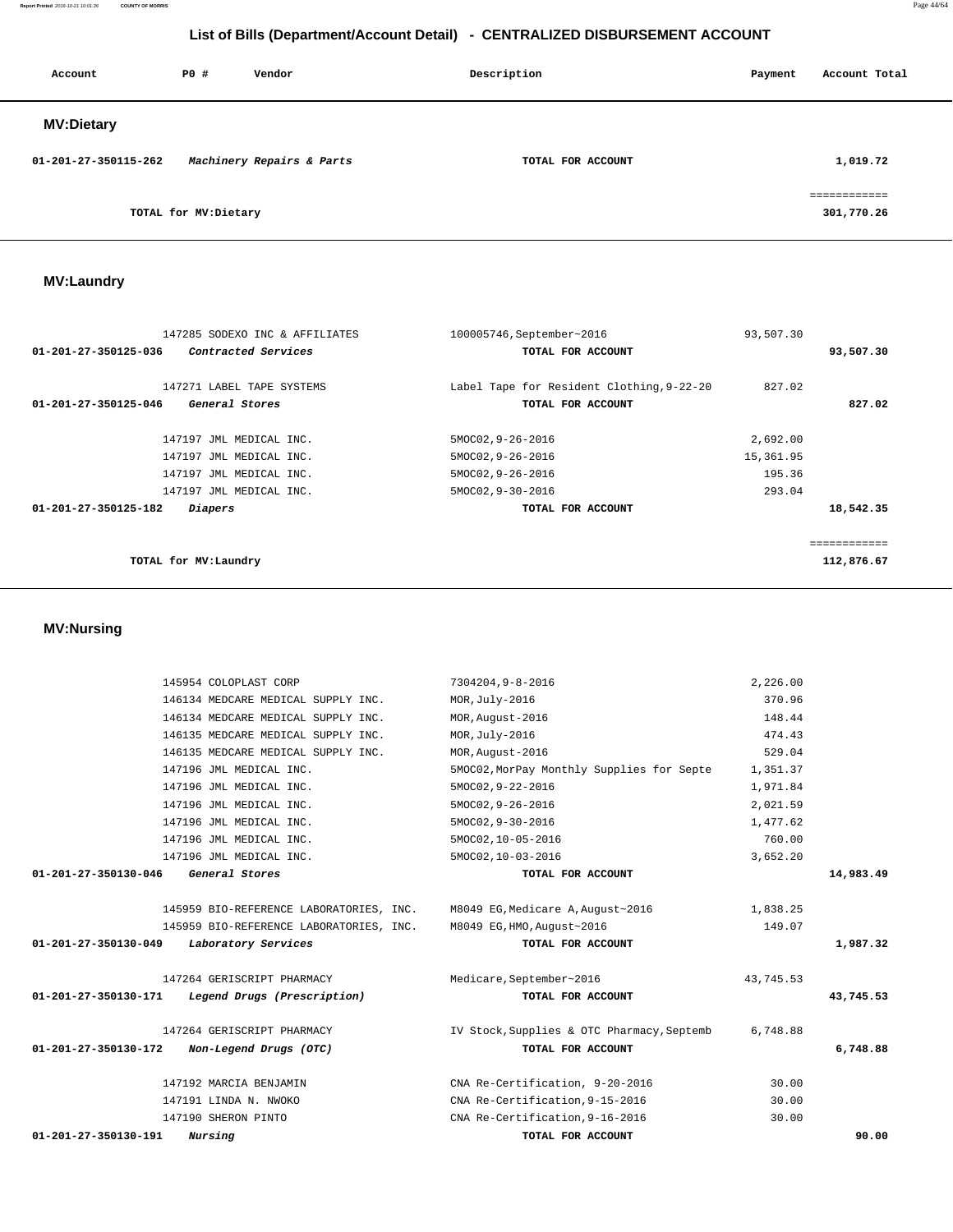| Account                        | PO#                   | Vendor                       | Description                   | Account Total<br>Payment |
|--------------------------------|-----------------------|------------------------------|-------------------------------|--------------------------|
| <b>MV:Nursing</b>              |                       |                              |                               |                          |
|                                |                       | 145955 FRIENDLY CARE MEDICAL | Resident Transport, 8-29-2016 | 305.00                   |
|                                |                       | 145955 FRIENDLY CARE MEDICAL | Resident Transport, 8-29-2016 | 100.00                   |
|                                |                       | 145955 FRIENDLY CARE MEDICAL | Resident Transport, 8-31-2016 | 100.00                   |
|                                |                       | 145955 FRIENDLY CARE MEDICAL | Resident Transport, 9-02-2016 | 100.00                   |
|                                |                       | 145955 FRIENDLY CARE MEDICAL | Resident Transport, 9-06-2016 | 100.00                   |
|                                |                       | 145955 FRIENDLY CARE MEDICAL | Resident Transport, 9-08-2016 | 313.40                   |
| $01 - 201 - 27 - 350130 - 340$ |                       | Transportation Services      | TOTAL FOR ACCOUNT             | 1,118.40                 |
|                                |                       |                              |                               | ===========              |
|                                | TOTAL for MV: Nursing |                              |                               | 68,673.62                |

#### **MV:Recreation/Volunteer Svc**

| 145974 SENIOR SALON SERVICES LLC                  | 6409, Supplies, August~2016              | 285.02   |              |
|---------------------------------------------------|------------------------------------------|----------|--------------|
| 145974 SENIOR SALON SERVICES LLC                  | 6409, Salon Services, August~2016        | 5,950.00 |              |
| Contracted Services<br>01-201-27-350135-036       | TOTAL FOR ACCOUNT                        |          | 6,235.02     |
|                                                   |                                          |          |              |
| 147194 ARTISTIC AQUARIA INC                       | Fish Tank Maintenance, September~2016    | 550.00   |              |
| 147261 CREATING WITH CLAY LLC                     | Pottery Program on 2D, 10-6-2016         | 100.00   |              |
| 147261 CREATING WITH CLAY LLC                     | Pottery Program in Atrium, 10-6-2016     | 100.00   |              |
| 147262 DENNIS GRAU                                | Music Therapy on 2D, 9-13-2016           | 150.00   |              |
| 147262 DENNIS GRAU                                | Music Therapy in Atrium, 9-13-2016       | 150.00   |              |
| 147263 DENNIS GRAU                                | Music Therapy on 2D, 10-11-2016          | 150.00   |              |
| 147265 GREEN ' ERGY LLC                           | Horticultural Therapy, 10-4-2016         | 200.00   |              |
| 147270 KERRY KUBER                                | Stretching with Kerry, September~2016    | 300.00   |              |
| 147268 MOONLIGHT DESIGNS                          | Art Class & Supplies, 9-28-2016          | 165.00   |              |
| 147198 JENNIFER CARPINTERI                        | Resident Activities, September~2016      | 44.02    |              |
| 147269 NICHOLAS L. ROCCAFORTE                     | Music Program on 2D, 10-13-2016          | 75.00    |              |
| 147277 RABBI YOSEF NEWFIELD                       | Jewish Pastoral Program, 10-9-2016       | 175.00   |              |
| 147283 SODEXO INC & AFFILIATES                    | Resident Event, 10-5-2016                | 111.04   |              |
| Patient Activities<br>01-201-27-350135-194        | TOTAL FOR ACCOUNT                        |          | 2,270.06     |
| 146132 HORIZON OFFICE EQUIPMENT                   | Service to HP DeskJet 5000 Plotter/Print | 200.00   |              |
| 01-201-27-350135-262<br>Machinery Repairs & Parts | TOTAL FOR ACCOUNT                        |          | 200.00       |
|                                                   |                                          |          | ============ |
| TOTAL for MV: Recreation/Volunteer Svc            |                                          |          | 8,705.08     |

# **Assistance Dep Child:Local Shr**

|                      | 147027 OFFICE OF TEMPORARY ASSISTANCE     |  | For estimated Co. Share of TANF Recipien |  | 4,221.00 |
|----------------------|-------------------------------------------|--|------------------------------------------|--|----------|
| 01-201-27-354100-091 | Assistance Dep Child:Local Shr Program E  |  | TOTAL FOR ACCOUNT                        |  | 4,221.00 |
|                      |                                           |  |                                          |  |          |
|                      |                                           |  |                                          |  |          |
|                      | TOTAL for Assistance Dep Child: Local Shr |  |                                          |  | 4,221.00 |
|                      |                                           |  |                                          |  |          |

 **Assistance SSI Income Recipien**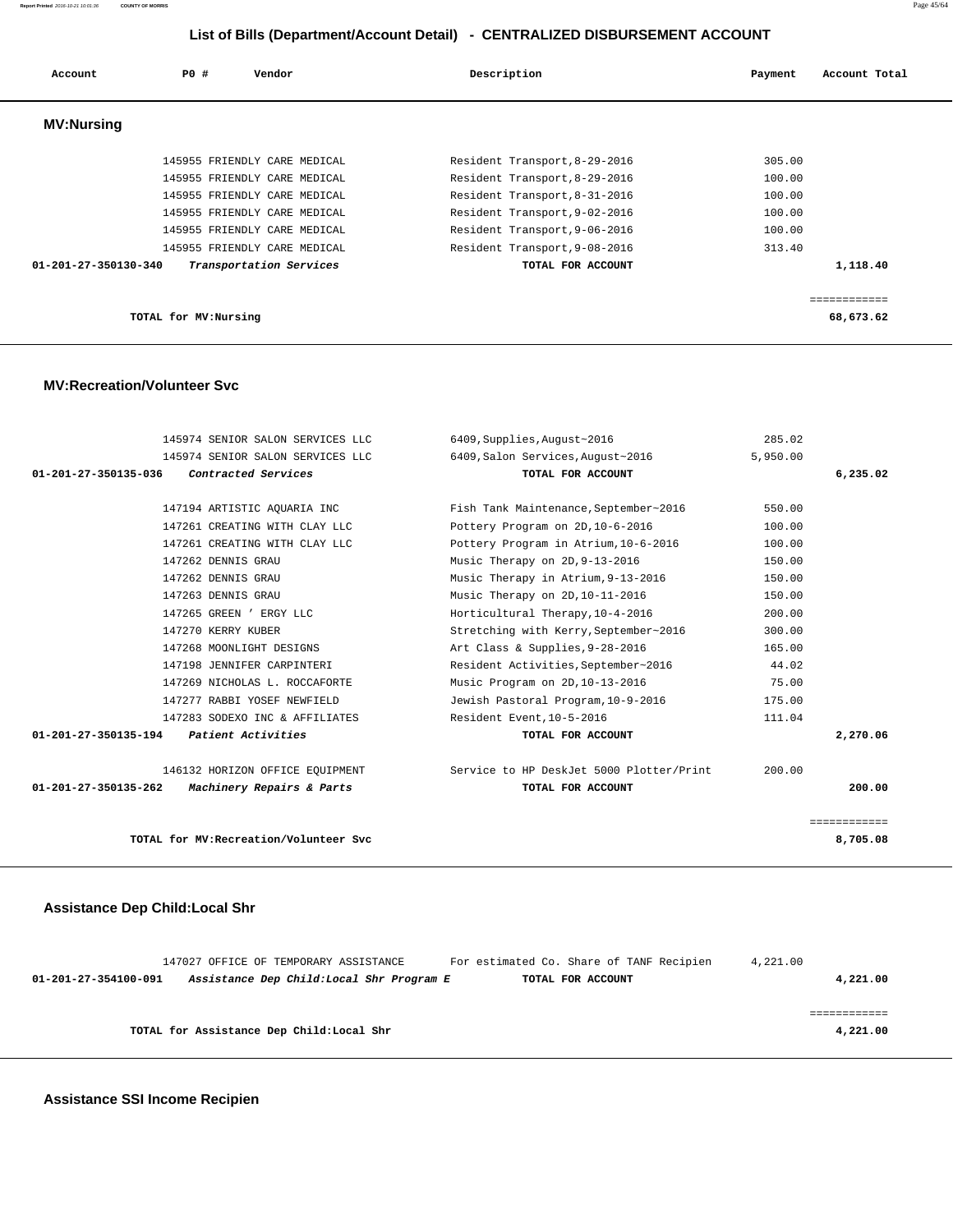**Report Printed** 2016-10-21 10:01:36 **COUNTY OF MORRIS** Page 46/64

# **List of Bills (Department/Account Detail) - CENTRALIZED DISBURSEMENT ACCOUNT**

| Account                               | PO# | Vendor                                   | Description       | Payment | Account Total             |
|---------------------------------------|-----|------------------------------------------|-------------------|---------|---------------------------|
| <b>Assistance SSI Income Recipien</b> |     |                                          |                   |         |                           |
| 01-201-27-355100-090                  |     | Assistance SSI Income Recipien Expenditu | TOTAL FOR ACCOUNT |         | 60,000.00                 |
|                                       |     | TOTAL for Assistance SSI Income Recipien |                   |         | eessessesses<br>60,000.00 |

# **County Adjuster**

| 147398 NJ STATE ASSOCIATION OF                       | Membership Dues for 2016 - Laurie Becker | 75.00  |        |
|------------------------------------------------------|------------------------------------------|--------|--------|
| Associations and Memberships<br>01-201-27-357100-023 | TOTAL FOR ACCOUNT                        |        | 75.00  |
| 147410 COUNTY OF MORRIS                              | 1ST HALF 10/16 METERED MAIL              | 514.84 |        |
| Postage & Metered Mail<br>01-201-27-357100-068       | TOTAL FOR ACCOUNT                        |        | 514.84 |
|                                                      |                                          |        |        |
| TOTAL for County Adjuster                            |                                          |        | 589.84 |
|                                                      |                                          |        |        |

 **County Library** 

|                                          | 146488 DARREN O'NEILL                                 | Daily Record - renewal                         | 389.20   |          |
|------------------------------------------|-------------------------------------------------------|------------------------------------------------|----------|----------|
|                                          | 146488 DARREN O'NEILL                                 | League of Historical Societies of NJ - r       | 40.00    |          |
|                                          | 146488 DARREN O'NEILL                                 | Guitar Player - renewal                        | 33.99    |          |
|                                          | 146488 DARREN O'NEILL                                 | Brides - renewal                               | 11.97    |          |
|                                          | 146488 DARREN O'NEILL                                 | Sierra - renewal                               | 12.00    |          |
|                                          | 146488 DARREN O'NEILL                                 | Civil War Times - renewal                      | 47.95    |          |
|                                          | 146488 DARREN O'NEILL                                 | Military History - renewal                     | 41.95    |          |
|                                          | 146488 DARREN O'NEILL                                 | Univ of Idaho Library - Lost book              | 169.00   |          |
|                                          | 145871 INGRAM LIBRARY SERVICES                        | 20C0083 dated 08/29/16                         | 105.86   |          |
|                                          | 145872 INGRAM LIBRARY SERVICES                        | 20C0083 dated 09/06/16                         | 203.81   |          |
|                                          | 145872 INGRAM LIBRARY SERVICES                        | 20C0083 dated 09/06/16                         | 114.88   |          |
|                                          | 145874 INGRAM LIBRARY SERVICES                        | 20C0083 dated 09/09/16                         | 442.77   |          |
|                                          | 145874 INGRAM LIBRARY SERVICES                        | 20C0083 dated 09/09/16 Split Object Code 37.73 |          |          |
|                                          | 145874 INGRAM LIBRARY SERVICES                        | 20C0083 dated 09/09/16                         | 733.56   |          |
|                                          | 145874 INGRAM LIBRARY SERVICES                        | 20C0083 dated 09/09/16                         | 16.89    |          |
|                                          | 145930 GREY HOUSE PUBLISHING                          | Order#V29S81-16 dated 08/01/16                 | 148.50   |          |
|                                          | 144777 GALE                                           | 116418 dated 07/27/16                          | 57.58    |          |
|                                          | 144777 GALE                                           | 116418 dated 08/04/16                          | 111.96   |          |
|                                          | 144777 GALE                                           | 116418 dated 08/05/16                          | 240.72   |          |
|                                          | 146074 PROOUEST LLC                                   | 157768 dated 07/29/16                          | 2,185.00 |          |
|                                          | 146148 PROQUEST LLC                                   | 157768 dated 09/01/16                          | 3,178.00 |          |
|                                          | 145868 THOMSON REUTERS-WEST                           | 1003308031 dated 09/01/16                      | 1,544.38 |          |
| 01-201-29-390100-028 Books & Periodicals |                                                       | TOTAL FOR ACCOUNT                              |          | 9,867.70 |
|                                          | 147410 COUNTY OF MORRIS                               | 1ST HALF 10/16 METERED MAIL                    | 1,715.41 |          |
|                                          | $01 - 201 - 29 - 390100 - 068$ Postage & Metered Mail | TOTAL FOR ACCOUNT                              |          | 1,715.41 |
|                                          | 145874 INGRAM LIBRARY SERVICES                        | 20C0083 dated 09/09/16 Split Object Code       | 36.79    |          |
|                                          | $01-201-29-390100-083$ Video & Film Materials         | TOTAL FOR ACCOUNT                              |          | 36.79    |
|                                          | 146146 OCLC ONLINE COMPUTER                           | $010CLC00009592$ dated $08/31/16$ Cataloging   | 946.59   |          |
|                                          | 146146 OCLC ONLINE COMPUTER                           | 010CLC00009592 dated 08/31/16 ILL for th       | 1,219.83 |          |
| 01-201-29-390100-084                     | Other Outside Services                                | TOTAL FOR ACCOUNT                              |          | 2,166.42 |
|                                          |                                                       |                                                |          |          |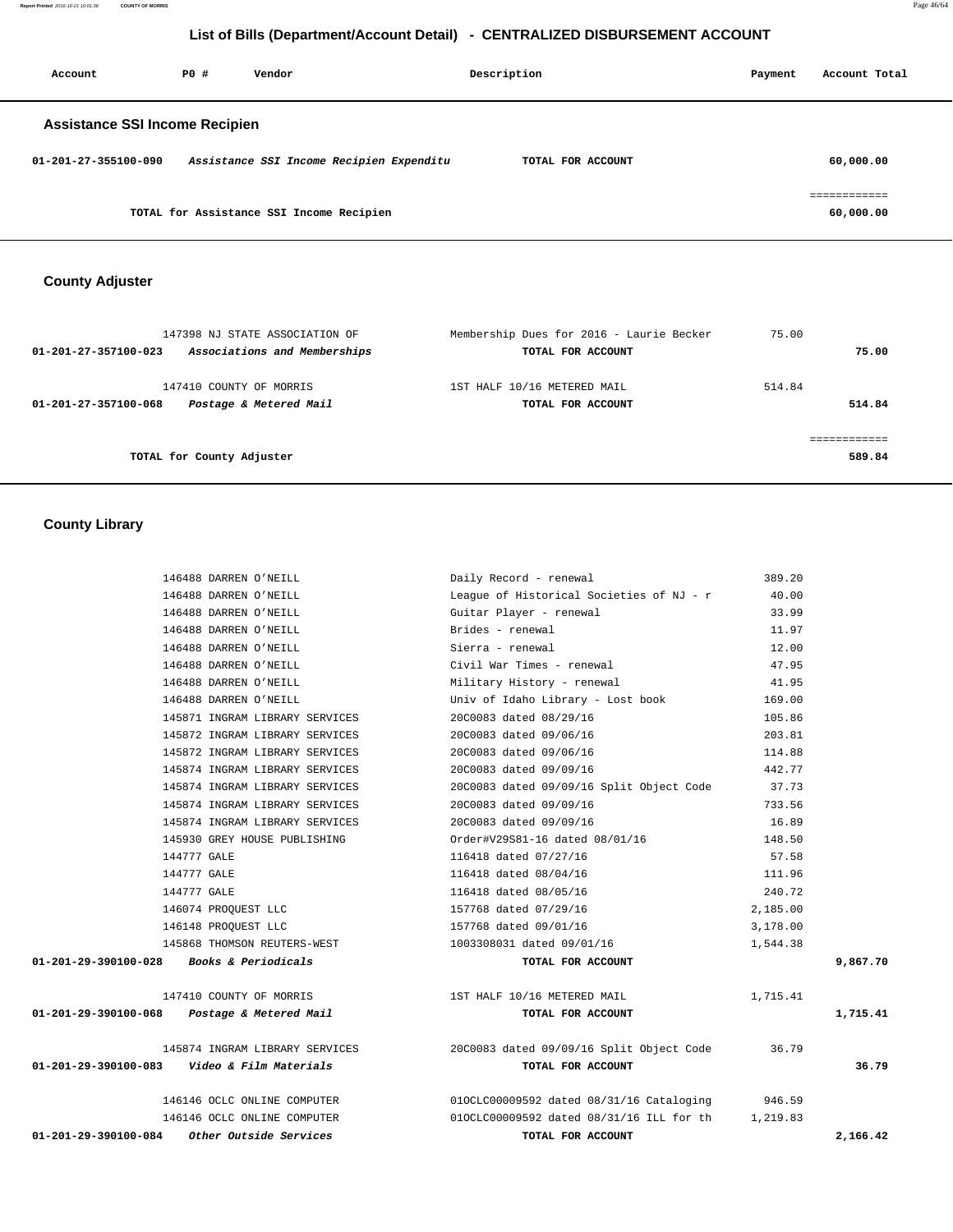**Report Printed** 2016-10-21 10:01:36 **COUNTY OF MORRIS** Page 47/64

# **List of Bills (Department/Account Detail) - CENTRALIZED DISBURSEMENT ACCOUNT**

Account **PO #** Vendor **Description Description Payment** Account Total

| <b>County Library</b>                 |                                                                                                       |                                                                                          |                    |                            |  |
|---------------------------------------|-------------------------------------------------------------------------------------------------------|------------------------------------------------------------------------------------------|--------------------|----------------------------|--|
| 01-201-29-390100-090                  | 146072 ORIENTAL TRADING COMPANY INC.<br>146066 DEMCO<br>Program Expenditures                          | 11040960 dated 09/06/16<br>290190055 Order Placed 7/11/16; 6 Lounge<br>TOTAL FOR ACCOUNT | 474.83<br>1,316.00 | 1,975.41                   |  |
|                                       | TOTAL for County Library                                                                              |                                                                                          |                    | ============<br>15,761.73  |  |
| <b>County Superintendent of Schoo</b> |                                                                                                       |                                                                                          |                    |                            |  |
| 01-201-29-392100-068                  | 147410 COUNTY OF MORRIS<br>Postage & Metered Mail                                                     | 1ST HALF 10/16 METERED MAIL<br>TOTAL FOR ACCOUNT                                         | 184.92             | 184.92                     |  |
|                                       | TOTAL for County Superintendent of Schoo                                                              |                                                                                          |                    | ============<br>184.92     |  |
| <b>Contribution to County College</b> |                                                                                                       |                                                                                          |                    |                            |  |
| 01-201-29-395100-090                  | 147412 COUNTY COLLEGE OF MORRIS<br>Expenditures                                                       | 2nd HALF OF OCTOBER 2016 OPERATING BUDGE<br>TOTAL FOR ACCOUNT                            | 492,916.67         | 492,916.67                 |  |
|                                       | TOTAL for Contribution to County College                                                              |                                                                                          |                    | ============<br>492,916.67 |  |
| <b>Rutgers Extension Service</b>      |                                                                                                       |                                                                                          |                    |                            |  |
| $01 - 201 - 29 - 396100 - 068$        | 147410 COUNTY OF MORRIS<br>Postage & Metered Mail                                                     | 1ST HALF 10/16 METERED MAIL<br>TOTAL FOR ACCOUNT                                         | 6.86               | 6.86                       |  |
| 01-201-29-396100-163                  | 143050 RICOH AMERICAS CORPORATION<br>Office Machines                                                  | Copier Lease<br>TOTAL FOR ACCOUNT                                                        | 992.39             | 992.39                     |  |
|                                       | TOTAL for Rutgers Extension Service                                                                   |                                                                                          |                    | ============<br>999.25     |  |
| Rmb Out of Cty Two Yr Coll            |                                                                                                       |                                                                                          |                    |                            |  |
| 01-201-29-397100-090                  | 147408 UNION COUNTY COLLEGE<br>147408 UNION COUNTY COLLEGE<br>Rmb Out of Cty Two Yr Coll Expenditures | SUMMER 2016 TUITION CHARGEBACK<br>MINOR CAPITAL CHARGE<br>TOTAL FOR ACCOUNT              | 2,013.11<br>29.00  | 2,042.11                   |  |
|                                       | TOTAL for Rmb Out of Cty Two Yr Coll                                                                  |                                                                                          |                    | ============<br>2,042.11   |  |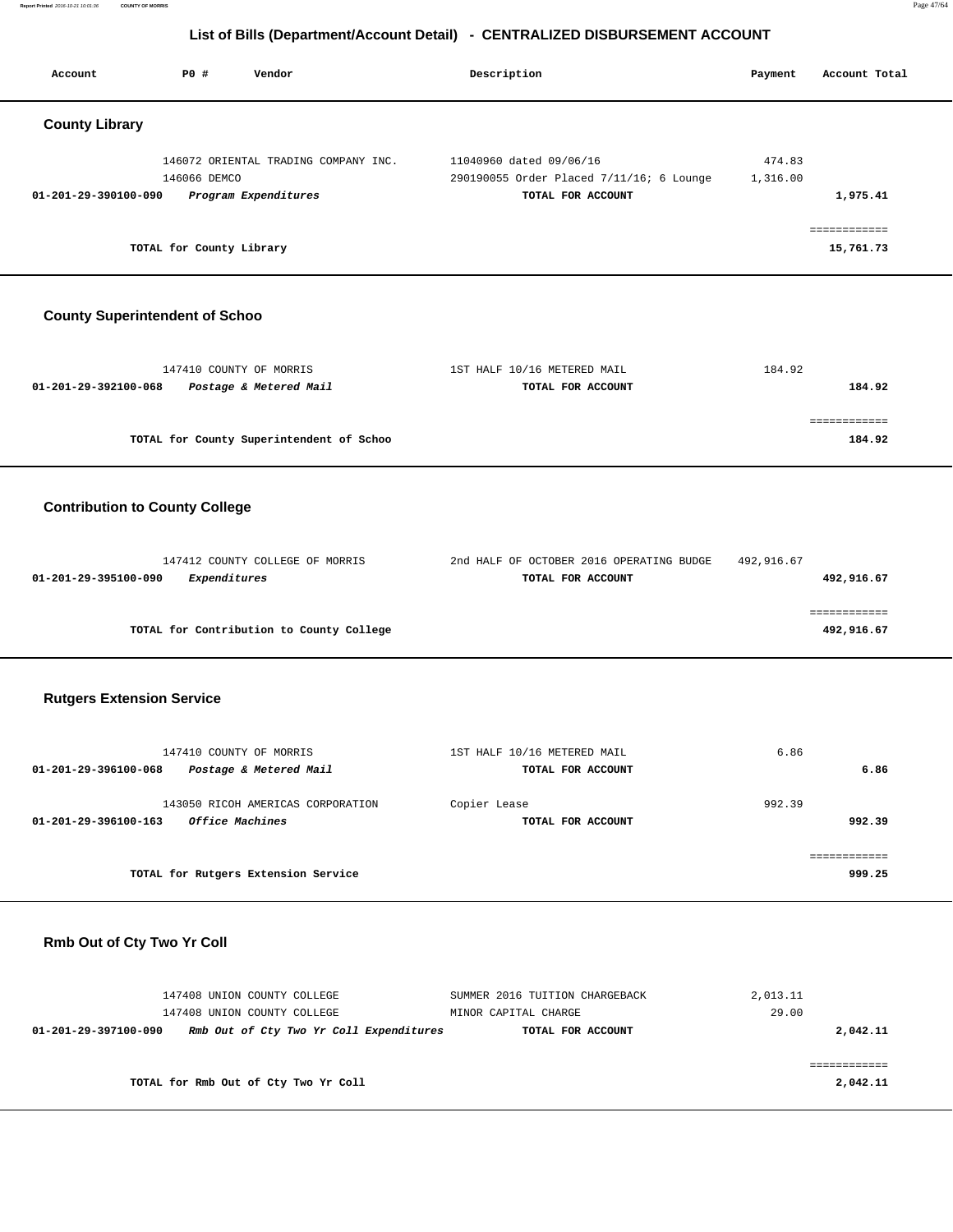146771 JERSEY CENTRAL POWER & LIGHT 20-00-00-0539-3-0 120 E Hanover Ave-Ceda 517.35 147267 JERSEY CENTRAL POWER & LIGHT 100 004 803 738,September~2016 51,346.30 147057 JERSEY CENTRAL POWER & LIGHT 200-000-971-008 - RUTH DAVIS DRIVE 10/3/ 447.68 147054 MORRISTOWN PARKING AUTHORITY JCP & L/ SCHUYLER ANNEX PARKING 2,169.20 146949 BOROUGH OF BUTLER 8496-0 Route 23 & Decker Ave 49.77 146949 BOROUGH OF BUTLER 8495-1 Route 23 Traffic Light 94.06 146949 BOROUGH OF BUTLER 8495-0 Route 23 South Light Pole # 144 72.40 147193 AES-NJ COGEN CO INC Co-Generated Electric,September-2016 3,270.79  **01-201-31-430100-137 Electricity TOTAL FOR ACCOUNT 57,967.55** 147413 NATIONAL FUEL OIL INC. FUEL CHARGES 9/16 31,851.36  **01-201-31-430100-140 Gas Purchases TOTAL FOR ACCOUNT 31,851.36** 146847 N.J. NATURAL GAS COMPANY 06-1126-4174-12 WHARTON OFFICES 8/31/16 27.77 146846 N.J. NATURAL GAS COMPANY 06-1126-4355-14 WHARTON BRIDGES 8/31/16 274.65 146845 N.J. NATURAL GAS COMPANY 22-0009-8231-77 WHARTON BRIDGE GEN 8/31/ 25.93 146844 N.J. NATURAL GAS COMPANY 12-1157-4515-09 DOVER PROBATION 8/31/16 25.00 146843 N.J. NATURAL GAS COMPANY 06-1126-4370-18 - WHARTON ROADS 8/31/16 163.12

> 146412 SUBURBAN PROPANE -2347 Propane 890.56 146412 SUBURBAN PROPANE -2347 Rounding 0.18

#### **Utilities**

|                                | 147410 COUNTY OF MORRIS                   | 1ST HALF 10/16 METERED MAIL | 115.38   |              |
|--------------------------------|-------------------------------------------|-----------------------------|----------|--------------|
| 01-201-29-407100-068           | Postage & Metered Mail                    | TOTAL FOR ACCOUNT           |          | 115.38       |
|                                | 146410 M.C. MUA-MT OLIVE                  | Tipping Fees                | 345.87   |              |
| $01 - 201 - 29 - 407100 - 143$ | Rubbish & Trash Removal                   | TOTAL FOR ACCOUNT           |          | 345.87       |
|                                | 146411 SHEAFFER SUPPLY INC.               | Cobalt Drill Bits           | 53.84    |              |
|                                | 144619 B & H PHOTO-VIDEO INC.             | Optoma BL-FP240C Lamps      | 238.16   |              |
| 01-201-29-407100-223           | Building Repairs                          | TOTAL FOR ACCOUNT           |          | 292.00       |
|                                | 146223 VEOLIA ES TECHNICAL SOLUTIONS, LLC | Cloth filters with lead     | 1,740.00 |              |
|                                | 146223 VEOLIA ES TECHNICAL SOLUTIONS, LLC | cloth filters iwth lead     | 4,400.00 |              |
|                                | 146223 VEOLIA ES TECHNICAL SOLUTIONS, LLC | Cubic box with liner        | 1,320.00 |              |
|                                | 146223 VEOLIA ES TECHNICAL SOLUTIONS, LLC | State Regulatory fees       | 10.00    |              |
|                                | 146223 VEOLIA ES TECHNICAL SOLUTIONS, LLC | Fuel & security surcharge   | 644.96   |              |
|                                | 146223 VEOLIA ES TECHNICAL SOLUTIONS, LLC | Mobilization fee            | 160.00   |              |
|                                | 146223 VEOLIA ES TECHNICAL SOLUTIONS, LLC | Technical Supervisor        | 237.25   |              |
|                                | 146223 VEOLIA ES TECHNICAL SOLUTIONS, LLC | Technical Assistant         | 204.75   |              |
| 01-201-29-407100-231           | Hazardous Material Disposal               | TOTAL FOR ACCOUNT           |          | 8,716.96     |
|                                | 146413 AIRPOWER INTERNATIONAL INC.        | Replace Auto Drain Pad      | 10.00    |              |
|                                | 146413 AIRPOWER INTERNATIONAL INC.        | Labor                       | 332.50   |              |
| 01-201-29-407100-291           | Vehicle Repairs                           | TOTAL FOR ACCOUNT           |          | 342.50       |
|                                |                                           |                             |          | ============ |
|                                | TOTAL for Fire and Police Academy         |                             |          | 9,812.71     |

 146780 NATIONAL TERMINAL INC. Purchase Diesel Fuel - Hill Location tic 6,635.58 146781 NATIONAL TERMINAL INC. Purchase Diesel Fuel - Wharton Garage ti 6,838.90 146810 NATIONAL TERMINAL INC. Purchase Diesel Fuel - County Garage tic 7,031.10  **01-201-31-430100-136 Diesel Fuel TOTAL FOR ACCOUNT 20,505.58**

 **Account P0 # Vendor Description Payment Account Total**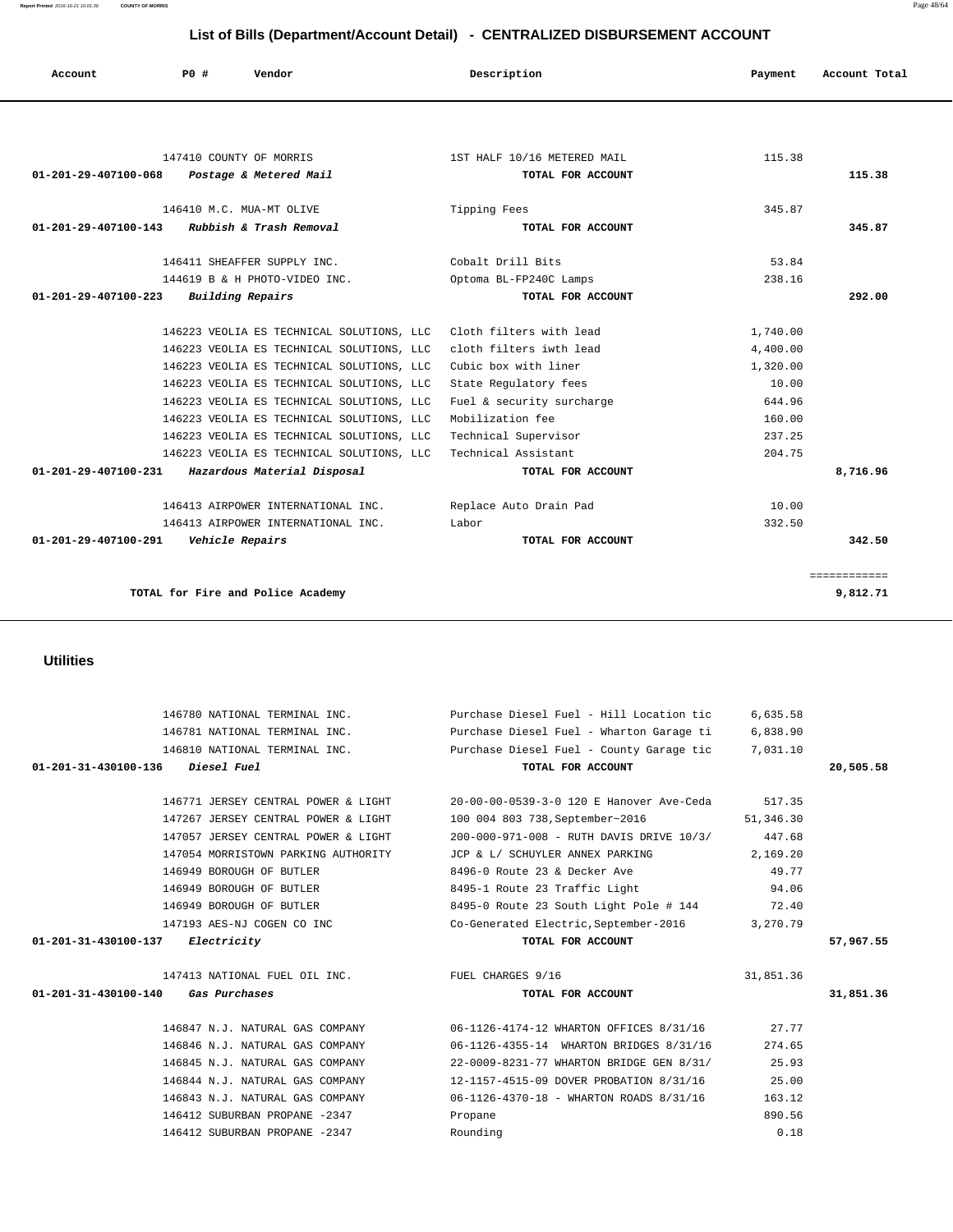**TOTAL for Utilities** 206,269.94

============

|  | 206,269. |  |
|--|----------|--|
|  |          |  |

| 146412 SUBURBAN PROPANE -2347                | Propane                                                                       | 715.98    |           |
|----------------------------------------------|-------------------------------------------------------------------------------|-----------|-----------|
| 146412 SUBURBAN PROPANE -2347                | Rounding                                                                      | 0.07      |           |
| 146412 SUBURBAN PROPANE -2347                | Safety P&T Fee                                                                | 9.92      |           |
| 146294 SUBURBAN PROPANE -2347                | Propane                                                                       | 303.20    |           |
| 146294 SUBURBAN PROPANE -2347                | Rounding                                                                      | 0.03      |           |
| 146294 SUBURBAN PROPANE -2347                | Safety P&T Fee                                                                | 9.92      |           |
| 147274 PSE&G CO                              | 65 858 068 08, September~2016                                                 | 1,462.59  |           |
| 147276 PSE&G CO                              | 66 472 055 00, September~2016                                                 | 529.88    |           |
| 147292 WOODRUFF ENERGY                       | 508-579, August~2016                                                          | 3,838.40  |           |
| 147292 WOODRUFF ENERGY                       | 508-584, August~2016                                                          | 1,190.55  |           |
| 147045 PSE&G CO                              | REF # MOMBAG/ 66-254-142-04 - 18 HIGHVIE                                      | 47.94     |           |
| 147056 PSE&G CO                              | REF # MOMBAG/ COUNTY OF MORRIS - MUNICIP                                      | 2,383.29  |           |
| 01-201-31-430100-141 Natural Gas             | TOTAL FOR ACCOUNT                                                             |           | 12,245.43 |
| 145966 MORRIS COUNTY MUNICIPAL               | 100041, Tipping Fees, August~2016                                             | 3,592.88  |           |
| 145966 MORRIS COUNTY MUNICIPAL               | MORRIS55, Roll-Offs, August~2016                                              | 2,934.00  |           |
| 01-201-31-430100-143 Rubbish & Trash Removal | TOTAL FOR ACCOUNT                                                             |           | 6,526.88  |
|                                              | 147055 WASHINGTON TOWNSHIP M.U.A. 000321/ RE: LONG VALLEY GRG - SEWER         | 291.38    |           |
|                                              | 147074 NJ DEPARTMENT OF TREASURY THE RE: CENTRAL AVENUE / TWP OF PARSIPPANY-T | 31.50     |           |
| 01-201-31-430100-144<br>Sewer                | TOTAL FOR ACCOUNT                                                             |           | 322.88    |
| 147290 STERICYCLE INC.                       | 8074425, October~2016                                                         | 1,340.77  |           |
| 01-201-31-430100-145 Solid Waste Cost        | TOTAL FOR ACCOUNT                                                             |           | 1,340.77  |
|                                              |                                                                               |           |           |
| 146288 OPTIMUM LIGHTPATH                     | Account 53521                                                                 | 9,481.61  |           |
| 146860 VERIZON                               | 973-697-0879 521 94Y, 9/22/16, Jefferson                                      | 30.99     |           |
| 146860 VERIZON                               | 973-326-8955 127 49Y, 9/25/16, Sheriff's                                      | 30.99     |           |
| 145825 VERIZON                               | 973 682-4353 854 87Y 09/2016                                                  | 1,290.14  |           |
| 146063 VERIZON                               | 201 V63-2073 999 44Y 09/2016                                                  | 795.29    |           |
| 145827 VERIZON                               | 201 Z43-6526 999 90Y 09/2016                                                  | 7,012.64  |           |
| 145828 VERIZON                               | Account 609 Z64-6804 073 45Y - 09/2016                                        | 530.25    |           |
| 145826 VERIZON BUSINESS                      | Account 6000083582X26                                                         | 99.51     |           |
| 146398 VERIZON                               | 201 V03-7261 127 66Y, 9/16/16, 911 Switc                                      | 12,470.10 |           |
| 146399 VERIZON                               | 973-539-7933 842 07Y, 9/16/16, Randolph                                       | 30.99     |           |
| 145824 AT&T                                  | - FAX Circuits                                                                | 11.03     |           |
| 145824 AT&T                                  | - Legacy Centrex/POT                                                          | 31.81     |           |
| 146229 DATA NETWORK SOLUTIONS                | Local Telephone Service                                                       | 12,980.36 |           |
| 146598 DATA NETWORK SOLUTIONS                | 162440124 Local Telephone Service 9/30 12,243.72                              |           |           |
| 146862 CENTURYLINK                           | 309973303, 9/19/16, T1 Chester site (9/1                                      | 1,785.33  |           |
| 147030 VERIZON                               | 973-455-0378 979 71Y / RE: PENTHOUSE- A                                       | 68.14     |           |
| 146914 VERIZON WIRELESS                      | COUNTY WIDE VERIZON WIRELESS 486023883-0                                      | 8,024.11  |           |
| 01-201-31-430100-146<br>Telephone            | TOTAL FOR ACCOUNT                                                             |           | 66,917.01 |
| 147055 WASHINGTON TOWNSHIP M.U.A.            | 000321/ RE: LONG VALLEY GRG - WATER                                           | 74.60     |           |
| 147280 SOUTHEAST MORRIS COUNTY               | 7635107060.00,3rd Qtr. 2016                                                   | 233.86    |           |
| 147280 SOUTHEAST MORRIS COUNTY               | 7635106200.00,3rd Qtr. 2016                                                   | 392.00    |           |
| 147280 SOUTHEAST MORRIS COUNTY               | 7625100690.00,3rd Qtr. 2016                                                   | 365.28    |           |
| 147280 SOUTHEAST MORRIS COUNTY               | 2120000537.00,8/13 thru 9/12/29016                                            | 7,526.74  |           |
| 01-201-31-430100-147<br>Water                | TOTAL FOR ACCOUNT                                                             |           | 8,592.48  |
|                                              |                                                                               |           |           |

 **Utilities** 

 **Account P0 # Vendor Description Payment Account Total**

 146412 SUBURBAN PROPANE -2347 Propane 326.57 146412 SUBURBAN PROPANE -2347 Rounding 0.04 146412 SUBURBAN PROPANE -2347 Safety P&T Fee 9.92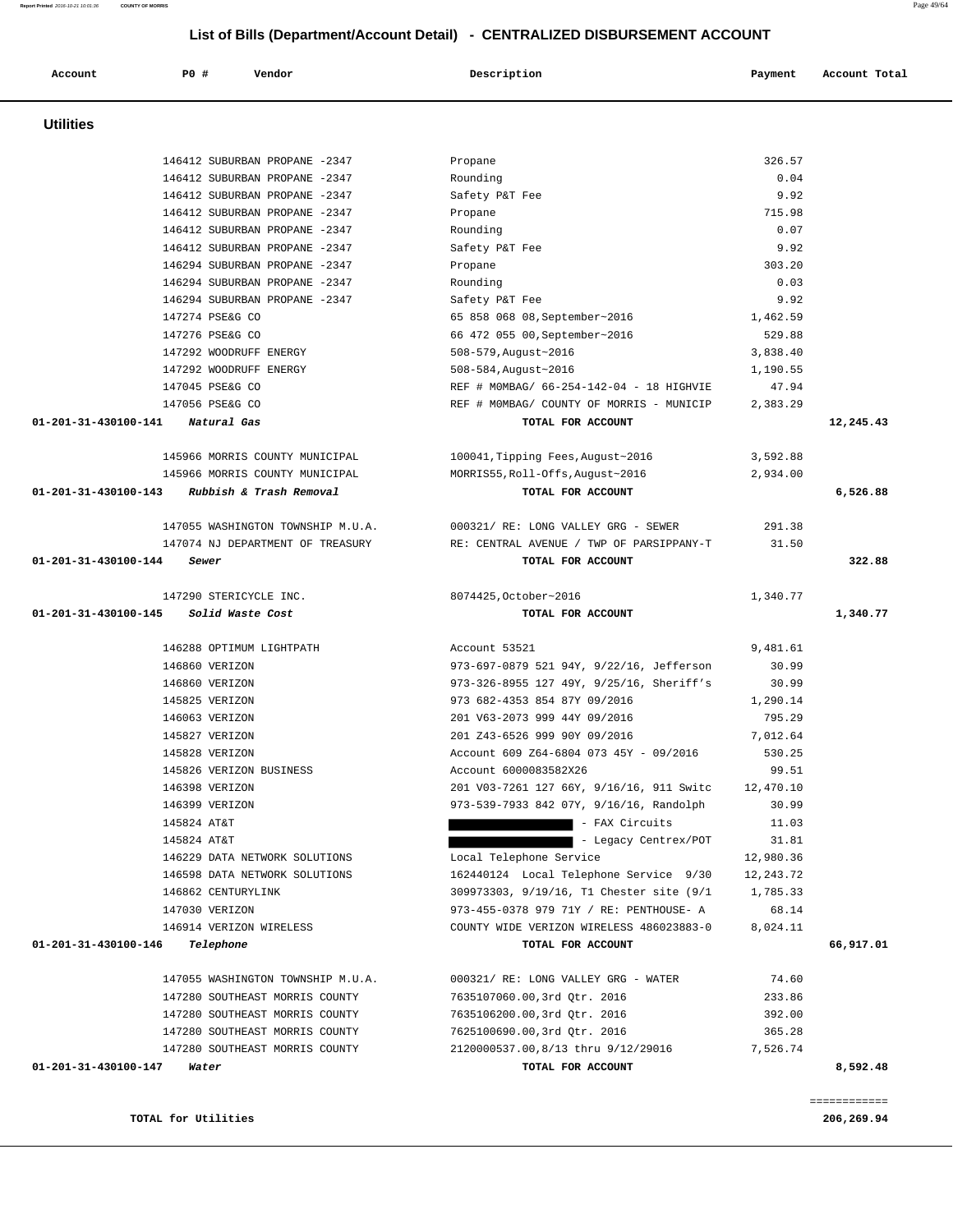**Report Printed** 2016-10-21 10:01:36 **COUNTY OF MORRIS** Page 50/64

# **List of Bills (Department/Account Detail) - CENTRALIZED DISBURSEMENT ACCOUNT**

| Account              | PO#                  | Vendor                         | Description                              | Payment | Account Total |
|----------------------|----------------------|--------------------------------|------------------------------------------|---------|---------------|
| <b>Nutrition</b>     |                      |                                |                                          |         |               |
|                      |                      |                                |                                          |         |               |
|                      | 146759 EDWIN GUEVARA |                                | Jefferson picnic items Walmart           | 5.00    |               |
|                      | 146759 EDWIN GUEVARA |                                | dollar tree                              | 12.00   |               |
|                      | 146759 EDWIN GUEVARA |                                | dollar deal                              | 50.29   |               |
|                      |                      | 146805 PETER LIMONE JR         | Entertainment fr Long Hill picnic 9/9/16 | 100.00  |               |
|                      |                      | 146799 PATRICIA HOOVER-HAGEN   | Dollar tree Jeff picnic items            | 10.00   |               |
|                      |                      | 146799 PATRICIA HOOVER-HAGEN   | walmart picnic items jeff                | 50.58   |               |
| 01-201-41-716100-059 |                      | Other General Expenses         | TOTAL FOR ACCOUNT                        |         | 227.87        |
|                      |                      | 144925 CALICO INDUSTRIES, INC. | Can Liners order #81515/00 8/10/16       | 617.60  |               |
| 01-201-41-716100-098 |                      | Other Operating&Repair Supply  | TOTAL FOR ACCOUNT                        |         | 617.60        |

 147413 NATIONAL FUEL OIL INC. FUEL CHARGES 9/16 2,450.75  **01-201-41-716100-140 Gas Purchases TOTAL FOR ACCOUNT 2,450.75**

 146804 VERIZON acct#201 Z43 6536 999 73Y 906.66  **01-201-41-716100-146 Telephone TOTAL FOR ACCOUNT 906.66**

 147092 SODEXO INC & AFFILIATES Daily meals For the period 8/27/16-9/30 179,608.59 147092 SODEXO INC & AFFILIATES Week-end meals 8,608.00 147092 SODEXO INC & AFFILIATES Frozen Meals From the state of  $\frac{8}{368.34}$  147092 SODEXO INC & AFFILIATES Boxed meals 14,613.22 147092 SODEXO INC & AFFILIATES Kosher meals 1,090.20 147092 SODEXO INC & AFFILIATES Other 1,063.20  **01-201-41-716100-185 Food TOTAL FOR ACCOUNT 213,351.55**

**TOTAL for Nutrition 217,554.43**

 **ALPN** 

 147087 DAWN CENTER FOR INDEPENDENT GIASS 1620 CM Per. 9/1/16-9/30/16 2,486.00  **01-201-41-759000-063 ALPN Peer Grouping TOTAL FOR ACCOUNT 2,486.00** ============ **TOTAL for ALPN** 2,486.00

============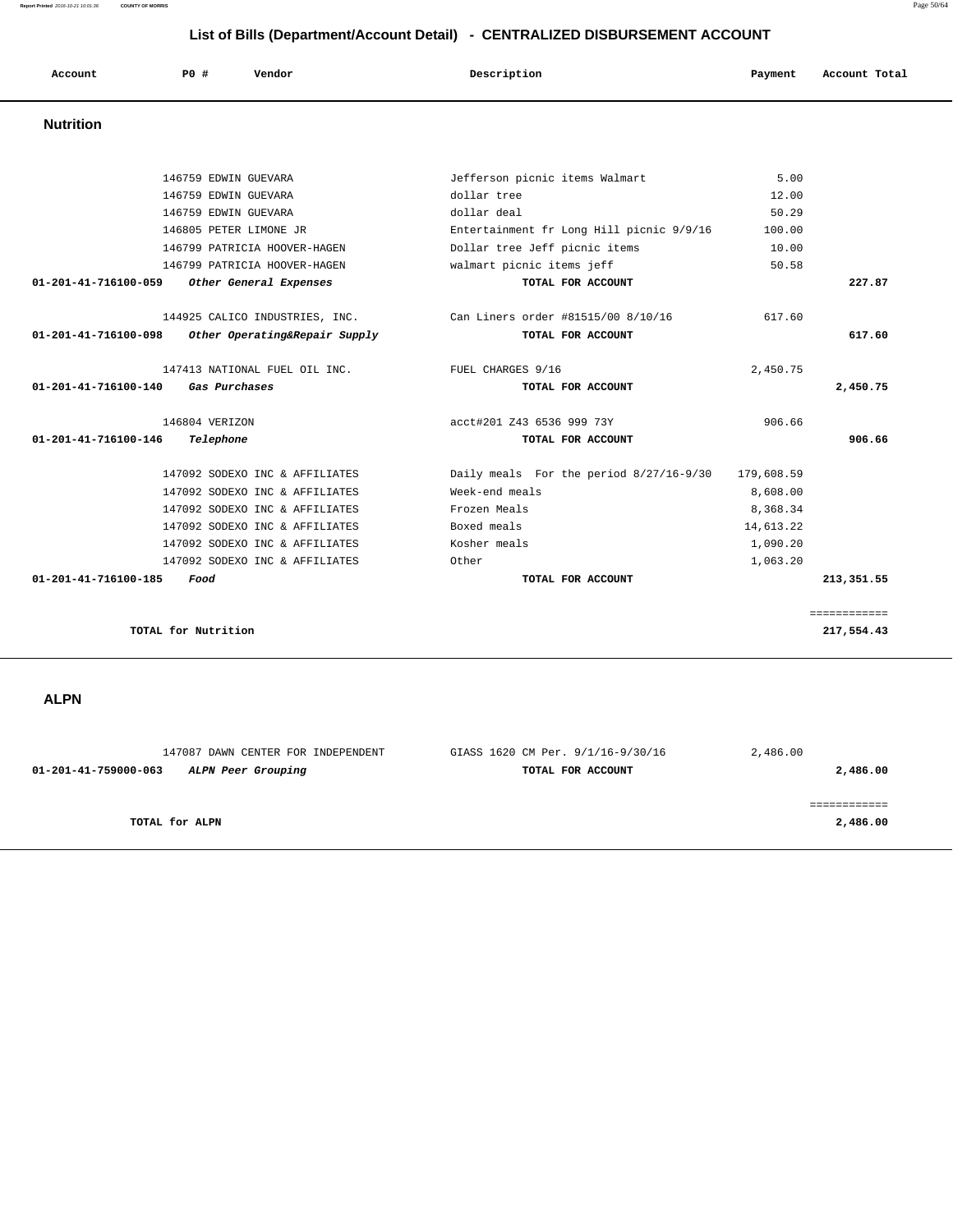| Report Printed 2016-10-21 10:01:36    COUNTY OF MORRIS | Page 51/64 |  |
|--------------------------------------------------------|------------|--|
|                                                        |            |  |

| List of Bills (Department/Account Detail) - CENTRALIZED DISBURSEMENT ACCOUNT |                             |                                                                                                                                                                             |                                                                                              |                                             |                          |
|------------------------------------------------------------------------------|-----------------------------|-----------------------------------------------------------------------------------------------------------------------------------------------------------------------------|----------------------------------------------------------------------------------------------|---------------------------------------------|--------------------------|
| Account                                                                      | P0 #                        | Vendor                                                                                                                                                                      | Description                                                                                  | Payment                                     | Account Total            |
|                                                                              |                             |                                                                                                                                                                             | <b>Grant Fund</b>                                                                            |                                             |                          |
| DEPARTMENT 718710                                                            |                             |                                                                                                                                                                             |                                                                                              |                                             |                          |
|                                                                              | 146874 CABLEVISION          | 147409 COUNTY OF MORRIS<br>02-213-41-718710-391 Public Health Emer Grant(7/1/16-6/30/17)                                                                                    | 07876-616465-01-8 Billing period 3/1/201<br>1ST HALF 10/16 METERED MAIL<br>TOTAL FOR ACCOUNT | 242.49<br>43.02                             | 285.51                   |
|                                                                              | TOTAL for DEPARTMENT 718710 |                                                                                                                                                                             |                                                                                              |                                             | ============<br>285.51   |
| DEPARTMENT 741615                                                            |                             |                                                                                                                                                                             |                                                                                              |                                             |                          |
|                                                                              | 146324 TELESEARCH INC       | 144867 RICOH USA, INC.<br>144525 SHI INTERNATIONAL CORP<br>147135 SUSSEX COUNTY COMMUNITY COLLEGE<br>145065 PLIC SBD GRAND ISLAND                                           | Lilly H. w/e 9/11/2016<br>Siobhan R.                                                         | 5.77<br>19.66<br>300.00<br>4,000.00<br>9.70 |                          |
| 02-213-41-741615-392                                                         |                             | WFNJ-TANF (7/1/15-12/31/16)                                                                                                                                                 | TOTAL FOR ACCOUNT                                                                            |                                             | 4,335.13<br>============ |
|                                                                              | TOTAL for DEPARTMENT 741615 |                                                                                                                                                                             |                                                                                              |                                             | 4,335.13                 |
| DEPARTMENT 741620                                                            |                             |                                                                                                                                                                             |                                                                                              |                                             |                          |
| 02-213-41-741620-392                                                         |                             | 144867 RICOH USA, INC.<br>144525 SHI INTERNATIONAL CORP<br>145065 PLIC SBD GRAND ISLAND<br>147151 RUTGERS CENTER FOR CONTINUING<br>WFNJ-General Assistance(7/1/15-12/31/16) | Sherry C.<br>TOTAL FOR ACCOUNT                                                               | 2.88<br>150.00<br>4.85<br>3,004.00          | 3,161.73                 |
|                                                                              | TOTAL for DEPARTMENT 741620 |                                                                                                                                                                             |                                                                                              |                                             | ============<br>3,161.73 |
| DEPARTMENT 741635                                                            |                             |                                                                                                                                                                             |                                                                                              |                                             |                          |
| 02-213-41-741635-392                                                         |                             | 147138 BLOOMFIELD COLLEGE<br>WDPP-DW (7/1/15-12/31/16)                                                                                                                      | Denise N.<br>TOTAL FOR ACCOUNT                                                               | 3,200.00                                    | 3,200.00                 |
|                                                                              | TOTAL for DEPARTMENT 741635 |                                                                                                                                                                             |                                                                                              |                                             | 3,200.00                 |

#### **DEPARTMENT 741715**

147160 AEROFUND FINANCIAL INC. Transportation for 9/26/16-9/30/16 2,925.72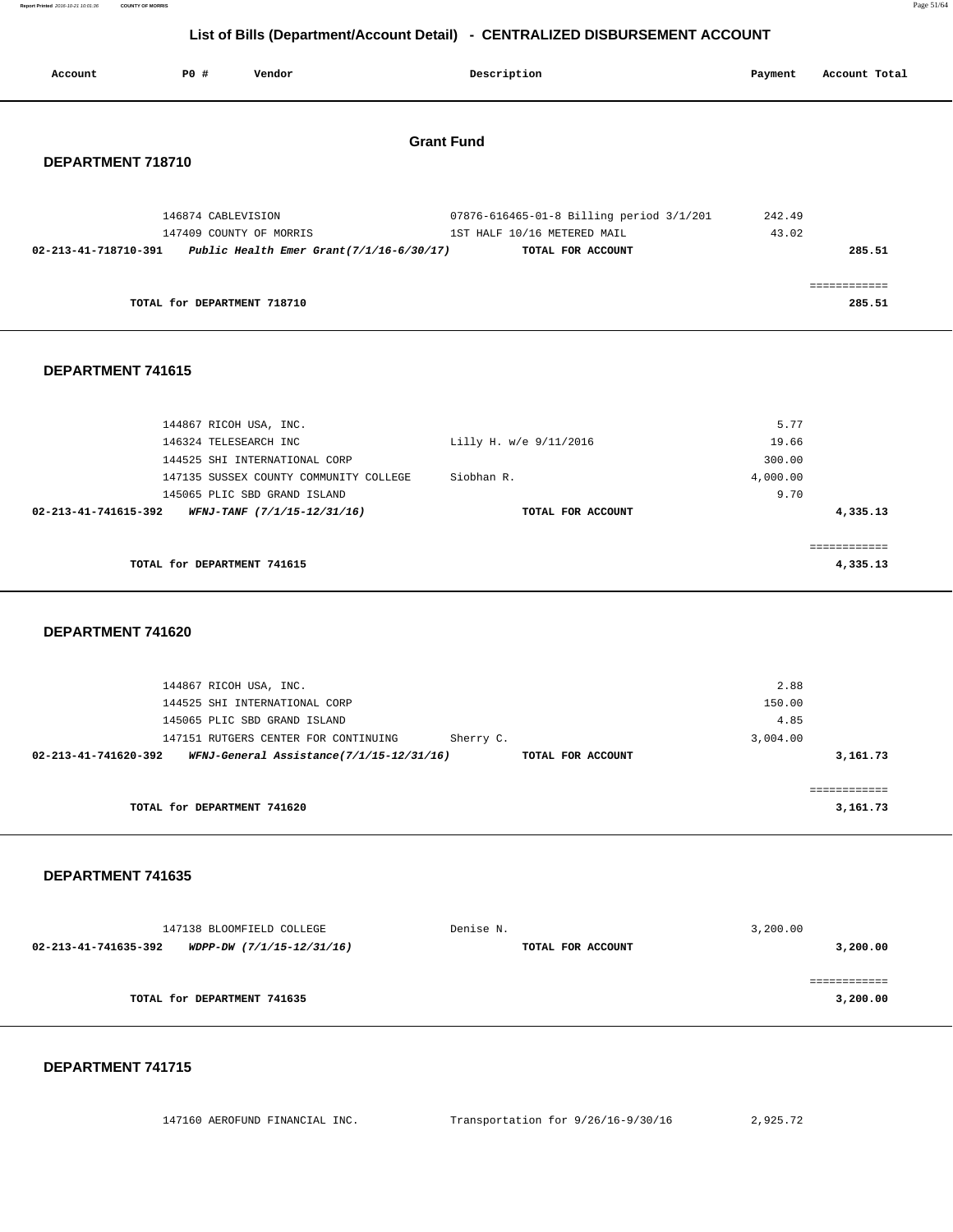**Report Printed** 2016-10-21 10:01:36 **COUNTY OF MORRIS** Page 52/64

# **List of Bills (Department/Account Detail) - CENTRALIZED DISBURSEMENT ACCOUNT**

| Account              | PO#                         | Vendor                        | Description       | Account Total<br>Payment |
|----------------------|-----------------------------|-------------------------------|-------------------|--------------------------|
| DEPARTMENT 741715    |                             |                               |                   |                          |
|                      | 147108 LILLY HYMOWITZ       |                               |                   | 3.00                     |
|                      |                             | 147107 SAMANTHA MARIA PIERSON |                   | 4.60                     |
| 02-213-41-741715-392 |                             | WFNJ-TANF (7/1/16-12/31/17)   | TOTAL FOR ACCOUNT | 5,794.93                 |
|                      |                             |                               |                   | ============             |
|                      | TOTAL for DEPARTMENT 741715 |                               |                   | 5,794.93                 |

#### **DEPARTMENT 741720**

| TOTAL for DEPARTMENT 741720                                      |                                         |          | 5,232.04 |
|------------------------------------------------------------------|-----------------------------------------|----------|----------|
| WFNJ-General Assistance(7/1/16-12/31/17)<br>02-213-41-741720-392 | TOTAL FOR ACCOUNT                       |          | 5,232.04 |
| 147150 DENTAL & MEDICAL CAREER                                   | Giselle S.                              | 3.196.00 |          |
| 147107 SAMANTHA MARIA PIERSON                                    |                                         | 10.35    |          |
| 147108 LILLY HYMOWITZ                                            |                                         | 6.75     |          |
| 147201 ERIKA B MORENO                                            | October 2016 - Monthly parking expense. | 80.00    |          |
| 147161 AEROFUND FINANCIAL INC.                                   | Transportation for 8/29/16-9/2/16       | 953.87   |          |
| 147160 AEROFUND FINANCIAL INC.                                   | Transportation for 9/26/16-9/30/16      | 975.24   |          |
| 146324 TELESEARCH INC                                            | Lilly H. w/e 9/11/2016                  | 9.83     |          |

| 144867 RICOH USA, INC.                           |                        | 51.89        |
|--------------------------------------------------|------------------------|--------------|
| 144525 SHI INTERNATIONAL CORP                    |                        | 2,700.00     |
| 147134 SUSSEX COUNTY COMMUNITY COLLEGE           | Melissa W.             | 887.05       |
| 147136 SUSSEX COUNTY COMMUNITY COLLEGE           | Lori T.                | 2,473.00     |
|                                                  |                        |              |
| 147128 WILLIAM PATERSON UNIVERSITY               | Kathleen C.            | 1,042.25     |
| 147130 WILLIAM PATERSON UNIVERSITY               | Donna M.               | 1,400.00     |
| 147121 MAGGIE FLEMING                            | Travel for $9/29/16$ . | 9.86         |
| 145065 PLIC SBD GRAND ISLAND                     |                        | 87.28        |
| 147154 EZ WHEELS DRIVING SCHOOL                  | Anthony C.             | 774.20       |
| 147155 NORTHAMPTON COMMUNITY COLLEGE             | Elizabeth S.           | 800.00       |
| 147158 BLOOMFIELD COLLEGE                        | Andrew M.              | 3,200.00     |
| 147116 BERKELEY COLLEGE                          | Erika M.               | 1,350.56     |
| 147112 INFORMATION & TECHNOLOGY                  | Joseph P.              | 1,627.00     |
| 147143 RUTGERS CENTER FOR CONTINUING             | Chakia C.              | 2,476.00     |
| 147147 EZ WHEELS DRIVING SCHOOL                  | Katalina G.            | 693.13       |
| 147123 EZ WHEELS DRIVING SCHOOL                  | James P.               | 956.76       |
| 147108 LILLY HYMOWITZ                            |                        | 17.25        |
| 147413 NATIONAL FUEL OIL INC. TUEL CHARGES 9/16  |                        | 35.31        |
| 147107 SAMANTHA MARIA PIERSON                    |                        | 26.45        |
| 02-213-41-742705-391 WIOA Adult (7/1/15-6/30/17) | TOTAL FOR ACCOUNT      | 20,607.99    |
|                                                  |                        |              |
|                                                  |                        | ============ |
| TOTAL for DEPARTMENT 742705                      |                        | 20,607.99    |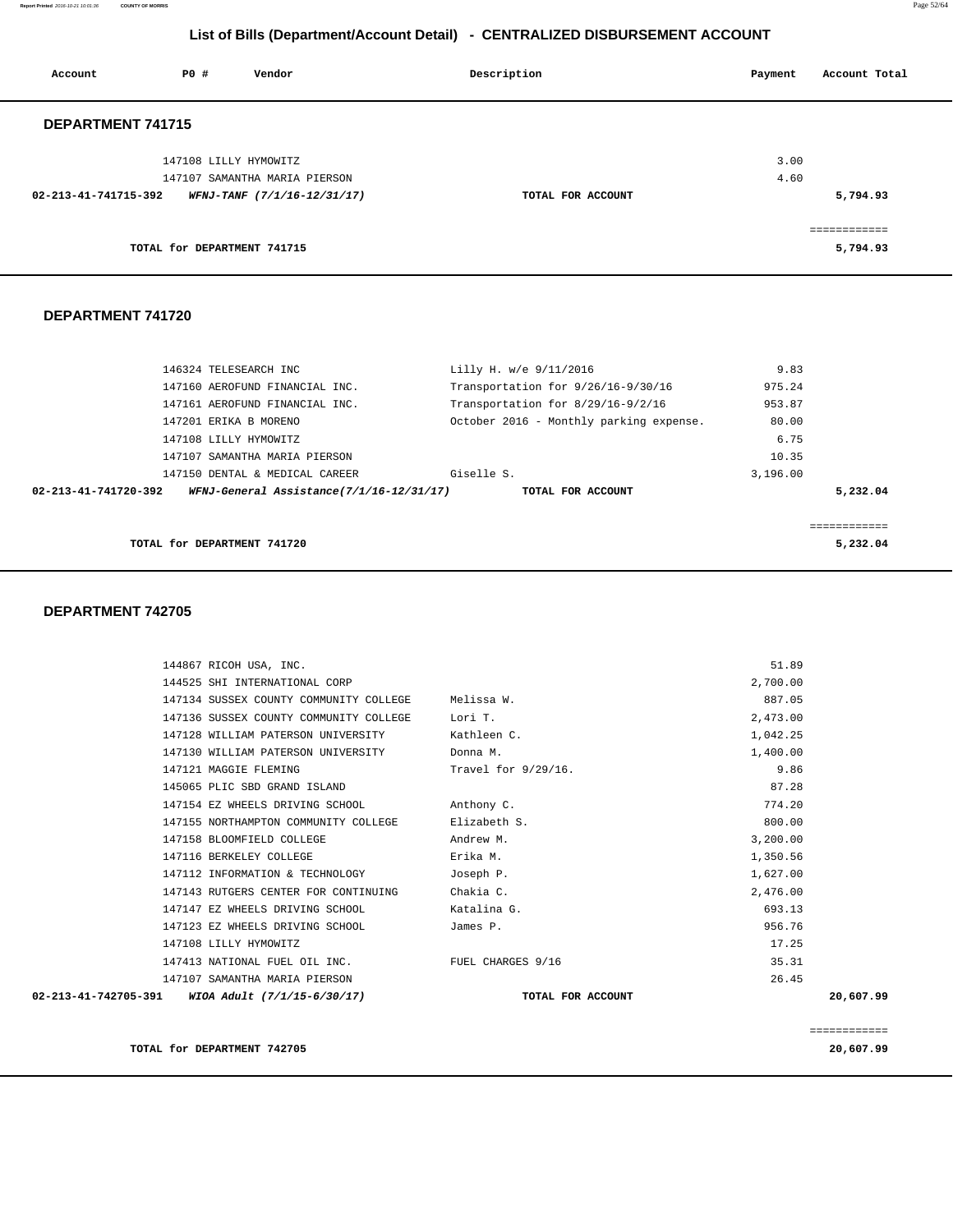| Account | <b>PO #</b> | Vendor<br>. | Description | Payment | Account Total |
|---------|-------------|-------------|-------------|---------|---------------|
|         |             |             |             |         |               |

| 147153 SUSSEX COUNTY COMMUNITY COLLEGE Linda L.<br>147119 BERKELEY COLLEGE                                                           | Mario C.                                                     | 800.00<br>750.00            |           |
|--------------------------------------------------------------------------------------------------------------------------------------|--------------------------------------------------------------|-----------------------------|-----------|
| 147113 INFORMATION & TECHNOLOGY<br>147110 MILLENNIUM SOLUTION FOCUS                                                                  | Michael C.<br>Michael H.                                     | 1,760.00<br>981.34          |           |
| 147144 MILLENNIUM SOLUTION FOCUS<br>147145 RUTGERS, THE STATE UNIVERSITY Jennifer C.<br>147125 ACE HEALTHCARE TRAINING THE Denise E. | Michael H.                                                   | 800.00<br>800.00<br>484.38  |           |
| 147115 RARITAN VALLEY COMMUNITY<br>147120 BERKELEY COLLEGE                                                                           | Todd W.<br>Anne Marie C.                                     | 1,200.00<br>311.00          |           |
| 147122 EZ WHEELS DRIVING SCHOOL<br>147118 BERKELEY COLLEGE                                                                           | Juan M.<br>Melissa R.                                        | 1,066.40<br>1,309.00        |           |
| 147127 ACE HEALTHCARE TRAINING Brunilda R.<br>147108 LILLY HYMOWITZ<br>147409 COUNTY OF MORRIS                                       | October monthly parking pass.<br>1ST HALF 10/16 METERED MAIL | 1,525.60<br>38.25<br>304.39 |           |
| 147107 SAMANTHA MARIA PIERSON<br>02-213-41-742710-391 WIOA Dislocated Worker (7/1/15-6/30/17)                                        | Reimbursement of parking fees.<br>TOTAL FOR ACCOUNT          | 58.65                       | 19,337.48 |

============

**TOTAL for DEPARTMENT 742710** 19,337.48

#### **DEPARTMENT 742720**

| $02 - 213 - 41 - 742720 - 391$<br>WIOA Youth (7/1/15-6/30/17) |              | TOTAL FOR ACCOUNT                         | 27, 414.39 |
|---------------------------------------------------------------|--------------|-------------------------------------------|------------|
| 147107 SAMANTHA MARIA PIERSON                                 |              |                                           | 14.95      |
| 147108 LILLY HYMOWITZ                                         |              |                                           | 9.75       |
| 147117 BERKELEY COLLEGE                                       | Winny S.     |                                           | 1,691.57   |
| 147157 NEWBRIDGE SERVICES INC                                 | Cameron R.   |                                           | 3,505.00   |
| 147157 NEWBRIDGE SERVICES INC                                 | Sean H.      |                                           | 3,140.00   |
| 147157 NEWBRIDGE SERVICES INC                                 | Cody B.      |                                           | 2,130.00   |
| 147157 NEWBRIDGE SERVICES INC                                 | Brooke C.    |                                           | 2,130.00   |
| 147157 NEWBRIDGE SERVICES INC                                 | Joseph B.    |                                           | 3,650.00   |
| 145065 PLIC SBD GRAND ISLAND                                  |              |                                           | 48.49      |
| 147114 LINCOLN TECHINICAL INSTITUTE                           | James L.     |                                           | 3,107.52   |
| 147111 NEWBRIDGE SERVICES INC                                 | Cody B.      |                                           | 1,520.00   |
| 147111 NEWBRIDGE SERVICES INC                                 | Christian H. |                                           | 1,020.00   |
| 147111 NEWBRIDGE SERVICES INC                                 | Jaquorah M.  |                                           | 760.00     |
| 147111 NEWBRIDGE SERVICES INC                                 |              | Destine D., Nahtrelle H., Corey S.        | 1,530.00   |
| 147111 NEWBRIDGE SERVICES INC                                 |              | Yesinia S., Leroy H., Shannon V. 1,530.00 |            |
| 144525 SHI INTERNATIONAL CORP                                 |              |                                           | 1,500.00   |
| 146324 TELESEARCH INC                                         |              | Lilly H. w/e 9/11/2016                    | 98.28      |
| 144867 RICOH USA, INC.                                        |              |                                           | 28.83      |

============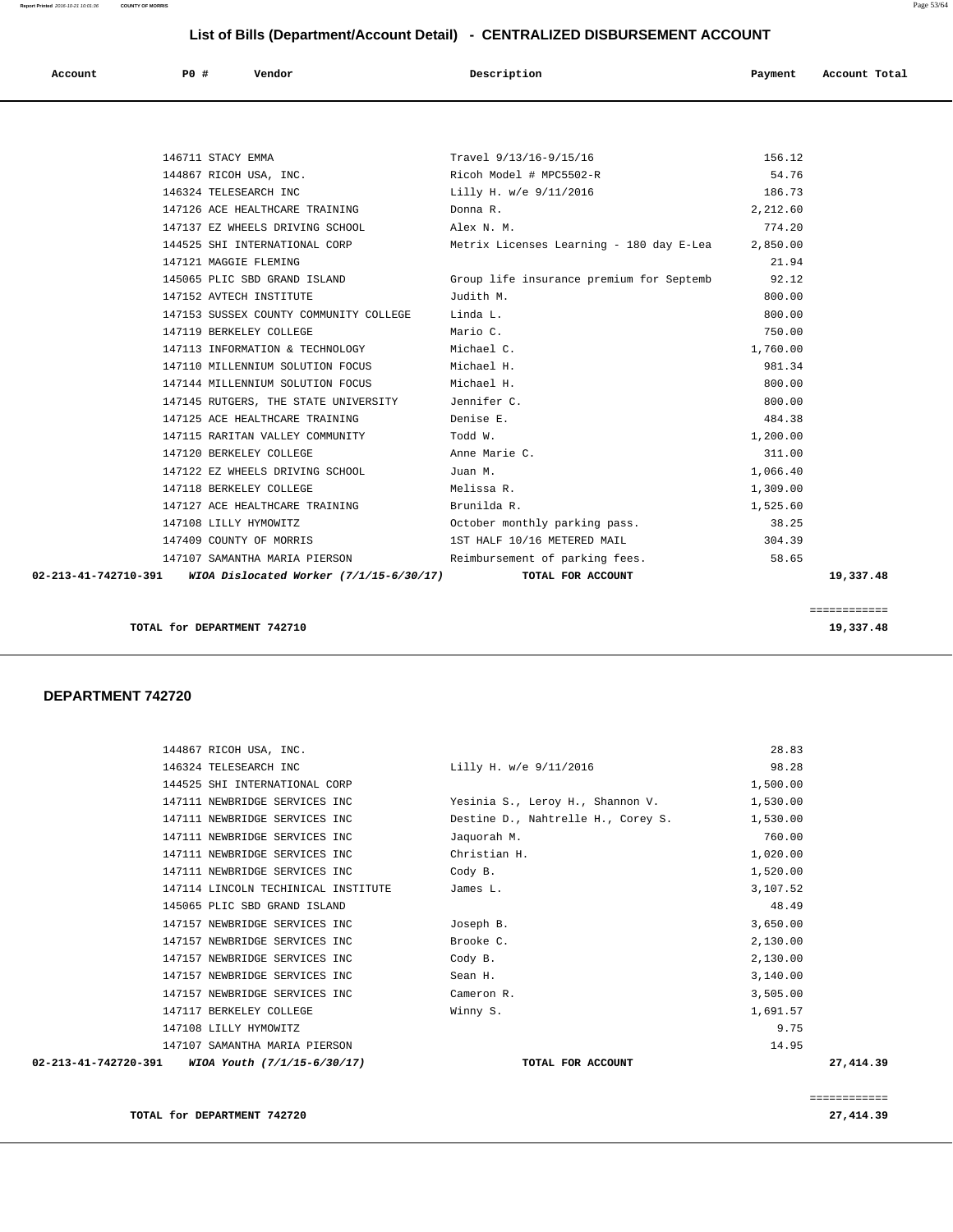**Report Printed** 2016-10-21 10:01:36 **COUNTY OF MORRIS** Page 54/64

# **List of Bills (Department/Account Detail) - CENTRALIZED DISBURSEMENT ACCOUNT**

| Account              | PO#                         | Vendor                             | Description                         | Payment  | Account Total |
|----------------------|-----------------------------|------------------------------------|-------------------------------------|----------|---------------|
|                      |                             |                                    |                                     |          |               |
|                      | 146711 STACY EMMA           |                                    | Travel 9/13/16-9/15/16              | 70.14    |               |
|                      | 146324 TELESEARCH INC       |                                    | Lilly H. w/e 9/11/2016              | 176.90   |               |
|                      |                             | 147129 WILLIAM PATERSON UNIVERSITY | Kenneth N.                          | 1,564.20 |               |
|                      |                             | 147132 WILLIAM PATERSON UNIVERSITY | Timothy H.                          | 1,824.90 |               |
|                      |                             | 147106 LINDE NORTH AMERICA, INC.   | OJT - Richard H. 6/6/16 to 8/19/16. | 4,998.00 |               |
|                      | 147156 LASCOMP INSTITUTE    |                                    | Sharon G.                           | 4,000.00 |               |
| 02-213-41-742805-391 |                             | WIOA Adult (7/1/16-6/30/18)        | TOTAL FOR ACCOUNT                   |          | 12,634.14     |
|                      |                             |                                    |                                     |          |               |
|                      |                             |                                    |                                     |          | ============  |
|                      | TOTAL for DEPARTMENT 742805 |                                    |                                     |          | 12,634.14     |

#### **DEPARTMENT 742810**

| TOTAL for DEPARTMENT 742810                                     |                   | 10,065.79 |
|-----------------------------------------------------------------|-------------------|-----------|
| 02-213-41-742810-391<br>WIOA Dislocated Worker (7/1/16-6/30/18) | TOTAL FOR ACCOUNT | 10,065.79 |
| 147148 EZ WHEELS DRIVING SCHOOL                                 | Ydi C.            | 1,069.52  |
| 147124 EZ WHEELS DRIVING SCHOOL                                 | Michael D.        | 1,069.52  |
| 147146 JERSEY TRACTOR TRAILER                                   | Abedallah E.      | 400.00    |
| 147109 CHIRON TRAINING CENTER                                   | Yakov V.          | 810.75    |
| 147149 DENTAL & MEDICAL CAREER                                  | Jessenia M.       | 3,196.00  |
| 147133 WILLIAM PATERSON UNIVERSITY                              | Jeff N.           | 1,680.00  |
| 147131 WILLIAM PATERSON UNIVERSITY                              | Carol H.          | 1,840.00  |
|                                                                 |                   |           |

### **DEPARTMENT 752620**

| 147094 MORRIS ARTS                                             | 03-JJ-1602 Girls swimming workshops      | 1,600.00  |
|----------------------------------------------------------------|------------------------------------------|-----------|
| 147101 BIG BROTHERS BIG SISTERS OF                             | 03-JJ-1607 Big Brothers Big Sisters from | 2,189.00  |
| 147103 NEWBRIDGE SERVICES INC                                  | 03-JJ-1603 Employment Services from 7/1/ | 19,083.00 |
| 147104 STORY TELLING ARTS INC                                  | 03-JJ-1610 Storytelling Arts/Storytellin | 2,492.00  |
| 147100 MORRISTOWN NEIGHBORHOOD HOUSE                           | 03-JJ-1604 Social Recreation Program Apr | 4,818.00  |
| 147099 MORRISTOWN NEIGHBORHOOD HOUSE                           | 03-JJ-1608 July 1, 2016- Sept 30, 2016 K | 556.00    |
| SCP-Program Services (1/1/16-12/31/16)<br>02-213-41-752620-392 | TOTAL FOR ACCOUNT                        | 30,738.00 |
|                                                                |                                          |           |
|                                                                |                                          |           |
| TOTAL for DEPARTMENT 752620                                    |                                          | 30,738.00 |

| 147102 FAMILY INTERVENTION  |                                    | FC-1614 Family Intervention Services for | 13,851.00 |
|-----------------------------|------------------------------------|------------------------------------------|-----------|
| 02-213-41-752635-392        | SCP-Family Court (1/1/16-12/31/16) | TOTAL FOR ACCOUNT                        | 13,851.00 |
|                             |                                    |                                          |           |
|                             |                                    |                                          |           |
| TOTAL for DEPARTMENT 752635 |                                    |                                          | 13,851.00 |
|                             |                                    |                                          |           |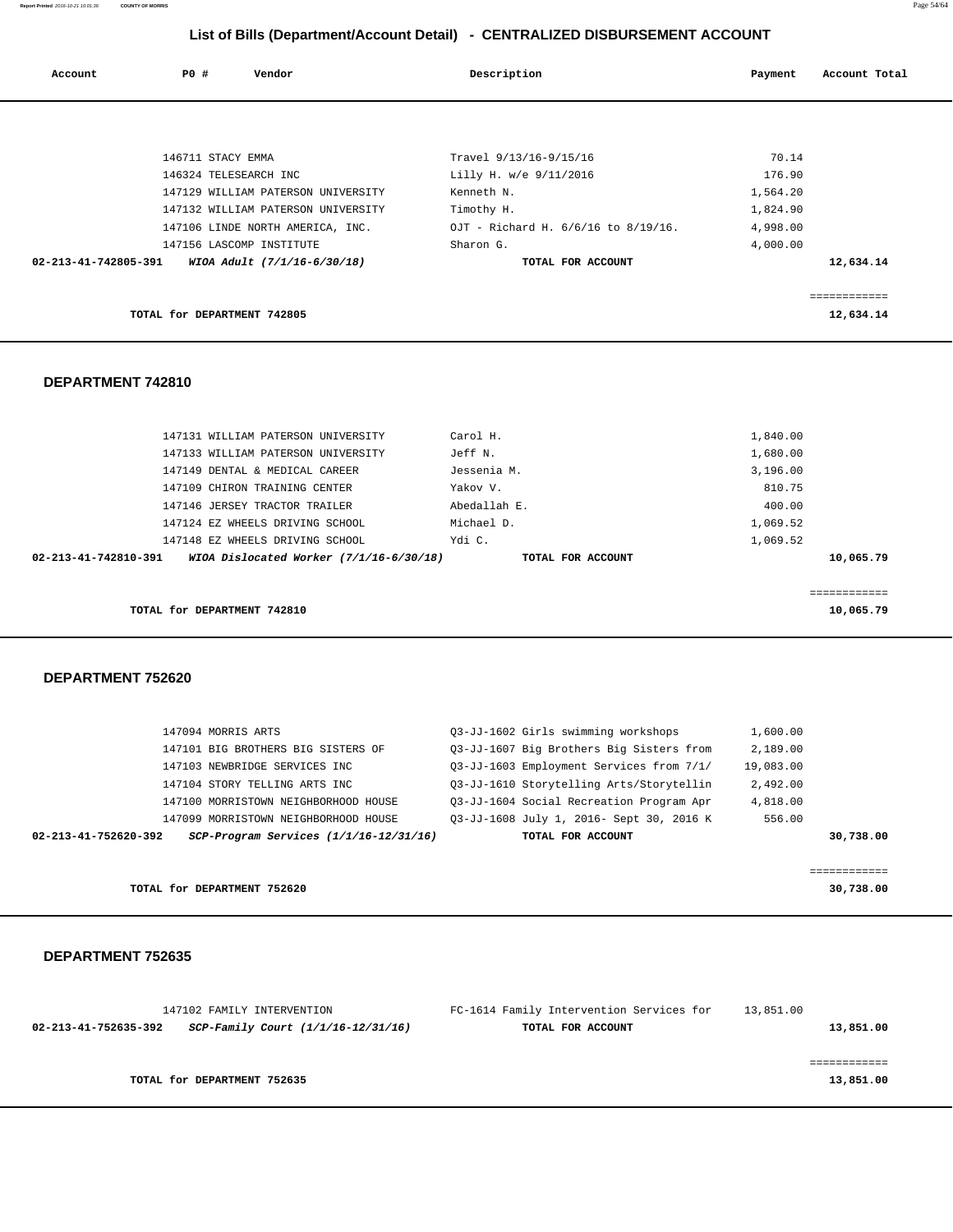|                      |                                                                                                                              | LIST OF DIIIS (Department/Account Detail) - CENTINALIZED DISDONSEMENT ACCOUNT |                      |                                  |
|----------------------|------------------------------------------------------------------------------------------------------------------------------|-------------------------------------------------------------------------------|----------------------|----------------------------------|
| Account              | <b>PO #</b><br>Vendor                                                                                                        | Description                                                                   | Payment              | Account Total                    |
| 02-213-41-758710-392 | 146973 SODEXO INC & AFFILIATES<br>Municipal Alliance (7/1/16-6/30/17)<br>TOTAL for DEPARTMENT 758710                         | Q2-Food for Countywide Alliance meeting<br>TOTAL FOR ACCOUNT                  | 259.46               | 259.46<br>============<br>259.46 |
| DEPARTMENT 774605    |                                                                                                                              |                                                                               |                      |                                  |
| 02-213-41-774605-391 | 146290 JOSEPH ABRUSCI<br>DRE Call Out (10/1/15-9/30/16)                                                                      | Grant Administration Hours from Oct.3, 2<br>TOTAL FOR ACCOUNT                 | 5,000.00             | 5,000.00                         |
|                      | TOTAL for DEPARTMENT 774605                                                                                                  |                                                                               |                      | ============<br>5,000.00         |
| DEPARTMENT 784820    |                                                                                                                              |                                                                               |                      |                                  |
|                      | 146638 TECHLINE TECHNOLOGIES, INC.<br>146638 TECHLINE TECHNOLOGIES, INC.<br>02-213-41-784820-391 FFY15 UASI (9/1/15-8/31/18) | 9/8/16 BCon-Section 19839<br>9/14/16 LEFR-Section 19736<br>TOTAL FOR ACCOUNT  | 2,800.00<br>6,800.00 | 9,600.00                         |
|                      | TOTAL for DEPARTMENT 784820                                                                                                  |                                                                               |                      | ============<br>9,600.00         |
| DEPARTMENT 786615    |                                                                                                                              |                                                                               |                      |                                  |
|                      | 147413 NATIONAL FUEL OIL INC.<br>02-213-41-786615-391 MAPS Section 5311 (7/1/15-12/31/16)                                    | FUEL CHARGES 9/16<br>TOTAL FOR ACCOUNT                                        | 799.50               | 799.50                           |
|                      | 147413 NATIONAL FUEL OIL INC.<br>02-213-41-786615-392 MAPS Section 5311 (7/1/15-12/31/16)                                    | FUEL CHARGES 9/16<br>TOTAL FOR ACCOUNT                                        | 399.76               | 399.76                           |
|                      | TOTAL for DEPARTMENT 786615                                                                                                  |                                                                               |                      | ============<br>1,199.26         |
| DEPARTMENT 786625    |                                                                                                                              |                                                                               |                      |                                  |
|                      | 147413 NATIONAL FUEL OIL INC.<br>02-213-41-786625-392 MAPS $(1/1/16 - 12/31/16)$                                             | FUEL CHARGES 9/16<br>TOTAL FOR ACCOUNT                                        | 6,131.97             | 6,131.97                         |
|                      | 147413 NATIONAL FUEL OIL INC.<br>02-213-41-786625-394 MAPS $(1/1/16 - 12/31/16)$                                             | FUEL CHARGES 9/16<br>TOTAL FOR ACCOUNT                                        | 399.76               | 399.76                           |

**TOTAL for DEPARTMENT 786625 6,531.73**

============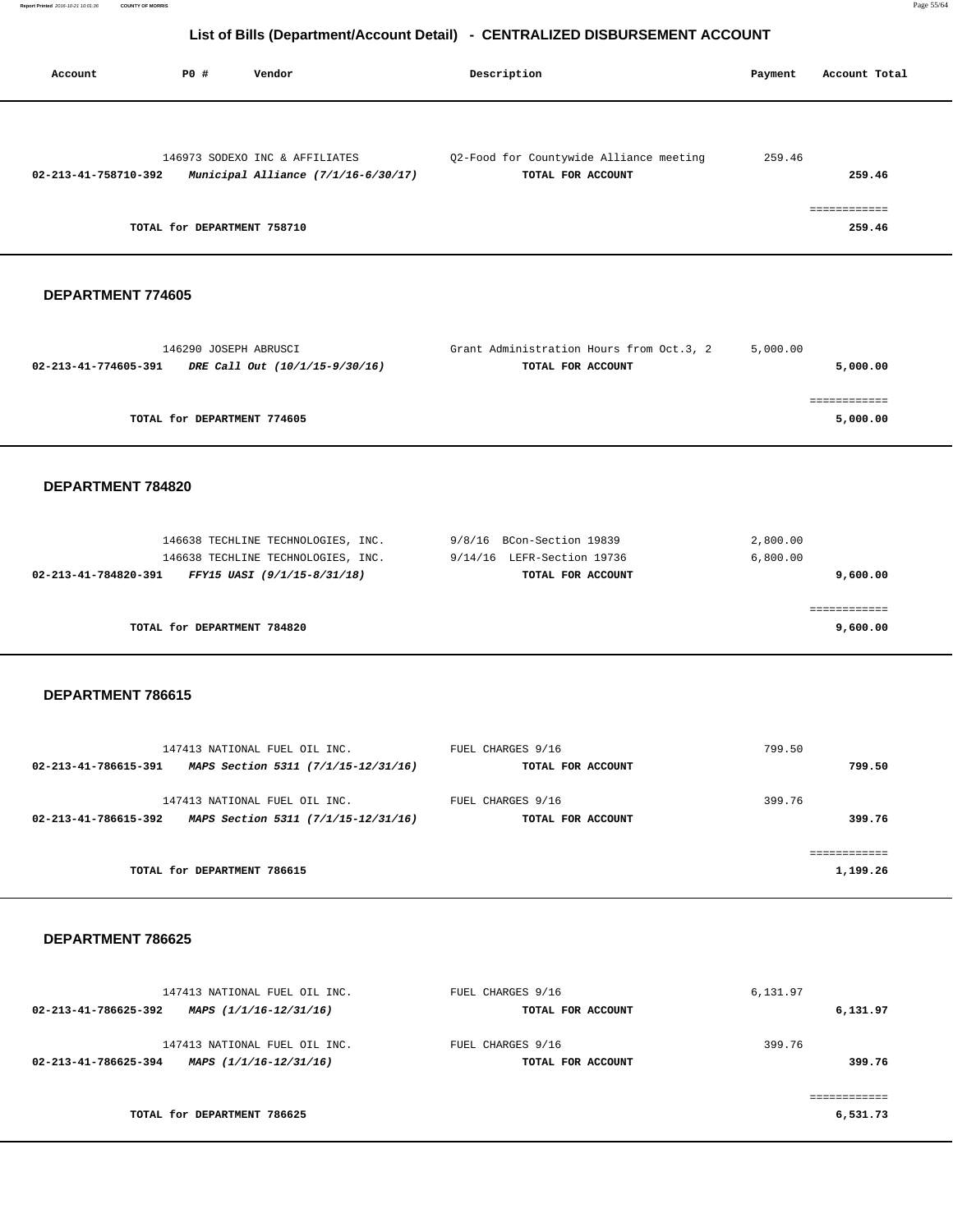**Report Printed** 2016-10-21 10:01:36 **COUNTY OF MORRIS** Page 56/64

# **List of Bills (Department/Account Detail) - CENTRALIZED DISBURSEMENT ACCOUNT**

| Account              | P0 # | Vendor                                   | Description         | Payment | Account Total |
|----------------------|------|------------------------------------------|---------------------|---------|---------------|
|                      |      |                                          |                     |         |               |
|                      |      | 142675 PARSIPPANY HISTORIC               | Re-Grant Agreements | 200.00  |               |
|                      |      | 142676 HISTORICAL SOCIETY OF BOONTON TWP | Re-grant Agreements | 779.80  |               |
|                      |      | 142674 GREEN POND HISTORICAL             | Re-Grant Agreements | 358.80  |               |
|                      |      | 142673 BOROUGH OF ROCKAWAY               | Re-grant Agreements | 443.00  |               |
| 02-213-41-860605-392 |      | General Operating Spprt(7/1/15-6/30/16)  | TOTAL FOR ACCOUNT   |         | 1,781.60      |
|                      |      |                                          |                     |         | ============  |
|                      |      | TOTAL for General Operating Support      |                     |         | 1,781.60      |
|                      |      |                                          |                     |         |               |

|                      | 147018 KONKUS CORPORATION                | Replacement of Ridgedale Avenue Bridge 1 | 54,935.71 |           |
|----------------------|------------------------------------------|------------------------------------------|-----------|-----------|
| 02-213-41-864603-392 | Rdgdl AveBrg1400-121 (12/19/14-12/18/16) | TOTAL FOR ACCOUNT                        |           | 54,935.71 |
|                      |                                          |                                          |           |           |
|                      |                                          |                                          |           |           |
|                      | TOTAL for DEPARTMENT 864603              |                                          |           | 54,935.71 |
|                      |                                          |                                          |           |           |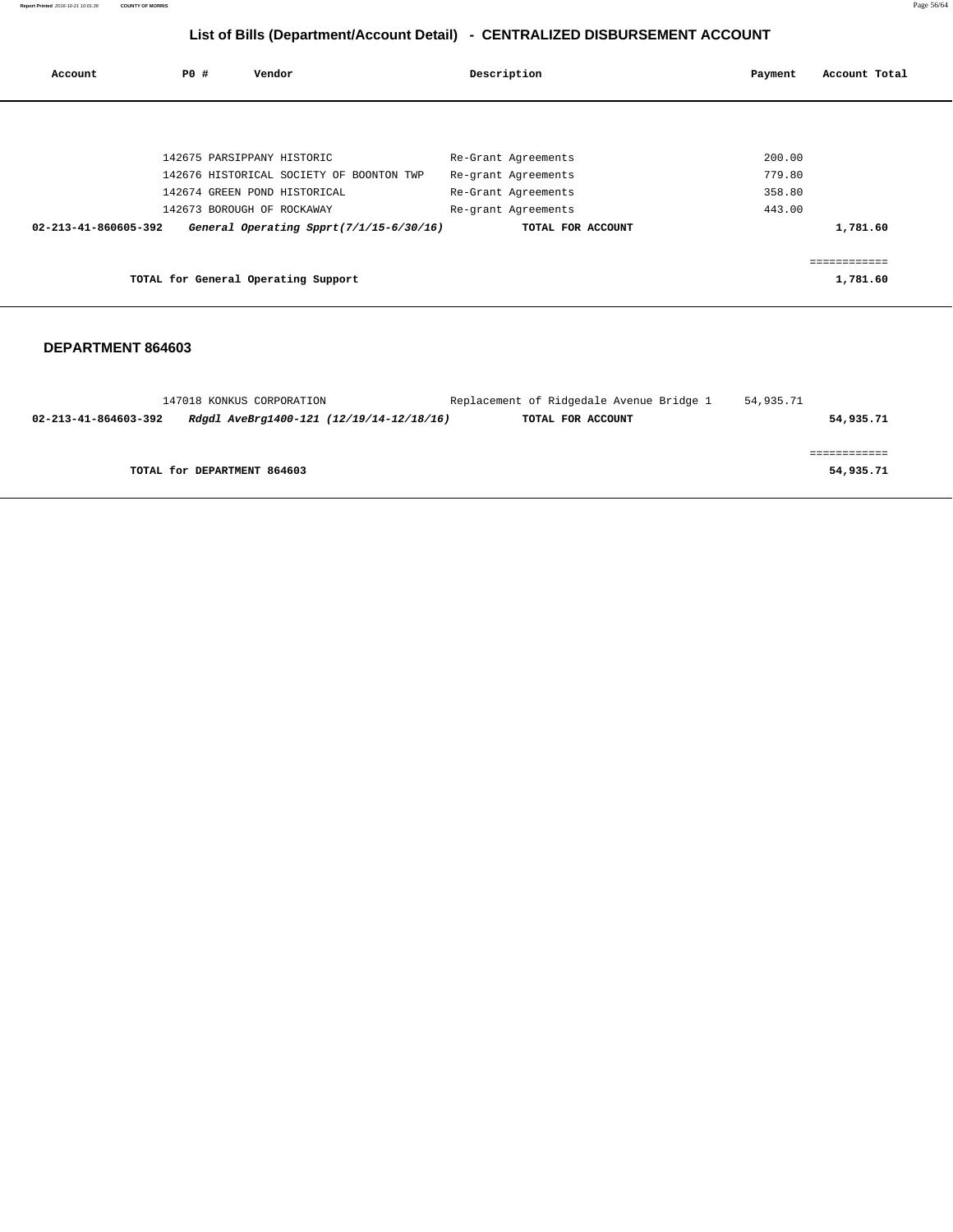| Report Printed 2016-10-21 10:01:36 | <b>COUNTY OF MORRIS</b>                                                      |  |
|------------------------------------|------------------------------------------------------------------------------|--|
|                                    |                                                                              |  |
|                                    | List of Bills (Department/Account Detail) - CENTRALIZED DISBURSEMENT ACCOUNT |  |

| List of Bills (Department/Account Detail) - CENTRALIZED DISBURSEMENT ACCOUNT |                       |                                          |                                          |           |                        |  |  |
|------------------------------------------------------------------------------|-----------------------|------------------------------------------|------------------------------------------|-----------|------------------------|--|--|
| Account                                                                      | PO#                   | Vendor                                   | Description                              | Payment   | Account Total          |  |  |
|                                                                              | <b>County Capital</b> |                                          |                                          |           |                        |  |  |
| Acq of prop in Twp of Washgtn                                                |                       |                                          |                                          |           |                        |  |  |
|                                                                              |                       |                                          |                                          |           |                        |  |  |
|                                                                              |                       | 146758 HARRY L. SCHWARZ & CO.            | Real property appraisal for condemnation | 810.00    |                        |  |  |
| 04-216-55-953029-909                                                         |                       | Miscellaneous - Other                    | TOTAL FOR ACCOUNT                        |           | 810.00                 |  |  |
|                                                                              |                       |                                          |                                          |           |                        |  |  |
|                                                                              |                       |                                          |                                          |           | ============           |  |  |
|                                                                              |                       | TOTAL for Acq of prop in Twp of Washgtn  |                                          |           | 810.00                 |  |  |
|                                                                              |                       |                                          |                                          |           |                        |  |  |
| <b>Road Design/Construction</b>                                              |                       |                                          |                                          |           |                        |  |  |
|                                                                              |                       | 146990 BOROUGH OF MORRIS PLAINS          | Interlocal Agreement for Milling and Res | 27,116.00 |                        |  |  |
| 04-216-55-953165-951                                                         |                       | Building & Improvements                  | TOTAL FOR ACCOUNT                        |           | 27,116.00              |  |  |
|                                                                              |                       |                                          |                                          |           | ============           |  |  |
|                                                                              |                       | TOTAL for Road Design/Construction       |                                          |           | 27,116.00              |  |  |
|                                                                              |                       |                                          |                                          |           |                        |  |  |
|                                                                              |                       |                                          |                                          |           |                        |  |  |
| <b>Cty Road Drainage Improvements</b>                                        |                       |                                          |                                          |           |                        |  |  |
|                                                                              |                       |                                          |                                          |           |                        |  |  |
|                                                                              |                       | 144516 MALICK AND SCHERER PC             | County Roadway Dedication Review Shunpik | 390.00    |                        |  |  |
|                                                                              |                       | 144762 MALICK AND SCHERER PC             | County Roadway Dedication Review Columbi | 390.00    |                        |  |  |
| 04-216-55-953178-909                                                         |                       | Miscellaneous - Other                    | TOTAL FOR ACCOUNT                        |           | 780.00                 |  |  |
|                                                                              |                       |                                          |                                          |           |                        |  |  |
|                                                                              |                       | TOTAL for Cty Road Drainage Improvements |                                          |           | ============<br>780.00 |  |  |
|                                                                              |                       |                                          |                                          |           |                        |  |  |

# **Bridge DesignConst varCty Loc**

| 147018 KONKUS CORPORATION                       | Replacement of Ridgedale Avenue Bridge 1 | 75,285.18 |
|-------------------------------------------------|------------------------------------------|-----------|
| Building & Improvements<br>04-216-55-953184-951 | TOTAL FOR ACCOUNT                        | 75,285.18 |
|                                                 |                                          |           |
|                                                 |                                          |           |
| TOTAL for Bridge DesignConst varCty Loc         |                                          | 75,285.18 |
|                                                 |                                          |           |

#### **DEPARTMENT 953225**

| Bridge Design, Renov, Construc - Var Loc<br>04-216-55-953225-909<br>TOTAL FOR ACCOUNT | 2,937,00 |
|---------------------------------------------------------------------------------------|----------|
| Invoice #45607 Bridge 1400-323 Cozy Lake<br>147168 KEEGAN TECHNOLOGY &<br>690.00      |          |
| Invoice #45606 Bridge 1400-604 Mendham R<br>147167 KEEGAN TECHNOLOGY &<br>460.00      |          |
| Invoice #45608 Bridge 1400-121 Ridgedale<br>147166 KEEGAN TECHNOLOGY &<br>1,280.00    |          |
| Construction Inspection Services for the<br>147171 GREENMAN PEDERSEN INC<br>507.00    |          |

============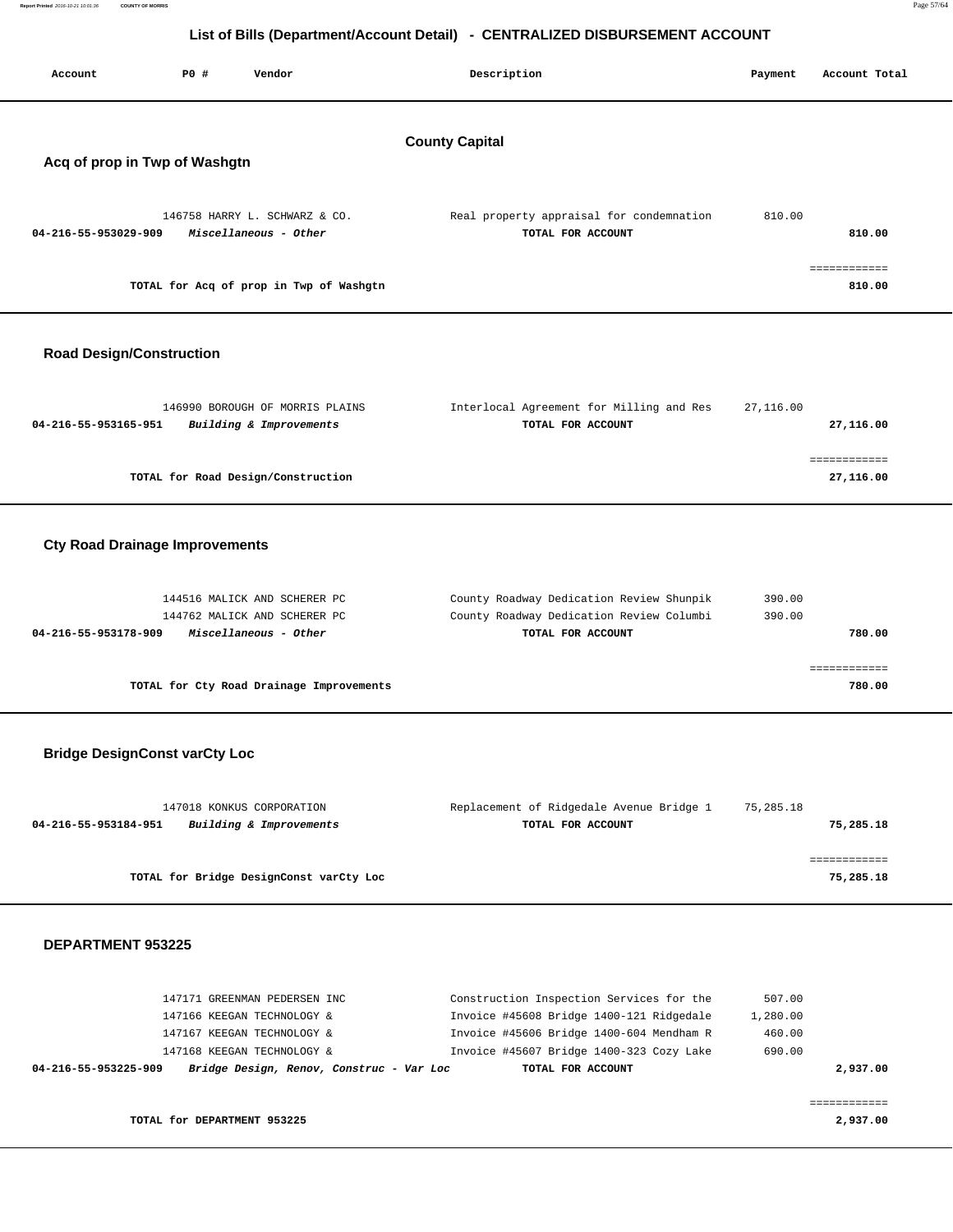**Report Printed** 2016-10-21 10:01:36 **COUNTY OF MORRIS** Page 58/64

# **List of Bills (Department/Account Detail) - CENTRALIZED DISBURSEMENT ACCOUNT**

| Account                  | PO# | Vendor                                                        |                                                                                    | Description                                                                                               | Payment              | Account Total            |
|--------------------------|-----|---------------------------------------------------------------|------------------------------------------------------------------------------------|-----------------------------------------------------------------------------------------------------------|----------------------|--------------------------|
| <b>DEPARTMENT 953259</b> |     |                                                               |                                                                                    |                                                                                                           |                      |                          |
| 04-216-55-953259-909     |     |                                                               | 146287 LS ENGINEERING ASSOCIATES CORP.<br>RenovCentrlAveComplx-StClare/NonprofMall | OFFICE FIT OUT CENTRAL AVENUE LSEA PROJE<br>TOTAL FOR ACCOUNT                                             | 4,000.00             | 4,000.00                 |
|                          |     | TOTAL for DEPARTMENT 953259                                   |                                                                                    |                                                                                                           |                      | ============<br>4,000.00 |
| DEPARTMENT 953269        |     |                                                               |                                                                                    |                                                                                                           |                      |                          |
| 04-216-55-953269-909     |     | 147165 CHERRY WEBER & ASSOC. PC<br>147168 KEEGAN TECHNOLOGY & | Bridge Design/Constr - var locations                                               | Clerk of the Works Construction Inspecti<br>Invoice #45607 Bridge 1400-323 Cozy Lake<br>TOTAL FOR ACCOUNT | 8,904.00<br>2,609.00 | 11,513.00                |
|                          |     |                                                               |                                                                                    |                                                                                                           |                      |                          |

| 04-216-55-953269-951 | Bridge Design/Constr - var locations | TOTAL FOR ACCOUNT | 19,472.60 |
|----------------------|--------------------------------------|-------------------|-----------|
|                      |                                      |                   |           |
|                      |                                      |                   |           |
|                      | TOTAL for DEPARTMENT 953269          |                   | 30,985.60 |

147020 KONKUS CORPORATION Replacement of Bridge No. 1400-696 on Ma 19,472.60

### **DEPARTMENT 953270**

| 147169 KEEGAN TECHNOLOGY &                                   | Invoice #45605 Intersection Improvements | 470.00 |
|--------------------------------------------------------------|------------------------------------------|--------|
| 147170 KEEGAN TECHNOLOGY &                                   | Invoice #45604 Ann Street Parking Garage | 15.00  |
| Road Design/Construc - var locations<br>04-216-55-953270-909 | TOTAL FOR ACCOUNT                        | 485.00 |
|                                                              |                                          |        |
|                                                              |                                          |        |
| TOTAL for DEPARTMENT 953270                                  |                                          | 485.00 |
|                                                              |                                          |        |

#### **DEPARTMENT 953323**

|                      | 147019 KONKUS CORPORATION                | Replacement of Bridge No. 1400-604 on Co | 149,031.05 |
|----------------------|------------------------------------------|------------------------------------------|------------|
| 04-216-55-953323-951 | Bridge Design/Constr VarLoc-Public Works | TOTAL FOR ACCOUNT                        | 149,031.05 |
|                      |                                          |                                          |            |
|                      |                                          |                                          |            |
|                      | TOTAL for DEPARTMENT 953323              |                                          | 149,031.05 |

| 8.415.00 | ROOF REPLACEMENT AT PUBLIC SAFETY TRAINI | 147073 BUILD RITE LLC              |                      |  |
|----------|------------------------------------------|------------------------------------|----------------------|--|
| 8,415.00 | TOTAL FOR ACCOUNT                        | Various Roof Replace - County Wide | 04-216-55-953348-951 |  |
|          |                                          |                                    |                      |  |
|          |                                          |                                    |                      |  |
| 8,415.00 |                                          | TOTAL for DEPARTMENT 953348        |                      |  |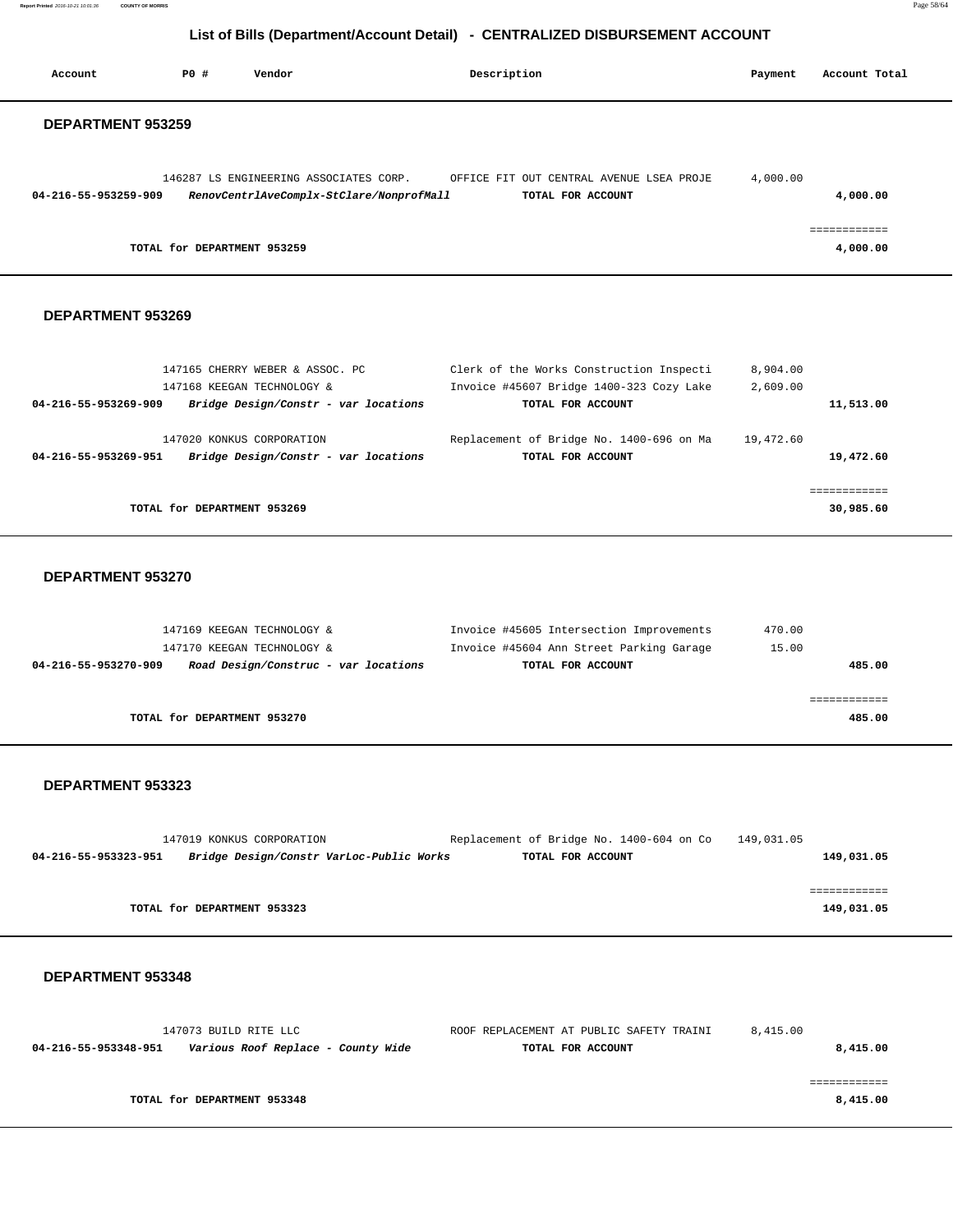**Report Printed** 2016-10-21 10:01:36 **COUNTY OF MORRIS** Page 59/64

# **List of Bills (Department/Account Detail) - CENTRALIZED DISBURSEMENT ACCOUNT**

| Account              | PO#<br>Vendor                                                                                                      | Description                                                                                                                                                                  | Account Total<br>Payment              |
|----------------------|--------------------------------------------------------------------------------------------------------------------|------------------------------------------------------------------------------------------------------------------------------------------------------------------------------|---------------------------------------|
| 04-216-55-953353-909 | 146625 T & M ASSOCIATES<br>Various Improvements at Courthouse                                                      | ASBESTOS ABATEMENT AT MORRIS COUNTY COUR<br>TOTAL FOR ACCOUNT                                                                                                                | 8,885.09<br>8,885.09                  |
|                      | TOTAL for DEPARTMENT 953353                                                                                        |                                                                                                                                                                              | ============<br>8,885.09              |
| DEPARTMENT 953356    |                                                                                                                    |                                                                                                                                                                              |                                       |
|                      | 145704 R.S. KNAPP CO INC<br>145704 R.S. KNAPP CO INC<br>145704 R.S. KNAPP CO INC<br>144815 BOSWELL ENGINEERING INC | Construction Group D - Mill & Resurfacin<br>Plans & Specs for Mill & Pave Project of<br>Plans & Specs for the Mill & Resurf of S<br>Traffic signal warrant analysis for Chan | 195.83<br>94.35<br>237.32<br>1,850.00 |
| 04-216-55-953356-909 | Various Road-Designs & Construction                                                                                | TOTAL FOR ACCOUNT                                                                                                                                                            | 2,377.50                              |

**TOTAL for DEPARTMENT 953356** 2,377.50

#### **DEPARTMENT 953357**

| 147230 RON-JON CONSTRUCTION CORP.                         | Replacement of Cozy Lake Bridge No. 1400 | 67,605.30 |
|-----------------------------------------------------------|------------------------------------------|-----------|
| Replace & Upgrade Various Bridges<br>04-216-55-953357-940 | TOTAL FOR ACCOUNT                        | 67,605.30 |
|                                                           |                                          |           |
|                                                           |                                          |           |
| TOTAL for DEPARTMENT 953357                               |                                          | 67,605.30 |
|                                                           |                                          |           |

============

### **DEPARTMENT 953382**

| 147239 KONKUS CORPORATION                                       | Milling & Resurfacing of Main Street in | 127,937.21 |
|-----------------------------------------------------------------|-----------------------------------------|------------|
| Road Resurfacing, MV arking lot, Railrd<br>04-216-55-953382-940 | TOTAL FOR ACCOUNT                       | 127,937.21 |
|                                                                 |                                         |            |
|                                                                 |                                         |            |
| TOTAL for DEPARTMENT 953382                                     |                                         | 127,937.21 |
|                                                                 |                                         |            |

| 04-216-55-953383-940 | <i>B&amp;G Interior Building Improvements</i> |  | TOTAL FOR ACCOUNT                              |          | 5,814.00 |
|----------------------|-----------------------------------------------|--|------------------------------------------------|----------|----------|
|                      | 146694 CLIFTON ELEVATOR SERVICE CO INC        |  | $RE: LPS - 450 W. HANOVER - (2) CAR(S)$        | 294.00   |          |
|                      | 146694 CLIFTON ELEVATOR SERVICE CO INC        |  | $RE: PSTA - 500 W. HANOVER - (1) CAR(S)$       | 294.00   |          |
|                      | 146694 CLIFTON ELEVATOR SERVICE CO INC        |  | RE: HOMELESS CENTER- 540 W. HANOVER - (1       | 378.00   |          |
|                      | 146694 CLIFTON ELEVATOR SERVICE CO INC        |  | RE: HUMAN SERVICES - 340 W. HANOVER - (2)      | 696.00   |          |
|                      | 146694 CLIFTON ELEVATOR SERVICE CO INC        |  | $RE: SEU - 102 RAYNOR RD - (1) CAR(S)$         | 294.00   |          |
|                      | 146694 CLIFTON ELEVATOR SERVICE CO INC        |  | RE: CAC COMPLEX - 1 MEDICAL DR - (1) CA        | 294.00   |          |
|                      | 146694 CLIFTON ELEVATOR SERVICE CO INC        |  | $RE: LIBRARY - 30 E. HANOVER - (1) CAR(S)$     | 294.00   |          |
|                      | 146694 CLIFTON ELEVATOR SERVICE CO INC        |  | RE: SCHUYLER ANNEX - 30 SCHUYLER - (2) C       | 720.00   |          |
|                      | 146694 CLIFTON ELEVATOR SERVICE CO INC        |  | $RE: CH - 15 COURT ST- (3) CAR(S)$             | 782.00   |          |
|                      | 146694 CLIFTON ELEVATOR SERVICE CO INC        |  | RE: A & R BLDG - 10 COURT ST - $(4)$ CAR $(S)$ | 1,768.00 |          |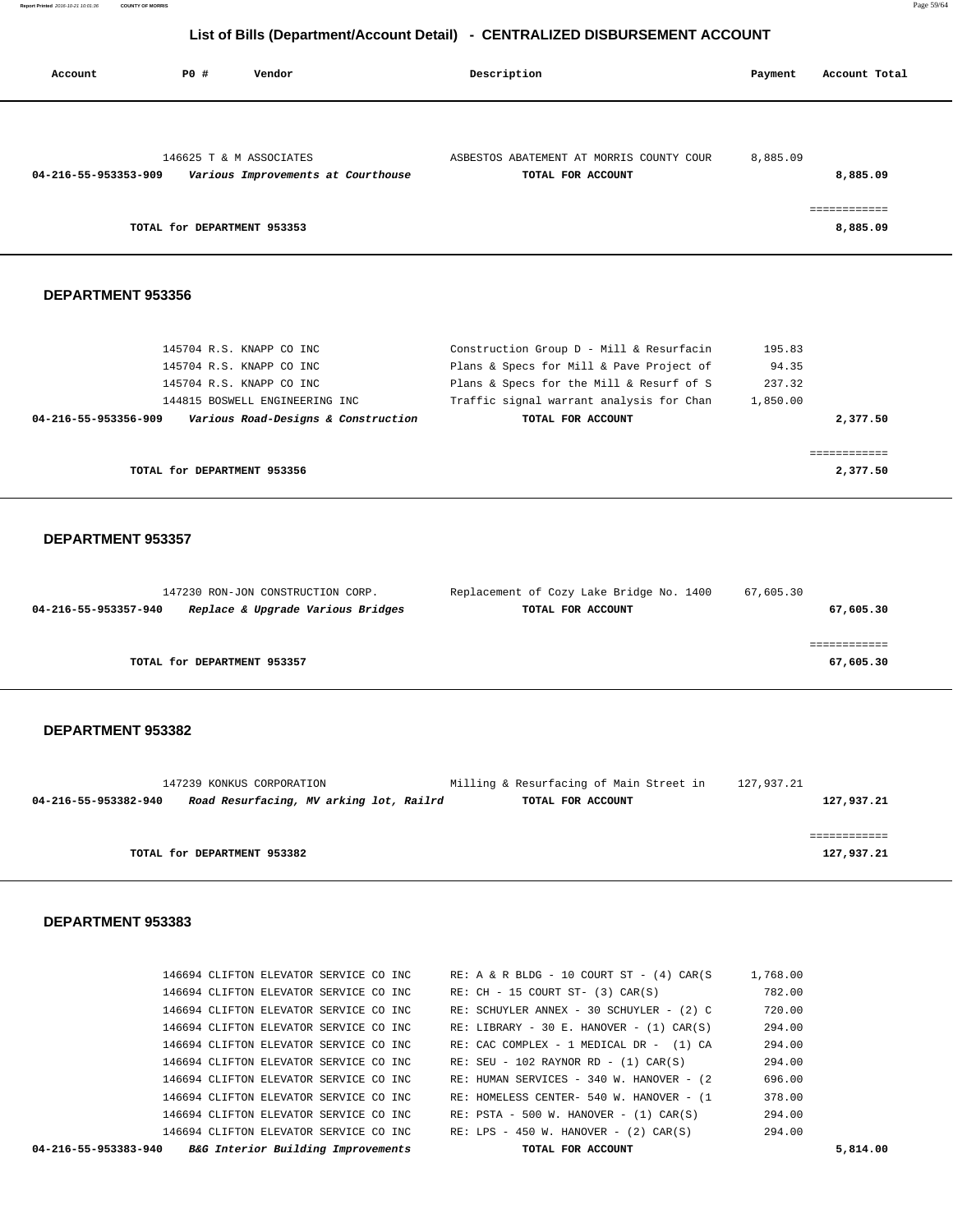| Account                  | PO#                         | Vendor | Description | Payment | Account Total            |
|--------------------------|-----------------------------|--------|-------------|---------|--------------------------|
| <b>DEPARTMENT 953383</b> |                             |        |             |         |                          |
|                          | TOTAL for DEPARTMENT 953383 |        |             |         | ------------<br>5,814.00 |

#### **DEPARTMENT 953387**

| 147164 CHERRY WEBER & ASSOC. PC                    | Replacement of Br 1400-375 on Parsippany | 3,661.70  |
|----------------------------------------------------|------------------------------------------|-----------|
| 147171 GREENMAN PEDERSEN INC                       | Construction Inspection Services for the | 12,943.00 |
| Various Bridge Replacement<br>04-216-55-953387-909 | TOTAL FOR ACCOUNT                        | 16,604.70 |
|                                                    |                                          |           |
|                                                    |                                          |           |
| TOTAL for DEPARTMENT 953387                        |                                          | 16,604.70 |
|                                                    |                                          |           |

### **DEPARTMENT 953419**

|                      | 146932 TOP LINE CONSTRUCTION CORP       | Labor, Materials and Services for the Mi 1,053,388.81 |              |
|----------------------|-----------------------------------------|-------------------------------------------------------|--------------|
| 04-216-55-953419-951 | PublicWorks-Railroad&Road Constr/Resurf | TOTAL FOR ACCOUNT                                     | 1,053,388.81 |
|                      |                                         |                                                       |              |
|                      |                                         |                                                       |              |
|                      | TOTAL for DEPARTMENT 953419             |                                                       | 1,053,388.81 |
|                      |                                         |                                                       |              |

#### **DEPARTMENT 953420**

| 146627 T & M ASSOCIATES                                      | SURVEY REMAINING BASEMENT SPACES AT MORR | 1,586.90 |
|--------------------------------------------------------------|------------------------------------------|----------|
| B&G - Interior Building Improvements<br>04-216-55-953420-909 | TOTAL FOR ACCOUNT                        | 1,586.90 |
|                                                              |                                          |          |
|                                                              |                                          |          |
| TOTAL for DEPARTMENT 953420                                  |                                          | 1,586.90 |
|                                                              |                                          |          |

#### **DEPARTMENT 955321**

| 146821 HERBST-MUSCIANO, LLC                              | Professional Engineering Services, 9-14-2 | 3,109.00 |
|----------------------------------------------------------|-------------------------------------------|----------|
| Var Cap Proj at Morris View - MV<br>04-216-55-955321-909 | TOTAL FOR ACCOUNT                         | 3,109.00 |
|                                                          |                                           |          |
|                                                          |                                           |          |
| TOTAL for DEPARTMENT 955321                              |                                           | 3,109.00 |
|                                                          |                                           |          |

| Various Projects - Morris View<br>04-216-55-955345-940 | TOTAL FOR ACCOUNT                          | 4,632.63 |
|--------------------------------------------------------|--------------------------------------------|----------|
| 145977 STANLEY HEALTHCARE                              | MOR750, Trip Charge to Scope Tub & Shower  | 675.00   |
| 145977 STANLEY HEALTHCARE                              | MOR750, Wristbands & Ariel Transmitters, 7 | 2,283.52 |
| 145976 STANLEY HEALTHCARE                              | MOR750, Pagers & Roam Alert Wristbands, 7- | 1,572.04 |
| 145975 STANLEY HEALTHCARE                              | MOR750,8-PIN Modular Plug Cordset          | 102.07   |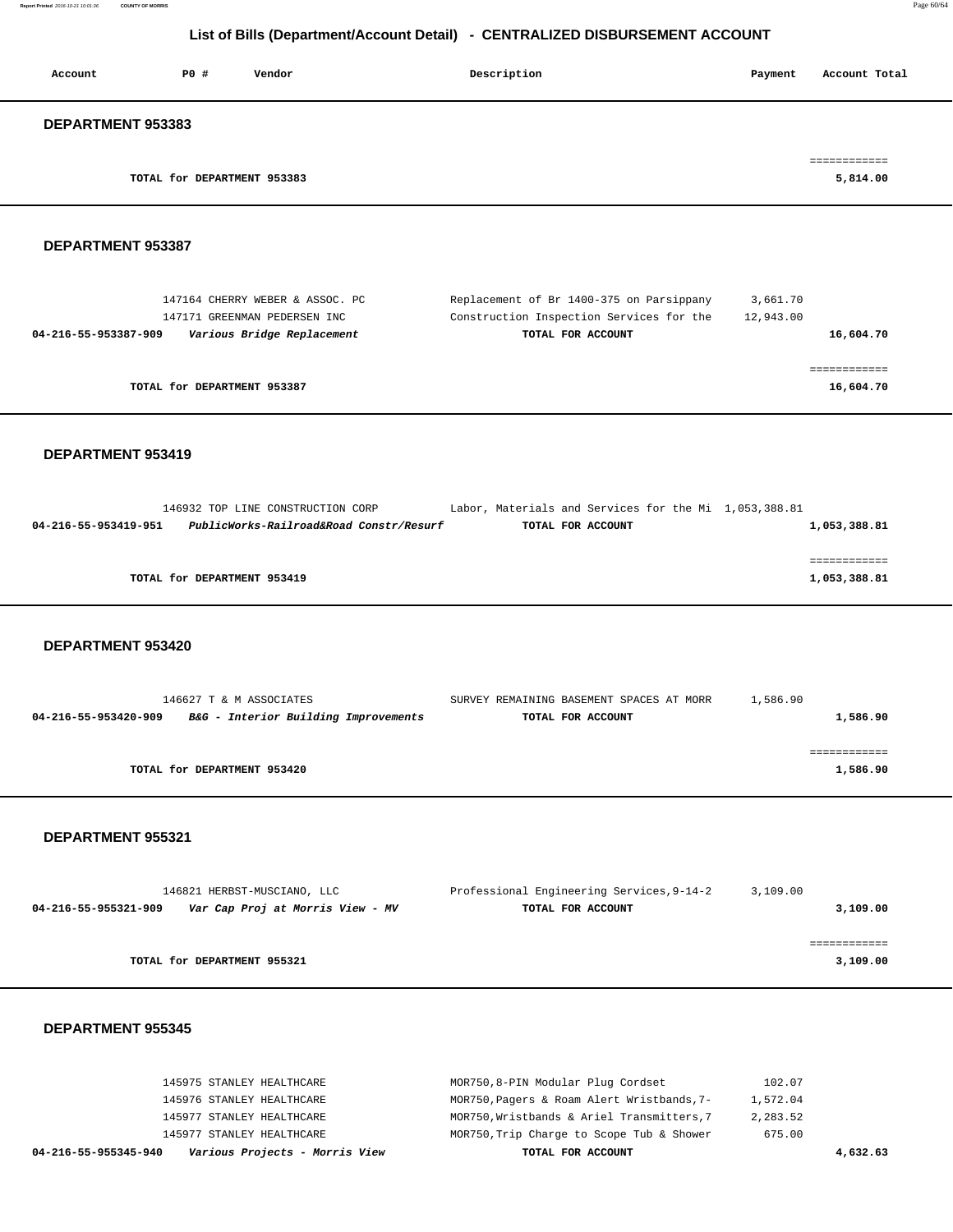**Report Printed** 2016-10-21 10:01:36 **COUNTY OF MORRIS** Page 61/64

# **List of Bills (Department/Account Detail) - CENTRALIZED DISBURSEMENT ACCOUNT**

| Account                  | PO#                         | Vendor | Description | Payment | Account Total |
|--------------------------|-----------------------------|--------|-------------|---------|---------------|
| <b>DEPARTMENT 955345</b> |                             |        |             |         |               |
|                          |                             |        |             |         | ------------  |
|                          | TOTAL for DEPARTMENT 955345 |        |             |         | 4,632.63      |

#### **DEPARTMENT 955403**

|                      | TOTAL for DEPARTMENT 955403 |                                         |                     |          | 5,568.87     |
|----------------------|-----------------------------|-----------------------------------------|---------------------|----------|--------------|
|                      |                             |                                         |                     |          | ------------ |
| 04-216-55-955403-951 |                             | MV-Long Term Health Center Improvements | TOTAL FOR ACCOUNT   |          | 5,568.87     |
|                      |                             | 145043 PATTERSON MEDICAL SUPPLY, INC.   | 104022452.7-26-2016 | 102.14   |              |
|                      |                             | 145043 PATTERSON MEDICAL SUPPLY, INC.   | 104022452.7-19-2016 | 487.80   |              |
|                      |                             | 145043 PATTERSON MEDICAL SUPPLY, INC.   | 104022452,7-19-2016 | 1,017.96 |              |
|                      |                             | 145043 PATTERSON MEDICAL SUPPLY, INC.   | 104022452.7-21-2016 | 232.26   |              |
|                      |                             | 145043 PATTERSON MEDICAL SUPPLY, INC.   | 104022452,7-19-2016 | 1,541.29 |              |
|                      |                             | 145043 PATTERSON MEDICAL SUPPLY, INC.   | 104022452,5-25-2016 | 2,187.42 |              |
|                      |                             |                                         |                     |          |              |

#### **DEPARTMENT 955443**

|                      | 146131 WEBSTER PLUMBING &               | Replacement of Dryer in Laundry Departme | 16,492.10 |           |
|----------------------|-----------------------------------------|------------------------------------------|-----------|-----------|
| 04-216-55-955443-940 | Morris View - Various Imprvmnts & Equip | TOTAL FOR ACCOUNT                        |           | 16,492.10 |
|                      |                                         |                                          |           |           |
|                      |                                         |                                          |           |           |
|                      | TOTAL for DEPARTMENT 955443             |                                          |           | 16,492.10 |

#### **DEPARTMENT 955445**

|                      | 146816 HERBST-MUSCIANO, LLC             | A&E Professional Services, 9-14-2016 | 7,633.00 |
|----------------------|-----------------------------------------|--------------------------------------|----------|
| 04-216-55-955445-909 | Morris View - Cooling Tower Replacement | TOTAL FOR ACCOUNT                    | 7,633.00 |
|                      |                                         |                                      |          |
|                      |                                         |                                      |          |
|                      | TOTAL for DEPARTMENT 955445             |                                      | 7,633.00 |
|                      |                                         |                                      |          |

| 137779 COOPER TANK & WELDING CORP                                | Model HD200                         | 1,000.00 |
|------------------------------------------------------------------|-------------------------------------|----------|
| 137779 COOPER TANK & WELDING CORP                                | Heavy Caters Mounted on Caster Pads | 60.00    |
| 137779 COOPER TANK & WELDING CORP                                | Freight                             | 150.00   |
| Renov Burn Bldg & Tower-PublicSafetyAcad<br>04-216-55-963213-951 | TOTAL FOR ACCOUNT                   | 1,210.00 |
|                                                                  |                                     |          |
|                                                                  |                                     |          |
| TOTAL for DEPARTMENT 963213                                      |                                     | 1,210.00 |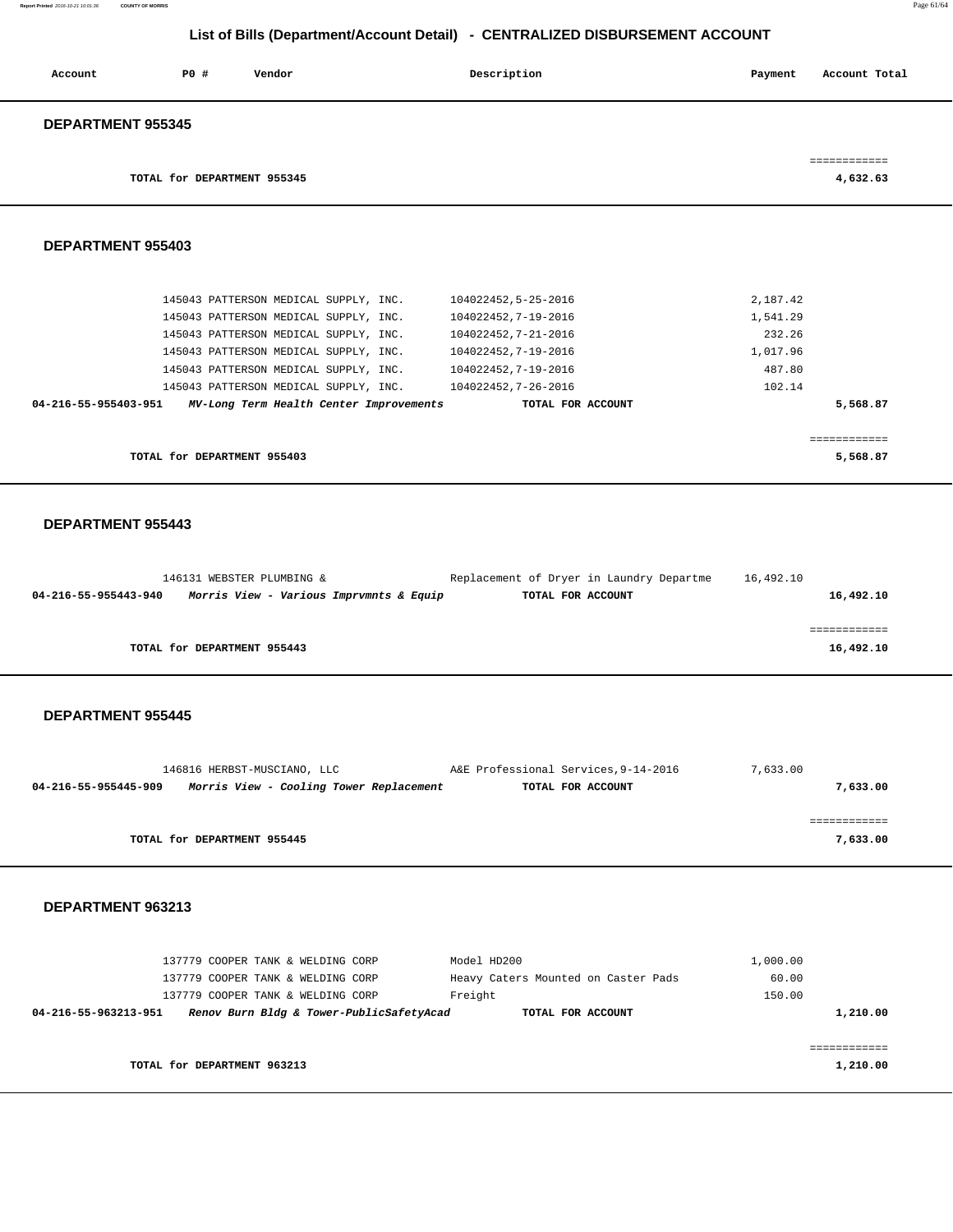| Account              | PO#                         | Vendor                                   | Description                             | Payment | Account Total          |
|----------------------|-----------------------------|------------------------------------------|-----------------------------------------|---------|------------------------|
|                      |                             |                                          |                                         |         |                        |
|                      |                             | 145151 MAJOR AUTOMOTIVE INSTALLATIONS    | EMS support equipment per attached Quot | 841.97  |                        |
| 04-216-55-963378-952 |                             | Purchase New/Replacement Cty Radio Equip | TOTAL FOR ACCOUNT                       |         | 841.97                 |
|                      | TOTAL for DEPARTMENT 963378 |                                          |                                         |         | ------------<br>841.97 |

### **DEPARTMENT 963448**

|                      | 147297 MCMANIMON, SCOTLAND & BAUMANN LLC | PROFESSIONAL SERVICES RENDERED - BOND OR | 300.00 |  |
|----------------------|------------------------------------------|------------------------------------------|--------|--|
| 04-216-55-963448-909 | Law&PublicSafety-EmergRespnVehicle&Equip | TOTAL FOR ACCOUNT                        | 300.00 |  |
|                      |                                          |                                          |        |  |
|                      |                                          |                                          |        |  |
|                      | TOTAL for DEPARTMENT 963448              |                                          | 300.00 |  |
|                      |                                          |                                          |        |  |

#### **DEPARTMENT 969412**

| 146981 COUNTY COLLEGE OF MORRIS<br>146981 COUNTY COLLEGE OF MORRIS | RBA Group<br>RBA Group | 24.99<br>735.00 |
|--------------------------------------------------------------------|------------------------|-----------------|
| CCM-Water Penetration Repairs<br>04-216-55-969412-909              | TOTAL FOR ACCOUNT      | 759.99          |
|                                                                    |                        |                 |
| TOTAL for DEPARTMENT 969412                                        |                        | 759.99          |

| TOTAL for DEPARTMENT 969424                                    |                           | 346,440.14   |
|----------------------------------------------------------------|---------------------------|--------------|
|                                                                |                           | ============ |
| 04-216-55-969424-950<br>CCM - Building Improvements & Upgrades | TOTAL FOR ACCOUNT         | 336,118.86   |
| 146981 COUNTY COLLEGE OF MORRIS                                | Honeywell                 | 44,990.01    |
| 146981 COUNTY COLLEGE OF MORRIS                                | Brahma Const Corp         | 288,065.25   |
| 146981 COUNTY COLLEGE OF MORRIS                                | National Office Furniture | 3,063.60     |
| CCM - Building Improvements & Upgrades<br>04-216-55-969424-909 | TOTAL FOR ACCOUNT         | 10,321.28    |
| 146981 COUNTY COLLEGE OF MORRIS                                | USA Architects            | 1,648.00     |
| 146981 COUNTY COLLEGE OF MORRIS                                | USA Architects            | 3,708.00     |
| 146981 COUNTY COLLEGE OF MORRIS                                | RBA Group                 | 1,250.00     |
| 146981 COUNTY COLLEGE OF MORRIS                                | RBA Group                 | 3,700.00     |
| 146981 COUNTY COLLEGE OF MORRIS                                | RBA Group                 | 15.28        |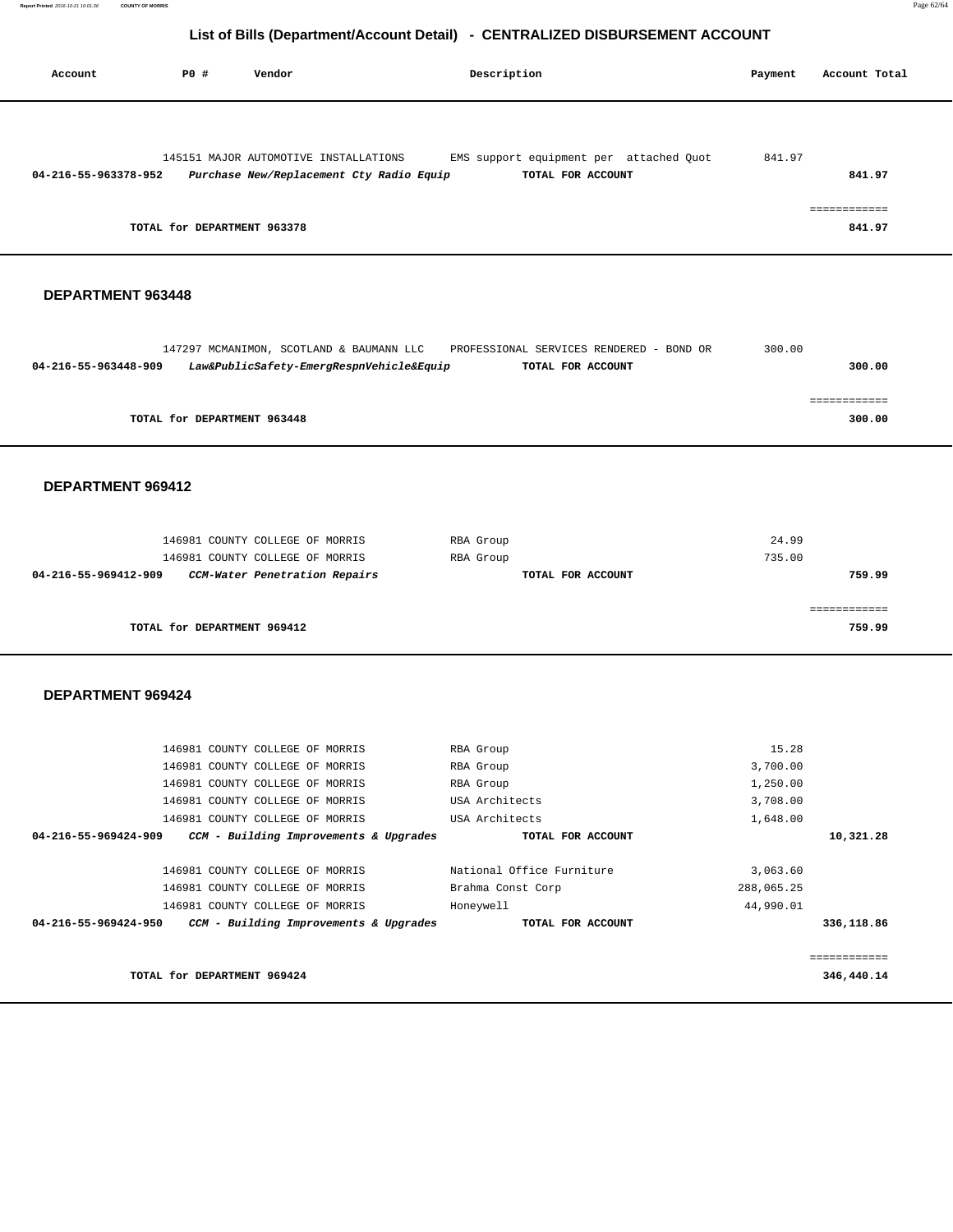**Report Printed** 2016-10-21 10:01:36 **COUNTY OF MORRIS** Page 63/64

# **List of Bills (Department/Account Detail) - CENTRALIZED DISBURSEMENT ACCOUNT**

| Account                    | PO# | Vendor                                         | Description<br>Payment                                                     | Account Total |
|----------------------------|-----|------------------------------------------------|----------------------------------------------------------------------------|---------------|
| <b>Motor Vehicle Fines</b> |     |                                                | <b>Dedicated Trust</b>                                                     |               |
| 13-290-56-575701-888       |     | 147406 COUNTY OF MORRIS<br>Motor Vehicle Fines | 42,957.54<br>TRANSFER FUNDS FOR DEDICATED TRUST MOTOR<br>TOTAL FOR ACCOUNT | 42,957.54     |
|                            |     | TOTAL for Motor Vehicle Fines                  |                                                                            | 42,957.54     |
|                            |     |                                                |                                                                            |               |

# **Weights & Measures**

| 147407 COUNTY OF MORRIS<br>Weights & Measures<br>13-290-56-575801-888 | TRANSFER FUNDS FOR DEDICATED WEIGHTS & M<br>TOTAL FOR ACCOUNT | 68,664.63<br>68,664.63 |
|-----------------------------------------------------------------------|---------------------------------------------------------------|------------------------|
|                                                                       |                                                               |                        |
| TOTAL for Weights & Measures                                          |                                                               | 68,664.63              |

### **Tax Board**

| 13-290-56-577101-888 | Tax Board                   | TOTAL FOR ACCOUNT                        | 818.86 |
|----------------------|-----------------------------|------------------------------------------|--------|
|                      | 146600 WILLIAM KERSEY       | NJACTB Monthly Meeting, Revere Ristorant | 48.51  |
|                      | 146600 WILLIAM KERSEY       | Lunch 9/2/16                             | 20.00  |
|                      | 146600 WILLIAM KERSEY       | Dinner 9/1/16                            | 20.00  |
|                      | 146600 WILLIAM KERSEY       | Breakfast 8/30/16                        | 20.00  |
|                      | 146600 WILLIAM KERSEY       | Breakfast, Lunch 8/29/16                 | 35.35  |
|                      | 146600 WILLIAM KERSEY       | Breakfast, Lunch 8/28/16                 | 38.20  |
|                      | 146600 WILLIAM KERSEY       | Breakfast, Lunch, Dinner 8/27/16         | 40.00  |
|                      | 146600 WILLIAM KERSEY       | Housekeeping tip                         | 12.00  |
|                      | 146600 WILLIAM KERSEY       | Tolls                                    | 18.00  |
|                      | 146600 WILLIAM KERSEY       | Roundtrip mileage Wharton - Cape May, NJ | 121.80 |
|                      | 145460 MOUNT OLIVE TOWNSHIP | NJACTB Full Registration                 | 445.00 |
|                      |                             |                                          |        |

|                     | -------------<br>____________ |
|---------------------|-------------------------------|
| TOTAL for Tax Board | 818.86<br>.                   |

# **County Clerk \$1.00 Fund**

| 140682 AFFORDABLE INTERIOR SYSTEMS               | as per attached quote # JL-16-MC00-002Q | 1,118.00 |
|--------------------------------------------------|-----------------------------------------|----------|
| County Clerk \$1.00 Fund<br>13-290-56-578401-888 | TOTAL FOR ACCOUNT                       | 1,118.00 |
|                                                  |                                         |          |
|                                                  |                                         |          |
| TOTAL for County Clerk \$1.00 Fund               |                                         | 1,118.00 |
|                                                  |                                         |          |